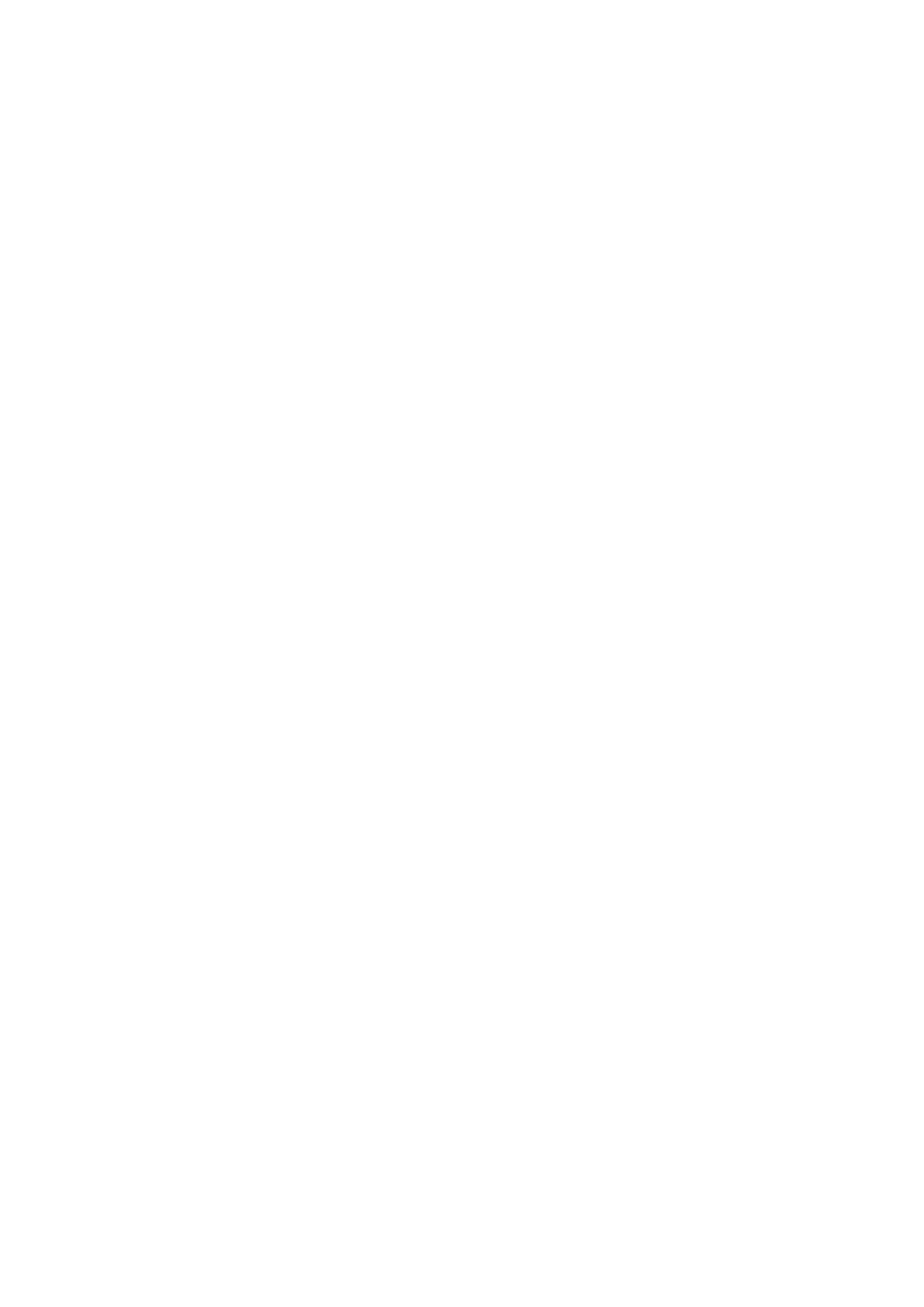

**Queensland** 

# **Resources Safety and Health Queensland Act 2020**

# **Contents**

## Page **[Part 1](#page-10-0) [Preliminary](#page-10-1)**  [Short title . . . . . . . . . . . . . . . . . . . . . . . . . . . . . . . . . . . . . . . . . . . 9](#page-10-3)  [Commencement . . . . . . . . . . . . . . . . . . . . . . . . . . . . . . . . . . . . . 9](#page-10-5)  [Definitions . . . . . . . . . . . . . . . . . . . . . . . . . . . . . . . . . . . . . . . . . . 9](#page-10-7)  [Main purposes . . . . . . . . . . . . . . . . . . . . . . . . . . . . . . . . . . . . . . . 9](#page-10-9) **[Part 2](#page-11-0) [Resources Safety and Health Queensland](#page-11-1) [Division 1](#page-11-2) [Establishment](#page-11-3)**  [Establishment of RSHQ . . . . . . . . . . . . . . . . . . . . . . . . . . . . . . . 10](#page-11-5)  [Legal status . . . . . . . . . . . . . . . . . . . . . . . . . . . . . . . . . . . . . . . . . 10](#page-11-7)  [Membership . . . . . . . . . . . . . . . . . . . . . . . . . . . . . . . . . . . . . . . . . 10](#page-11-9)  [RSHQ represents the State . . . . . . . . . . . . . . . . . . . . . . . . . . . . . 10](#page-11-11)  [Application of other Acts . . . . . . . . . . . . . . . . . . . . . . . . . . . . . . . 10](#page-11-13) **[Division 2](#page-12-0) [Functions and powers](#page-12-1)**  [Functions . . . . . . . . . . . . . . . . . . . . . . . . . . . . . . . . . . . . . . . . . . . 11](#page-12-3)  [Powers . . . . . . . . . . . . . . . . . . . . . . . . . . . . . . . . . . . . . . . . . . . . 11](#page-12-5)  [Performing functions and exercising powers inside and outside](#page-13-1)  [Queensland . . . . . . . . . . . . . . . . . . . . . . . . . . . . . . . . . . . . . . . . . 12](#page-13-1)  [Ministerial direction . . . . . . . . . . . . . . . . . . . . . . . . . . . . . . . . . . . 12](#page-13-3) **[Division 3](#page-14-0) [Chief executive officer](#page-14-1)**  [Appointment . . . . . . . . . . . . . . . . . . . . . . . . . . . . . . . . . . . . . . . . 13](#page-14-3)  [Disqualification as CEO . . . . . . . . . . . . . . . . . . . . . . . . . . . . . . . . 13](#page-14-5)  [Criminal history report . . . . . . . . . . . . . . . . . . . . . . . . . . . . . . . . . 13](#page-14-7)  [Term . . . . . . . . . . . . . . . . . . . . . . . . . . . . . . . . . . . . . . . . . . . . . . 14](#page-15-1)  [Remuneration and conditions . . . . . . . . . . . . . . . . . . . . . . . . . . . 14](#page-15-3)  [Removal by Governor in Council . . . . . . . . . . . . . . . . . . . . . . . . . 14](#page-15-5)  [Vacancy in office . . . . . . . . . . . . . . . . . . . . . . . . . . . . . . . . . . . . . 15](#page-16-1)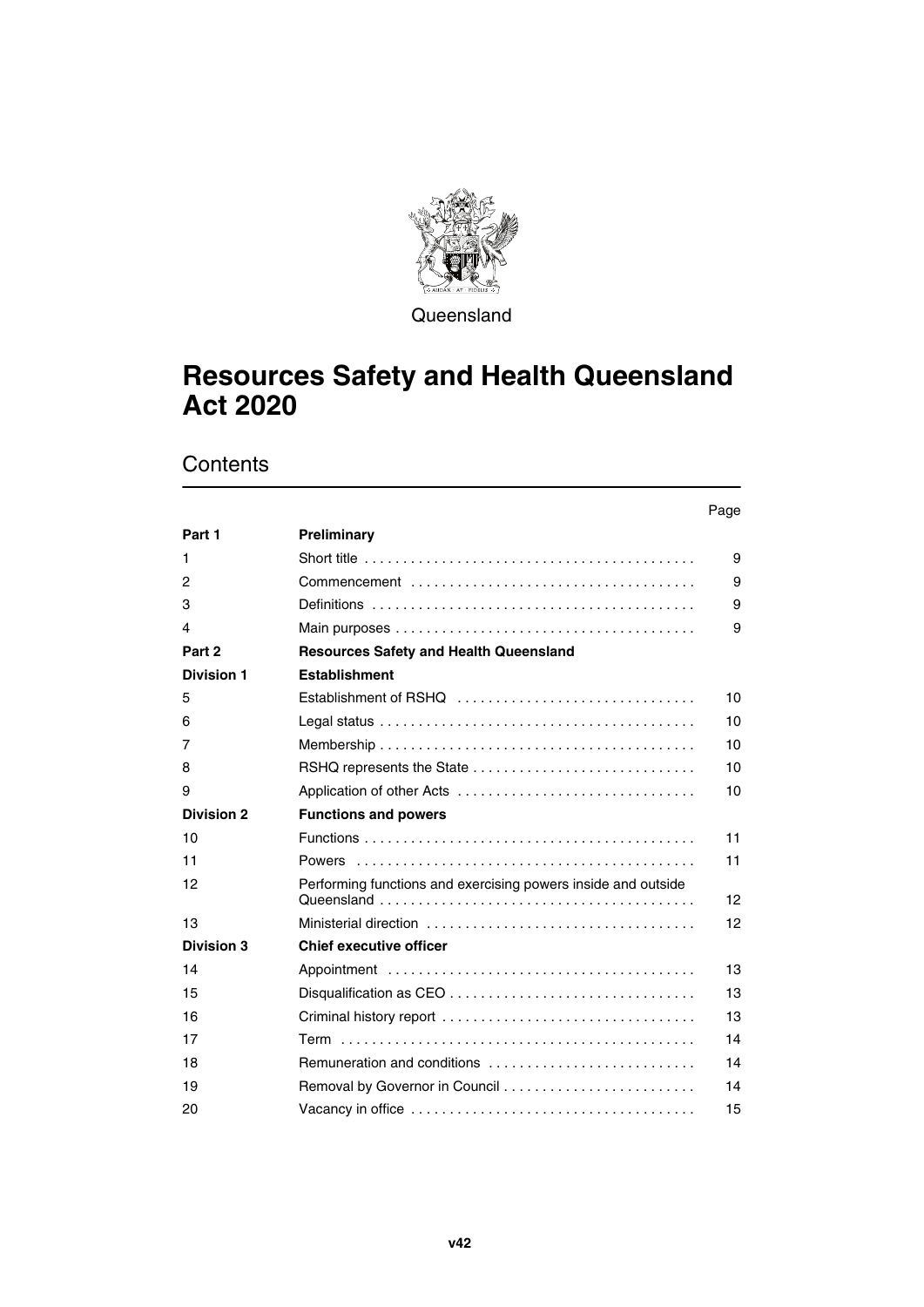| 21                | CEO not to engage in other paid employment                         | 15 |
|-------------------|--------------------------------------------------------------------|----|
| 22                |                                                                    | 15 |
| 23                |                                                                    | 16 |
| 24                |                                                                    | 16 |
| 25                |                                                                    | 16 |
| 26                |                                                                    | 16 |
| 27                |                                                                    | 17 |
| <b>Division 4</b> | <b>Other matters</b>                                               |    |
| 28                |                                                                    | 18 |
| Part 3            | <b>Employing office</b>                                            |    |
| <b>Division 1</b> | <b>Establishment</b>                                               |    |
| 29                | Establishment of employing office                                  | 18 |
| 30                |                                                                    | 19 |
| 31                |                                                                    | 19 |
| 32                |                                                                    | 20 |
| 33                |                                                                    | 20 |
| 34                |                                                                    | 20 |
| <b>Division 2</b> | <b>Executive officer</b>                                           |    |
| 35                |                                                                    | 20 |
| 36                | Disqualification as executive officer                              | 21 |
| 37                |                                                                    | 21 |
| 38                | Remuneration and conditions                                        | 21 |
| 39                |                                                                    | 22 |
| 40                |                                                                    | 22 |
| 41                | Executive officer not to engage in other paid employment $\dots$ . | 22 |
| 42                |                                                                    | 23 |
| 43                |                                                                    | 23 |
| 44                |                                                                    | 23 |
| 45                |                                                                    | 23 |
| 46                |                                                                    | 24 |
| 47                |                                                                    | 24 |
| Part 4            | <b>Commissioner for Resources Safety and Health</b>                |    |
| 48                |                                                                    | 25 |
| 49                |                                                                    | 25 |
| 50                | Disqualification as commissioner                                   | 25 |
| 51                |                                                                    | 26 |
|                   |                                                                    |    |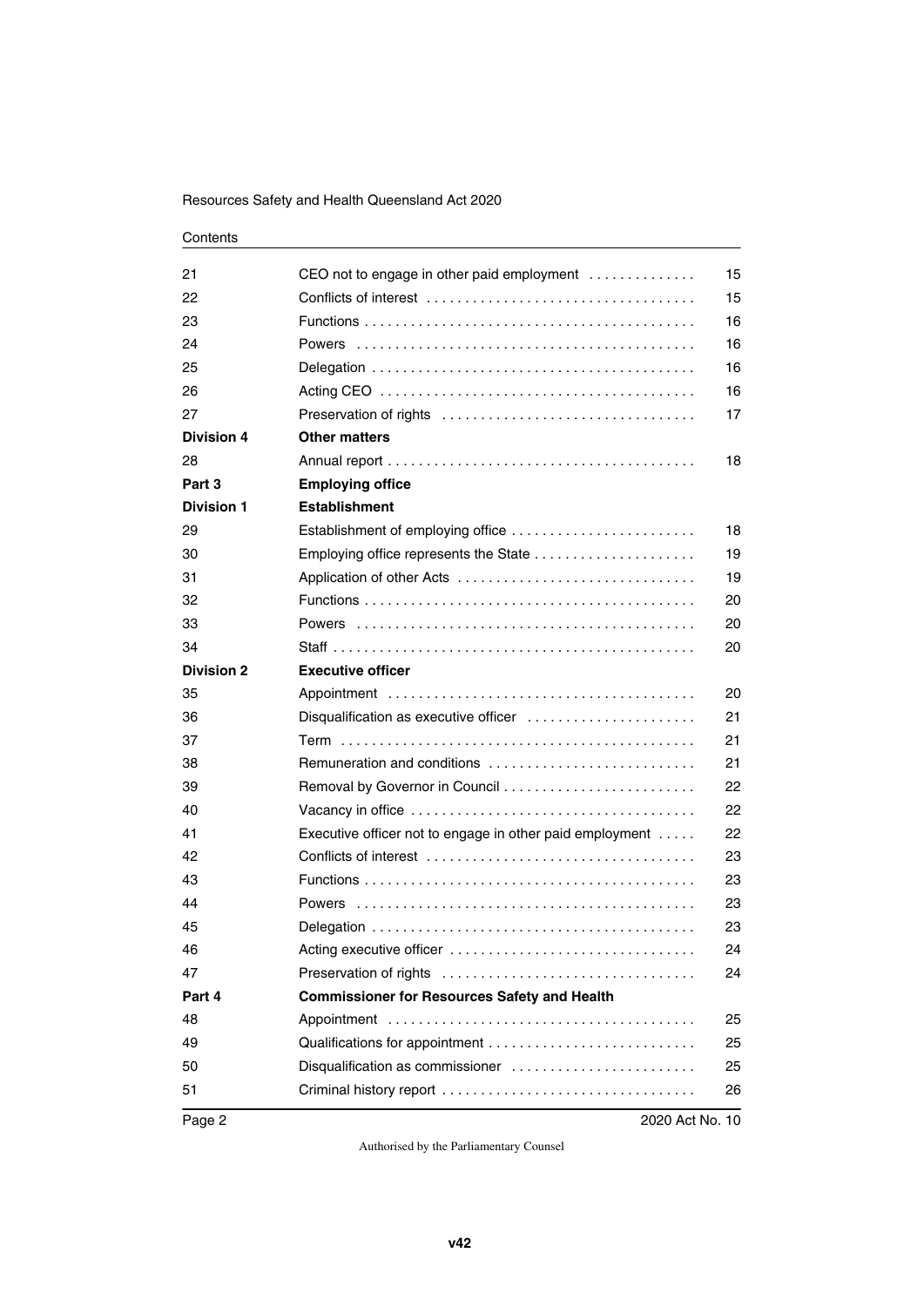| 52                |                                                                      | 26 |  |
|-------------------|----------------------------------------------------------------------|----|--|
| 53                | Remuneration and conditions                                          | 27 |  |
| 54                |                                                                      | 27 |  |
| 55                |                                                                      | 27 |  |
| 56                | Commissioner not to engage in other paid employment                  | 28 |  |
| 57                |                                                                      | 28 |  |
| 58                |                                                                      | 28 |  |
| 59                |                                                                      | 29 |  |
| 60                |                                                                      | 29 |  |
| 61                |                                                                      | 30 |  |
| 62                | Staff services from government agency                                | 30 |  |
| 63                |                                                                      | 31 |  |
| 64                |                                                                      | 32 |  |
| 65                |                                                                      | 33 |  |
| Part 5            | General                                                              |    |  |
| 66                |                                                                      | 34 |  |
| 67                | CEO may disclose information to particular entities                  | 34 |  |
| 68                | Regulation-making power                                              | 35 |  |
| Part 6            | <b>Transfer notices</b>                                              |    |  |
| 69                |                                                                      | 35 |  |
| 70                | Minister may make transfer notice                                    | 36 |  |
| 71                |                                                                      | 38 |  |
| Part 7            | Amendment of Acts and subordinate legislation                        |    |  |
| <b>Division 1</b> | <b>Amendment of this Act</b>                                         |    |  |
| 72                |                                                                      | 39 |  |
| 73                |                                                                      | 39 |  |
| <b>Division 2</b> | Amendment of Coal Mining Safety and Health Act 1999                  |    |  |
| 74                |                                                                      | 39 |  |
| 75                | Amendment of s 7 (How objects are to be achieved)                    | 40 |  |
| 76                | Amendment of s 72 (Recognised standards)                             |    |  |
| 77                | Omission of pt 5A (Commissioner for Mine Safety and Health).         | 40 |  |
| 78                | Amendment of s 76 (Functions of committee)                           | 40 |  |
| 79                |                                                                      | 41 |  |
|                   | Other functions of committee<br>76A                                  | 41 |  |
| 80                | Amendment of s 250 (Proof of appointments and authority unnecessary) |    |  |
|                   |                                                                      | 42 |  |
|                   |                                                                      |    |  |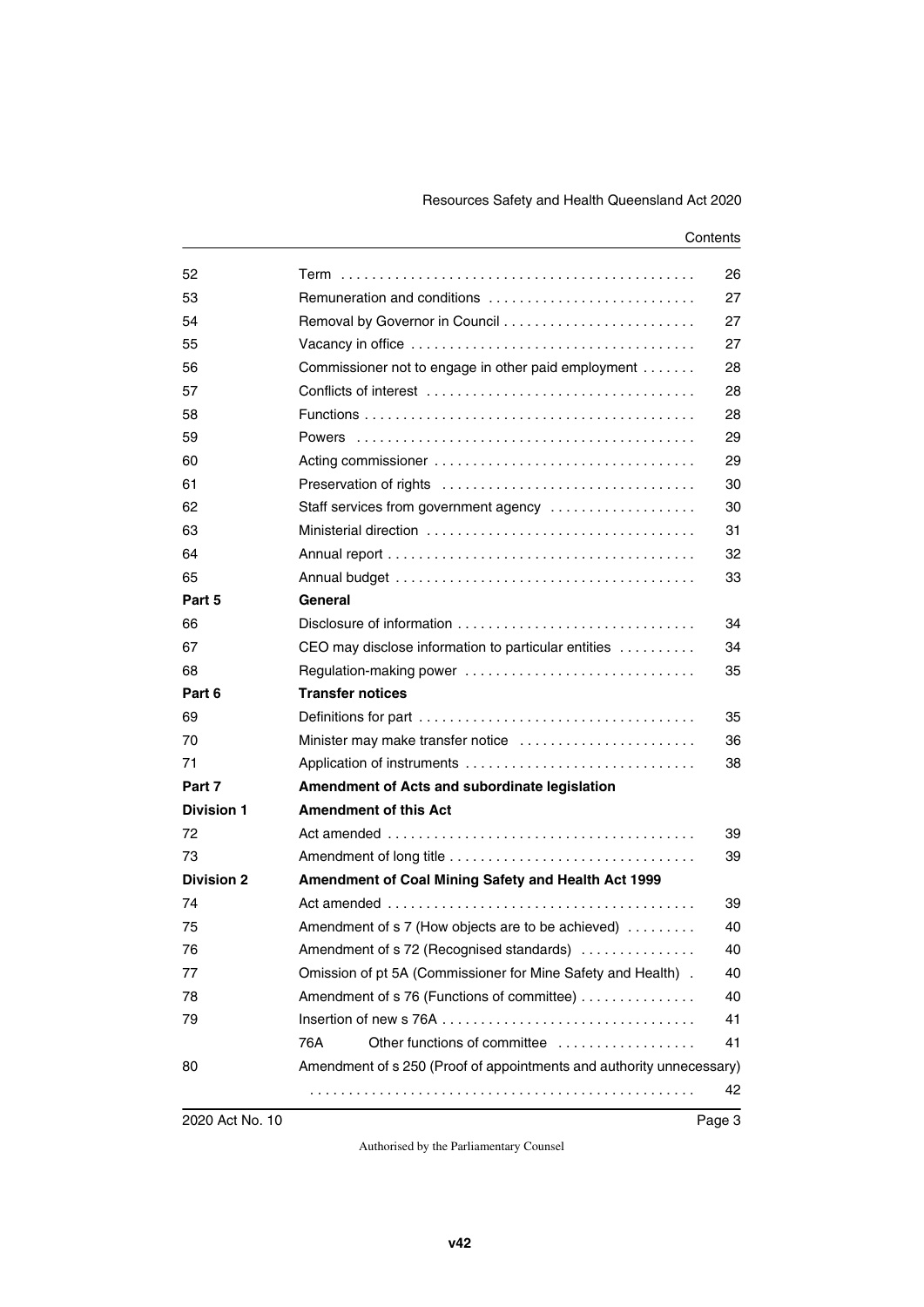| 81                | 42<br>Amendment of s 251 (Proof of signatures unnecessary) |                                                                                             |    |  |  |
|-------------------|------------------------------------------------------------|---------------------------------------------------------------------------------------------|----|--|--|
| 82                |                                                            | 42<br>Amendment of s 252 (Evidentiary aids)                                                 |    |  |  |
| 83                |                                                            | 42<br>Amendment of s 255 (Proceedings for offences)                                         |    |  |  |
| 84                |                                                            | Replacement of s 256 (Recommendation to prosecute)                                          | 44 |  |  |
|                   | 256                                                        | WHS prosecutor may ask CEO for information                                                  | 44 |  |  |
|                   | 256A                                                       | CEO's duty to disclose information to WHS prosecutor                                        | 44 |  |  |
|                   | 256B                                                       | Procedure if prosecution not brought                                                        | 45 |  |  |
| 85                |                                                            | Amendment of s 264 (Costs of investigation)                                                 | 46 |  |  |
| 86                |                                                            | Amendment of s 267A (Applying for injunction)                                               | 47 |  |  |
| 87                |                                                            | Amendment of s 275AC (Public statements)                                                    | 47 |  |  |
| 88                |                                                            | Amendment of s 277 (Delegations)                                                            | 47 |  |  |
| 89                |                                                            | Amendment of s 282 (Regulation-making power)                                                | 48 |  |  |
| 90                |                                                            | Insertion of new pt 20, div 8 $\dots \dots \dots \dots \dots \dots \dots \dots \dots \dots$ | 48 |  |  |
|                   | Division 8                                                 | Transitional provisions for Resources Safety and<br>Health Queensland Act 2020              |    |  |  |
|                   | 311                                                        | Definitions for division                                                                    | 48 |  |  |
|                   | 312                                                        | Functions performed and powers exercised by chief<br>executive                              | 48 |  |  |
|                   | 313                                                        | References to chief executive $\ldots, \ldots, \ldots, \ldots, \ldots$                      | 49 |  |  |
|                   | 314                                                        | Functions performed and powers exercised by<br>Commissioner for Mine Safety and Health      | 49 |  |  |
|                   | 315                                                        | References to Commissioner for Mine Safety and Health                                       | 49 |  |  |
|                   | 316                                                        | Existing proceedings $\ldots \ldots \ldots \ldots \ldots \ldots \ldots \ldots$              | 50 |  |  |
|                   | 317                                                        | Costs of investigation                                                                      | 51 |  |  |
|                   | 318                                                        |                                                                                             | 51 |  |  |
| 91                |                                                            | Amendment of sch 3 (Dictionary)                                                             | 52 |  |  |
| <b>Division 3</b> |                                                            | <b>Amendment of Explosives Act 1999</b>                                                     |    |  |  |
| 92                |                                                            |                                                                                             | 53 |  |  |
| 93                |                                                            | Amendment of s 76 (Report of offences)<br>53                                                |    |  |  |
| 94                |                                                            | Amendment of s 106A (Applying for injunction)<br>53                                         |    |  |  |
| 95                |                                                            | Amendment of s 118 (Proceeding for offence)<br>53                                           |    |  |  |
| 96                | 55                                                         |                                                                                             |    |  |  |
|                   | 118A                                                       | WHS prosecutor may ask CEO for information                                                  | 55 |  |  |
|                   | 118B                                                       | CEO's duty to disclose information to WHS prosecutor                                        | 55 |  |  |
|                   | 118C                                                       | Procedure if prosecution not brought                                                        | 56 |  |  |
| 97                |                                                            | Amendment of s 126C (Public statements)                                                     | 57 |  |  |
| 98                |                                                            | Replacement of s 129 (Delegation by chief executive)<br>58                                  |    |  |  |
|                   |                                                            |                                                                                             |    |  |  |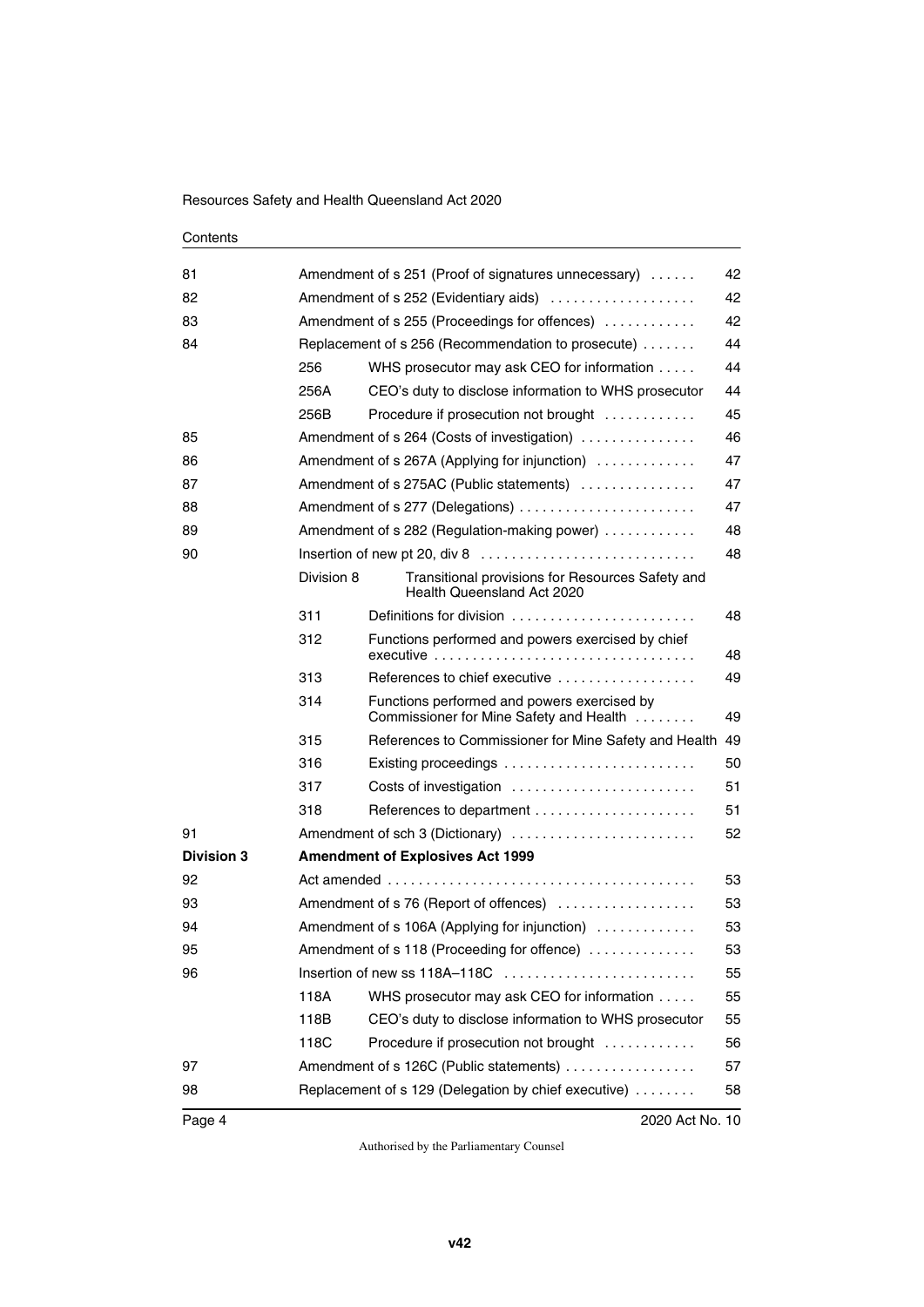|                   | 129                                                      | Delegation by CEO                                                              | 58 |  |
|-------------------|----------------------------------------------------------|--------------------------------------------------------------------------------|----|--|
| 99                |                                                          | Amendment of s 133 (Evidentiary provision)                                     |    |  |
| 100               |                                                          | Amendment of s 135 (Regulation-making power)                                   |    |  |
| 101               |                                                          | 58                                                                             |    |  |
|                   | Division 7                                               | Transitional provisions for Resources Safety and<br>Health Queensland Act 2020 |    |  |
|                   | 154                                                      | Definitions for division                                                       | 59 |  |
|                   | 155                                                      | Functions performed and powers exercised by chief                              | 59 |  |
|                   | 156                                                      | References to chief executive $\ldots, \ldots, \ldots, \ldots, \ldots$         | 59 |  |
|                   | 157                                                      |                                                                                | 60 |  |
|                   | 158                                                      | Costs of investigation                                                         | 61 |  |
|                   | 159                                                      |                                                                                | 61 |  |
| 102               |                                                          | Amendment of sch 2 (Dictionary)                                                | 62 |  |
| <b>Division 4</b> |                                                          | Amendment of Mining and Quarrying Safety and Health Act 1999                   |    |  |
| 103               |                                                          |                                                                                | 62 |  |
| 104               |                                                          | 62                                                                             |    |  |
| 105               |                                                          | Amendment of s 67 (Functions of committee)                                     | 63 |  |
| 106               |                                                          |                                                                                | 63 |  |
|                   | 67A                                                      | Other functions of committee                                                   | 63 |  |
| 107               |                                                          | Replacement of s 126 (Further functions of inspectors)                         | 64 |  |
|                   | 126                                                      | Further function of inspectors                                                 | 65 |  |
| 108               |                                                          | Amendment of s 229 (Proof of appointments and authority unnecessary)           |    |  |
|                   |                                                          |                                                                                | 65 |  |
| 109               |                                                          | Amendment of s 230 (Proof of signatures unnecessary)                           | 65 |  |
| 110               |                                                          | Amendment of s 231 (Evidentiary aids)                                          | 65 |  |
| 111               |                                                          | Amendment of s 234 (Proceedings for offences)                                  | 65 |  |
| 112               | Replacement of s 235 (Recommendation to prosecute)<br>67 |                                                                                |    |  |
|                   | 235                                                      | WHS prosecutor may ask CEO for information                                     | 67 |  |
|                   | 235A                                                     | CEO's duty to disclose information to WHS prosecutor                           | 67 |  |
|                   | 235B                                                     | Procedure if prosecution not brought                                           | 67 |  |
| 113               |                                                          | Amendment of s 243 (Costs of investigation)                                    | 69 |  |
| 114               |                                                          | Amendment of s 246A (Applying for injunction)<br>70                            |    |  |
| 115               |                                                          | Amendment of s 254C (Public statements)                                        | 70 |  |
| 116               |                                                          | Replacement of s 257 (Delegations)                                             | 70 |  |
|                   | 257                                                      | Delegation by Minister or CEO                                                  | 70 |  |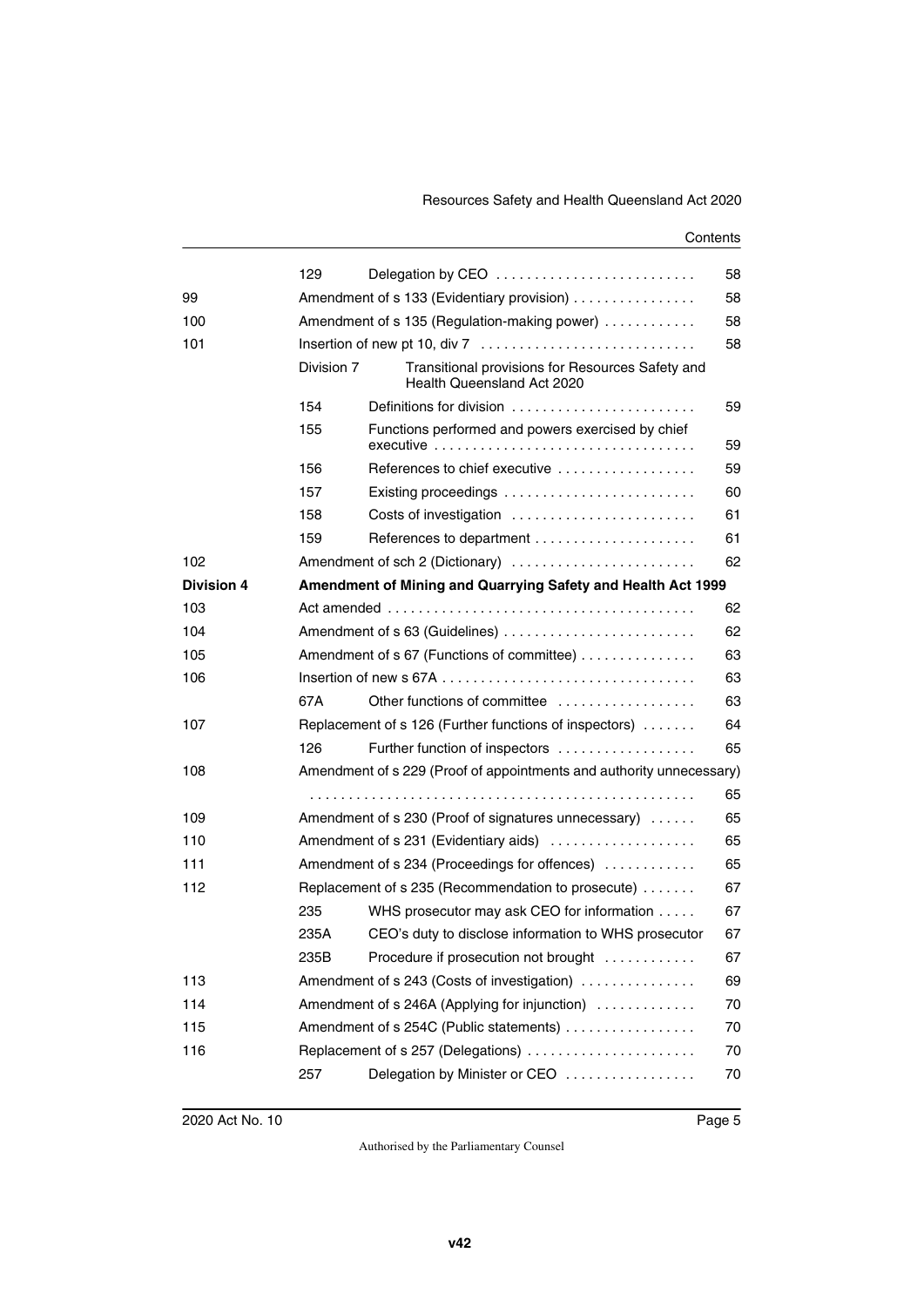| Contents |
|----------|
|----------|

| 117               |                                                                            | Amendment of s 262 (Regulation-making power)                                                                                                                                  | 70 |
|-------------------|----------------------------------------------------------------------------|-------------------------------------------------------------------------------------------------------------------------------------------------------------------------------|----|
| 118               | Division 6                                                                 | Insertion of new pt 20, div 6 $\dots \dots \dots \dots \dots \dots \dots \dots \dots \dots$<br>Transitional provisions for Resources Safety and<br>Health Queensland Act 2020 | 71 |
|                   | 286                                                                        | Definitions for division                                                                                                                                                      | 71 |
|                   | 287                                                                        | Functions performed and powers exercised by chief                                                                                                                             | 71 |
|                   | 288                                                                        | References to chief executive                                                                                                                                                 | 71 |
|                   | 289                                                                        | Functions performed and powers exercised by<br>Commissioner for Mine Safety and Health                                                                                        | 72 |
|                   | 290                                                                        | References to Commissioner for Mine Safety and Health 72                                                                                                                      |    |
|                   | 291                                                                        |                                                                                                                                                                               | 73 |
|                   | 292                                                                        | Costs of investigation                                                                                                                                                        | 74 |
|                   | 293                                                                        |                                                                                                                                                                               | 74 |
| 119               |                                                                            | Amendment of sch 2 (Dictionary)                                                                                                                                               | 74 |
| <b>Division 5</b> | Amendment of Petroleum and Gas (Production and Safety) Act<br>2004         |                                                                                                                                                                               |    |
| 120               |                                                                            |                                                                                                                                                                               | 75 |
| 121               | 75<br>Amendment of s 734AC (Access to register)                            |                                                                                                                                                                               |    |
| 122               |                                                                            | Amendment of s 813 (False or misleading documents or statements)                                                                                                              |    |
|                   |                                                                            |                                                                                                                                                                               | 76 |
| 123               | 76<br>Amendment of s 817 (Who may apply for internal review)               |                                                                                                                                                                               |    |
| 124               | Amendment of s 834 (Other evidentiary aids)<br>76                          |                                                                                                                                                                               |    |
| 125               | 76<br>Amendment of s 837 (Offences under Act are summary)                  |                                                                                                                                                                               |    |
| 126               |                                                                            |                                                                                                                                                                               | 78 |
|                   | 837A                                                                       | WHS prosecutor may ask CEO for information                                                                                                                                    | 78 |
|                   | 837B                                                                       | CEO's duty to disclose information to WHS prosecutor                                                                                                                          | 78 |
|                   | 837C                                                                       | Procedure if prosecution not brought                                                                                                                                          | 79 |
| 127               |                                                                            | Amendment of s 841A (Applying for injunction)                                                                                                                                 | 80 |
| 128               | Amendment of s 851A (Public statements)                                    |                                                                                                                                                                               | 81 |
| 129               | Amendment of s 857 (Delegation by Minister, chief executive or chief<br>81 |                                                                                                                                                                               |    |
| 130               |                                                                            |                                                                                                                                                                               | 81 |
|                   | Part 26                                                                    | Transitional provisions for Resources Safety and<br>Health Queensland Act 2020                                                                                                |    |
|                   | 1008                                                                       | Definitions for part                                                                                                                                                          | 81 |
|                   | 1009                                                                       | Functions performed and powers exercised by chief<br>executive                                                                                                                | 82 |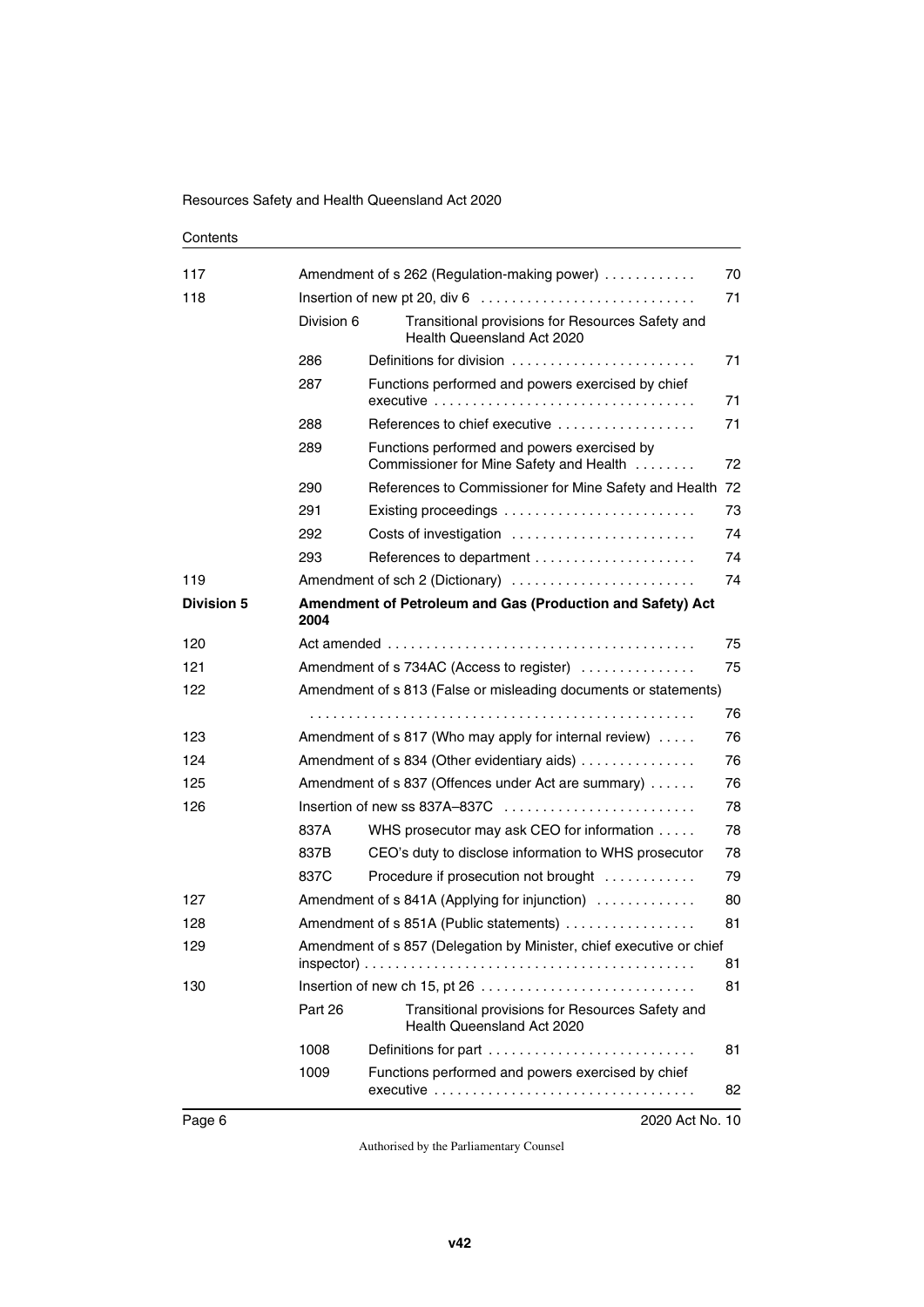|                   | 1010 | References to chief executive                                                                                     | 82 |  |  |
|-------------------|------|-------------------------------------------------------------------------------------------------------------------|----|--|--|
|                   | 1011 | Existing proceedings $\ldots \ldots \ldots \ldots \ldots \ldots \ldots \ldots$                                    | 82 |  |  |
|                   | 1012 |                                                                                                                   | 84 |  |  |
| 131               |      | Amendment of sch 2 (Dictionary)                                                                                   | 84 |  |  |
| Division 6        |      | <b>Amendment of Public Service Act 2008</b>                                                                       |    |  |  |
| 132               |      |                                                                                                                   | 85 |  |  |
| 133               |      | Amendment of sch 1 (Public service offices and their heads)<br>85                                                 |    |  |  |
| <b>Division 7</b> |      | <b>Amendment of Statutory Bodies Financial Arrangements</b><br><b>Regulation 2019</b>                             |    |  |  |
| 134               |      |                                                                                                                   | 85 |  |  |
| 135               |      | Amendment of sch 4 (Statutory bodies allocated category 2 investment<br>85                                        |    |  |  |
| <b>Division 8</b> |      | <b>Amendment of Work Health and Safety Act 2011</b>                                                               |    |  |  |
| 136               |      |                                                                                                                   | 86 |  |  |
| 137               |      | Amendment of sch 1 (Application of Act)                                                                           | 86 |  |  |
| 138               |      | Amendment of sch 2 (The regulator and local tripartite consultation<br>arrangements and other local arrangements) | 86 |  |  |
| Division 9        |      | Minor and consequential amendments                                                                                |    |  |  |
| 139               |      |                                                                                                                   | 86 |  |  |
| Schedule 1        |      |                                                                                                                   | 87 |  |  |
| Schedule 2        |      |                                                                                                                   | 89 |  |  |
|                   |      | Coal Mining Safety and Health Act 1999                                                                            | 89 |  |  |
|                   |      |                                                                                                                   | 91 |  |  |
|                   |      | Mining and Quarrying Safety and Health Act 1999                                                                   | 91 |  |  |
|                   |      | Petroleum and Gas (Production and Safety) Act 2004                                                                | 94 |  |  |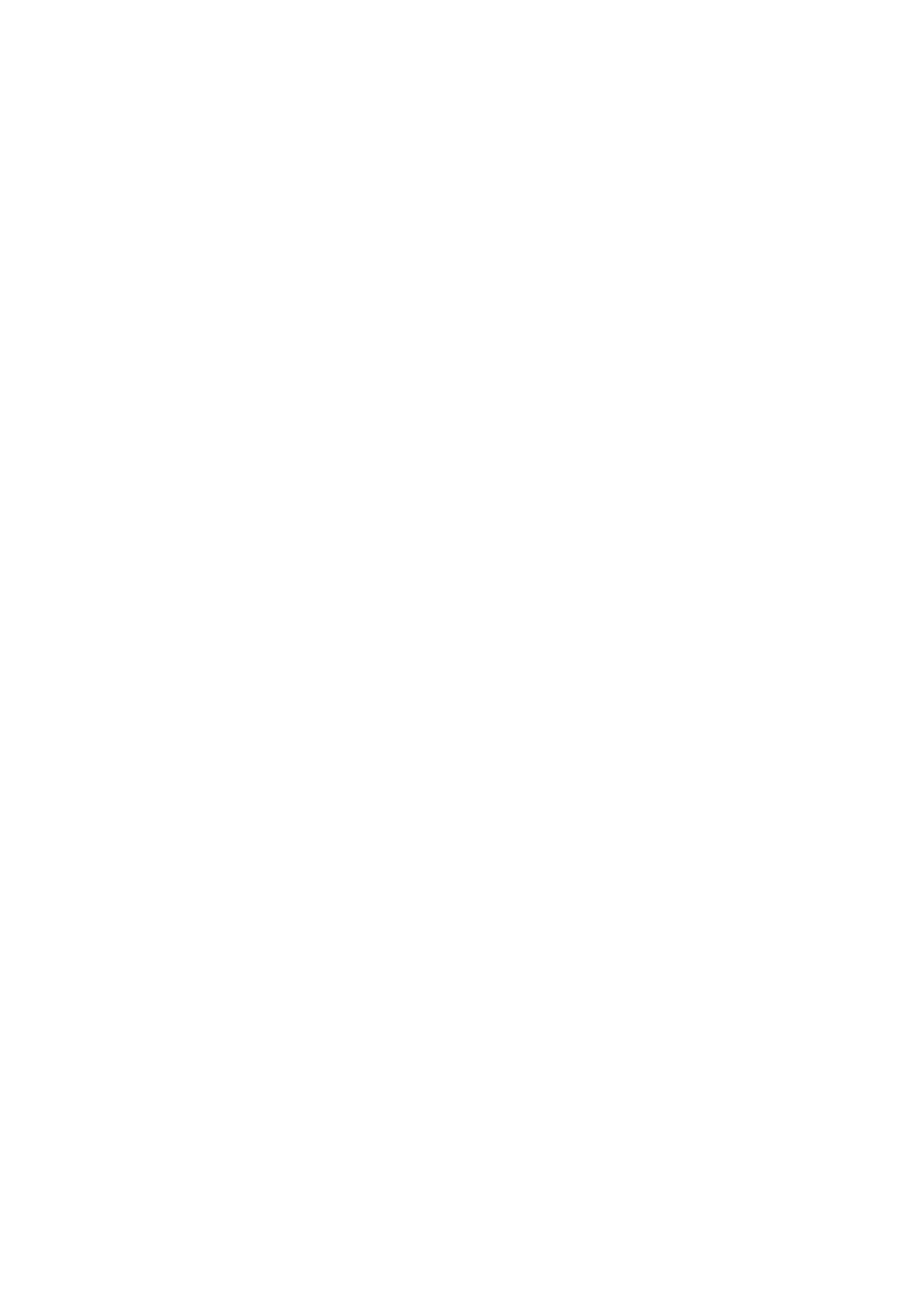#### **The Parliament of Queensland enacts—**

# <span id="page-10-0"></span>**Part 1** Preliminary

#### <span id="page-10-2"></span>**1 Short title**

<span id="page-10-3"></span><span id="page-10-1"></span>This Act may be cited as the *Resources Safety and Health Queensland Act 2020*.

#### <span id="page-10-4"></span>**2 Commencement**

<span id="page-10-5"></span>This Act, other than sections 120 and 122, commences on a day to be fixed by proclamation.

#### <span id="page-10-6"></span>**3 Definitions**

<span id="page-10-7"></span>The dictionary in schedule 1 defines particular words used in this Act.

#### <span id="page-10-8"></span>**4 Main purposes**

<span id="page-10-9"></span>The main purposes of this Act are—

- (a) to establish an independent statutory body called Resources Safety and Health Queensland to regulate safety and health in the resources sector; and
- (b) to establish the Resources Safety and Health Queensland employing office; and
- (c) to provide for the Commissioner for Resources Safety and Health.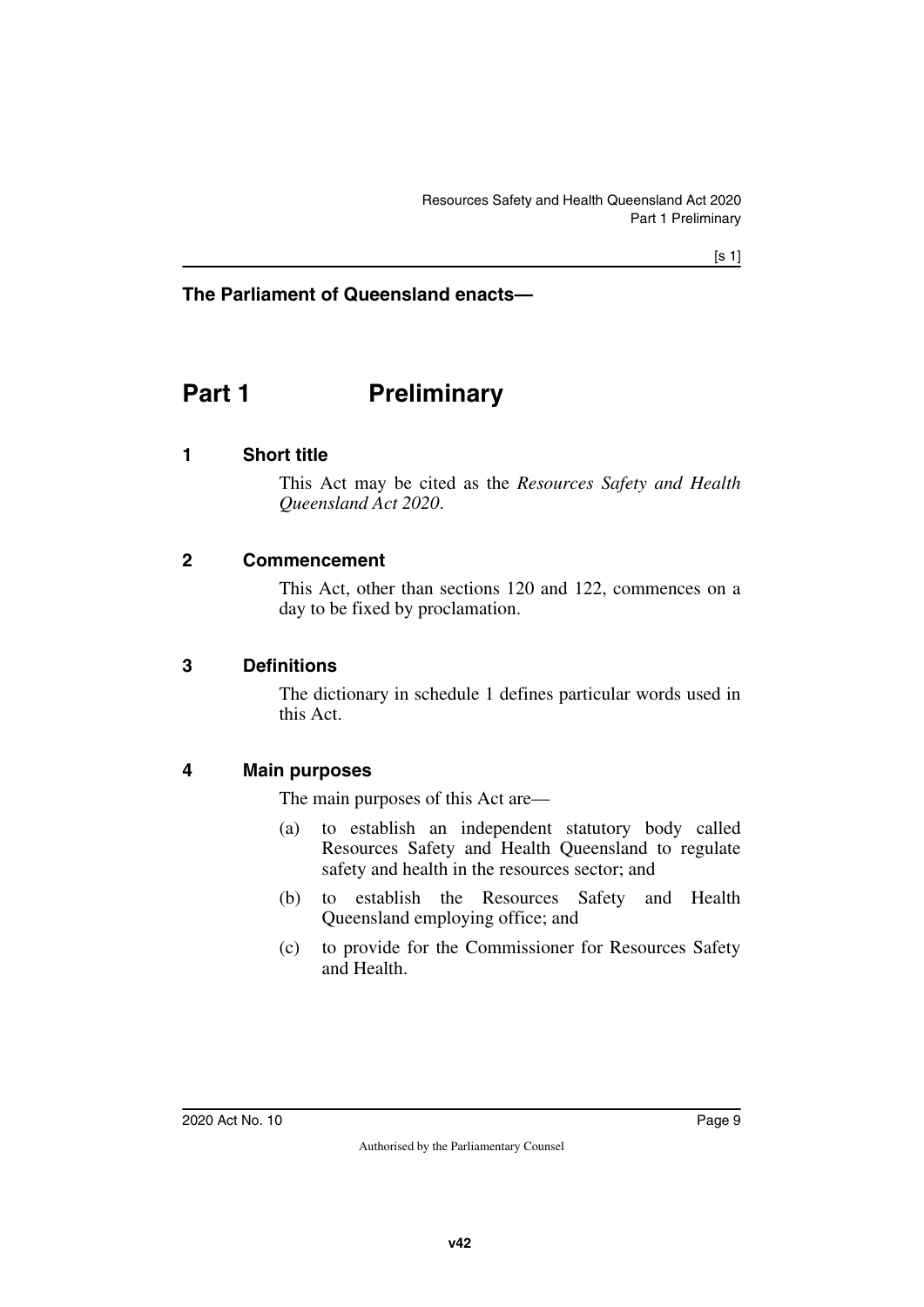<span id="page-11-1"></span><span id="page-11-0"></span> $[s 5]$ 

# **Part 2 Resources Safety and Health Queensland**

# <span id="page-11-2"></span>**Division 1 Establishment**

<span id="page-11-4"></span>**5 Establishment of RSHQ**

<span id="page-11-5"></span><span id="page-11-3"></span>Resources Safety and Health Queensland (*RSHQ*) is established.

## <span id="page-11-6"></span>**6 Legal status**

<span id="page-11-7"></span>RSHQ—

- (a) is a body corporate; and
- (b) may sue and be sued in its corporate name.

## <span id="page-11-8"></span>**7 Membership**

<span id="page-11-9"></span>RSHQ consists of—

- (a) the CEO; and
- (b) the organisational unit under the control of the CEO.

### <span id="page-11-10"></span>**8 RSHQ represents the State**

- <span id="page-11-11"></span>(1) RSHQ represents the State.
- (2) Without limiting subsection (1), RSHQ has the privileges and immunities of the State.

## <span id="page-11-12"></span>**9 Application of other Acts**

- <span id="page-11-13"></span>(1) RSHQ is—
	- (a) a unit of public administration under the *Crime and Corruption Act 2001*; and
	- (b) a statutory body under—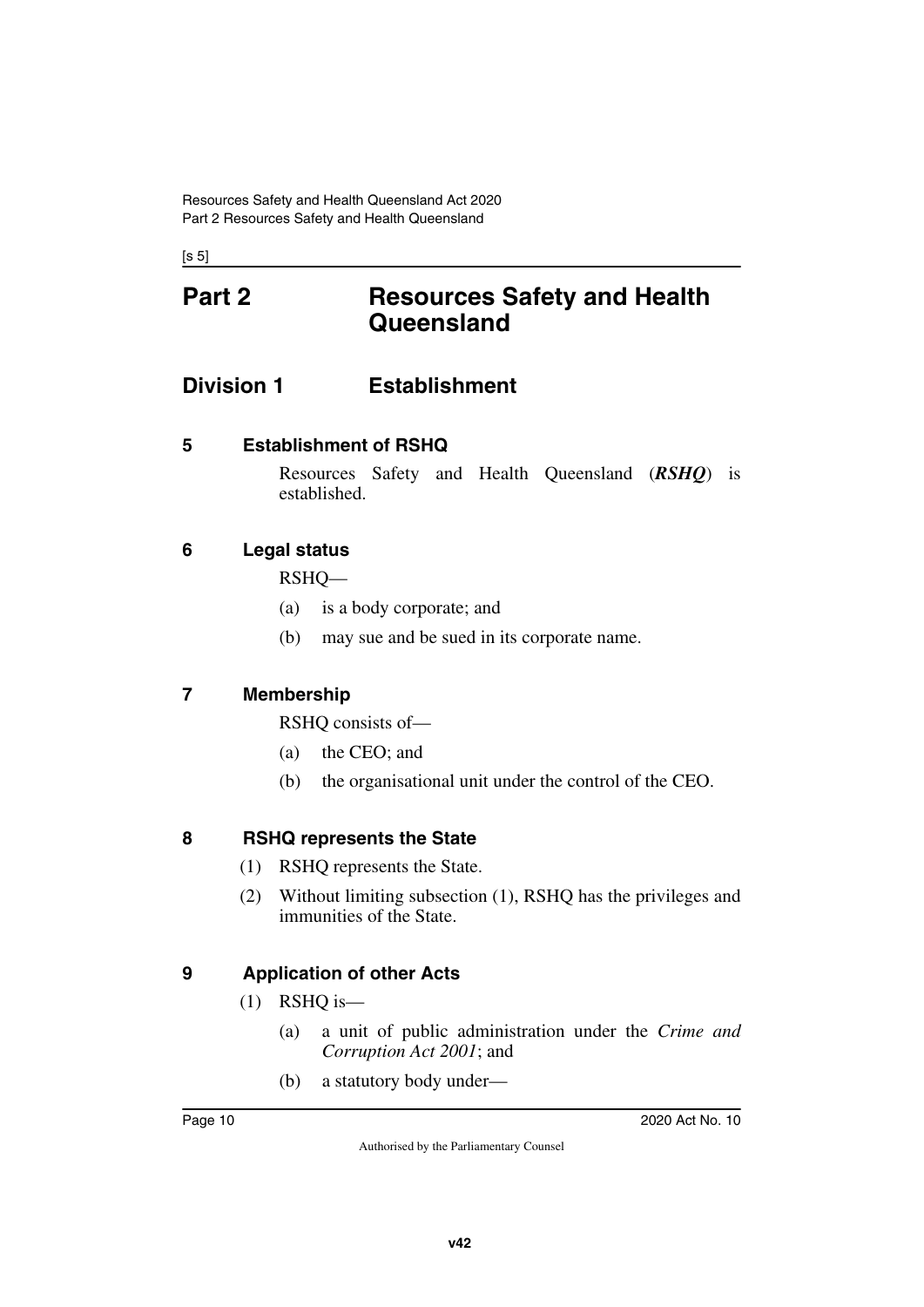[s 10]

- (i) the *Financial Accountability Act 2009*; and
- <span id="page-12-1"></span>(ii) the *Statutory Bodies Financial Arrangements Act 1982*.
- (2) The *Statutory Bodies Financial Arrangements Act 1982*, part 2B sets out the way that Act affects RSHQ's powers.

# <span id="page-12-0"></span>**Division 2 Functions and powers**

#### <span id="page-12-2"></span>**10 Functions**

- <span id="page-12-3"></span>(1) The main function of RSHQ is to administer the Resources Safety Acts and to further their purposes.
- (2) Without limiting subsection (1), RSHQ has the following functions—
	- (a) protecting the safety and health of persons in the resources industry;
	- (b) regulating safety and health in the resources industry;
	- (c) monitoring compliance with, and the effectiveness of, the Resources Safety Acts;
	- (d) carrying out commercial activities incidental to RSHQ's main function.
- (3) RSHQ also has the functions given to it under this Act or another Act.

#### <span id="page-12-4"></span>**11 Powers**

- <span id="page-12-5"></span>(1) RSHQ has all the powers of an individual and may, for example—
	- (a) enter into contracts or agreements; and
	- (b) deal in land or other property; and
	- (c) appoint agents and attorneys; and
	- (d) engage consultants or contractors; and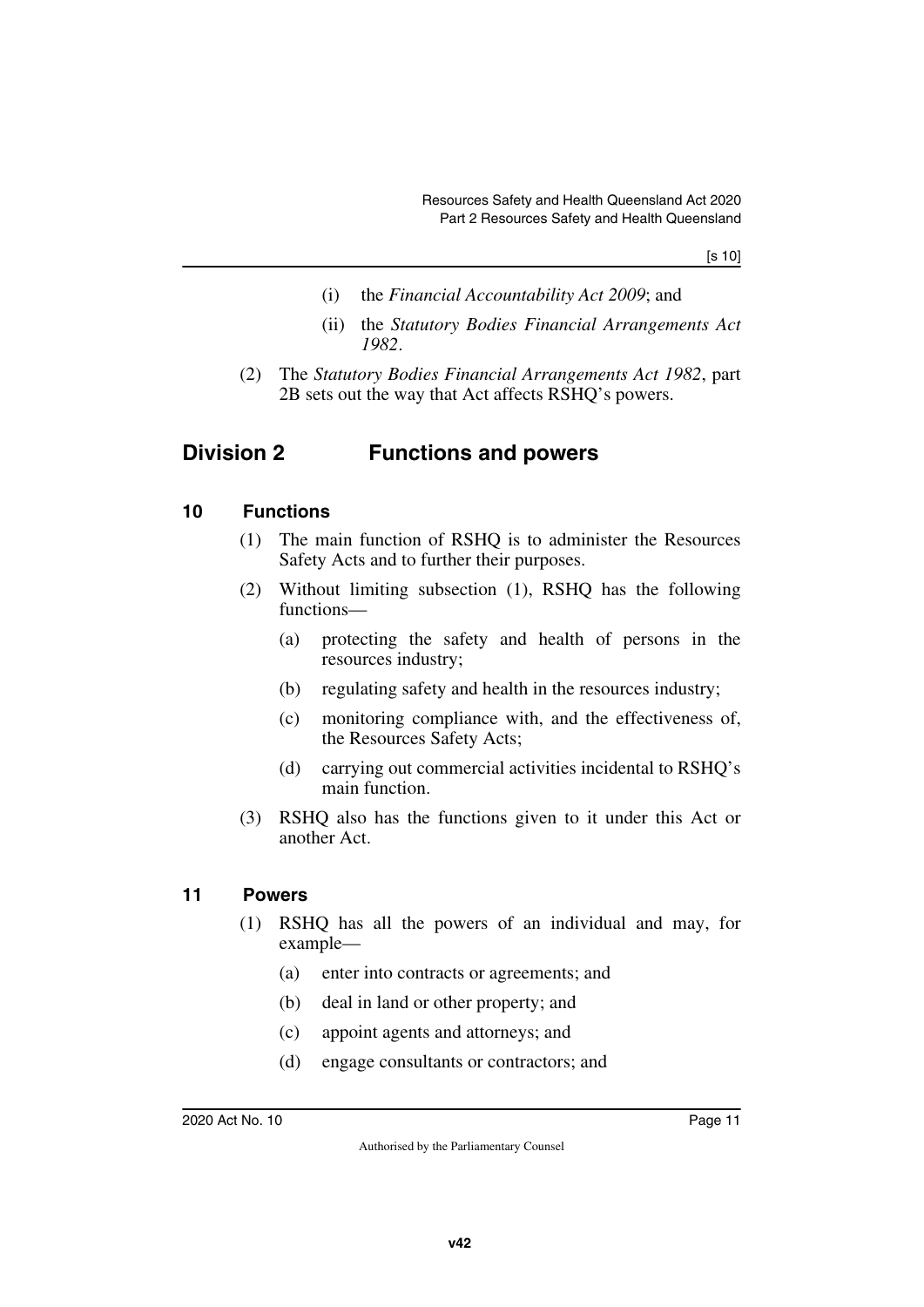#### [s 12]

- (e) establish funds and accounts with any financial institution in Australia; and
- (f) charge an entity a fee for services or facilities it supplies; and
- (g) do anything else necessary or convenient to be done in the performance of RSHQ's functions.
- <span id="page-13-1"></span>(2) RSHQ also has the powers given to it under this Act or another Act.

#### <span id="page-13-0"></span>**12 Performing functions and exercising powers inside and outside Queensland**

RSHQ may perform its functions, or exercise its powers, inside or outside Queensland.

#### <span id="page-13-2"></span>**13 Ministerial direction**

- <span id="page-13-3"></span>(1) The Minister may give a written direction to RSHQ about the performance of RSHQ's functions under this Act or the exercise of RSHQ's powers under this Act if the Minister is satisfied it is necessary to give the direction in the public interest.
- (2) Without limiting subsection (1), the direction may be to give reports and information to the Minister.
- (3) RSHQ must—
	- (a) comply with a direction given under subsection (1); and
	- (b) publish a copy of the direction on a Queensland government website.
- (4) To remove any doubt, it is declared that a direction under subsection (1) must not be about the performance of RSHQ's functions under a Resources Safety Act or the exercise of RSHQ's powers under a Resources Safety Act.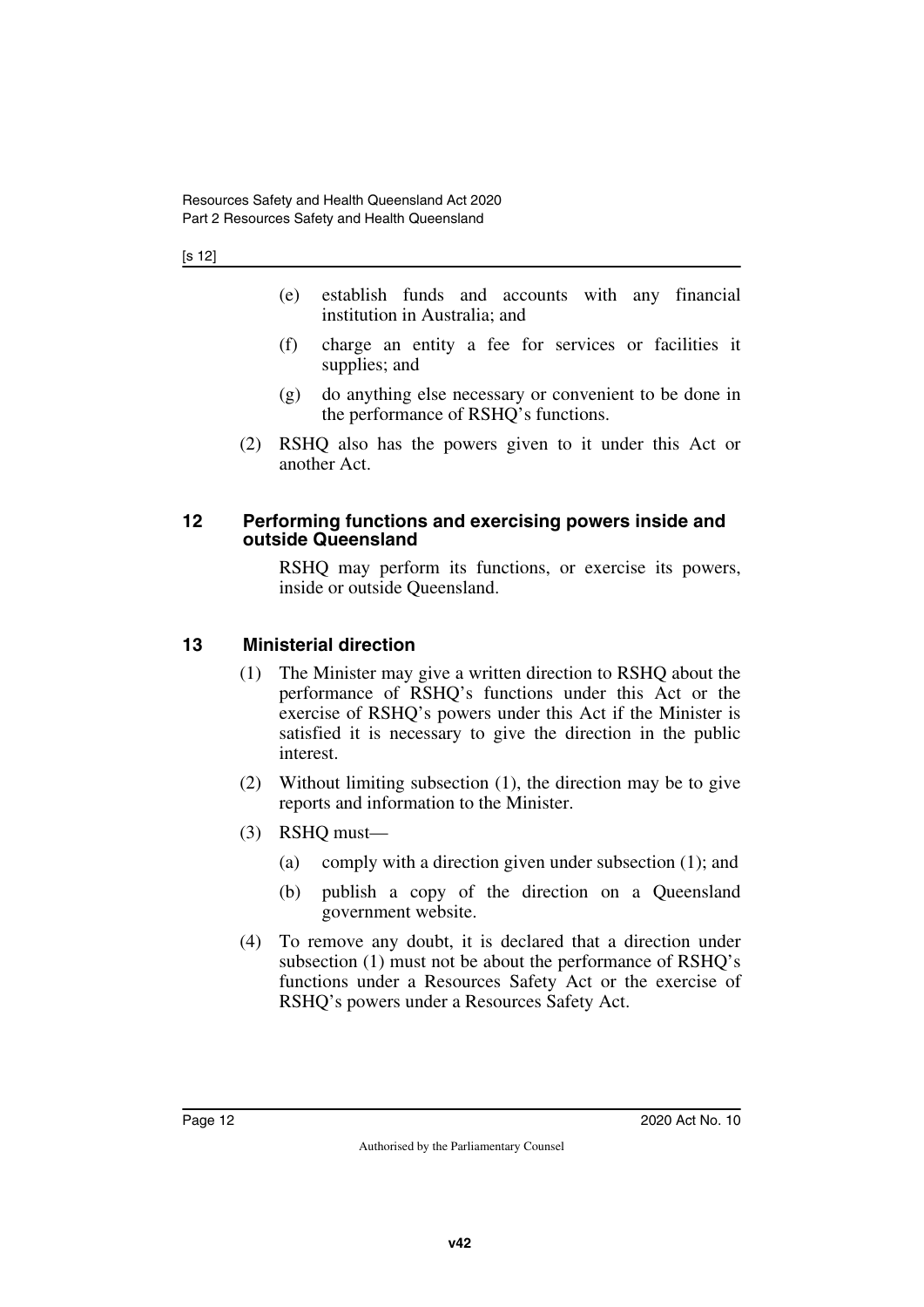[s 14]

# <span id="page-14-0"></span>**Division 3 Chief executive officer**

## <span id="page-14-2"></span>**14 Appointment**

- <span id="page-14-3"></span><span id="page-14-1"></span>(1) The Governor in Council must appoint a chief executive officer of RSHQ (the *CEO*).
- (2) The CEO is appointed under this Act and not the *Public Service Act 2008*.
- (3) To be appointed as the CEO, a person must have a professional qualification relevant to the resources industry, and professional experience in the resources sector.

## <span id="page-14-4"></span>**15 Disqualification as CEO**

<span id="page-14-5"></span>A person is disqualified from being appointed, or continuing as, the CEO if the person—

- (a) has a conviction, other than a spent conviction, for an indictable offence; or
- (b) is an insolvent under administration; or
- (c) is disqualified from managing corporations because of the Corporations Act, part 2D.6; or
- (d) contravenes section 21 or 22.

## <span id="page-14-6"></span>**16 Criminal history report**

- <span id="page-14-7"></span>(1) To decide if a person is disqualified from becoming or continuing as the CEO, the Minister may ask the commissioner of the police service for—
	- (a) a written report about the criminal history of the person; and
	- (b) a brief description of the circumstances of a conviction mentioned in the criminal history.
- (2) However, the Minister may make the request only if the person has given the Minister written consent for the request.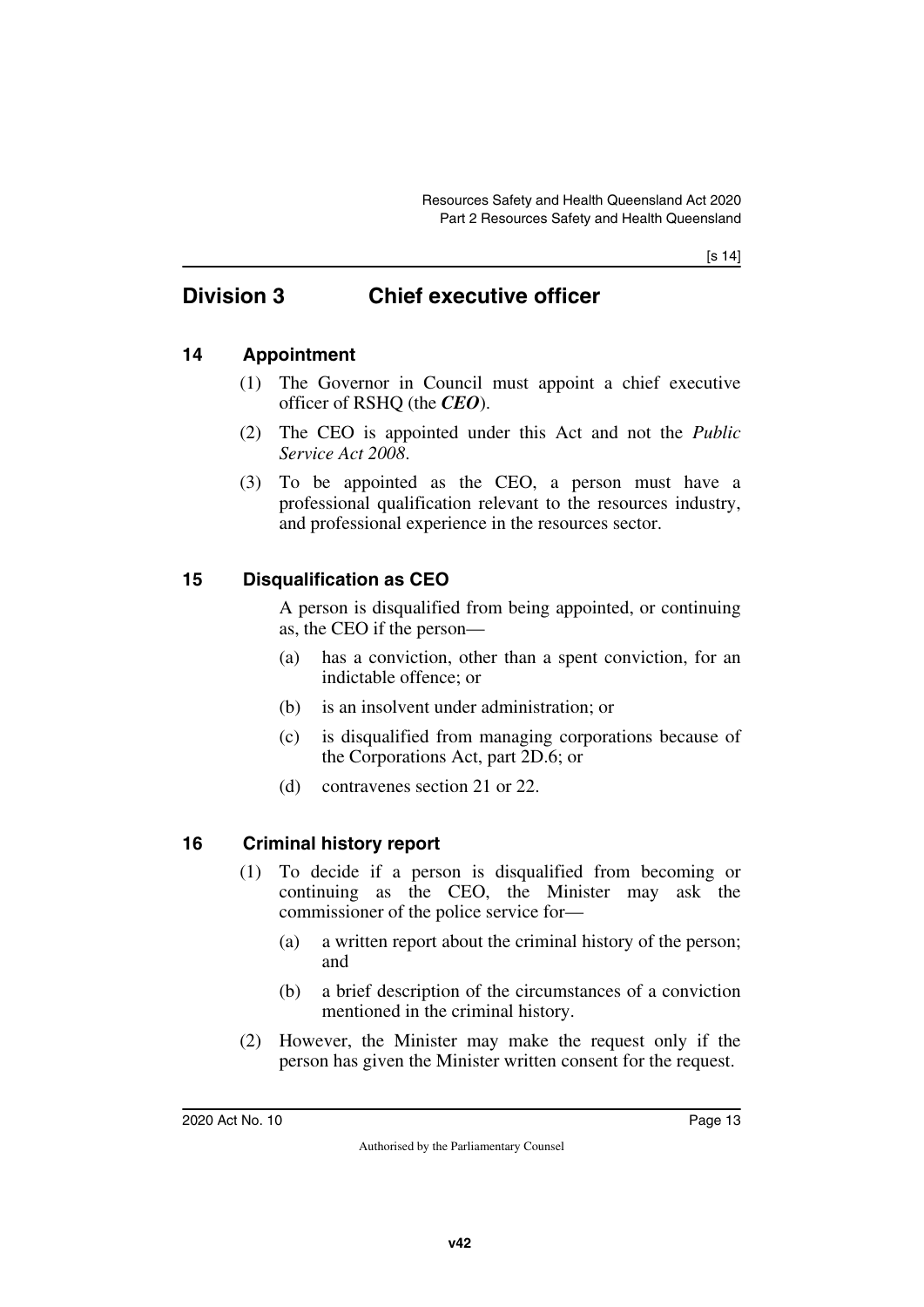#### [s 17]

- (3) The commissioner of the police service must comply with the request.
- (4) However, the duty to comply applies only to information in the possession of the commissioner of the police service or to which the commissioner of the police service has access.
- (5) The Minister must ensure the report is destroyed as soon as practicable after it is no longer needed for the purpose for which it was requested.

### <span id="page-15-0"></span>**17 Term**

- <span id="page-15-1"></span>(1) The CEO holds office for the term stated in the CEO's instrument of appointment.
- (2) The stated term must not be more than 5 years.
- <span id="page-15-3"></span>(3) The CEO may be reappointed.

### <span id="page-15-2"></span>**18 Remuneration and conditions**

- (1) The CEO is to be paid the remuneration and other allowances decided by the Governor in Council.
- (2) The remuneration must not be reduced during the CEO's term of office without the CEO's written consent.
- (3) The CEO holds office on the terms and conditions, not provided for by this Act, that are decided by the Governor in Council.

### <span id="page-15-4"></span>**19 Removal by Governor in Council**

<span id="page-15-5"></span>The Governor in Council may, on the Minister's recommendation, remove the CEO from office if the Minister is satisfied the CEO—

- (a) has engaged in—
	- (i) inappropriate or improper conduct in an official capacity; or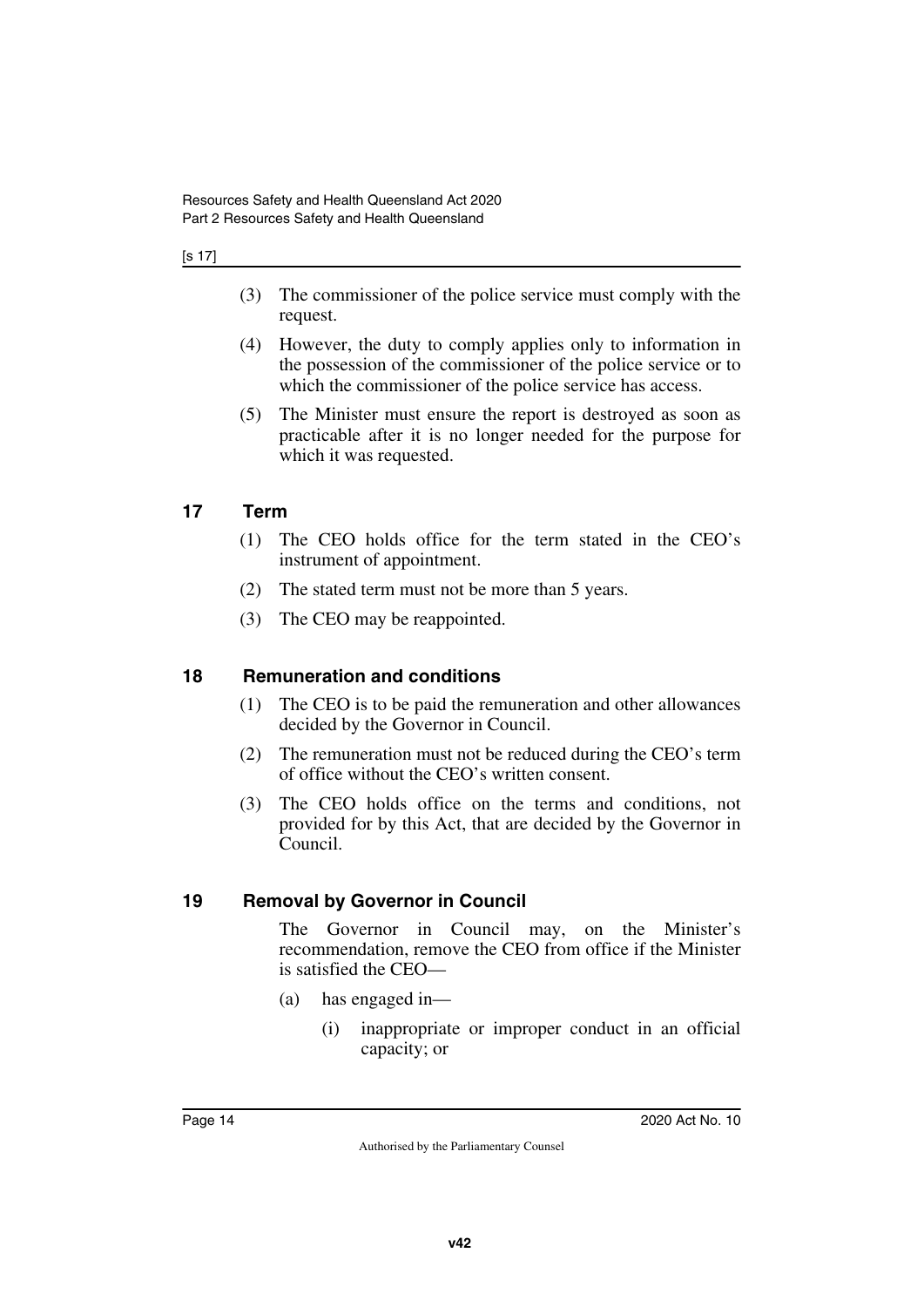[s 20]

- (ii) inappropriate or improper conduct in a private capacity that reflects seriously and adversely on the office; or
- (b) has become incapable of performing the CEO's functions; or
- (c) has neglected the CEO's duties or performed the CEO's functions incompetently.

### <span id="page-16-0"></span>**20 Vacancy in office**

<span id="page-16-1"></span>The office of the CEO becomes vacant if the CEO—

- (a) completes a term of office and is not reappointed; or
- (b) resigns office by signed notice given to the Minister; or
- (c) becomes disqualified under section 15 from continuing as CEO; or
- <span id="page-16-3"></span>(d) is removed under section 19 as CEO.

### <span id="page-16-2"></span>**21 CEO not to engage in other paid employment**

The CEO must not, without the Minister's prior written approval—

- (a) engage in paid employment outside the responsibilities of the office of the CEO; or
- (b) actively take part in the activities of a business, or in the management of a corporation carrying on a business, outside the responsibilities of the office of the CEO.

### <span id="page-16-4"></span>**22 Conflicts of interest**

<span id="page-16-5"></span>If the CEO has an interest that conflicts, or may conflict, with the discharge of the CEO's responsibilities, the CEO—

(a) must disclose the nature of the interest and conflict to the Minister as soon as practicable after the relevant facts come to the CEO's knowledge; and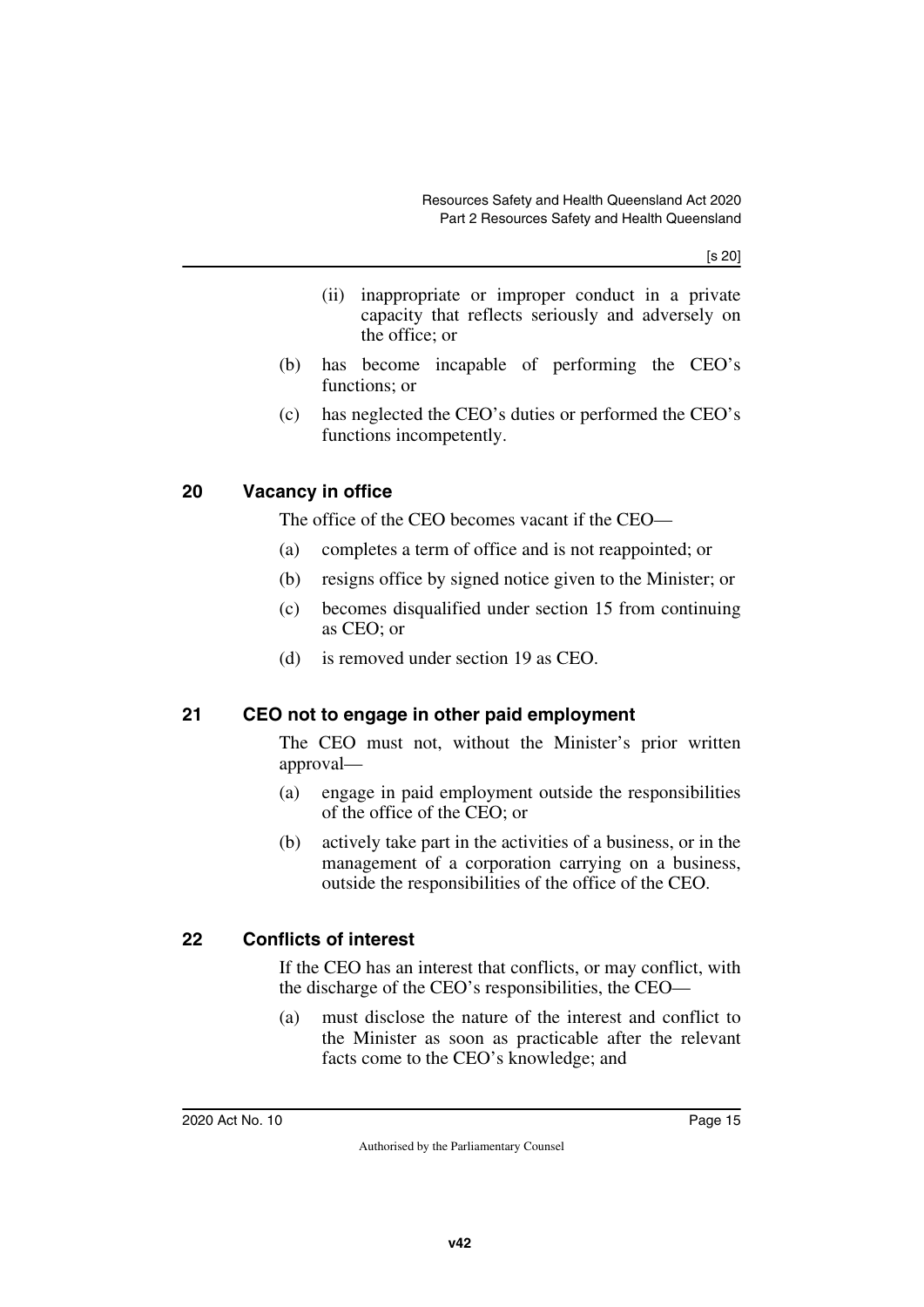[s 23]

(b) must not take action or further action concerning a matter that is, or may be, affected by the conflict unless authorised by the Minister.

## <span id="page-17-0"></span>**23 Functions**

- <span id="page-17-1"></span>(1) The CEO has the following functions—
	- (a) ensuring the effective and efficient administration and operation of RSHQ and the performance of its functions; and
	- (b) managing the organisational unit under the control of the CEO.
- (2) The CEO also has the functions given to the CEO under this Act or another Act.

#### <span id="page-17-2"></span>**24 Powers**

- <span id="page-17-3"></span>(1) The CEO has the power to do anything necessary or convenient to be done for the performance of the CEO's functions.
- (2) The CEO also has the powers given to the CEO under this Act or another Act.

### <span id="page-17-4"></span>**25 Delegation**

- <span id="page-17-5"></span>(1) The CEO may delegate the CEO's functions under this Act to an appropriately qualified person.
- (2) In this section—

*functions* includes powers.

## <span id="page-17-6"></span>**26 Acting CEO**

- <span id="page-17-7"></span>(1) The Minister may appoint a person to act as CEO—
	- (a) during a vacancy in the office; or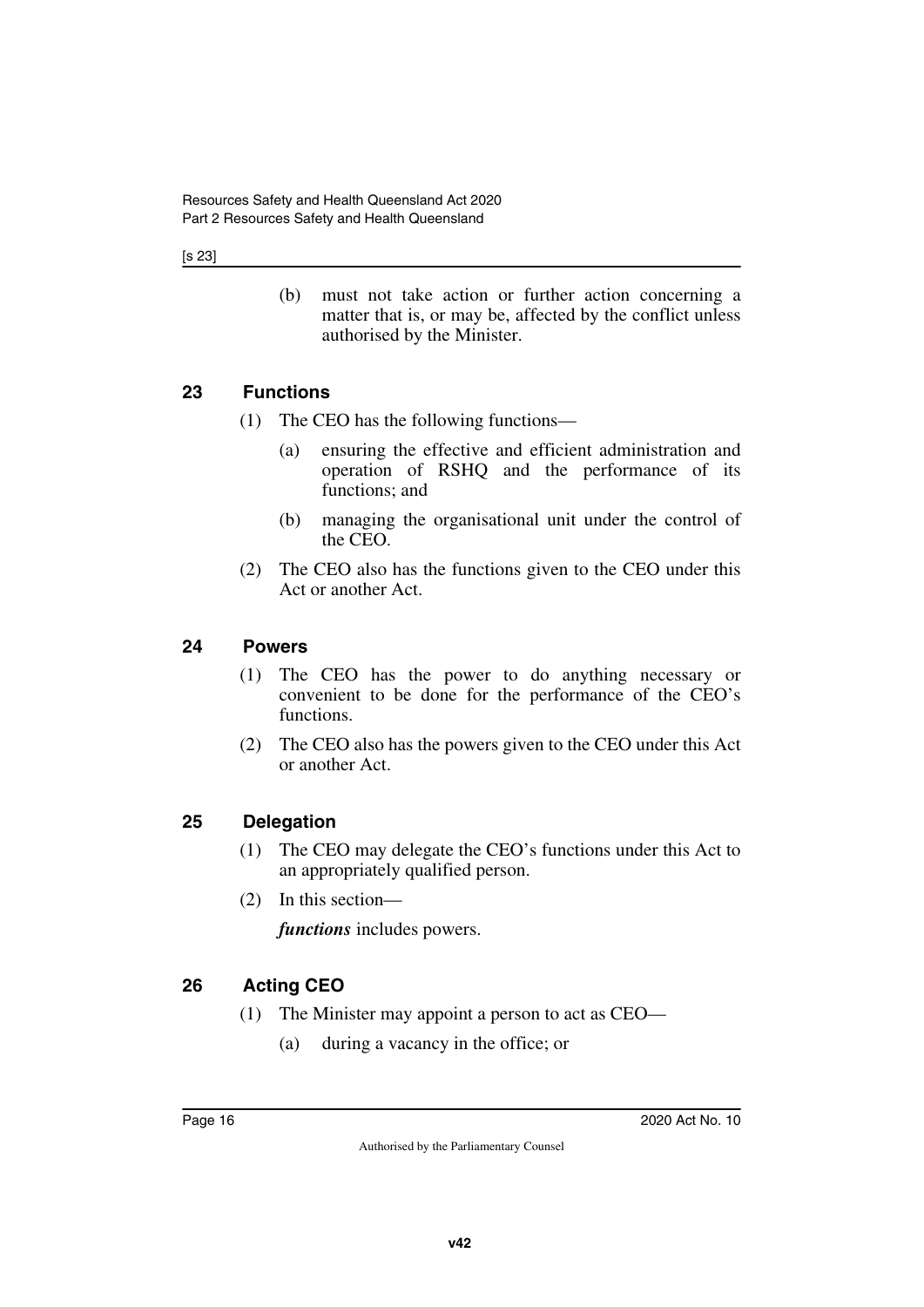[s 27]

- (b) during any period, or during all periods, when the CEO is absent from duty or from the State or is, for another reason, unable to perform the duties of the office.
- (2) The acting CEO is appointed under this Act and not the *Public Service Act 2008*.

## <span id="page-18-0"></span>**27 Preservation of rights**

- <span id="page-18-1"></span>(1) This section applies if a public service officer is appointed as the CEO.
- (2) The person keeps all rights accrued or accruing to the person as a public service officer as if service as the CEO were a continuation of service as a public service officer.
- (3) Without limiting subsection (2), the person's appointment does not—
	- (a) prejudice the person's existing or accruing rights to superannuation or recreation, sick, long service or other leave; or
	- (b) interrupt continuity of service, except that the employee is not entitled to claim the benefit of a right or entitlement more than once in relation to the same period of service; or
	- (c) entitle the person to a payment or other benefit because the person is no longer a public service officer.
- (4) At the completion of the person's term of office under section 20(a) or resignation as the CEO under section 20(b)—
	- (a) the person has the right to be appointed to an office in the public service at a salary level no less than the current salary level of an office equivalent to the office the person held before being appointed as the CEO; and
	- (b) the person's service as the CEO is taken to be service of a like nature in the public service for deciding the person's rights as an officer of the public service.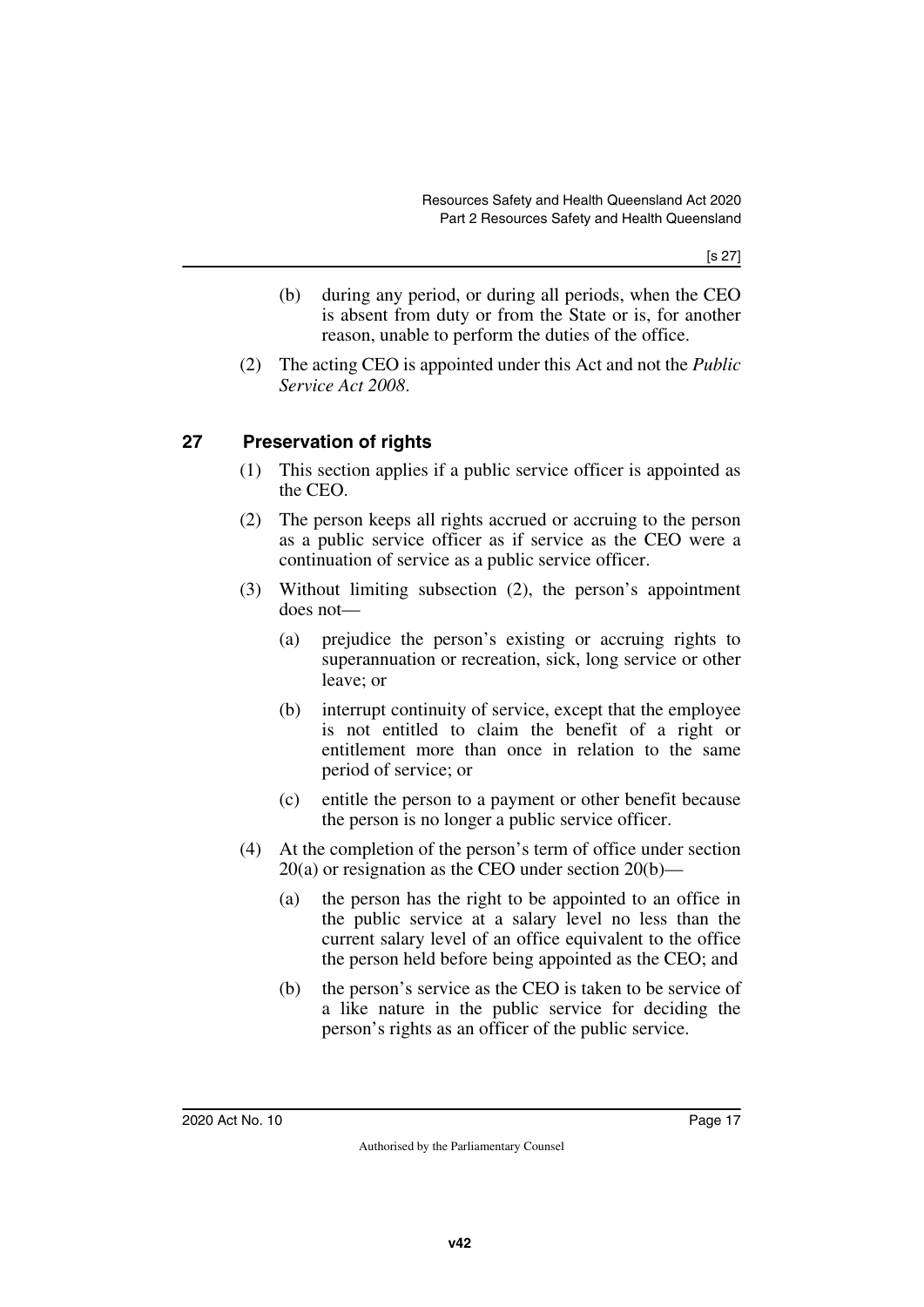[s 28]

# <span id="page-19-0"></span>**Division 4 Other matters**

#### <span id="page-19-2"></span>**28 Annual report**

- <span id="page-19-3"></span><span id="page-19-1"></span>(1) RSHQ must include in its annual report prepared under the *Financial Accountability Act 2009*, section 63—
	- (a) details of the functions performed by RSHQ during the year; and
	- (b) information about how efficiently and effectively RSHQ has performed its functions, including, for example, identifying key achievements and financial and non-financial performance; and
	- (c) details of—
		- (i) any interest disclosed by the CEO under section  $22(a)$ ; and
		- (ii) any action authorised by the Minister under section 22(b); and
	- (d) details of—
		- (i) each direction given by the Minister under section 13 during the financial year to which the report relates; and
		- (ii) action taken by RSHQ because of the direction.
- <span id="page-19-5"></span>(2) The report must not be prepared in a way that discloses confidential information.

# <span id="page-19-4"></span>**Part 3 Employing office**

# <span id="page-19-6"></span>**Division 1 Establishment**

#### <span id="page-19-8"></span>**29 Establishment of employing office**

<span id="page-19-9"></span><span id="page-19-7"></span>(1) The Resources Safety and Health Queensland employing office (the *employing office*) is established.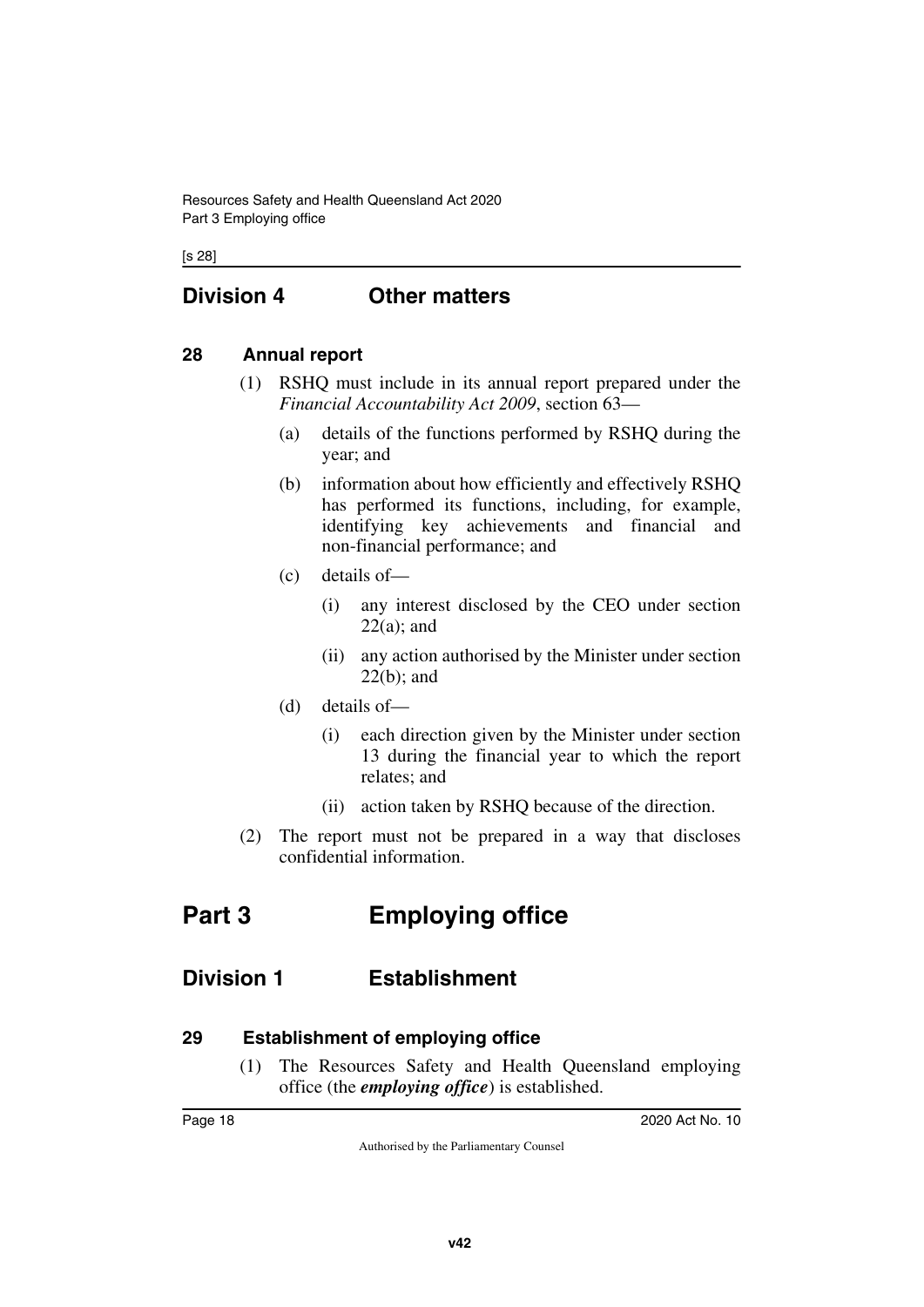- (2) The employing office consists of—
	- (a) the executive officer; and
	- (b) the staff of the employing office.
- <span id="page-20-1"></span>(3) The employing office is a separate entity from RSHQ.

## <span id="page-20-0"></span>**30 Employing office represents the State**

- (1) The employing office represents the State.
- (2) Without limiting subsection (1), the employing office has the status, privileges and immunities of the State.

## <span id="page-20-2"></span>**31 Application of other Acts**

- <span id="page-20-3"></span>(1) The employing office is—
	- (a) a unit of public administration under the *Crime and Corruption Act 2001*; and
	- (b) a statutory body under—
		- (i) the *Financial Accountability Act 2009*; and
		- (ii) the *Statutory Bodies Financial Arrangements Act 1982*.
- (2) For applying the *Financial Accountability Act 2009* to the employing office as a statutory body—
	- (a) the executive officer is taken to be the chairperson of the employing office; and
	- (b) the *Financial Accountability Act 2009* is taken to require the executive officer to consider the annual financial statements and the auditor-general's report as soon as practicable after they are received by the employing office; and
	- (c) the *Financial Accountability Act 2009* is taken to require the executive officer to consider any observations, suggestions or comments given to the executive officer by the auditor-general as soon as practicable after the executive officer receives them.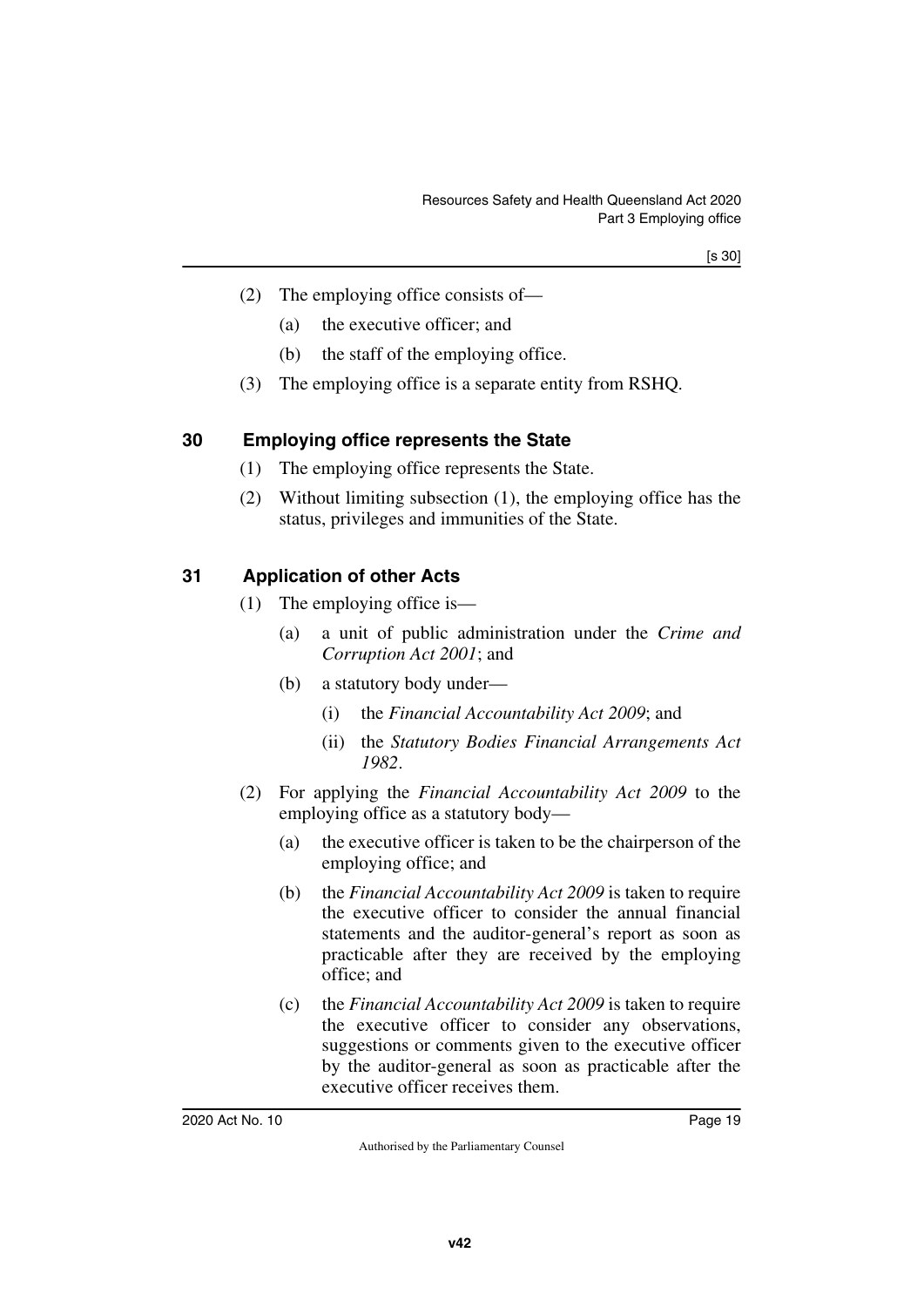#### [s 32]

#### <span id="page-21-0"></span>**32 Functions**

- <span id="page-21-1"></span>(1) The main functions of the employing office are—
	- (a) entering into, for the State, a work performance arrangement with RSHQ under which employees of the employing office perform work for RSHQ; and
	- (b) employing, for the State, staff to perform work for RSHQ under the work performance arrangement; and
	- (c) doing anything incidental to the discharge of the functions mentioned in paragraphs (a) and (b).
- (2) Also, the employing office has any other function conferred on the employing office under this Act or another Act.
- (3) This section does not limit the employing office's power to enter into and give effect to a work performance arrangement with a government entity other than RSHQ.

#### <span id="page-21-2"></span>**33 Powers**

- <span id="page-21-3"></span>(1) The employing office has the power to do anything necessary or convenient to be done for the performance of the employing office's functions.
- (2) The employing office also has the powers given to it under this Act or another Act.

### <span id="page-21-4"></span>**34 Staff**

<span id="page-21-7"></span><span id="page-21-5"></span>The staff of the employing office are to be employed under the *Public Service Act 2008*.

# <span id="page-21-6"></span>**Division 2 Executive officer**

#### <span id="page-21-8"></span>**35 Appointment**

<span id="page-21-9"></span>(1) There is to be an executive officer of the employing office.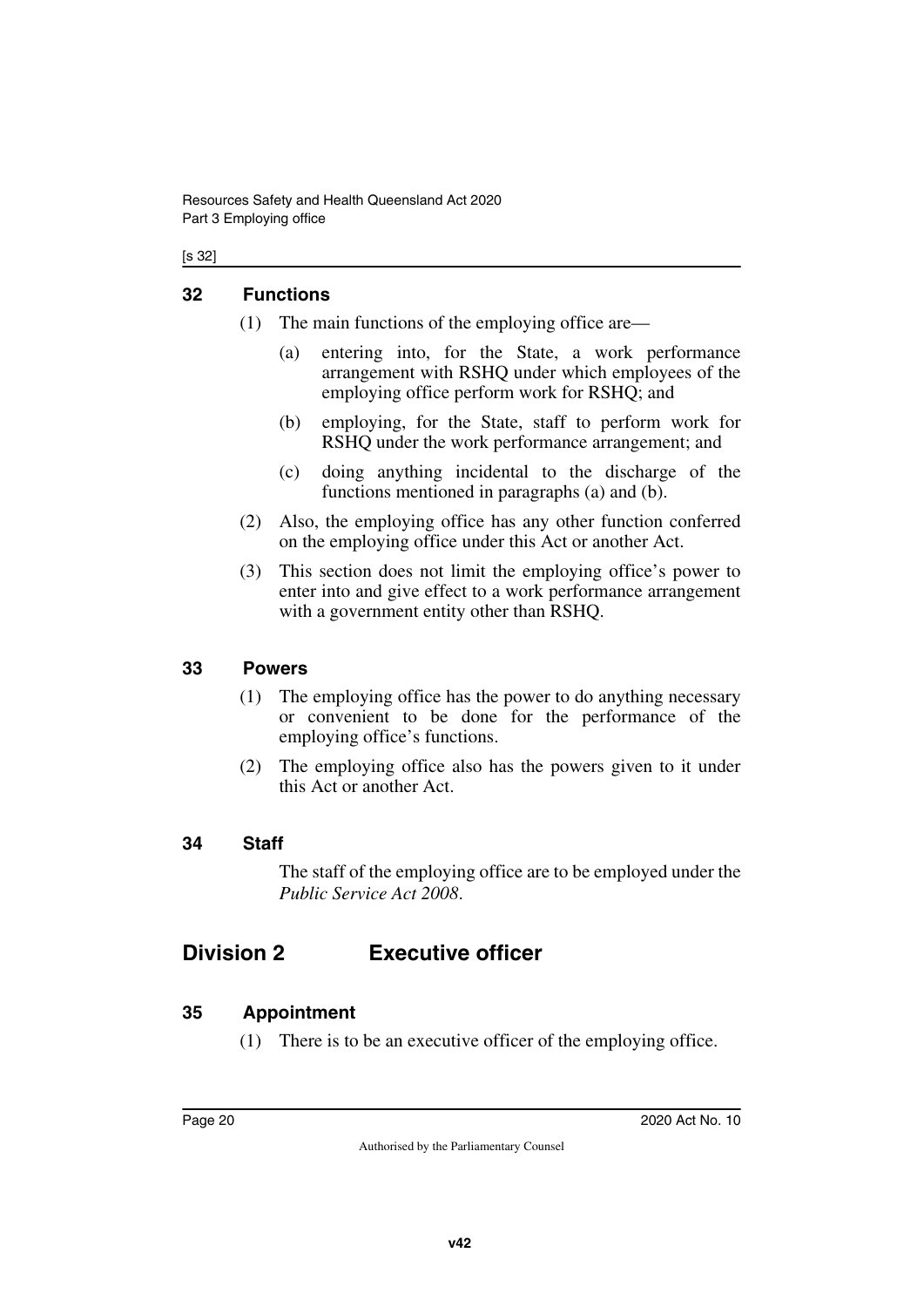- (2) The executive officer is to be appointed by the Governor in Council.
- (3) The executive officer is appointed under this Act and not the *Public Service Act 2008*.

### <span id="page-22-0"></span>**36 Disqualification as executive officer**

<span id="page-22-1"></span>A person is disqualified from being appointed, or continuing as, the executive officer if the person—

- (a) has a conviction, other than a spent conviction, for an indictable offence; or
- (b) is an insolvent under administration; or
- (c) is disqualified from managing corporations because of the Corporations Act, part 2D.6; or
- (d) contravenes section 41 or 42.

## <span id="page-22-2"></span>**37 Term**

- <span id="page-22-3"></span>(1) The executive officer holds office for the term stated in the executive officer's instrument of appointment.
- (2) The stated term must not be more than 5 years.
- <span id="page-22-5"></span>(3) The executive officer may be reappointed.

### <span id="page-22-4"></span>**38 Remuneration and conditions**

- (1) The executive officer is to be paid the remuneration and other allowances decided by the Governor in Council.
- (2) The remuneration must not be reduced during the executive officer's term of office without the executive officer's written consent.
- (3) The executive officer holds office on the terms and conditions, not provided for by this Act, that are decided by the Governor in Council.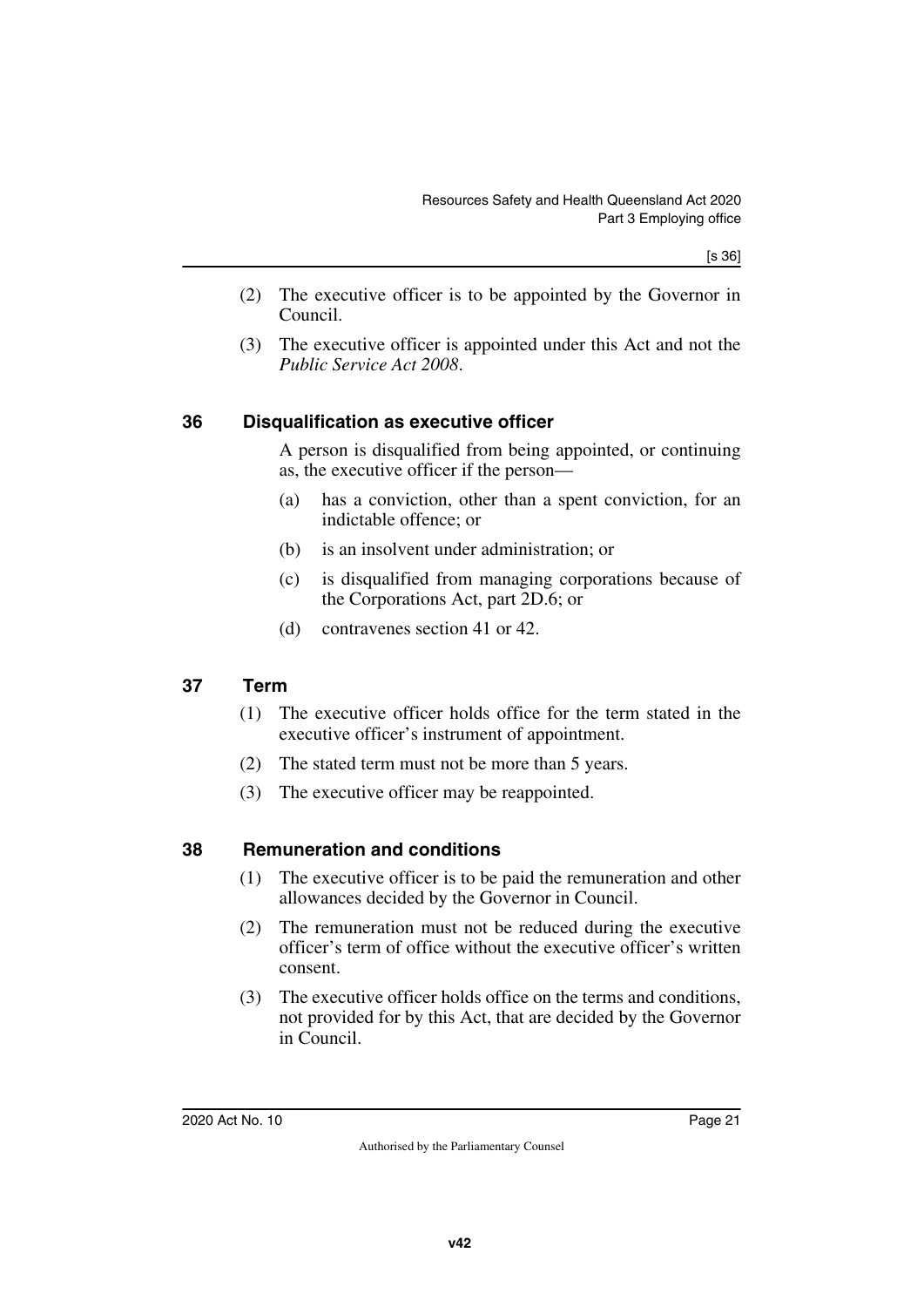[s 39]

## <span id="page-23-0"></span>**39 Removal by Governor in Council**

<span id="page-23-1"></span>The Governor in Council may, on the Minister's recommendation, remove the executive officer from office if the Minister is satisfied the executive officer—

- (a) has engaged in—
	- (i) inappropriate or improper conduct in an official capacity; or
	- (ii) inappropriate or improper conduct in a private capacity that reflects seriously and adversely on the office; or
- (b) has become incapable of performing the executive officer's functions; or
- (c) has neglected the executive officer's duties or performed the executive officer's functions incompetently.

### <span id="page-23-2"></span>**40 Vacancy in office**

<span id="page-23-3"></span>The office of the executive officer becomes vacant if the executive officer—

- (a) completes a term of office and is not reappointed; or
- (b) resigns office by signed notice given to the Minister; or
- (c) becomes disqualified under section 36 from continuing as executive officer; or
- <span id="page-23-5"></span>(d) is removed under section 39 as executive officer.

### <span id="page-23-4"></span>**41 Executive officer not to engage in other paid employment**

The executive officer must not, without the Minister's prior written approval—

- (a) engage in paid employment outside the responsibilities of the office of the executive officer; or
- (b) actively take part in the activities of a business, or in the management of a corporation carrying on a business.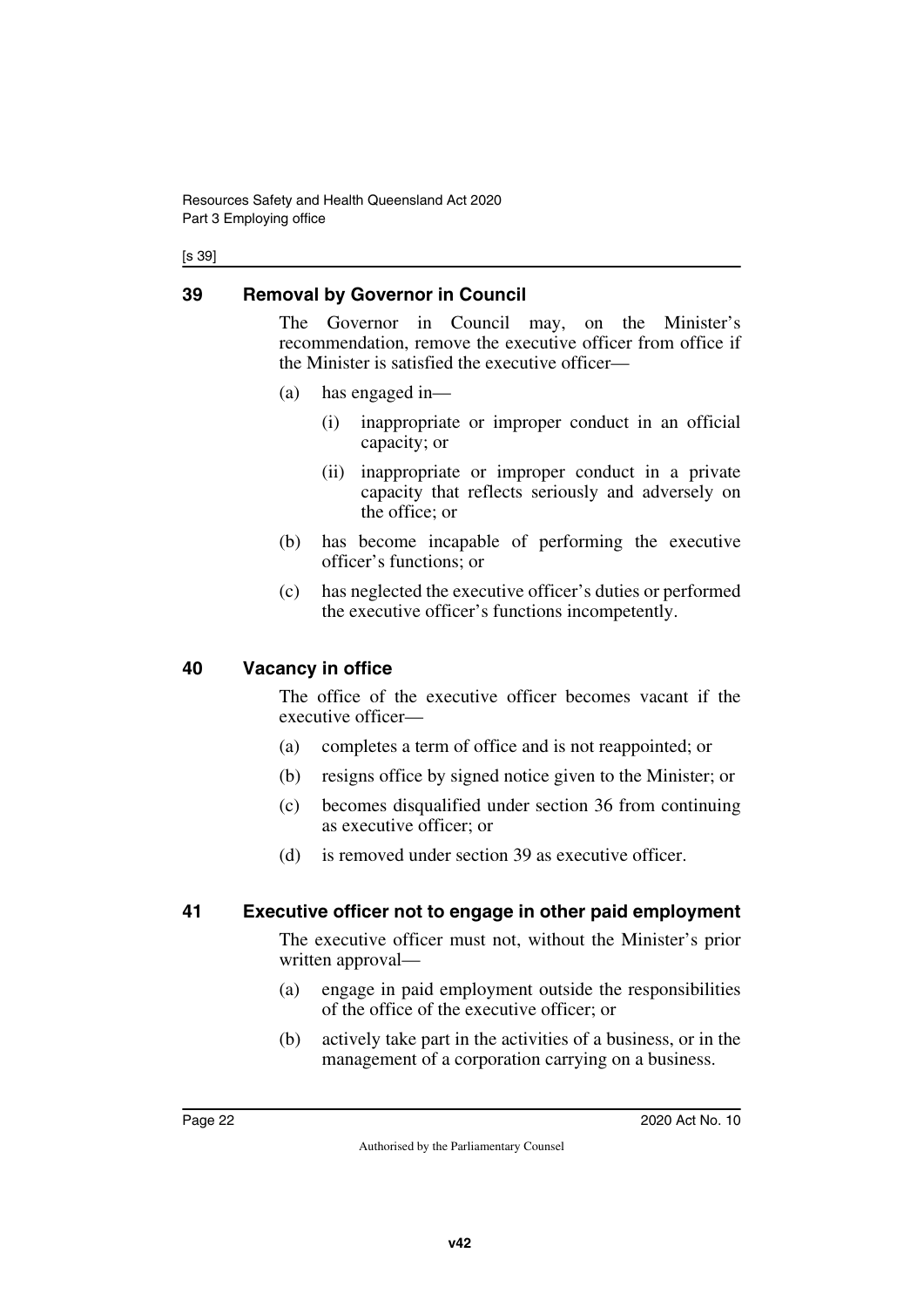### <span id="page-24-0"></span>**42 Conflicts of interest**

<span id="page-24-1"></span>If the executive officer has an interest that conflicts, or may conflict, with the discharge of the executive officer's responsibilities, the executive officer—

- (a) must disclose the nature of the interest and conflict to the Minister as soon as practicable after the relevant facts come to the executive officer's knowledge; and
- (b) must not take action or further action concerning a matter that is, or may be, affected by the conflict unless authorised by the Minister.

## <span id="page-24-2"></span>**43 Functions**

- <span id="page-24-3"></span>(1) The executive officer has the function of ensuring the effective and efficient administration and operation of the employing office and the performance of its functions.
- (2) The executive officer also has the functions given to the executive officer under this Act or another Act.

### <span id="page-24-4"></span>**44 Powers**

- <span id="page-24-5"></span>(1) The executive officer has the power to do anything necessary or convenient to be done for the performance of the executive officer's functions.
- (2) The executive officer also has the powers given to the executive officer under this Act or another Act.

### <span id="page-24-6"></span>**45 Delegation**

- <span id="page-24-7"></span>(1) The executive officer may delegate the executive officer's functions under this Act to another appropriately qualified officer of the employing office.
- (2) In this section—

*functions* includes powers.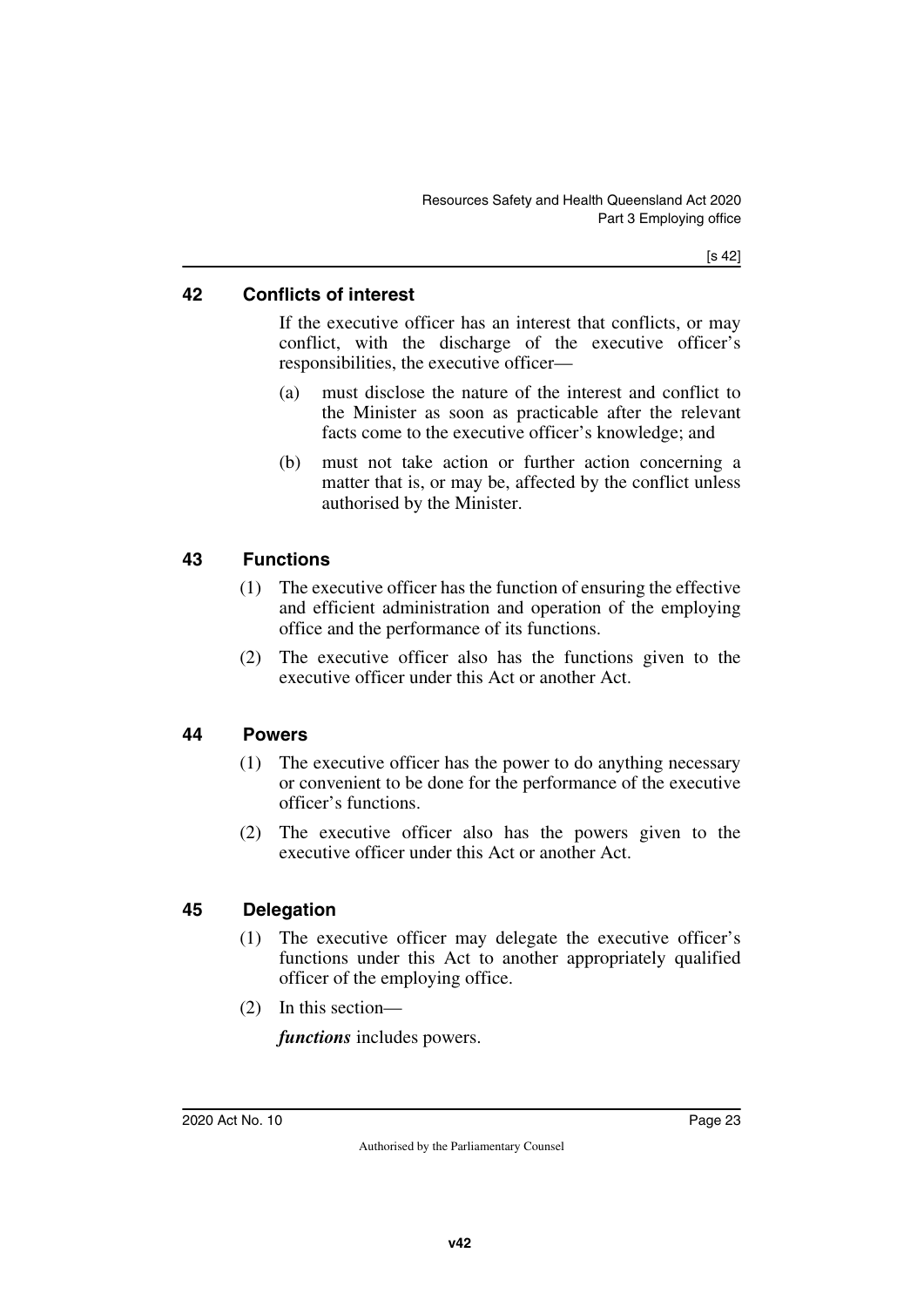#### [s 46]

### <span id="page-25-0"></span>**46 Acting executive officer**

- <span id="page-25-1"></span>(1) The Minister may appoint a person to act as executive officer—
	- (a) during a vacancy in the office; or
	- (b) during any period, or during all periods, when the executive officer is absent from duty or from the State or is, for another reason, unable to perform the duties of the office.
- (2) The acting executive officer is appointed under this Act and not the *Public Service Act 2008*.

### <span id="page-25-2"></span>**47 Preservation of rights**

- <span id="page-25-3"></span>(1) This section applies if a public service officer is appointed as the executive officer.
- (2) The person keeps all rights accrued or accruing to the person as a public service officer as if service as the executive officer were a continuation of service as a public service officer.
- (3) Without limiting subsection (2), the person's appointment does not—
	- (a) prejudice the person's existing or accruing rights to superannuation or recreation, sick, long service or other leave; or
	- (b) interrupt continuity of service, except that the employee is not entitled to claim the benefit of a right or entitlement more than once in relation to the same period of service; or
	- (c) entitle the person to a payment or other benefit because the person is no longer a public service officer.
- (4) At the completion of the person's term of office under section 40(a) or resignation as the executive officer under section  $40(b)$ —
	- (a) the person has the right to be appointed to an office in the public service at a salary level no less than the current salary level of an office equivalent to the office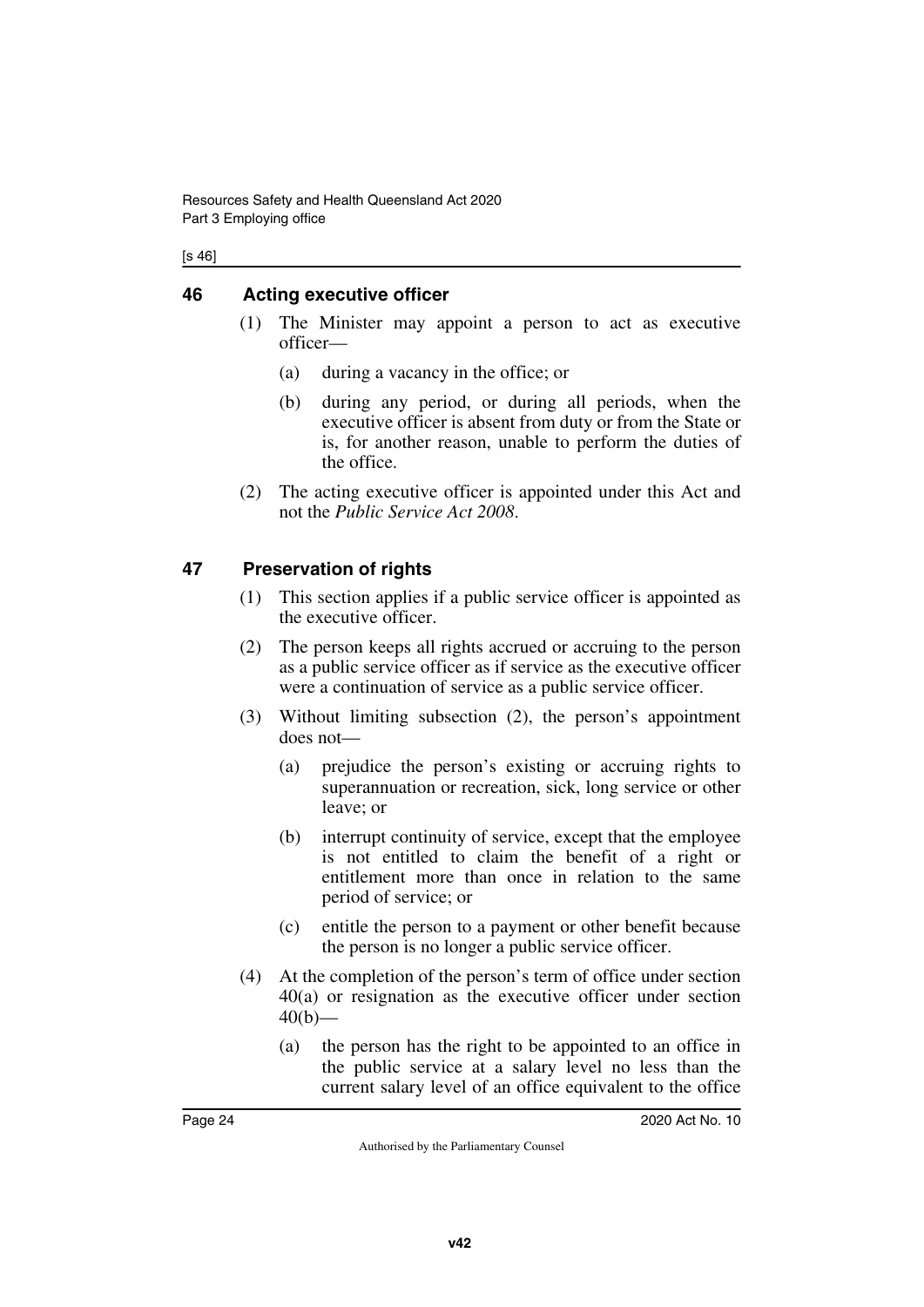[s 48]

the person held before being appointed as the executive officer; and

<span id="page-26-1"></span>(b) the person's service as the executive officer is taken to be service of a like nature in the public service for deciding the person's rights as an officer of the public service.

# <span id="page-26-0"></span>**Part 4 Commissioner for Resources Safety and Health**

### <span id="page-26-2"></span>**48 Appointment**

- <span id="page-26-3"></span>(1) The Governor in Council must appoint a Commissioner for Resources Safety and Health (the *commissioner*).
- (2) The commissioner is appointed under this Act and not the *Public Service Act 2008*.

## <span id="page-26-4"></span>**49 Qualifications for appointment**

<span id="page-26-5"></span>To be appointed as the commissioner, a person must have—

- (a) a professional qualification relevant to the resources industry, and professional experience in safety and health in the resources sector; or
- (b) professional experience in senior operational positions relating to the management of safety and health in the resources sector, and demonstrated competence in the management of safety and health in the resources sector.

## <span id="page-26-6"></span>**50 Disqualification as commissioner**

<span id="page-26-7"></span>A person is disqualified from becoming, or continuing as, the commissioner if the person—

(a) has a conviction, other than a spent conviction, for an indictable offence; or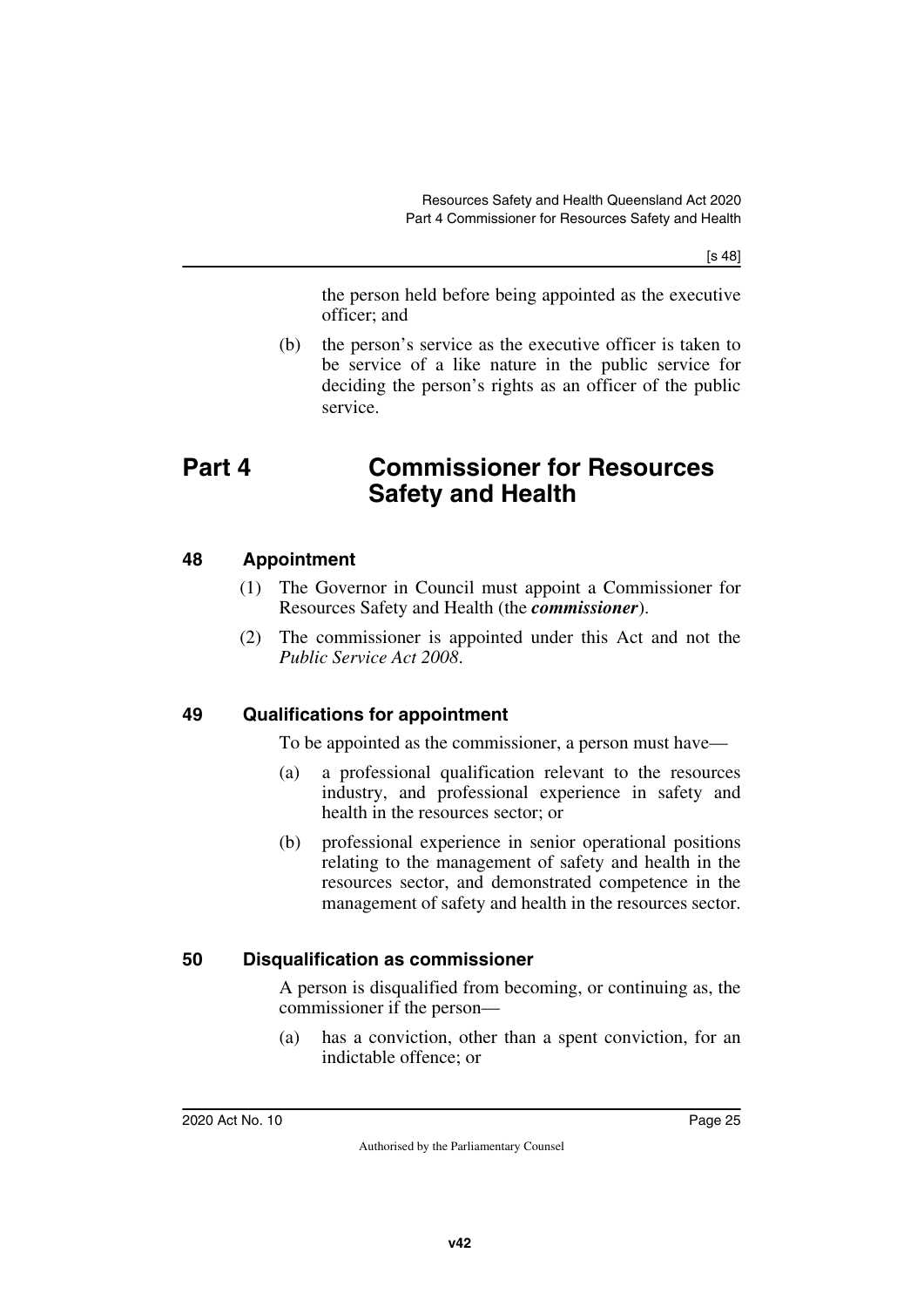#### [s 51]

- (b) is an insolvent under administration; or
- (c) is disqualified from managing corporations because of the Corporations Act, part 2D.6; or
- (d) contravenes section 56 or 57.

## <span id="page-27-0"></span>**51 Criminal history report**

- <span id="page-27-1"></span>(1) To decide if a person is disqualified from becoming or continuing as the commissioner, the Minister may ask the commissioner of the police service for—
	- (a) a written report about the criminal history of the person; and
	- (b) a brief description of the circumstances of a conviction mentioned in the criminal history.
- (2) However, the Minister may make the request only if the person has given the Minister written consent for the request.
- (3) The commissioner of the police service must comply with the request.
- (4) However, the duty to comply applies only to information in the possession of the commissioner of the police service or to which the commissioner of the police service has access.
- (5) The Minister must ensure the report is destroyed as soon as practicable after it is no longer needed for the purpose for which it was requested.

### <span id="page-27-2"></span>**52 Term**

- <span id="page-27-3"></span>(1) The commissioner holds office for the term stated in the commissioner's instrument of appointment.
- (2) The stated term must not be more than 5 years.
- (3) The commissioner may be reappointed.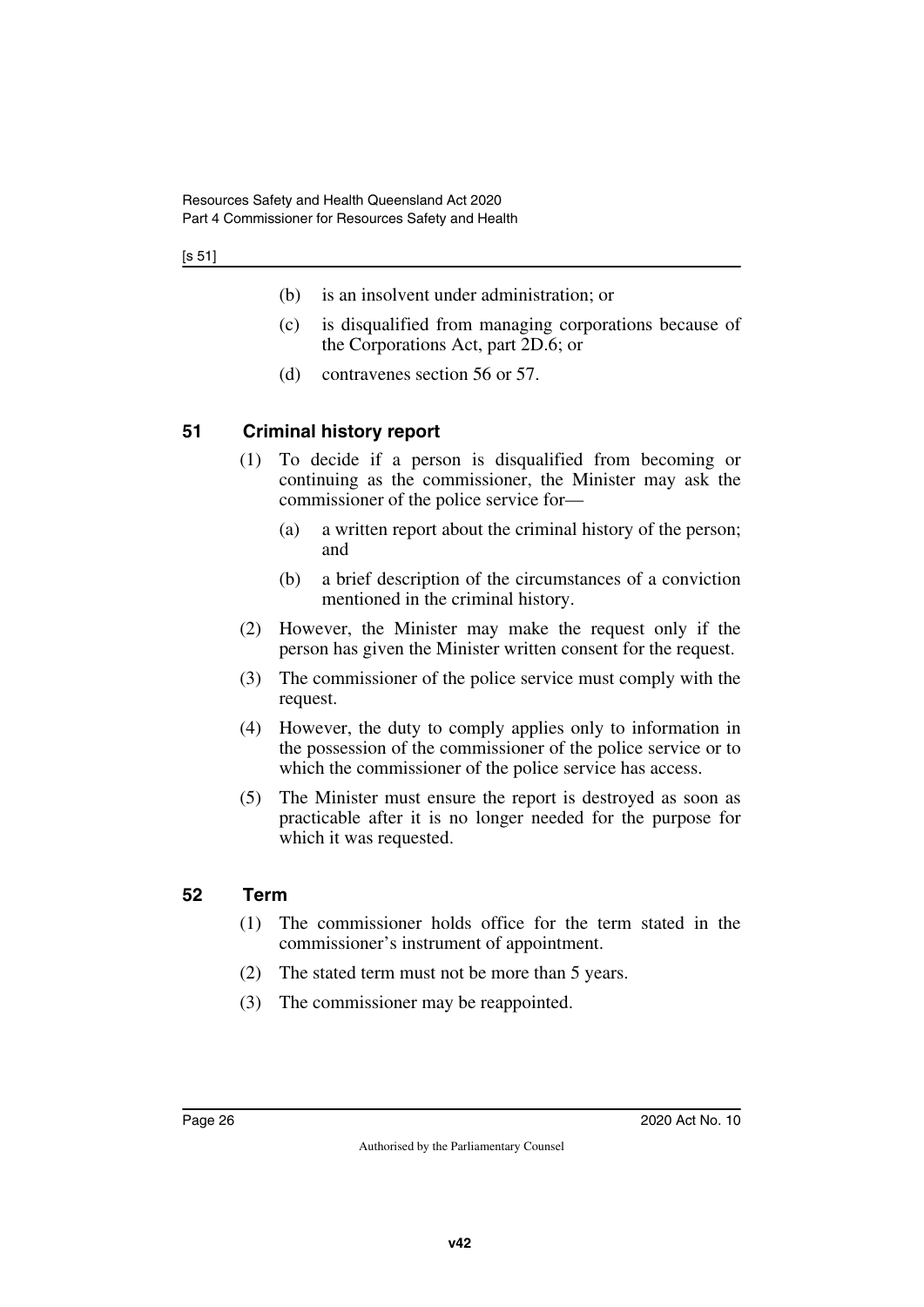#### <span id="page-28-0"></span>**53 Remuneration and conditions**

- <span id="page-28-1"></span>(1) The commissioner is to be paid the remuneration and other allowances decided by the Governor in Council.
- (2) The remuneration must not be reduced during the commissioner's term of office without the commissioner's written consent.
- (3) The commissioner holds office on the terms and conditions, not provided for by this Act, that are decided by the Governor in Council.

### <span id="page-28-2"></span>**54 Removal by Governor in Council**

<span id="page-28-3"></span>The Governor in Council may, on the Minister's recommendation, remove the commissioner from office if the Minister is satisfied the commissioner—

- (a) has engaged in—
	- (i) inappropriate or improper conduct in an official capacity; or
	- (ii) inappropriate or improper conduct in a private capacity that reflects seriously and adversely on the office; or
- (b) has become incapable of performing the commissioner's functions: or
- (c) has neglected the commissioner's duties or performed the commissioner's functions incompetently.

### <span id="page-28-4"></span>**55 Vacancy in office**

<span id="page-28-5"></span>The office of the commissioner becomes vacant if the commissioner—

- (a) completes a term of office and is not reappointed; or
- (b) resigns office by signed notice given to the Minister; or
- (c) becomes disqualified under section 50 from continuing as commissioner; or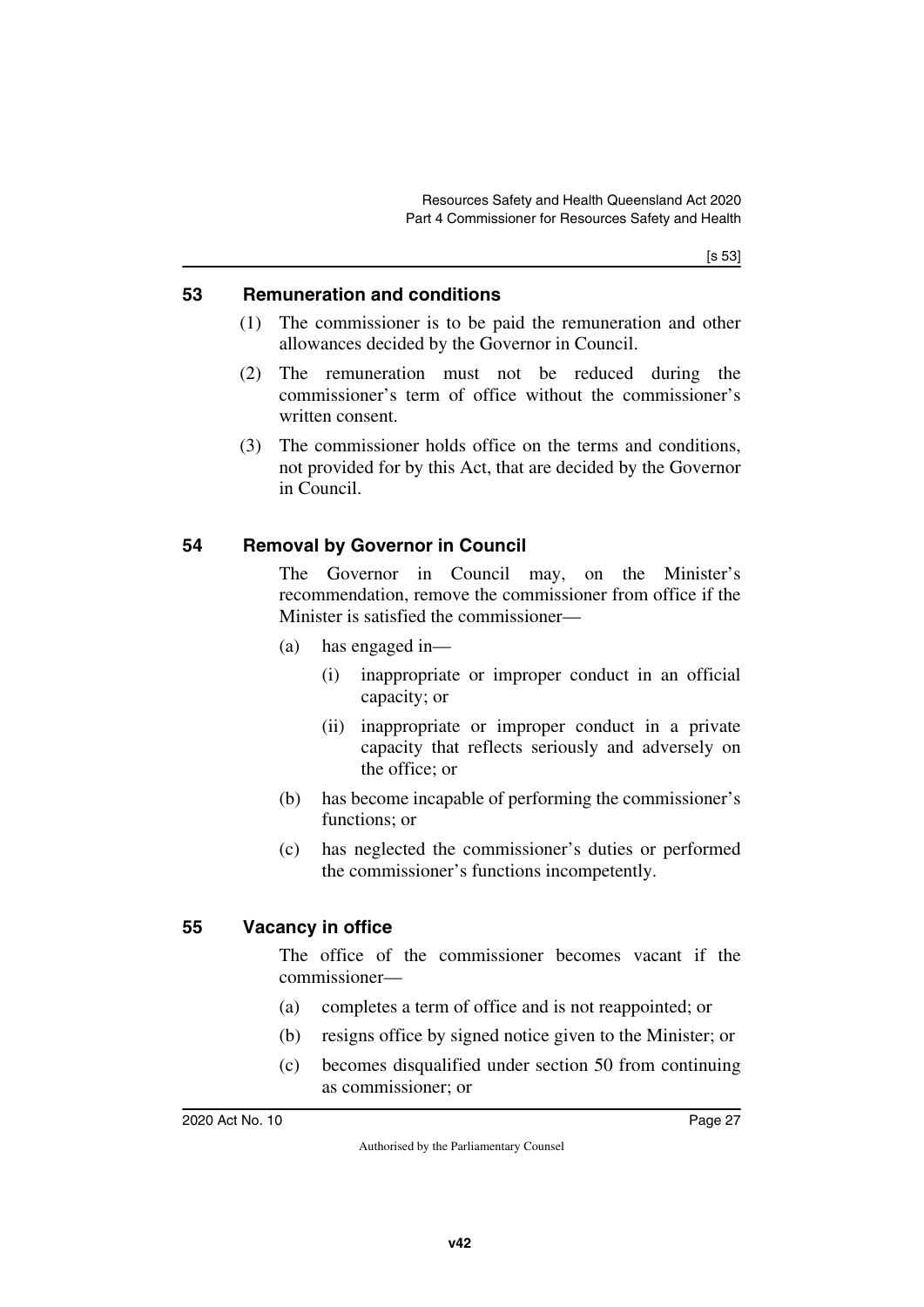[s 56]

<span id="page-29-1"></span>(d) is removed under section 54 as commissioner.

#### <span id="page-29-0"></span>**56 Commissioner not to engage in other paid employment**

The commissioner must not, without the Minister's prior written approval—

- (a) engage in paid employment outside the responsibilities of the office of the commissioner; or
- (b) actively take part in the activities of a business, or in the management of a corporation carrying on a business.

### <span id="page-29-2"></span>**57 Conflicts of interest**

<span id="page-29-3"></span>If the commissioner has an interest that conflicts, or may conflict, with the discharge of the commissioner's responsibilities, the commissioner—

- (a) must disclose the nature of the interest and conflict to the Minister as soon as practicable after the relevant facts come to the commissioner's knowledge; and
- (b) must not take action or further action concerning a matter that is, or may be, affected by the conflict unless authorised by the Minister.

#### <span id="page-29-4"></span>**58 Functions**

- <span id="page-29-5"></span>(1) The commissioner has the following functions—
	- (a) advising the Minister on matters relating to safety and health in the resources sector;
	- (b) responding to requests by the Minister for advice on particular matters, including, for example, the strategic direction of RSHQ;
	- (c) fulfilling the following roles—
		- (i) chairperson of the coal mining safety and health advisory committee;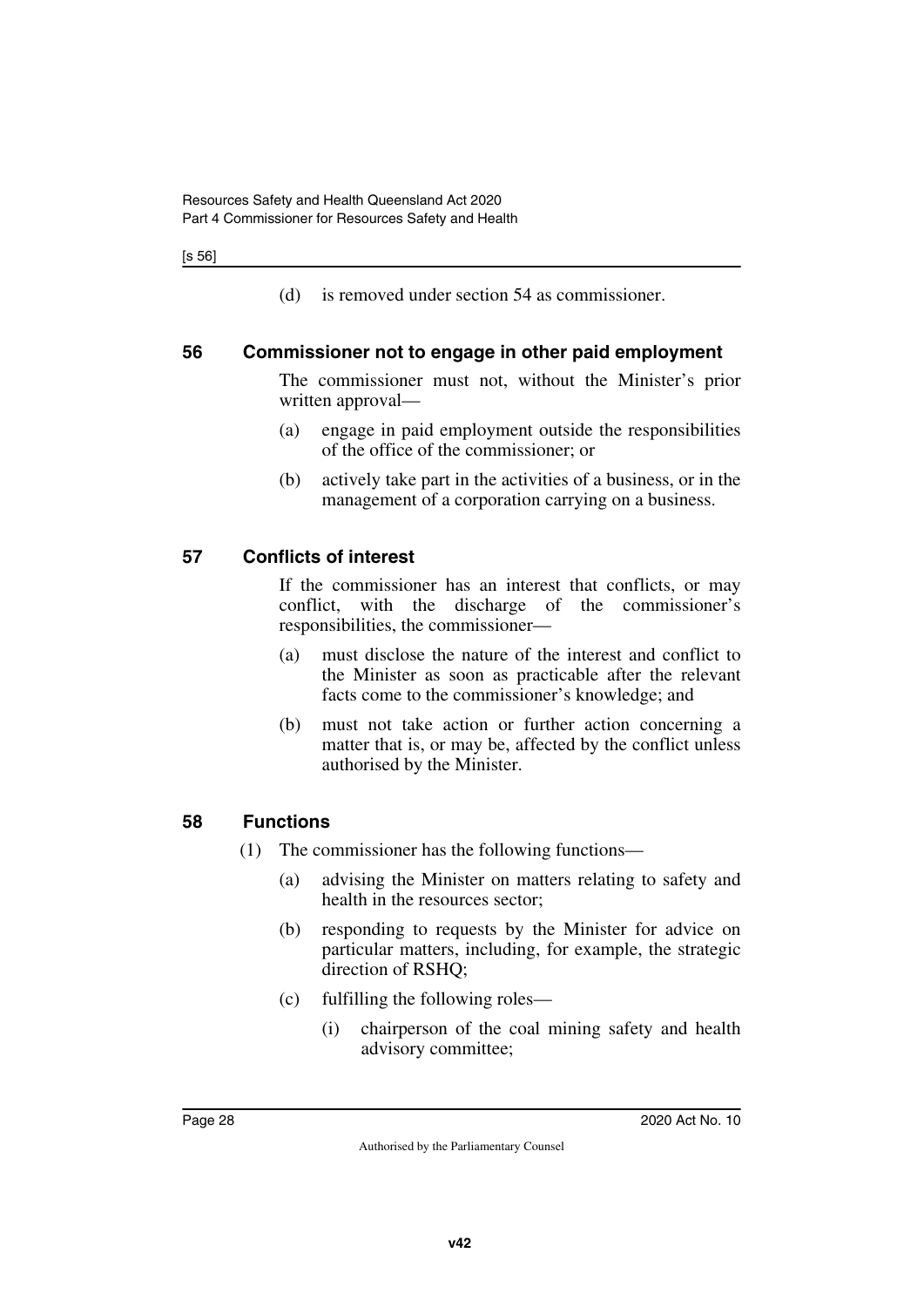[s 59]

- (ii) chairperson of the mining safety and health advisory committee;
- (d) engaging with representatives of the explosives sector, and petroleum and gas sector, about promoting and protecting the safety and health of persons who may be affected by the operation of those sectors;
- (e) monitoring, reviewing, and reporting to the Minister on the performance of RSHQ's functions.
- (2) The commissioner also has the functions given to the commissioner under this Act or another Act.
- (3) The commissioner must, in performing the commissioner's functions, act independently, impartially and in the public interest.

#### <span id="page-30-0"></span>**59 Powers**

- <span id="page-30-1"></span>(1) The commissioner has the power to do anything necessary or convenient to be done for the performance of the commissioner's functions.
- (2) The commissioner also has the powers given to the commissioner under this Act or another Act.

### <span id="page-30-2"></span>**60 Acting commissioner**

- <span id="page-30-3"></span>(1) The Minister may appoint a person to act as commissioner—
	- (a) during a vacancy in the office; or
	- (b) during any period, or during all periods, when the commissioner is absent from duty or from the State or is, for another reason, unable to perform the duties of the office.
- (2) The acting commissioner is appointed under this Act and not the *Public Service Act 2008*.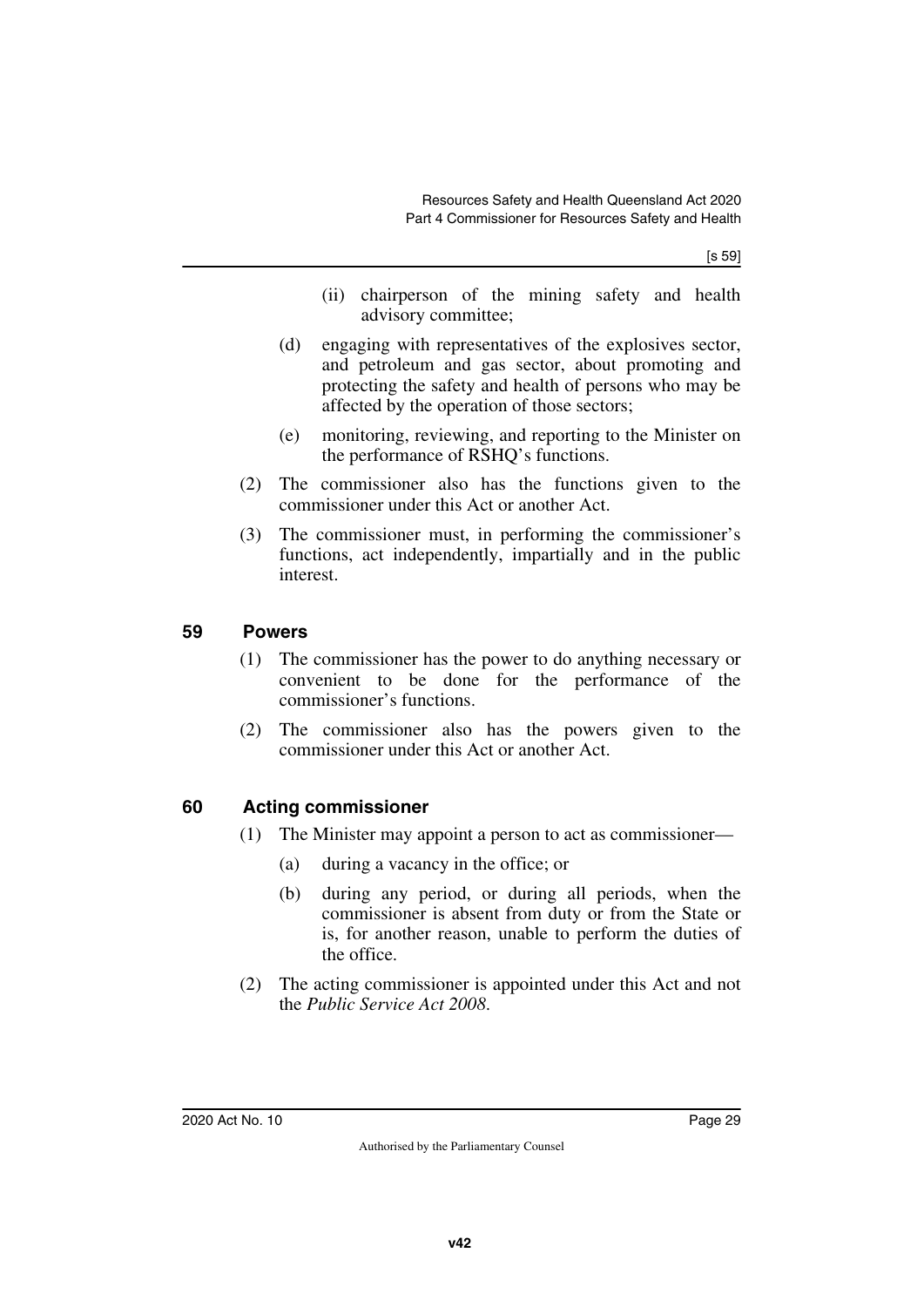#### [s 61]

### <span id="page-31-0"></span>**61 Preservation of rights**

- <span id="page-31-1"></span>(1) This section applies if a public service officer is appointed as the commissioner.
- (2) The person keeps all rights accrued or accruing to the person as a public service officer as if service as the commissioner were a continuation of service as a public service officer.
- (3) Without limiting subsection (2), the person's appointment does not—
	- (a) prejudice the person's existing or accruing rights to superannuation or recreation, sick, long service or other leave; or
	- (b) interrupt continuity of service, except that the employee is not entitled to claim the benefit of a right or entitlement more than once in relation to the same period of service; or
	- (c) entitle the person to a payment or other benefit because the person is no longer a public service officer.
- (4) At the completion of the person's term of office under section 55(a) or resignation as the commissioner under section  $55(b)$ —
	- (a) the person has the right to be appointed to an office in the public service at a salary level no less than the current salary level of an office equivalent to the office the person held before being appointed as the commissioner; and
	- (b) the person's service as the commissioner is taken to be service of a like nature in the public service for deciding the person's rights as an officer of the public service.

### <span id="page-31-2"></span>**62 Staff services from government agency**

<span id="page-31-3"></span>(1) The commissioner may, with the agreement of the chief executive of a government agency, arrange for the services of officers or employees of the agency to be made available to the commissioner.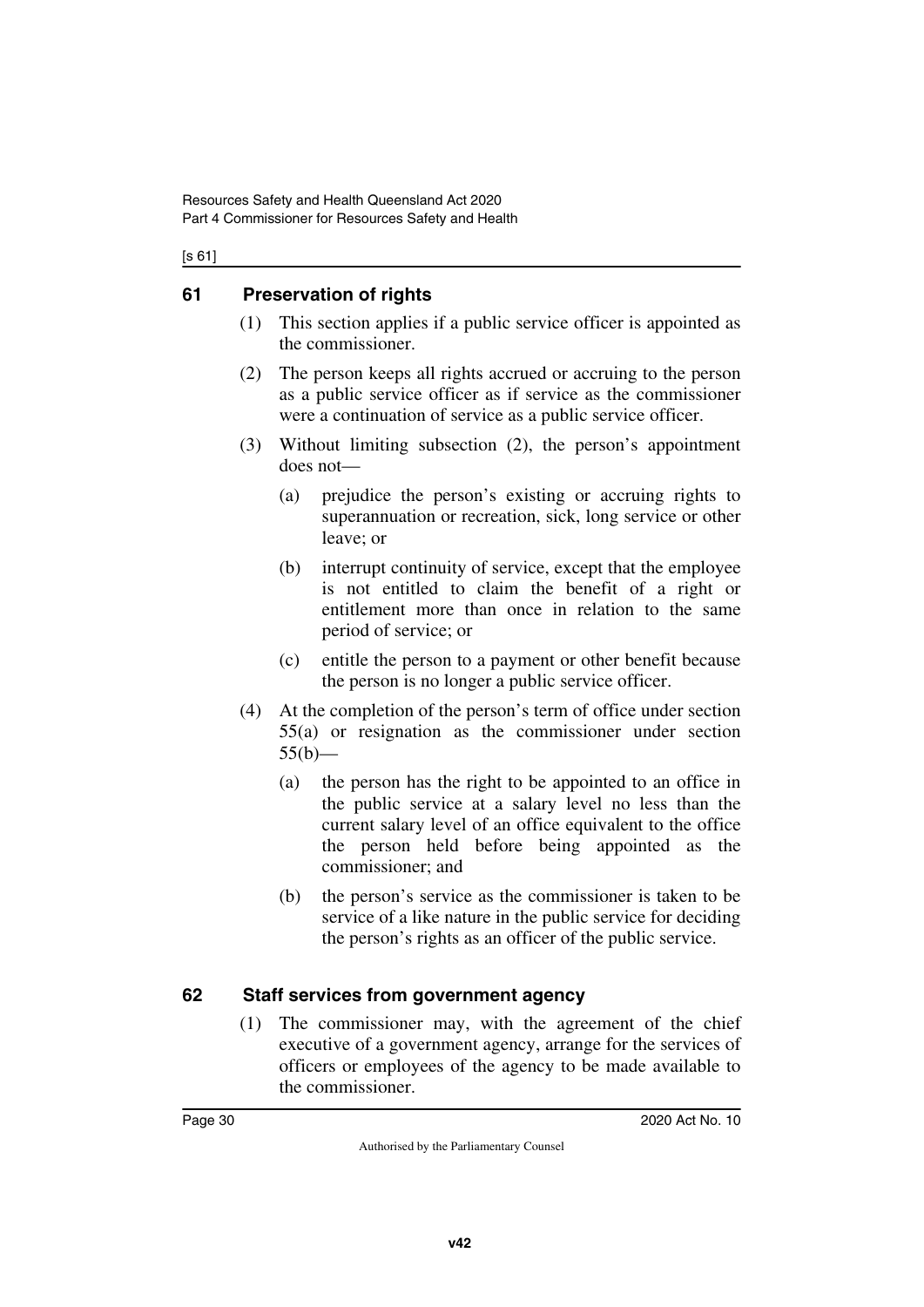[s 63]

- (2) An officer or employee whose services are made available under subsection (1)—
	- (a) continues to be an officer or employee of the government agency; and
	- (b) continues to be employed or otherwise engaged by the government agency on the same terms and conditions applying to the officer or employee immediately before the services were made available; and
	- (c) is subject to the direction of the commissioner only in relation to the services made available to the commissioner and for the performance of the commissioner's functions.
- (3) Nothing in subsection (1) requires the chief executive of a government agency to enter into an arrangement mentioned in that subsection.
- (4) In this section—

*chief executive* includes—

- (a) for RSHQ—the CEO; or
- (b) for the employing office—the executive officer.

*government agency* means—

- (a) a department or an administrative unit within a department; or
- (b) a government owned corporation or a subsidiary of a government owned corporation; or
- (c) an entity that is established under an Act and represents the State, including, for example, RSHQ or the employing office; or
- (d) a local government.

### <span id="page-32-0"></span>**63 Ministerial direction**

<span id="page-32-1"></span>(1) The Minister may give a written direction to the commissioner about the performance of the commissioner's functions or the exercise of the commissioner's powers if the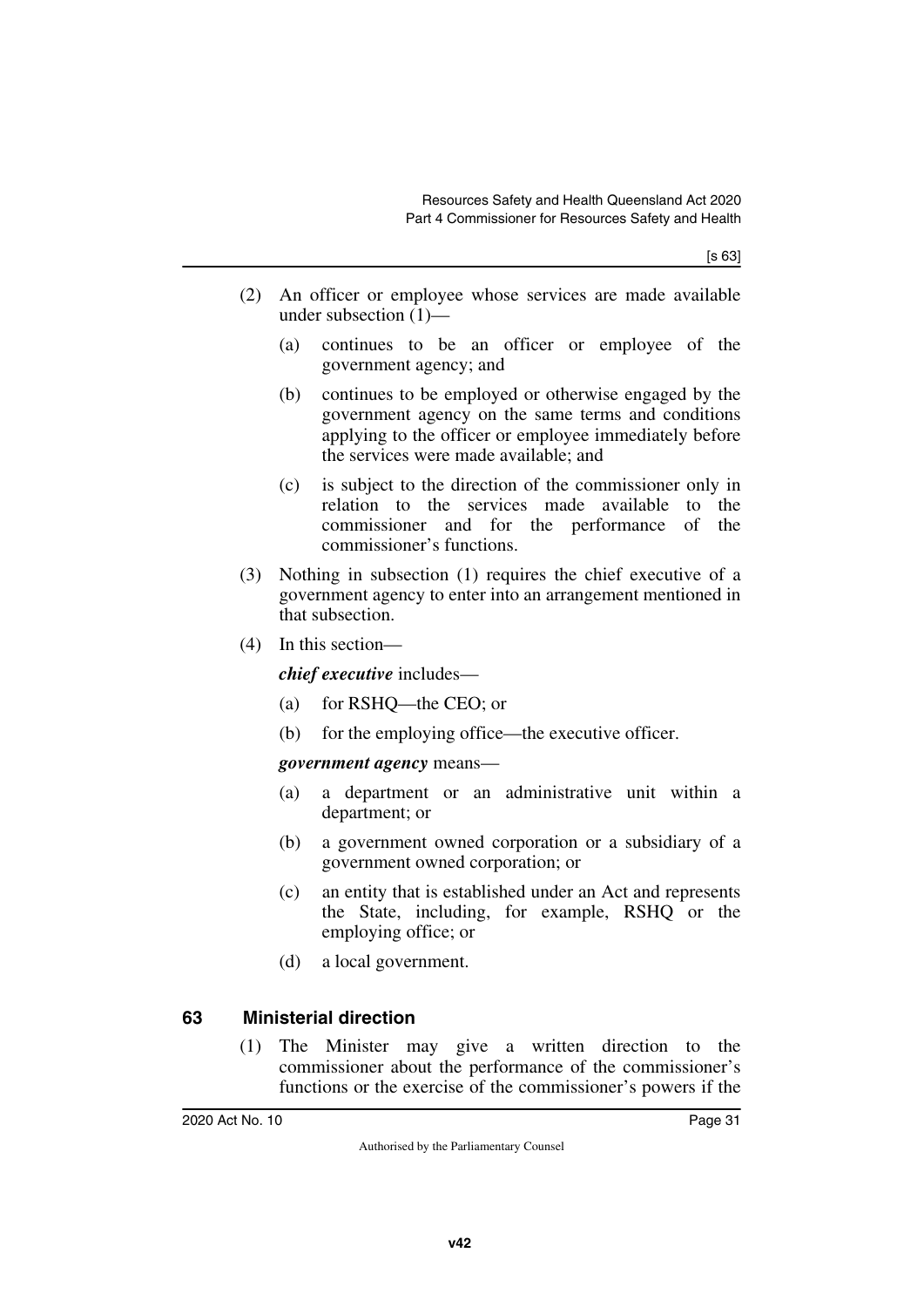#### [s 64]

Minister is satisfied it is necessary to give the direction in the public interest.

- (2) Without limiting subsection (1), the direction may be to give reports and information to the Minister.
- (3) The direction can not be about the content of any advice or recommendation given by the commissioner.
- (4) The commissioner must—
	- (a) comply with the direction; and
	- (b) publish a copy of the direction on a Queensland government website.

#### <span id="page-33-0"></span>**64 Annual report**

- <span id="page-33-1"></span>(1) The commissioner must—
	- (a) prepare and give to the Minister a written report about the operations of the commissioner during each financial year; and
	- (b) as soon as practicable after it is given to the Minister, publish it on a Queensland government website.
- (2) The report must be given within 4 months after the end of the financial year to which the report relates.
- (3) The report must include—
	- (a) details of the functions performed by the commissioner during the year; and
	- (b) information about how efficiently and effectively the commissioner has performed the commissioner's functions, including, for example, identifying key achievements and financial and non-financial performance; and
	- (c) details of—
		- (i) any interest disclosed by the commissioner under section 57(a); and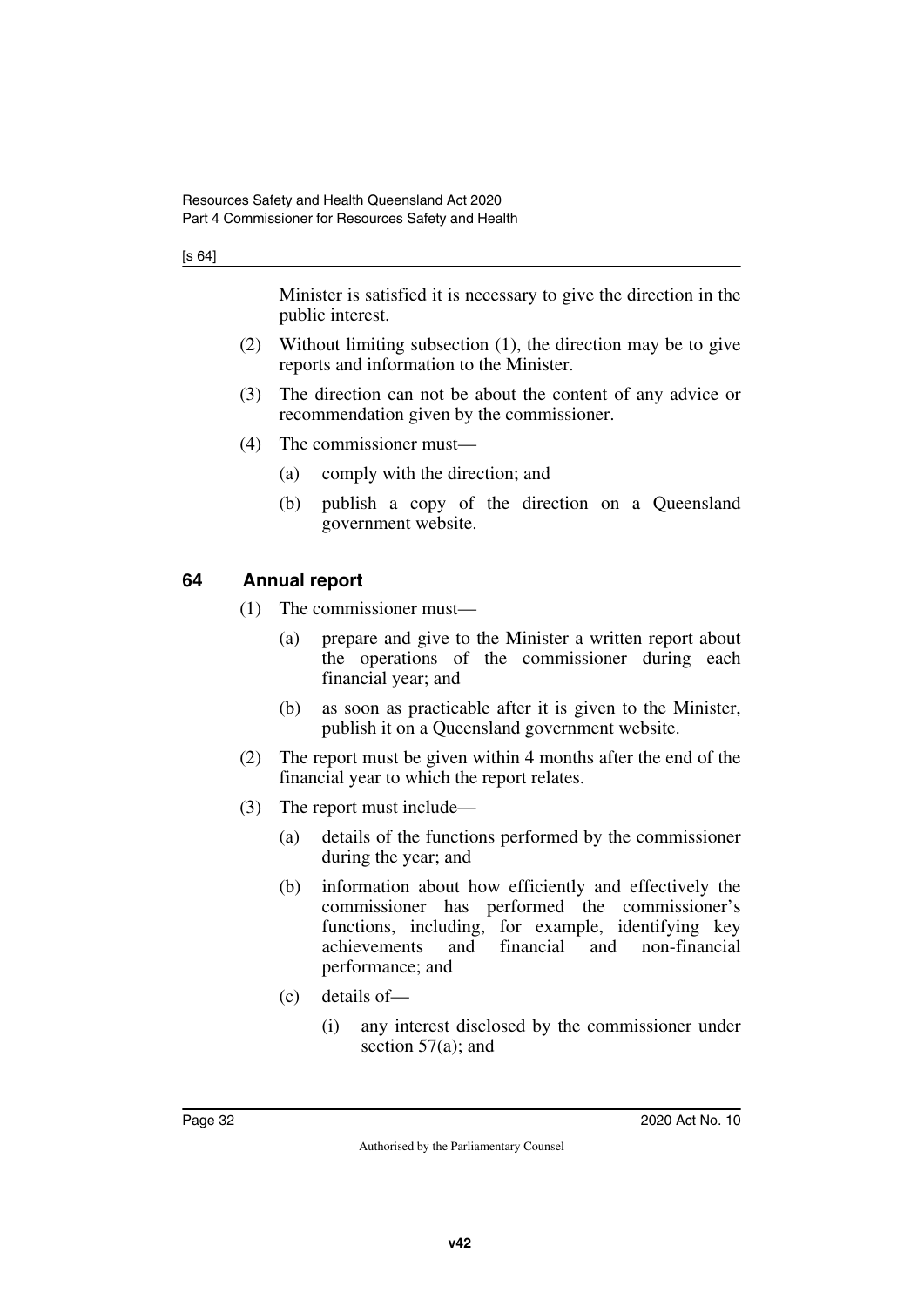- (ii) any action authorised by the Minister under section 57(b); and
- (d) details of—
	- (i) each direction given by the Minister under section 63 during the financial year to which the report relates; and
	- (ii) action taken by the commissioner because of the direction.
- (4) The report must not be prepared in a way that discloses confidential information.
- (5) The Minister must table a copy of the report in the Legislative Assembly within 14 sitting days after receiving it.

## <span id="page-34-0"></span>**65 Annual budget**

- <span id="page-34-1"></span>(1) The commissioner must, before each 31 March, prepare, in consultation with the CEO, a budget of estimated costs of the commissioner for the next financial year.
- (2) The Minister must approve, or refuse to approve, a budget by each 31 May.
- (3) However, a failure by the Minister to act under subsection (2) does not prevent the Minister approving, or refusing to approve, a budget at later time.
- (4) A budget has no effect until it has been approved by the Minister on the recommendation of the commissioner and the CEO.
- (5) During a financial year the commissioner may prepare, in consultation with the CEO, amendments to the budget for that year.
- (6) An amendment of a budget has no effect until it has been approved by the Minister on the recommendation of the commissioner and the CEO.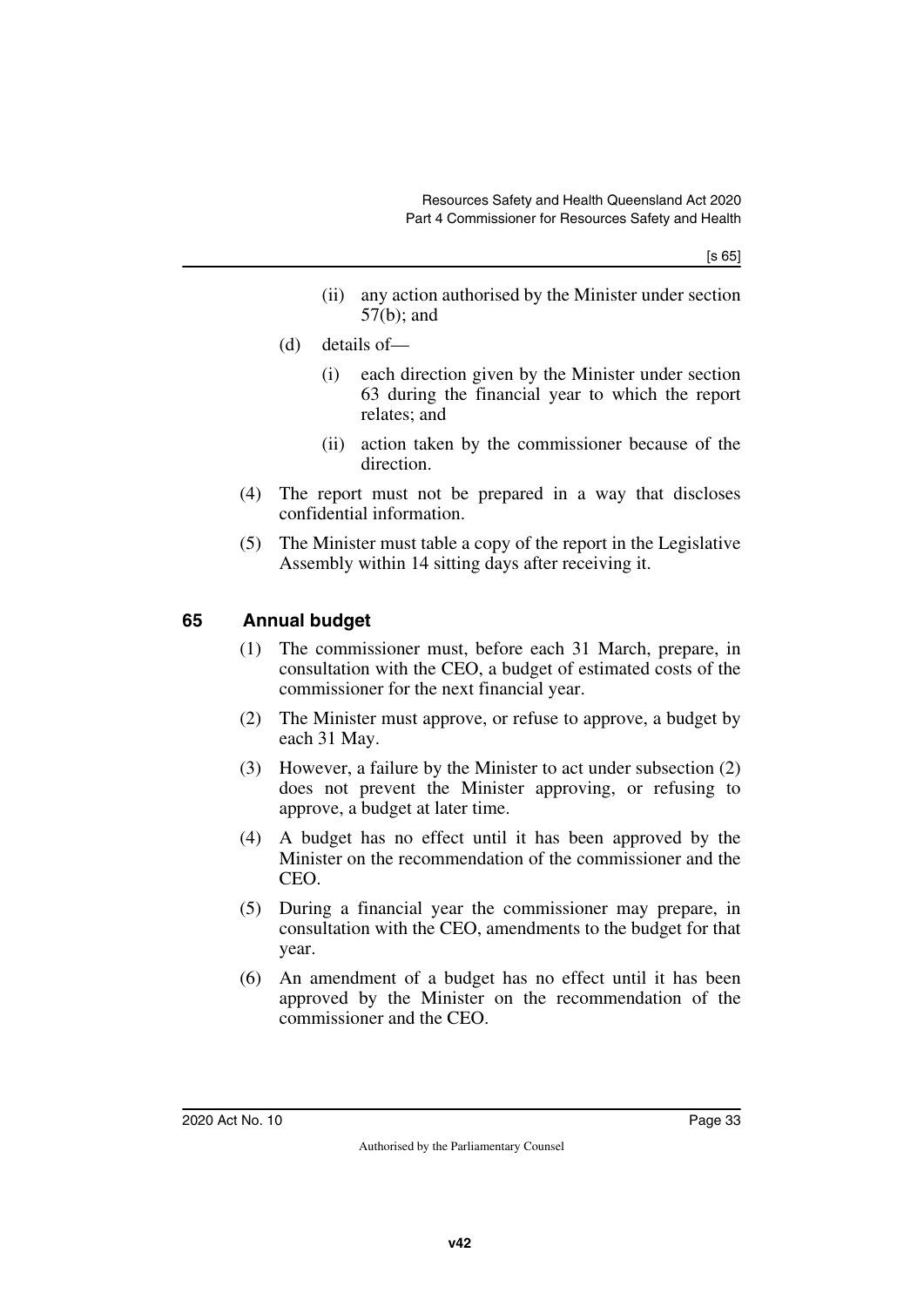- (7) If the commissioner and the CEO differ about what should be recommended to the Minister for an approval under this section, the Minister may still give the approval.
- (8) The commissioner may spend money in a financial year only under the budget for that year, unless the Minister otherwise approves.
- (9) This section does not require the commissioner or the CEO to give the Minister any details that would, if given, prejudice a current investigation.

# <span id="page-35-0"></span>**Part 5 General**

## <span id="page-35-2"></span>**66 Disclosure of information**

<span id="page-35-3"></span><span id="page-35-1"></span>A person must not disclose information concerning the personal affairs of a person or commercially sensitive information obtained by the person in the administration of this Act, unless the disclosure is made—

- (a) with the consent of the person from whom the information was obtained; or
- (b) in the administration of this Act; or
- (c) in a proceeding under this Act or a report of the proceeding; or
- (d) in a proceeding before a court in which the information is relevant to the issue before the court.

Maximum penalty—100 penalty units.

### <span id="page-35-4"></span>**67 CEO may disclose information to particular entities**

<span id="page-35-5"></span>(1) The CEO may disclose anything that comes to the CEO's knowledge under this Act or a Resources Safety Act to a prescribed entity if the CEO is satisfied the disclosure would assist in the performance of the prescribed entity's functions under an Act or another law.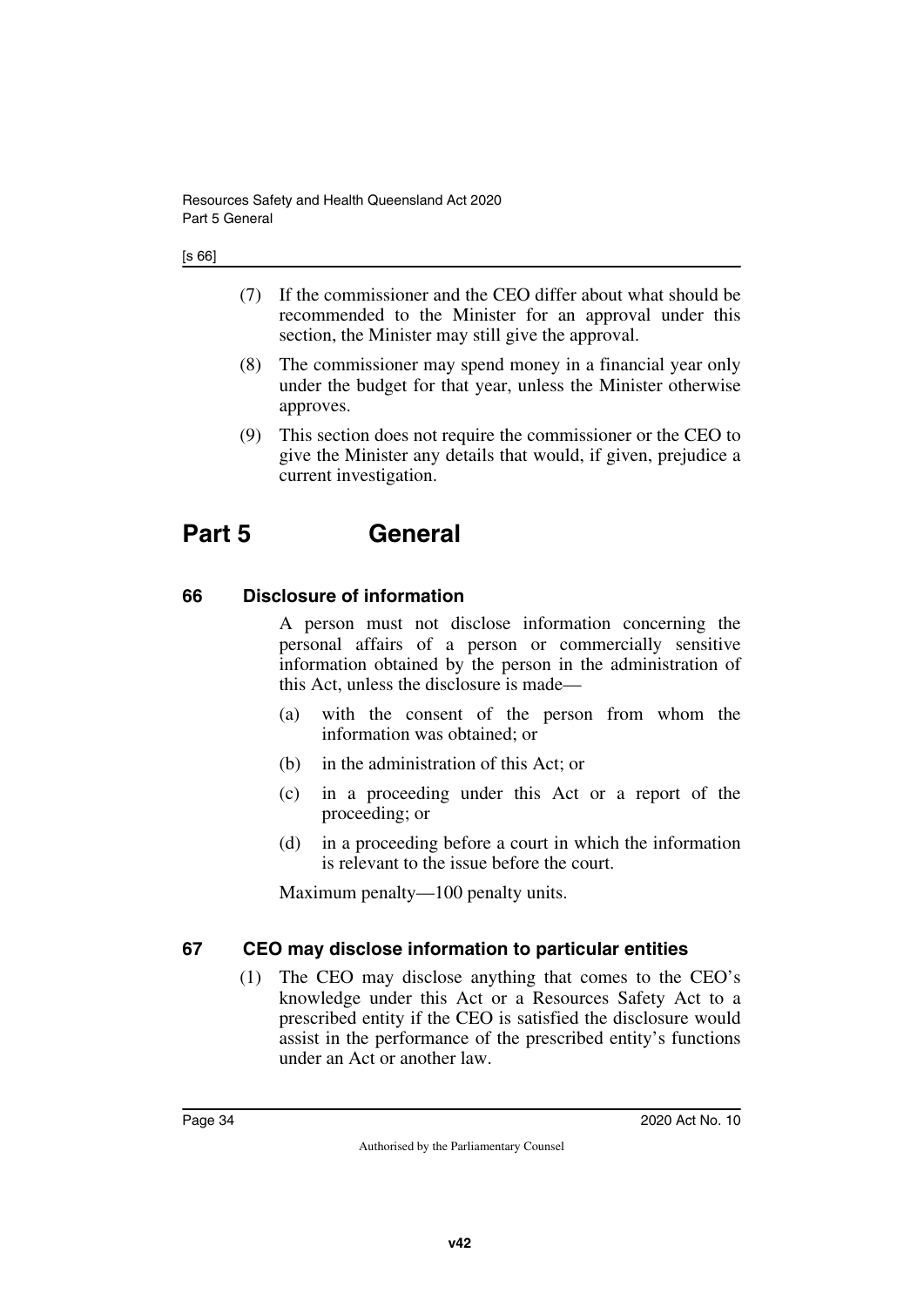- (2) Subsection (1) applies despite section 66 and the prescribed confidentiality provisions.
- (3) In this section—

### *prescribed confidentiality provision* means—

- (a) the *Coal Mining Safety and Health Act 1999*, section 275A; or
- (b) the *Explosives Act 1999*, section 132; or
- (c) the *Mining and Quarrying Safety and Health Act 1999*, section 255; or
- (d) the *Petroleum and Gas (Production and Safety) Act 2004*, chapter 6, part 5.

*prescribed entity* means—

- (a) the chief executive of a department in which a Resource Act is administered; or
- (b) the WHS prosecutor; or
- (c) the director of public prosecutions.

*Resource Act* see the *Mineral and Energy Resources (Common Provisions) Act 2014*.

*WHS prosecutor* see the *Work Health and Safety Act 2011*, schedule 2, section 25.

# **68 Regulation-making power**

The Governor in Council may make regulations under this Act.

# **Part 6 Transfer notices**

# **69 Definitions for part**

In this part—

*instrument* means any document, and includes—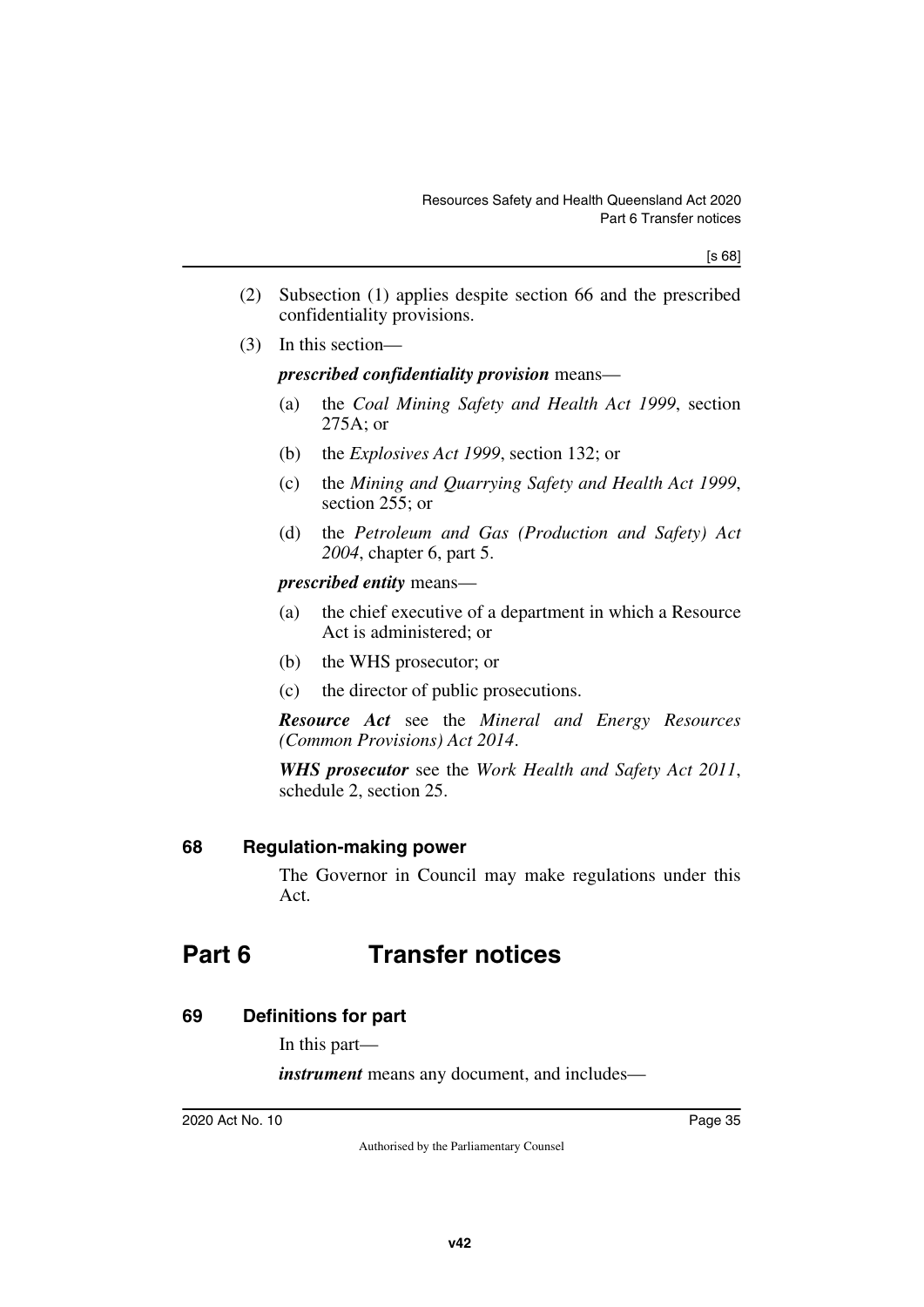- (a) a written or oral agreement; and
- (b) an application; and
- (c) an accreditation, approval, certificate, entitlement, exemption, licence, manual, notice, permit, plan and any other authority.

*right* includes power, privilege and immunity.

*transfer notice* see section 70(1).

### **70 Minister may make transfer notice**

- (1) For the purpose of the establishment of RSHQ or the employing office, the Minister may, by gazette notice (a *transfer notice*), do any of the following—
	- (a) transfer a business, asset or liability of the State to RSHQ or the employing office;
	- (b) grant a lease, easement or other right from the State to RSHQ or the employing office;
	- (c) vary or extinguish a lease, easement or other right held by the State;
	- (d) in relation to a lease held under the *Land Act 1994*
		- (i) transfer the lease; or
		- (ii) change a purpose for which the lease is issued; or
		- (iii) change a condition imposed on the lease; or
		- (iv) grant a sublease;
	- (e) in relation to a reserve under the *Land Act 1994*
		- (i) change a community purpose for which the reserve is dedicated; or
		- (ii) remove a trustee of the reserve; or
		- (iii) appoint a trustee of the reserve, subject to conditions or without conditions;
	- (f) provide whether and, if so, the extent to which, RSHQ is the successor in law of the State;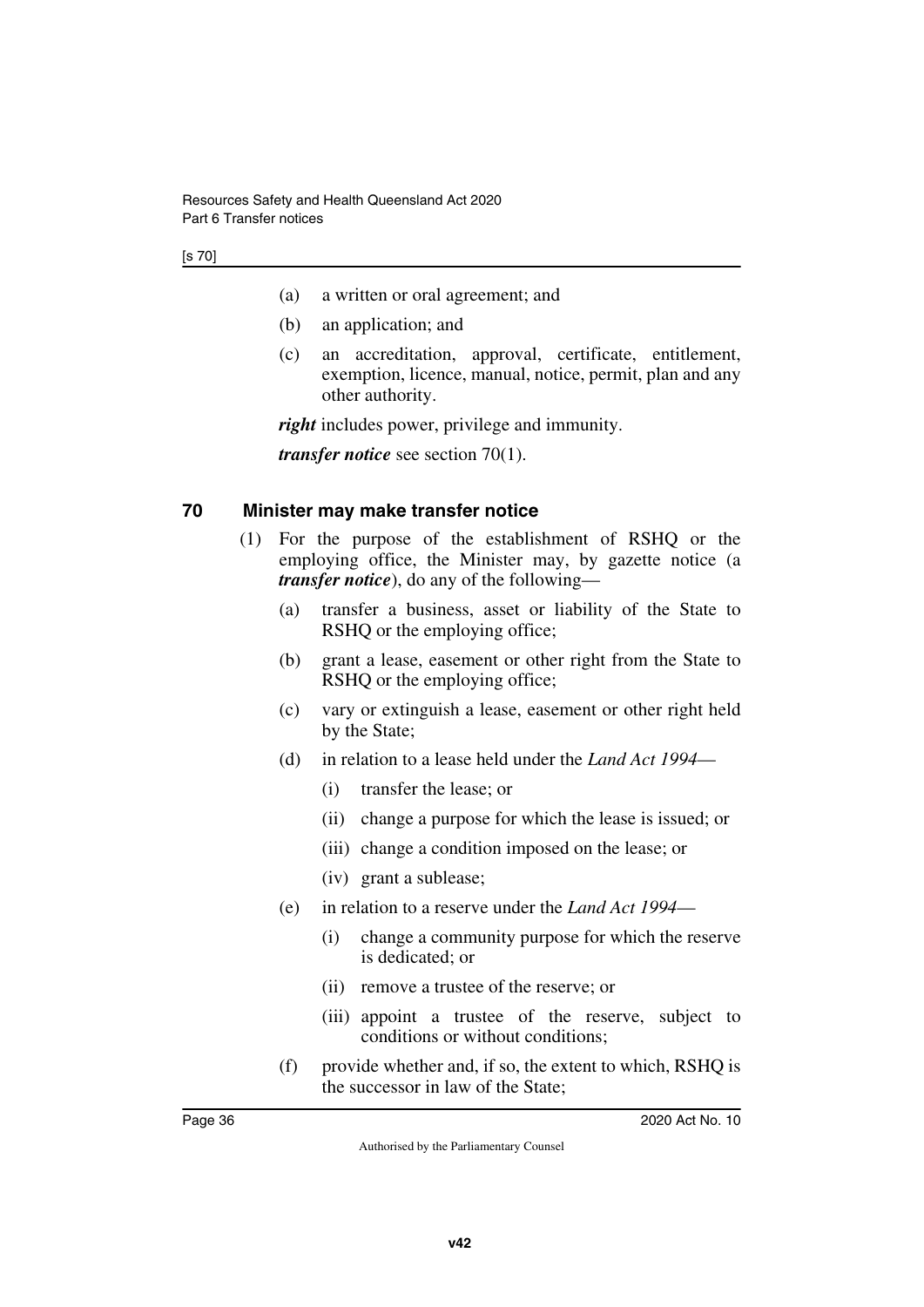[s 70]

- (g) make provision for a legal proceeding that is being, or may be, taken by or against the State to be continued or taken by or against RSHQ or the employing office;
- (h) make provision for or about the issue, transfer or application of an instrument to RSHQ or the employing office.
- (2) A transfer notice may include conditions applying to something done or to be done under the notice.
- (3) If the Minister is satisfied it would be inappropriate for a particular matter to be stated in a transfer notice (for example, because of the size or nature of the matter), the Minister may provide for the matter by including a reference in the transfer notice to another document that is—
	- (a) signed by the Minister; and
	- (b) kept available, at a place stated in the transfer notice, for inspection by the persons to whom the matter relates.
- (4) The transfer of a liability of the State under a transfer notice discharges the State from the liability, other than to the extent stated in the notice.
- (5) A transfer notice has effect despite any other law or instrument.
- (6) A transfer notice has effect on the day it is published in the gazette or a later day stated in it.
- (7) If a transfer notice makes provision for a matter under subsection  $(1)(h)$  in relation to an instrument, the responsible entity for the instrument must take the action necessary to register or record the effect of the transfer notice, including—
	- (a) updating a register or other record; and
	- (b) amending, cancelling or issuing an instrument.
- (8) In this section—

*asset* includes a right.

*lease* includes any derivative under lease of the lease.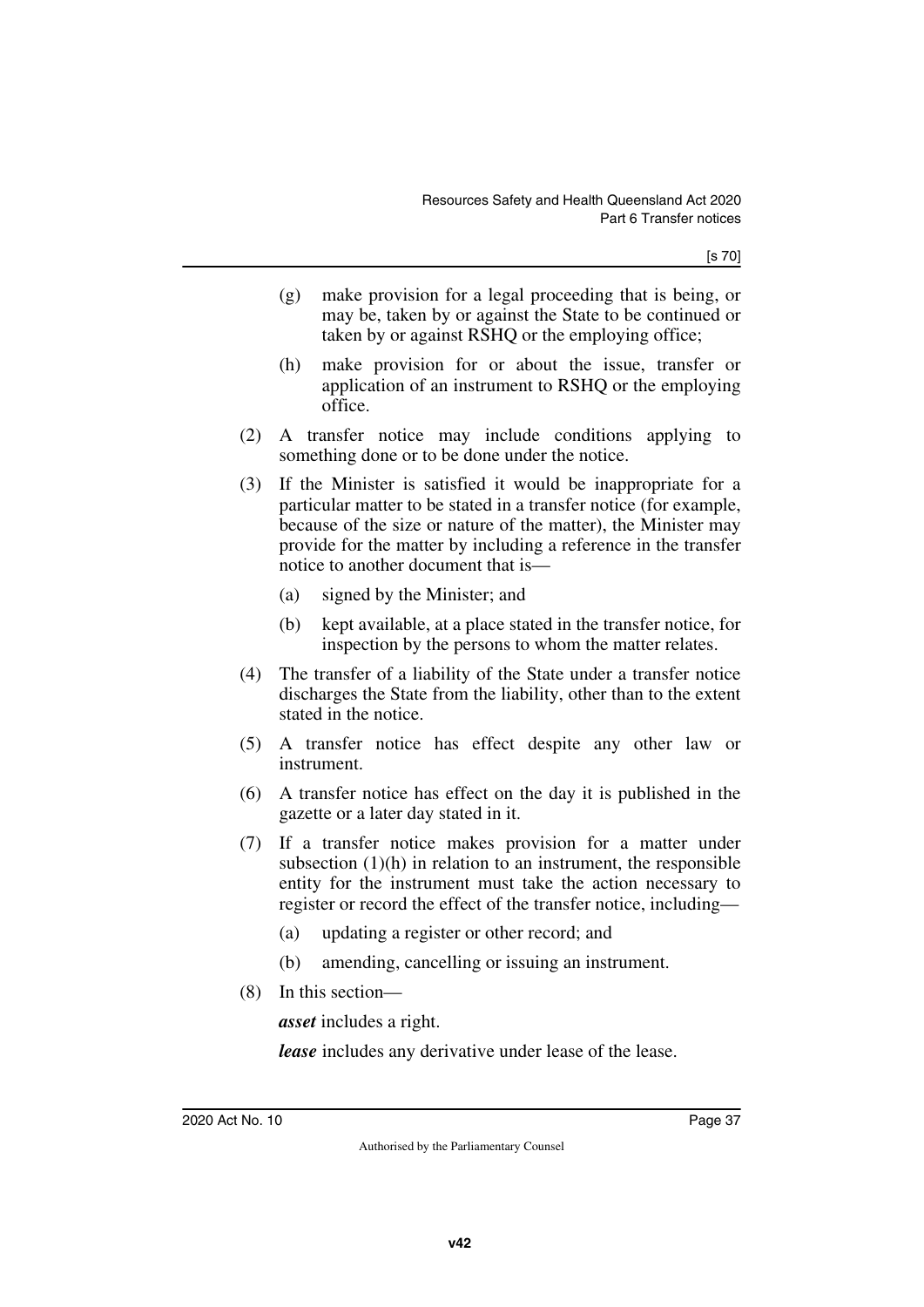#### [s 71]

*responsible entity*, for an instrument, means the entity required or authorised by law to register or record matters in relation to the instrument.

# **71 Application of instruments**

- (1) This section applies if a transfer notice provides for an instrument that applied to an entity (the *transferor*) to apply to another entity (the *transferee*) in place of the transferor.
- (2) Without limiting the application of the transfer notice to the instrument—
	- (a) any right, title, interest or liability of the transferor arising under or relating to the instrument is taken to be transferred from the transferor to the transferee; and
	- (b) if the instrument, including a benefit or right provided by the instrument, is given to, by or in favour of the transferor, the instrument is taken to have been given to, by or in favour of the transferee; and
	- (c) the transferee is taken to be a party to the instrument in place of the transferor; and
	- (d) a reference in the instrument to the transferor is, to the extent possible and if the context permits, taken to be a reference to the transferee; and
	- (e) if an application was made for the instrument in the name of the transferor, the application is taken to have been made in the name of the transferee; and
	- (f) if the instrument is an instrument under which an amount is or may become payable to or by the transferor, the instrument is taken to be an instrument under which the amount is or may become payable to or by the transferee, in the way the amount was or might have been payable to or by the transferor; and
	- (g) if the instrument is an instrument under which property, other than money, is or may become liable to be transferred, conveyed or assigned to or by the transferor, the instrument is taken to be an instrument under which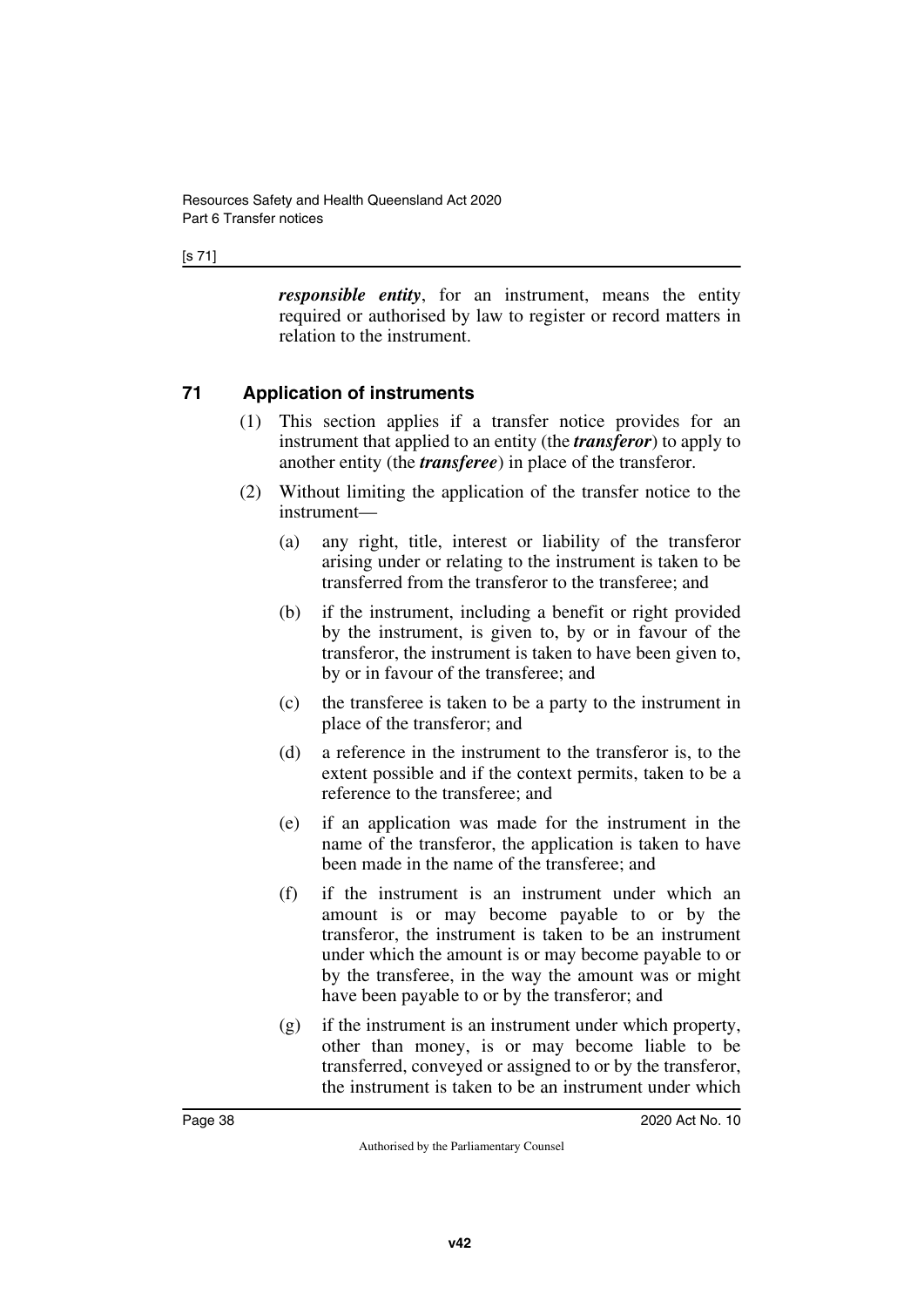[s 72]

the property is or may become liable to be transferred, conveyed or assigned to or by the transferee, in the way it was or might have been liable to be transferred, conveyed or assigned to or by the transferor.

# **Part 7 Amendment of Acts and subordinate legislation**

# **Division 1 Amendment of this Act**

### **72 Act amended**

This division amends this Act.

# **73 Amendment of long title**

(1) Long title, ', provide for' *omit, insert—*

and provide for

(2) Long title, from ', and to amend' *omit*.

# **Division 2 Amendment of Coal Mining Safety and Health Act 1999**

# **74 Act amended**

This division amends the *Coal Mining Safety and Health Act 1999*.

*Note—*

See also the amendments in schedule 2.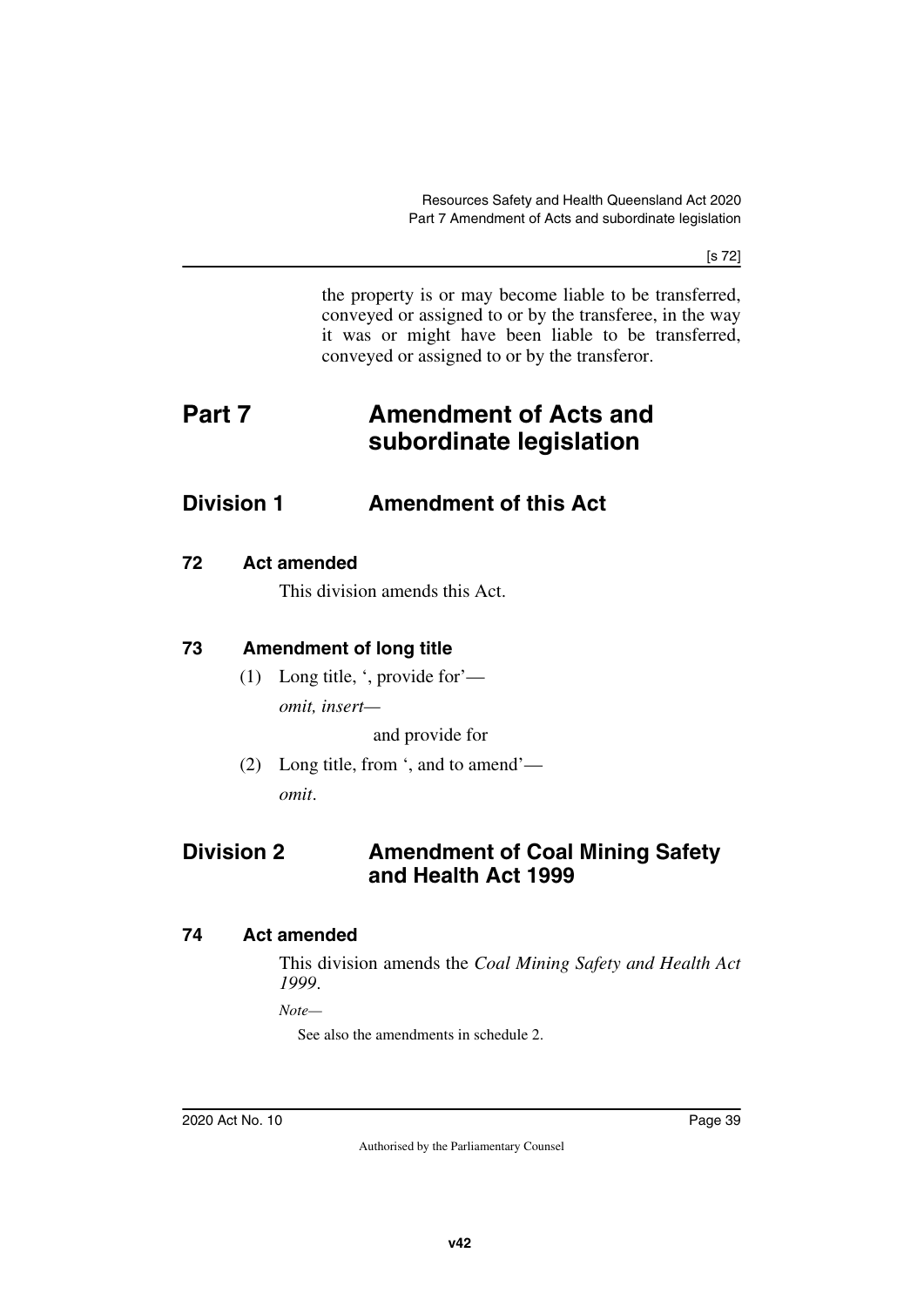[s 75]

# **75 Amendment of s 7 (How objects are to be achieved)**

Section 7(1) *omit*.

# **76 Amendment of s 72 (Recognised standards)**

Section 72(3) and (4)—

*omit, insert—*

- (3) The CEO must publish on a Queensland government website each recognised standard and any document applied, adopted or incorporated by the standard.
- (4) In this section—

*Queensland government website* means a website with a URL that contains 'qld.gov.au', other than the website of a local government.

### **77 Omission of pt 5A (Commissioner for Mine Safety and Health)**

Part 5A *omit*.

# **78 Amendment of s 76 (Functions of committee)**

(1) Section 76, heading, 'Functions' *omit, insert—*

### **Primary function**

(2) Section 76(1), after 'coal mines' *insert—*

> and persons who may be affected by coal mining operations

(3) Section 76(2), from 'reviewing'—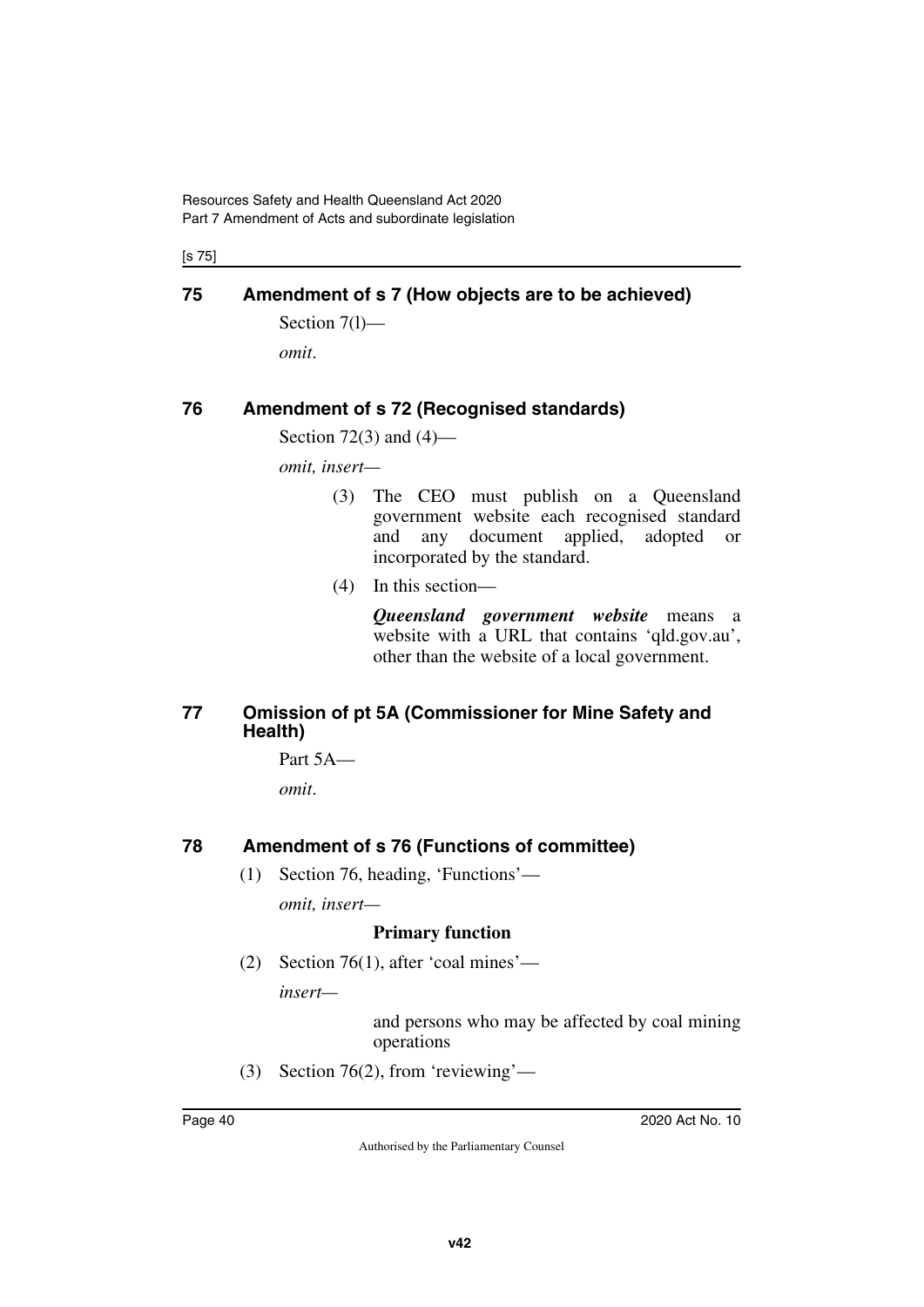*omit, insert—*

reviewing the effectiveness of the control of risk to any person from coal mining operations.

(4) Section 76(3) and (4)—

*omit.*

### **79 Insertion of new s 76A**

After section 76—

*insert—*

### **76A Other functions of committee**

The committee also has the following functions—

- (a) recognising, establishing and publishing the following competencies—
	- (i) the competencies accepted by the committee as qualifying a person to perform the tasks prescribed by regulation;
	- (ii) the safety and health competencies required to perform the duties of a person under this Act;
- (b) developing a 5-year strategic plan for improving the safety and health of persons at coal mines and persons who may be affected by coal mining operations;
- (c) periodically evaluating, and at least once each year updating, the 5-year strategic plan;
- (d) developing action plans to achieve measurable targets set in the 5-year strategic plan;
- (e) obtaining information from RSHQ to assess the fulfilment of the 5-year strategic plan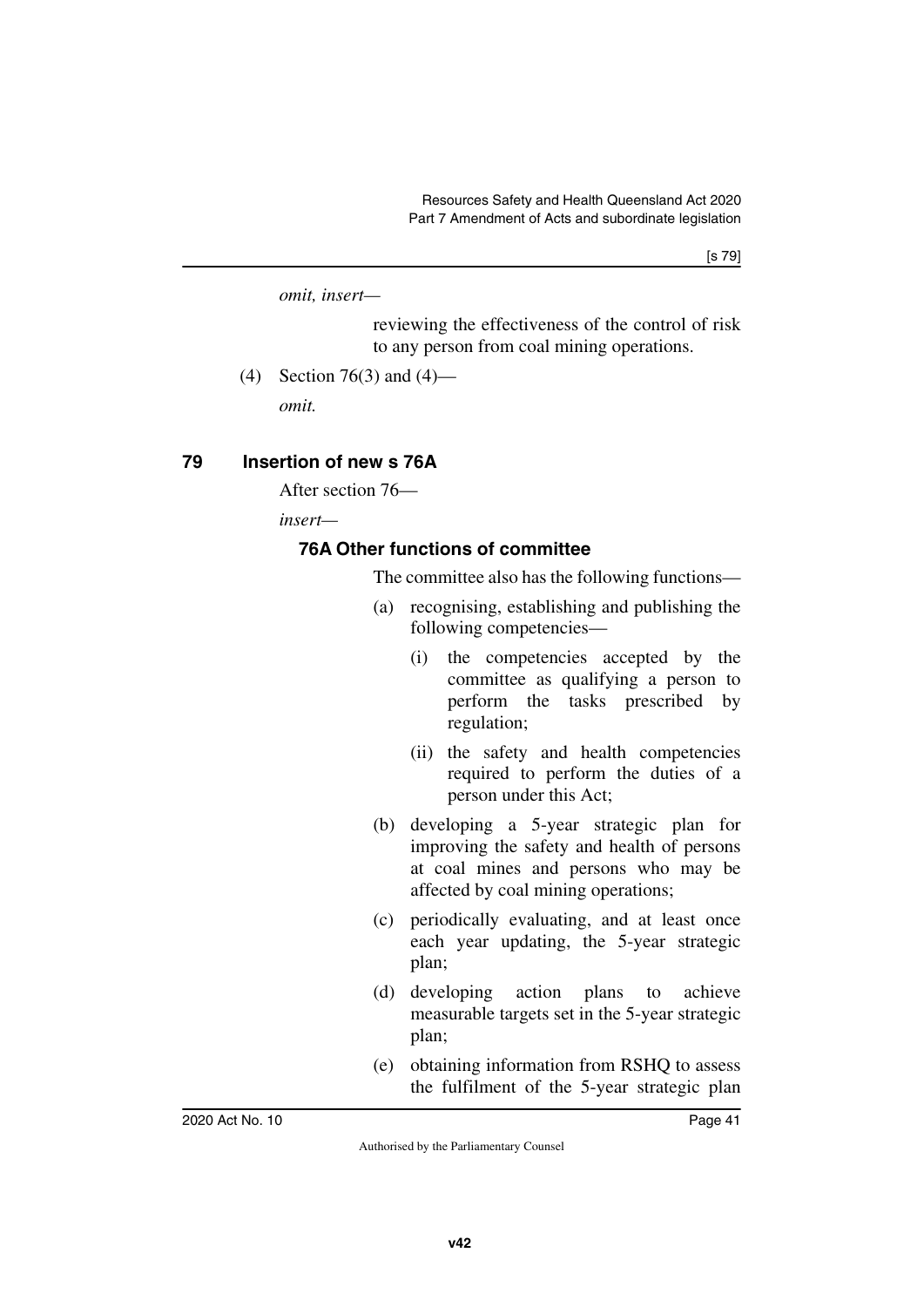[s 80]

and the action plans mentioned in paragraph (d);

- (f) identifying and prioritising critical risks to the safety and health of persons at coal mines and persons who may be affected by coal mining operations;
- (g) providing advice to the coal mining industry about the risks mentioned in paragraph (f);
- (h) providing information to the Minister about the performance of RSHQ.

### **80 Amendment of s 250 (Proof of appointments and authority unnecessary)**

Section 250(1), 'chief executive'—

*omit, insert—*

CEO, the WHS prosecutor

# **81 Amendment of s 251 (Proof of signatures unnecessary)**

Section 251, 'chief executive'—

*omit, insert—*

CEO, the WHS prosecutor

# **82 Amendment of s 252 (Evidentiary aids)**

Section 252(5), definition *certificate*, 'chief executive' *omit, insert—*

CEO, the WHS prosecutor

# **83 Amendment of s 255 (Proceedings for offences)**

(1) Section 255(5)—

*omit, insert—*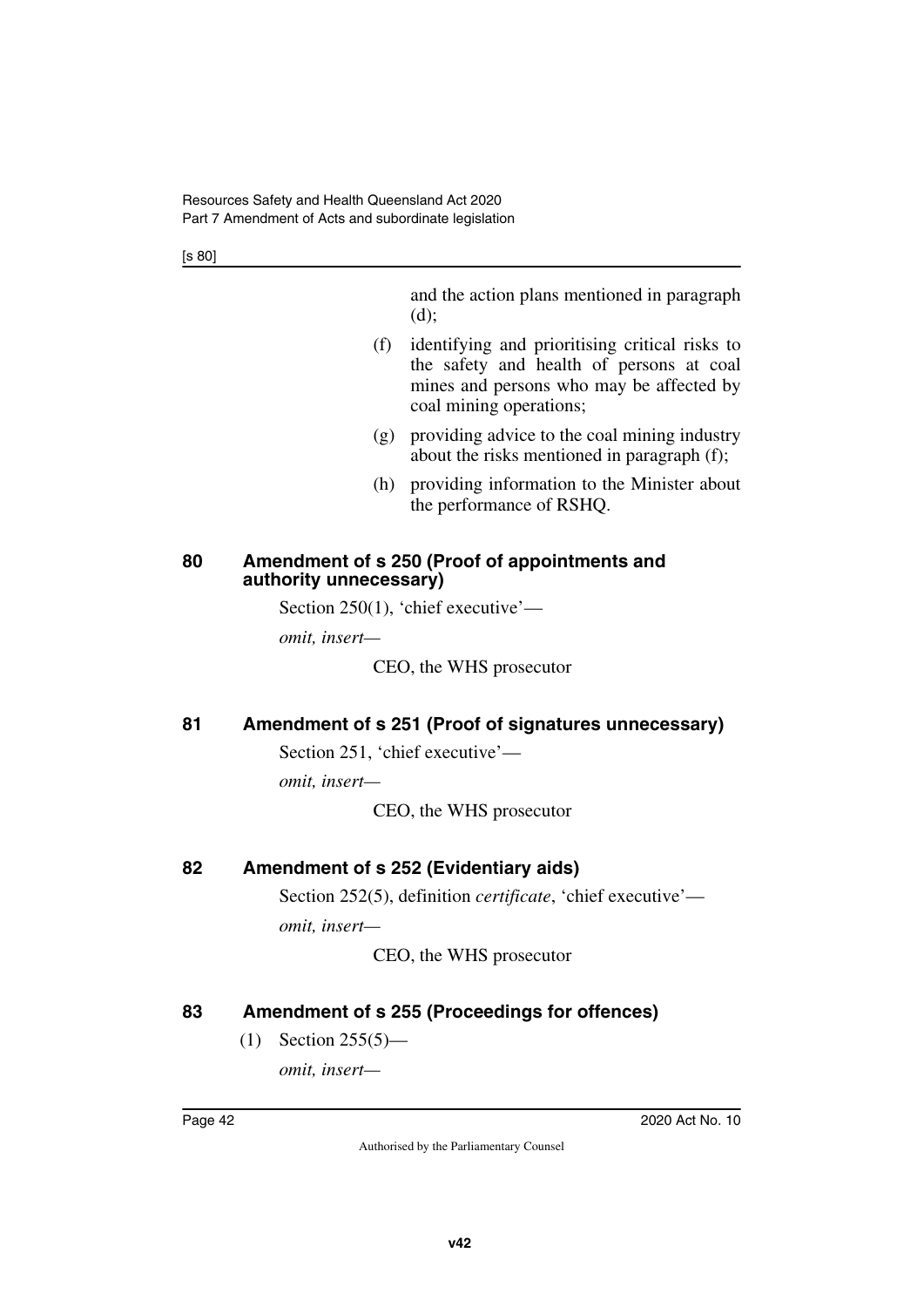- (5) A proceeding for an offence against this Act may only be taken by—
	- (a) if the offence is a serious offence—the WHS prosecutor; or
	- (b) otherwise—the CEO or the WHS prosecutor.
- (5A) However, the CEO may authorise in writing another appropriately qualified person to take a proceeding for an offence mentioned in subsection  $(5)(b)$ .
- (5B) An authorisation under subsection (6) may be general or limited to a particular proceeding or class of proceedings.
- (2) Section 255(6), 'subsection  $(5)(c)$ ' *omit, insert—*

subsection (6)

(3) Section 255—

*insert—*

- (6A) In deciding whether to bring a prosecution for an offence under this Act, the WHS prosecutor must have regard to any guidelines issued under the *Director of Public Prosecutions Act 1984*, section 11.
- (4) Section 255(7)—

*insert—*

### *serious offence* means—

- (a) an offence against section 34 if the contravention—
	- (i) caused multiple deaths; or
	- (ii) caused death or grievous bodily harm; or
	- (iii) caused bodily harm; or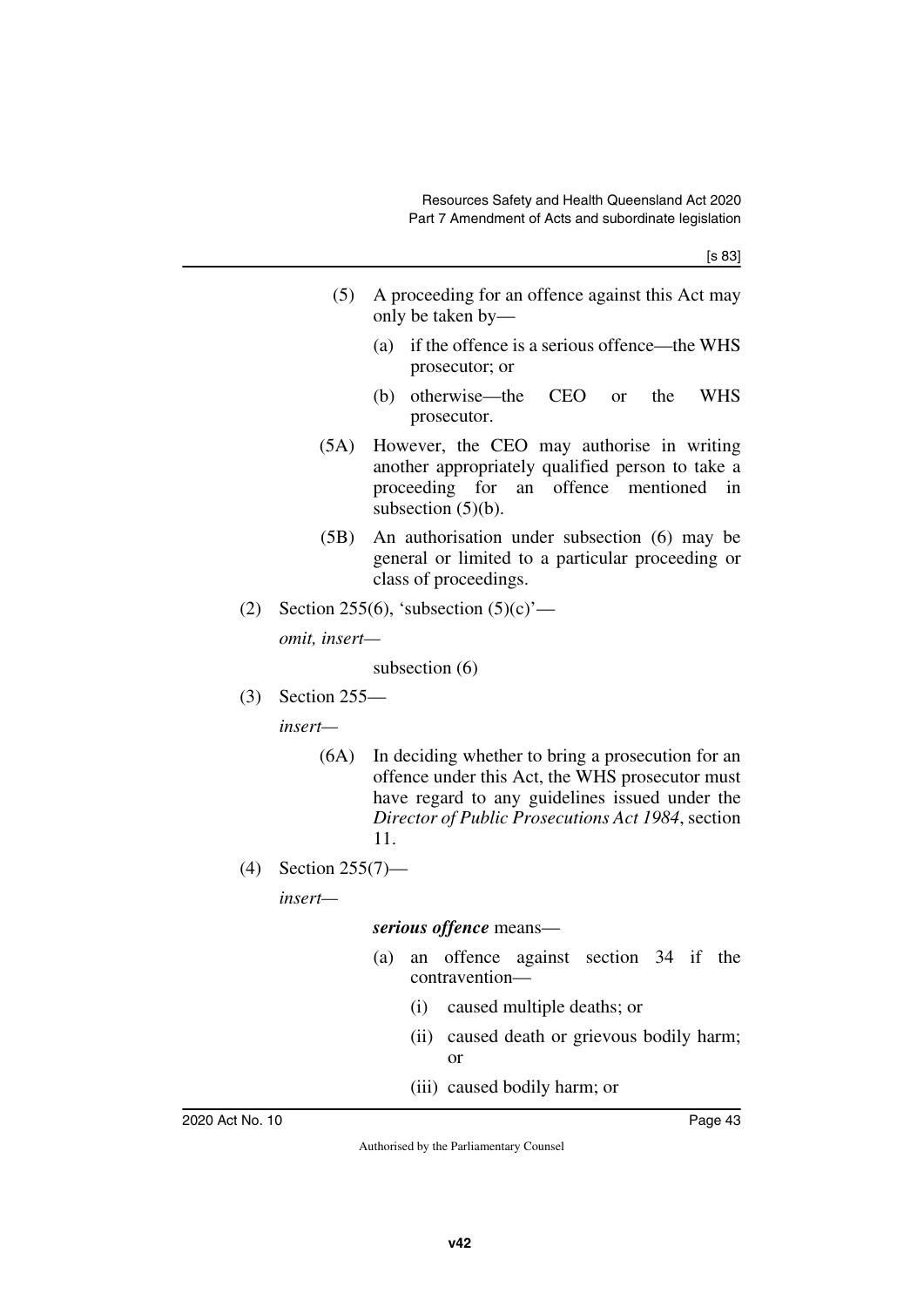[s 84]

- (iv) involved exposure to a substance that is likely to cause death or grievous bodily harm; or
- (b) an offence prescribed by regulation for this paragraph.
- (5) Section 255(5A) to  $(7)$ —

*renumber* as section 255(6) to (10).

# **84 Replacement of s 256 (Recommendation to prosecute)**

Section 256—

*omit, insert—*

# **256 WHS prosecutor may ask CEO for information**

- (1) The WHS prosecutor may ask the CEO for information relevant to the performance of a function of the WHS prosecutor under this Act.
- (2) The CEO must take reasonable steps to provide the information.
- (3) In this section—

*information* includes a document.

### **256A CEO's duty to disclose information to WHS prosecutor**

- (1) This section applies in relation to a proceeding for an offence against this Act brought by the WHS prosecutor.
- (2) The CEO has a duty to disclose to the WHS prosecutor all information relevant to the proceeding, including knowledge of a matter relevant to the proceeding, in the possession or control of the CEO.
- (3) The duty continues until the proceeding is finally decided or otherwise ends.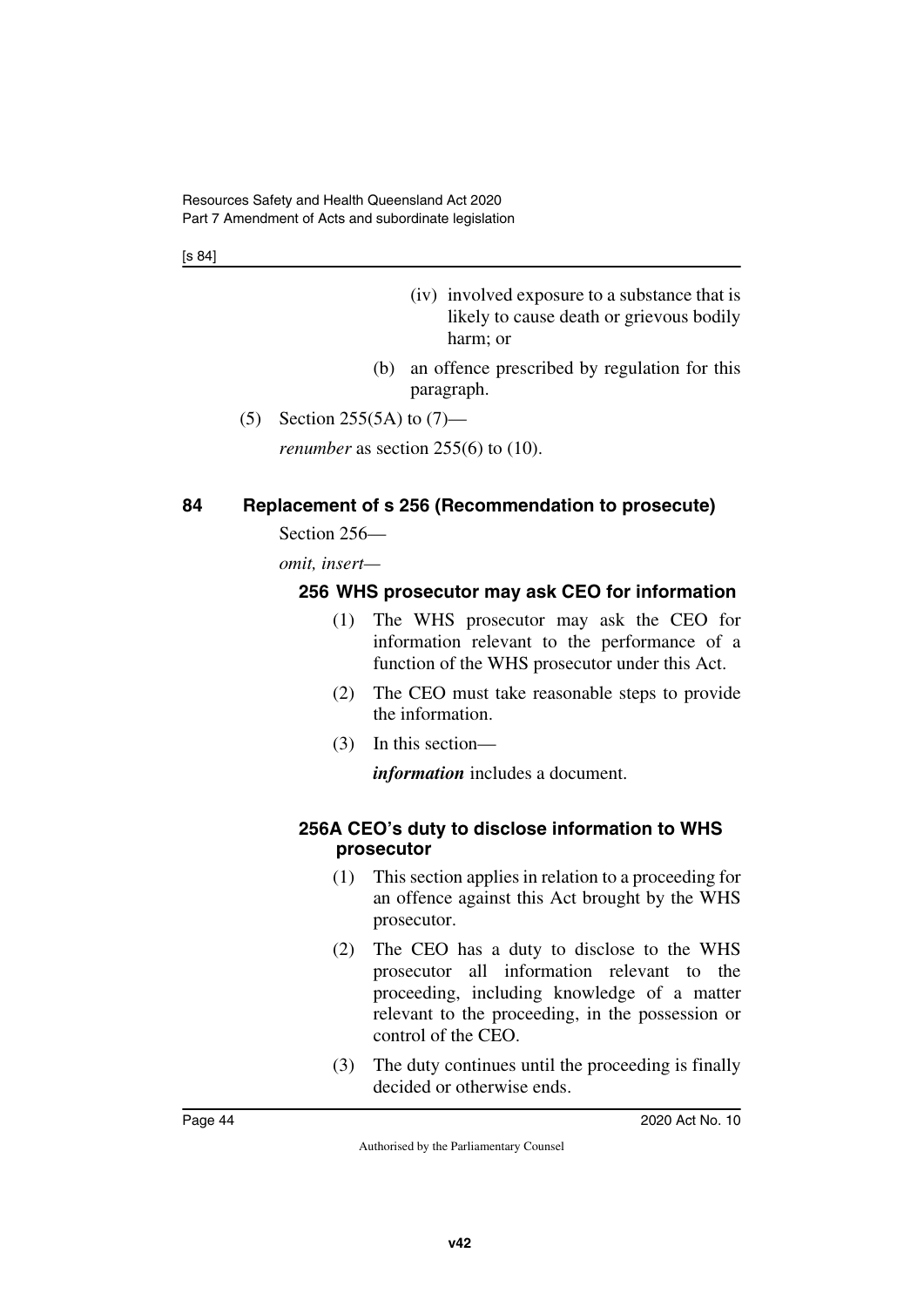(4) In this section—

*information* includes a document.

# **256B Procedure if prosecution not brought**

- (1) This section applies if—
	- (a) a person reasonably considers that an act or omission constitutes a serious offence under section 255(10); and
	- (b) no prosecution has been brought in relation to the act or omission; and
	- (c) at least 6 months but no more than 12 months has elapsed from when the act or omission happened.
- (2) The person may make a written request to the WHS prosecutor that a prosecution be brought in relation to the act or omission.
- (3) Within 3 months after the WHS prosecutor receives the request, the WHS prosecutor must give the person, and any other person whom the person believes committed the serious offence, a notice in writing stating—
	- (a) whether the investigation of the act or omission is complete; and
	- (b) if the investigation of the act or omission is complete, whether a prosecution has been or will be brought in relation to the act or omission; and
	- (c) if the advice under paragraph (b) is that a prosecution has not been or will not be brought—the reasons for not bringing the prosecution.
- (4) Also, if the WHS prosecutor gives a notice under subsection (3)(b) that a prosecution has not been or will not be brought, the WHS prosecutor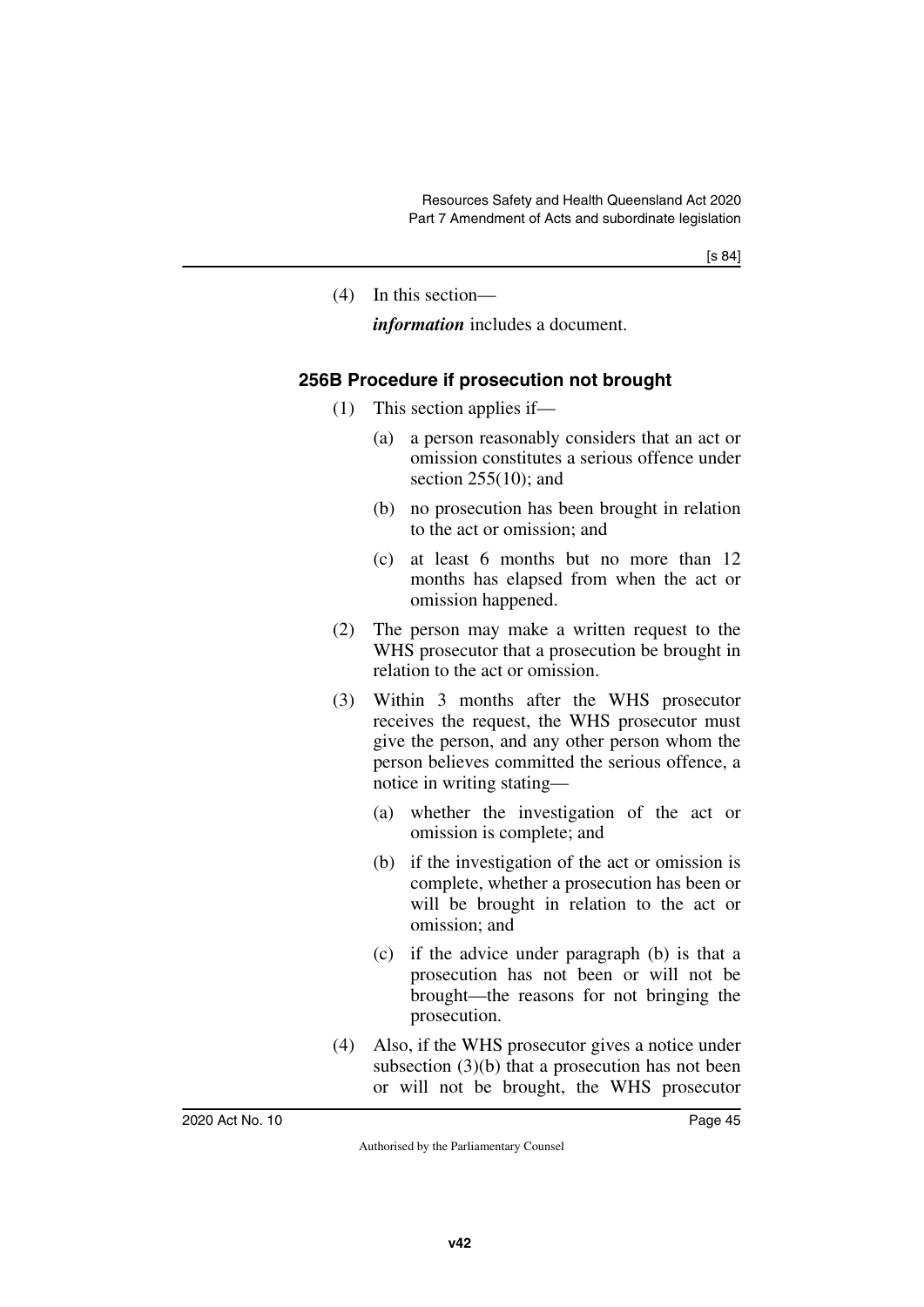[s 85]

must—

- (a) advise in the notice that the person may ask the WHS prosecutor to refer the matter to the director of public prosecutions for consideration; and
- (b) if the person asks the WHS prosecutor in writing to refer the matter to the director of public prosecutions—refer the matter to the director of public prosecutions for consideration within 1 month after the person makes the request.
- (5) The director of public prosecutions must consider the matter and within 1 month after the matter is referred give the WHS prosecutor advice in writing stating whether the director considers a prosecution should be brought.
- (6) The WHS prosecutor must give a copy of the advice under subsection (5) to—
	- (a) the person who made the request under subsection (2); and
	- (b) any other person whom the person mentioned in paragraph (a) believes committed the serious offence.
- (7) If the WHS prosecutor declines to follow advice given under subsection (5) to bring proceedings, the WHS prosecutor must give written reasons for the decision to each person mentioned in subsection  $(6)$ .

# **85 Amendment of s 264 (Costs of investigation)**

Section 264(1)—

*omit, insert—*

(1) If a court convicts a person of an offence against this Act, the court may order the person to pay the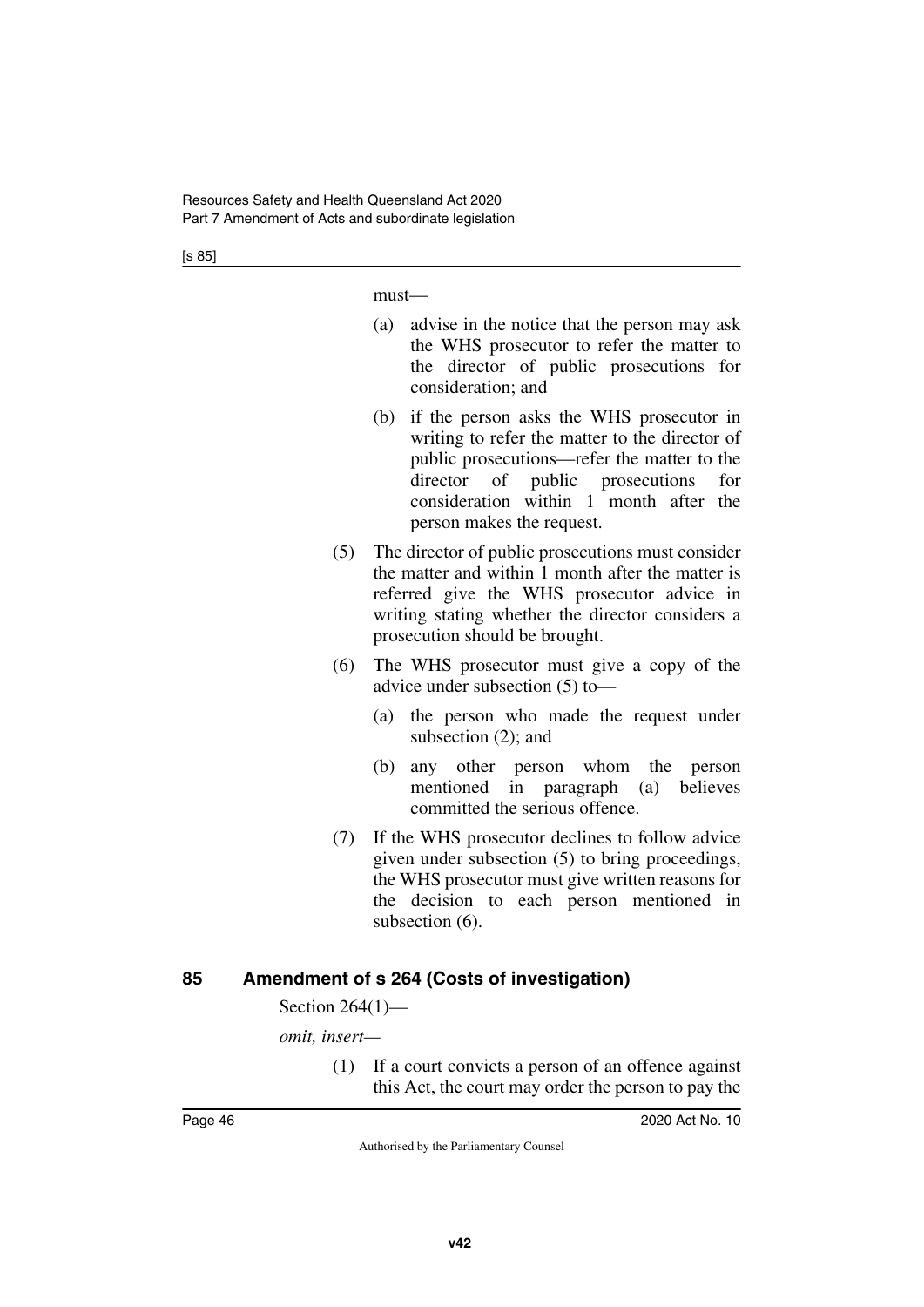[s 86]

reasonable costs incurred by RSHQ in investigating, and preparing for the prosecution of, the offence.

# **86 Amendment of s 267A (Applying for injunction)**

Section 267A(1), 'commissioner'—

*omit, insert—*

CEO

# **87 Amendment of s 275AC (Public statements)**

(1) Section 275AC(1) and (3), 'chief executive, commissioner' *omit, insert—*

CEO

(2) Section  $275AC(1)(c)$ , 'chief executive' *omit, insert—* **CEO** 

# **88 Amendment of s 277 (Delegations)**

(1) Section 277, heading—

*omit, insert—*

# **277 Delegation by Minister or CEO**

(2) Section 277(1)—

*omit, insert—*

- (1) The Minister or CEO (the *person*) may delegate the person's functions and powers under this Act to an appropriately qualified person.
- (3) Section 277(3)—

*omit*.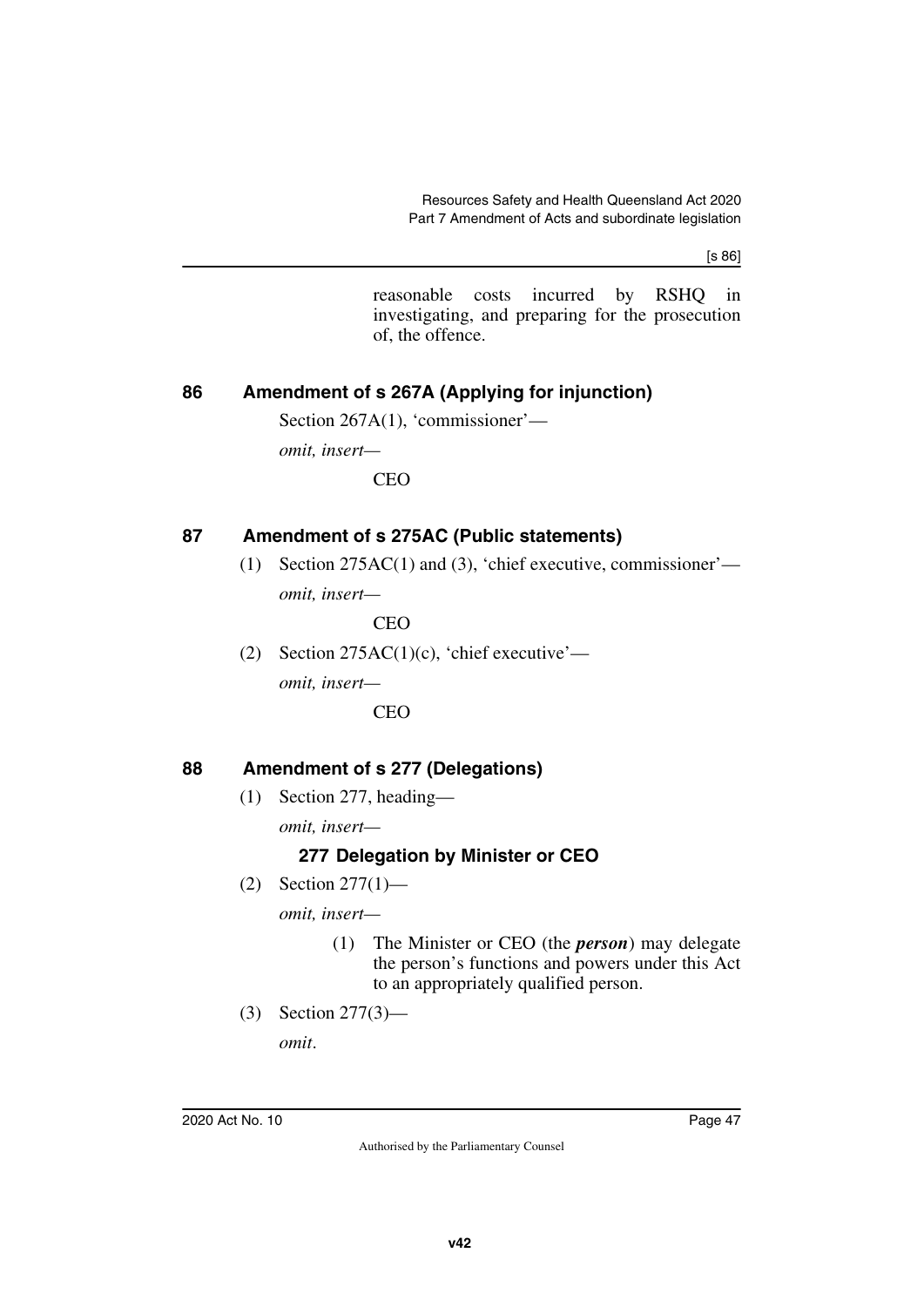[s 89]

# **89 Amendment of s 282 (Regulation-making power)**

(1) Section 282(3), from 'the department's activities'—

*omit, insert—*

activities, carried out under this Act or another Act, relating to safety and health for coal mining operations.

(2) Section 282(4)(g), 'to the chief executive' *omit*.

# **90 Insertion of new pt 20, div 8**

Part 20—

*insert—*

# **Division 8 Transitional provisions for Resources Safety and Health Queensland Act 2020**

# **311 Definitions for division**

In this division—

*corresponding provision*, for a provision of the pre-amended Act, means a provision of this Act that provides for the same, or substantially the same, matter as the provision of the pre-amended Act.

*pre-amended Act* means this Act as in force before the commencement.

### **312 Functions performed and powers exercised by chief executive**

A function performed, or power exercised, by the chief executive under a provision of the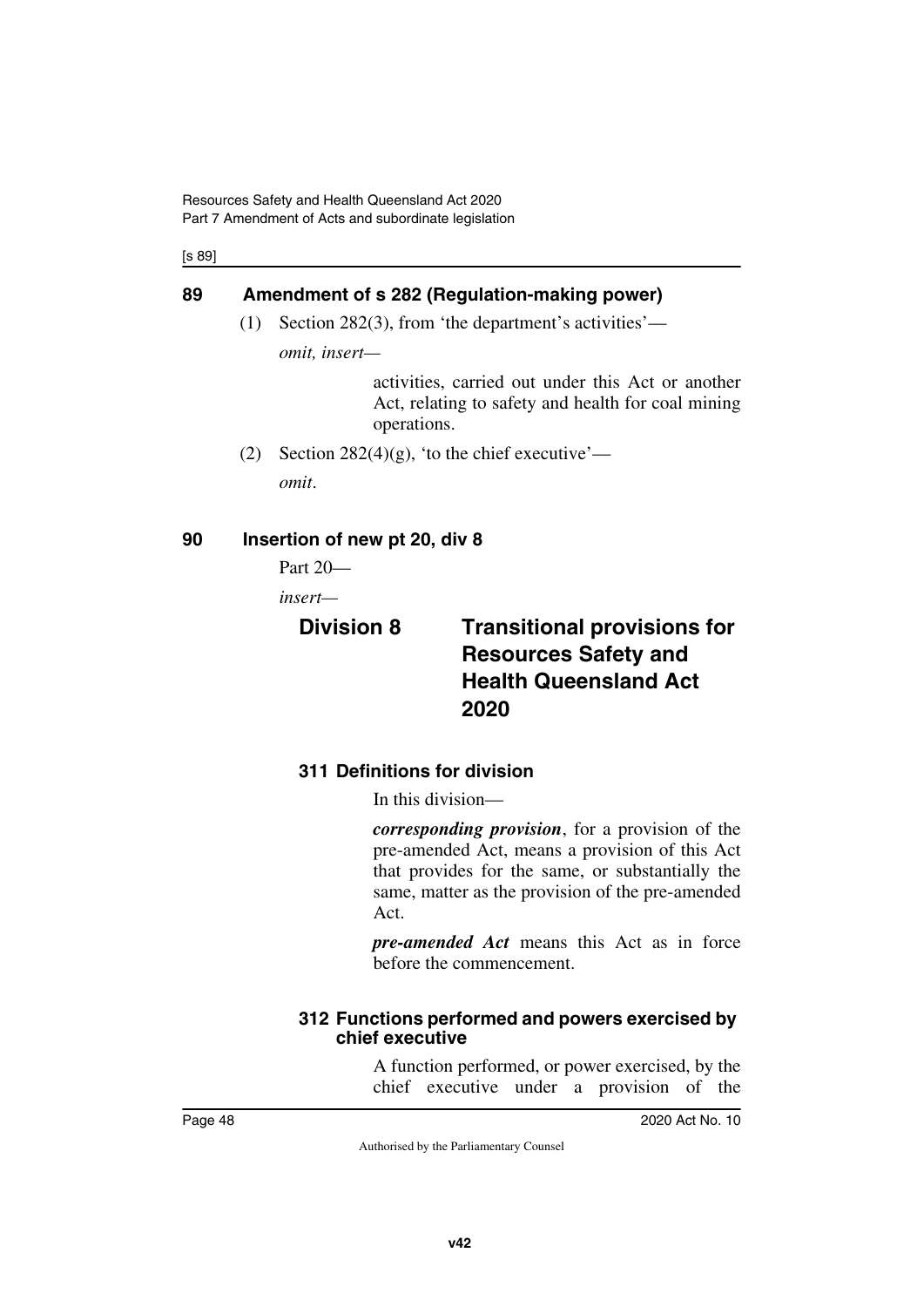[s 90]

pre-amended Act, if the context permits, is taken to have been performed, or exercised, by the CEO under the corresponding provision.

# **313 References to chief executive**

- (1) This section applies if—
	- (a) a provision of the pre-amended Act mentioned the chief executive; and
	- (b) a corresponding provision mentions the CEO.
- (2) In a document made under or relating to the provision of the pre-amended Act, if the context permits, a reference to the chief executive is taken to be a reference to the CEO.

### **314 Functions performed and powers exercised by Commissioner for Mine Safety and Health**

- (1) A function performed, or power exercised, by the Commissioner for Mine Safety and Health under a provision of the pre-amended Act, if the context permits, is taken to have been performed, or exercised, by the Commissioner for Resources Safety and Health under the corresponding provision.
- (2) Subsection (1) is subject to section 316.

### **315 References to Commissioner for Mine Safety and Health**

- (1) This section applies if—
	- (a) a provision of the pre-amended Act mentioned the Commissioner for Mine Safety and Health; and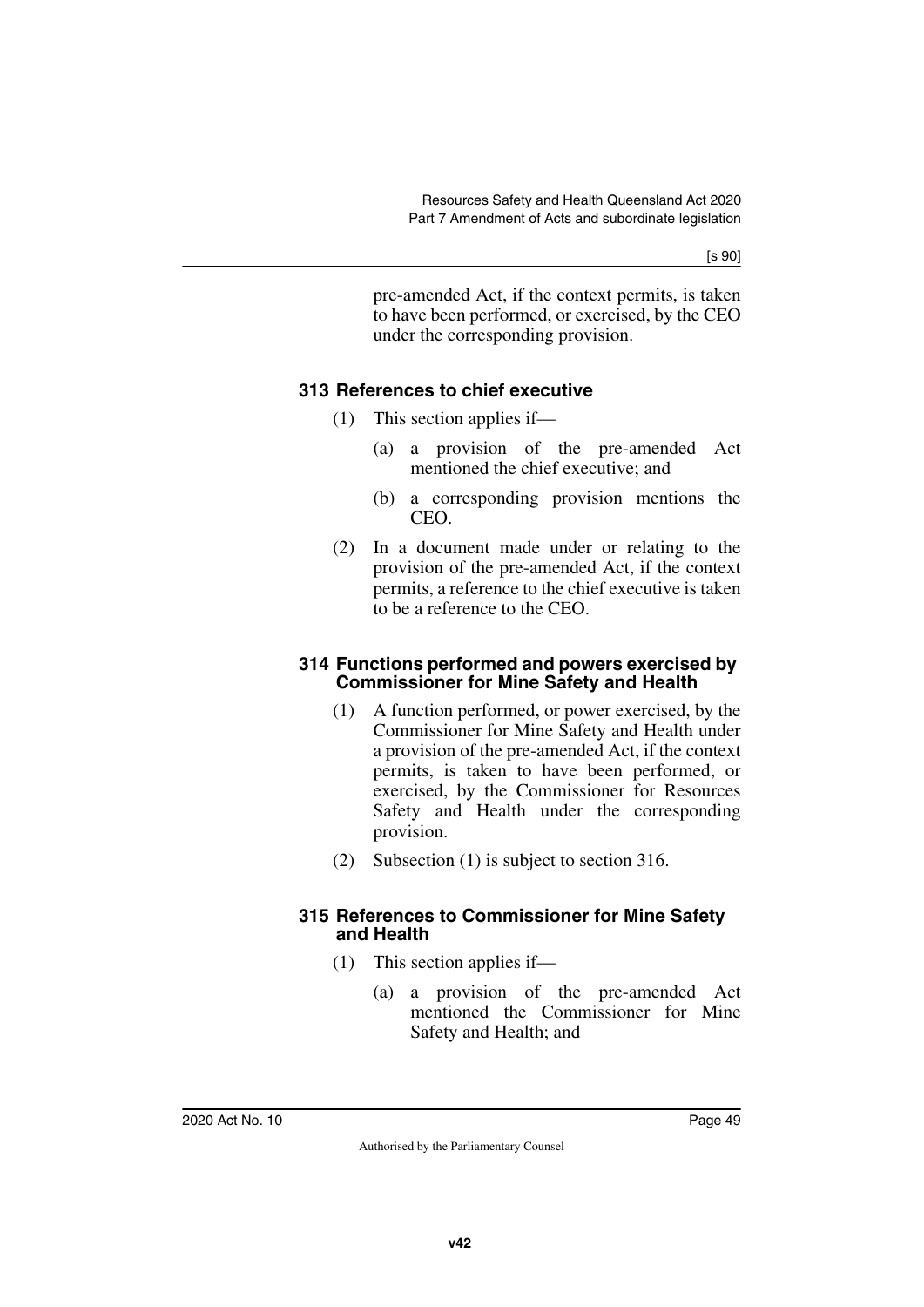[s 90]

- (b) a corresponding provision mentions the Commissioner for Resources Safety and Health.
- (2) In a document made under or relating to the provision of the pre-amended Act, if the context permits, a reference to the Commissioner for Mine Safety and Health is taken to be a reference to the Commissioner for Resources Safety and Health.
- (3) Subsection (2) is subject to section 316.

# **316 Existing proceedings**

- (1) This section applies to the following proceedings started before the commencement—
	- (a) a proceeding for an offence against the pre-amended Act started by—
		- (i) the Commissioner for Mine Safety and Health; or
		- (ii) the chief executive or another appropriately qualified person with the written authorisation of the chief executive;
	- (b) a proceeding for an injunction, interim injunction, or to rescind or vary an injunction, under the pre-amended Act, started by the Commissioner for Mine Safety and Health;
	- (c) an appeal against a decision made on a proceeding mentioned in paragraph (a) or (b).
- (2) If, immediately before the commencement, the proceeding had not been finally dealt with, on the commencement—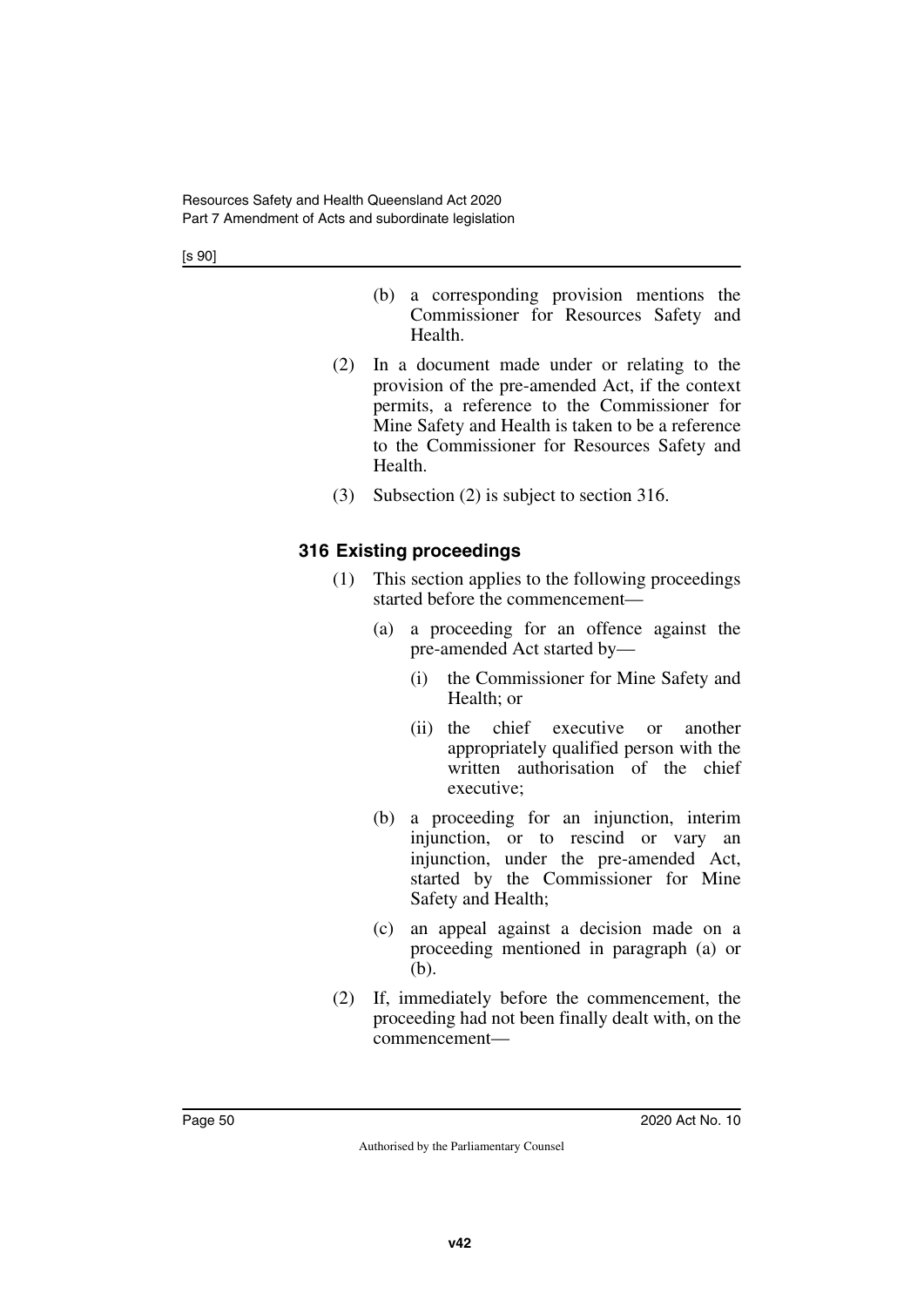[s 90]

- (a) if the proceeding was brought by the Commissioner for Mine Safety and Health and is in relation to a serious offence within the meaning of section 255(10)—the WHS prosecutor becomes a party to the proceeding in place of the commissioner; and
- (b) if the proceeding is a proceeding other than a proceeding mentioned in paragraph (a) the CEO becomes a party to the proceeding in place of the person who started the proceeding.
- (3) For a proceeding mentioned in subsection (2)(b), on the commencement or at any time after the commencement, the CEO may authorise in writing another appropriately qualified person, including, for example, the WHS prosecutor, to become a party to the proceeding in place of the CEO.

# **317 Costs of investigation**

- (1) This section applies if a court convicts a person of an offence against this Act after the commencement.
- (2) The court may order the person to pay the reasonable costs of investigating the offence, including reasonable costs of preparing for the prosecution of the offence, whether the costs were incurred by the department or RSHQ, and whether the offence was committed before or after the commencement.

# **318 References to department**

- (1) This section applies if—
	- (a) a provision of the pre-amended Act mentioned the department; and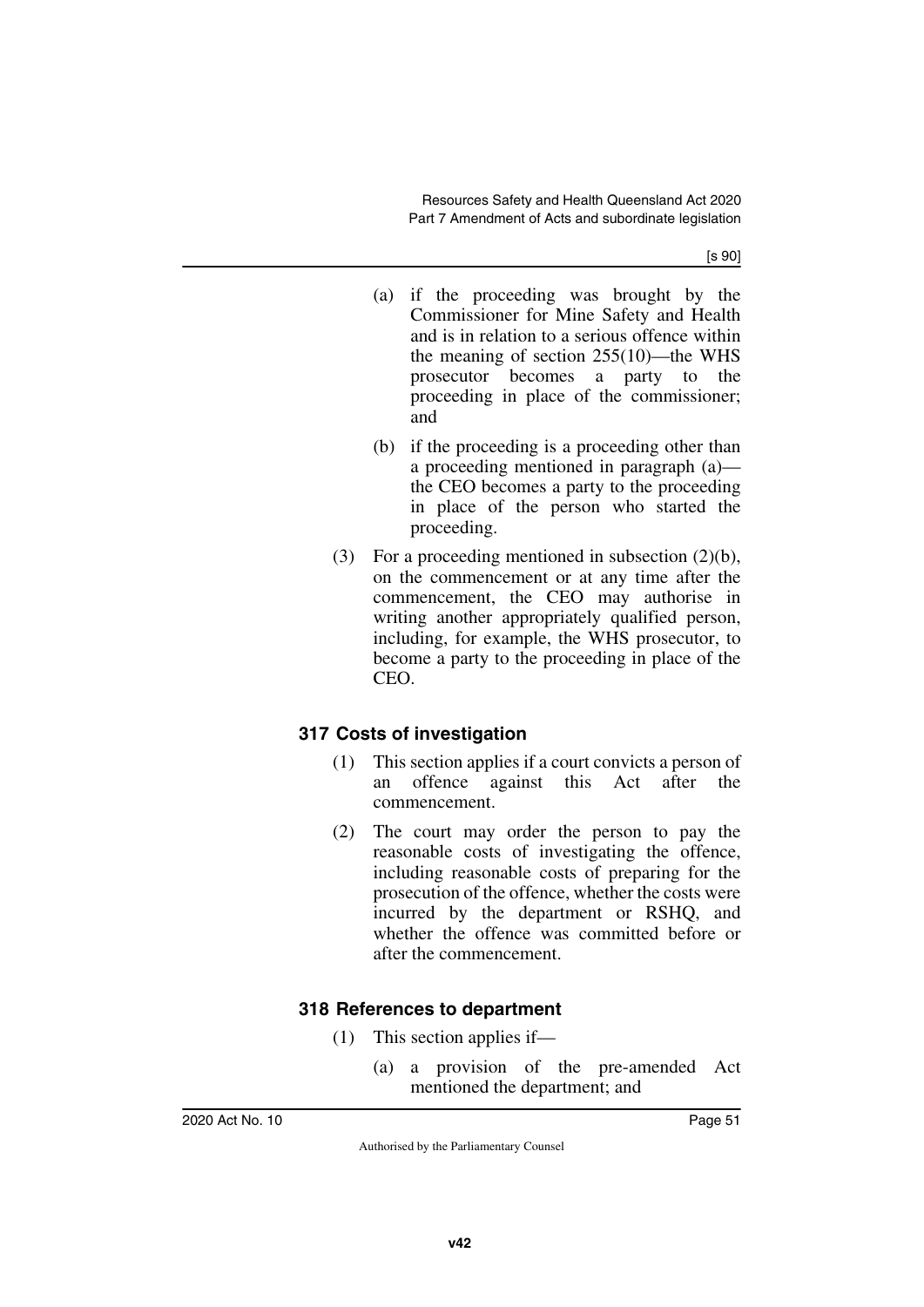[s 91]

- (b) a corresponding provision mentions RSHQ.
- (2) In a document made under or relating to the provision of the pre-amended Act, if the context permits, a reference to the department is taken to be a reference to RSHQ.

# **91 Amendment of sch 3 (Dictionary)**

- (1) Schedule 3, definitions *chief executive* and *commissioner omit*.
- (2) Schedule 3—

*insert—*

*CEO* means the chief executive officer of RSHQ.

*commissioner* means the Commissioner for Resources Safety and Health appointed under the *Resources Safety and Health Queensland Act 2020*, section 48.

*RSHQ* means the statutory body called Resources Safety and Health Queensland established under the *Resources Safety and Health Queensland Act 2020*, section 5.

*WHS prosecutor* see the *Work Health and Safety Act 2011*, schedule 2, section 25.

(3) Schedule 3, definition *official*, paragraph (b)—

*omit, insert—*

(b) the CEO; or

(ba) the WHS prosecutor; or

(4) Schedule 3, definition *official*, paragraphs (ba) to (k) *renumber* as paragraphs (c) to (1).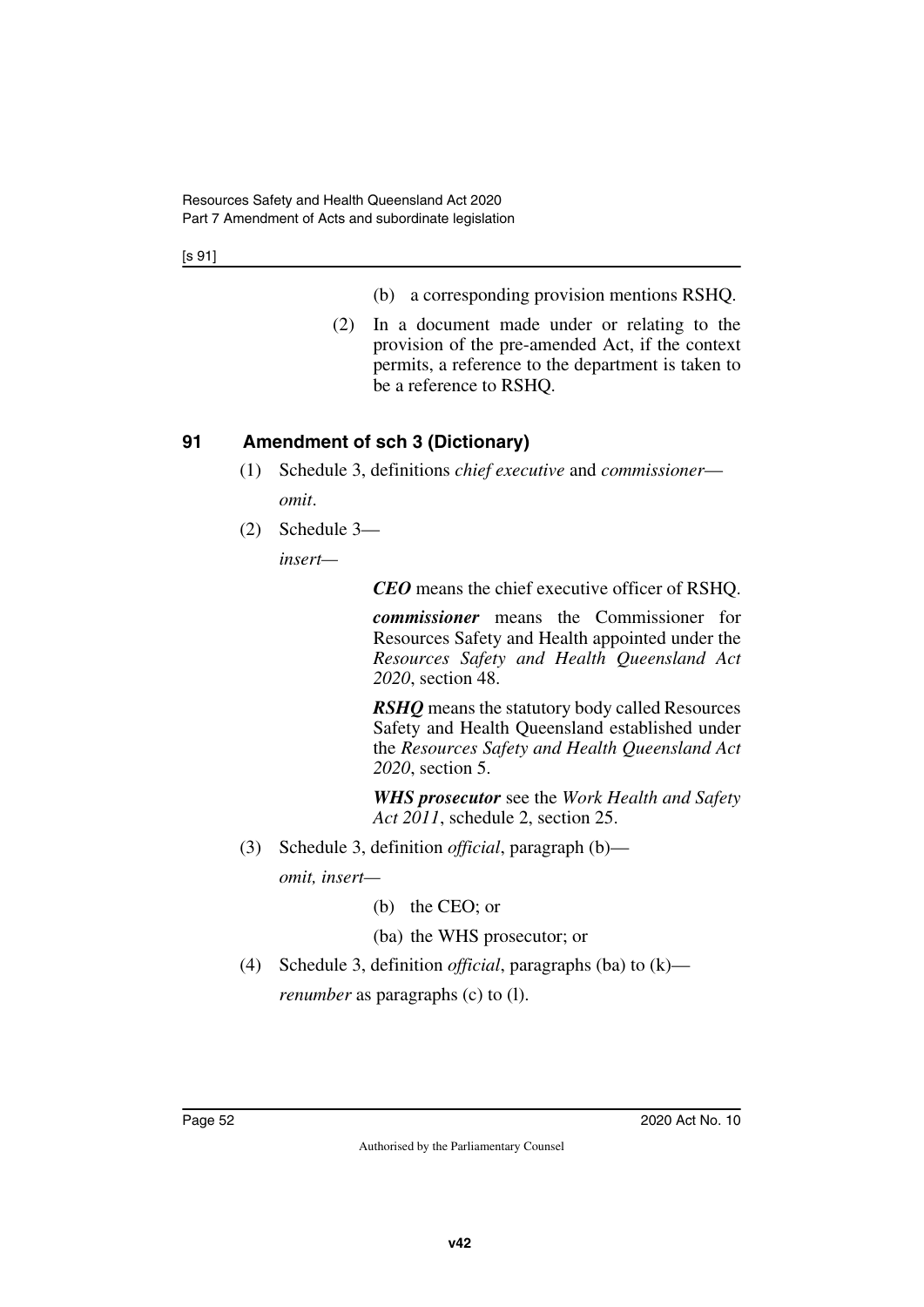[s 92]

# **Division 3 Amendment of Explosives Act 1999**

### **92 Act amended**

This division amends the *Explosives Act 1999*.

*Note—*

See also the amendments in schedule 2.

# **93 Amendment of s 76 (Report of offences)**

 $(1)$  Section 76 $(d)$ —

*omit, insert—*

(d) the WHS prosecutor;

(da) the CEO;

(2) Section 76(f)—

*omit.*

(3) Section 76(da) and  $(e)$  *renumber* as section 76(e) and (f).

# **94 Amendment of s 106A (Applying for injunction)**

Section 106A(1), 'commissioner for mine safety and health'—

*omit, insert—*

**CEO** 

# **95 Amendment of s 118 (Proceeding for offence)**

(1) Section 118(1), from '*Justices Act 1886* on' *omit, insert—*

*Justices Act 1886*.

(2) Section 118—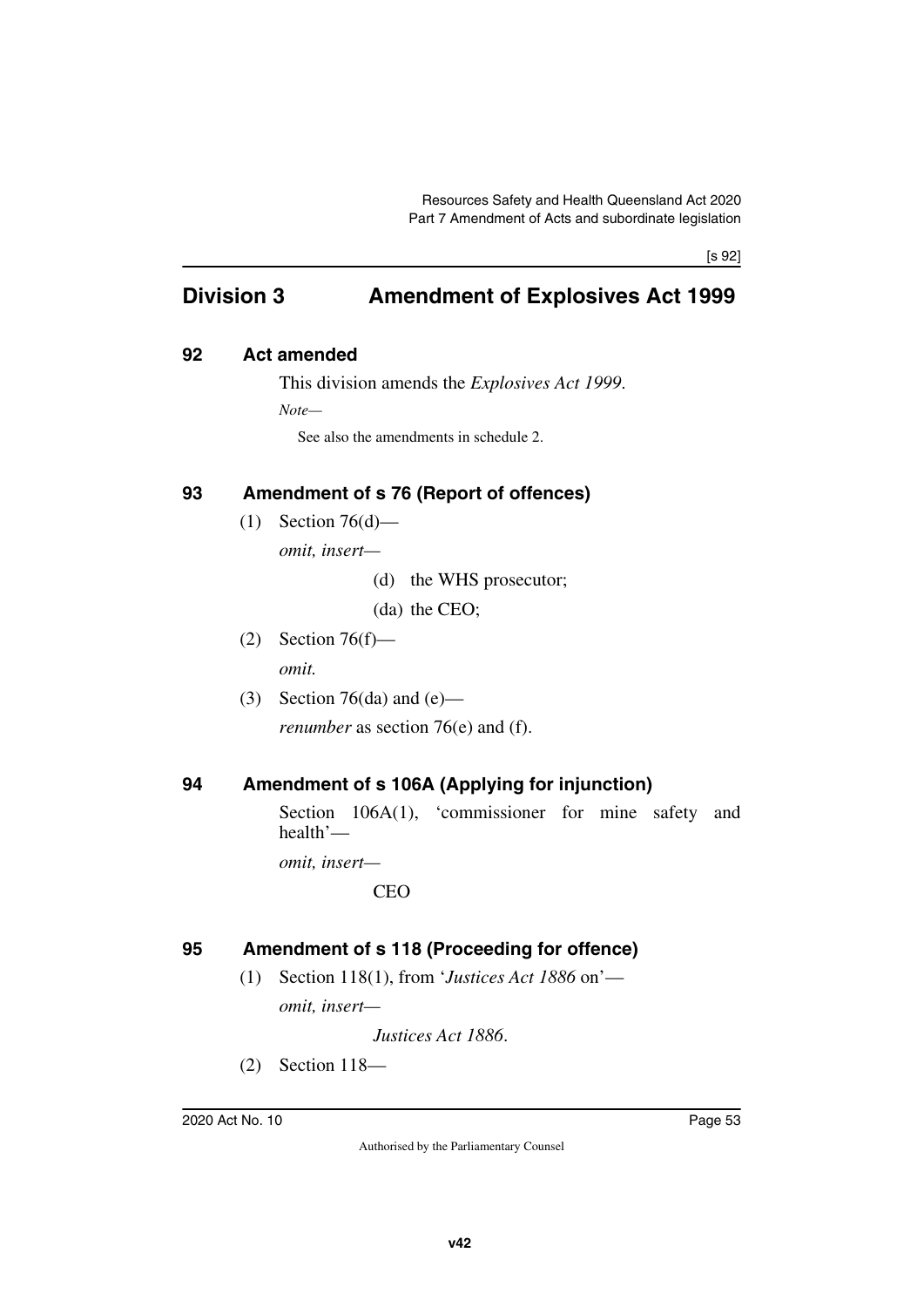#### [s 95]

*insert—*

- (1A) A proceeding for an offence against this Act may only be taken on the complaint of—
	- (a) if the offence is a serious offence—the WHS prosecutor; or
	- (b) otherwise—the CEO or the WHS prosecutor.
- (1B) However, the CEO may authorise in writing another appropriately qualified person to take a proceeding for an offence mentioned in subsection  $(2)(b)$ .
- (1C) An authorisation under subsection (3) may be general or limited to a particular proceeding or class of proceedings.
- (1D) In deciding whether to bring a prosecution for an offence under this Act, the WHS prosecutor must have regard to any guidelines issued under the *Director of Public Prosecutions Act 1984*, section 11.
- (3) Section 118—

*insert—*

(7) In this section—

*serious offence* means—

- (a) an offence against section 32 if the contravention—
	- (i) caused multiple deaths; or
	- (ii) caused death or grievous bodily harm; or
	- (iii) caused bodily harm; or
	- (iv) involved exposure to a substance that is likely to cause death or grievous bodily harm; or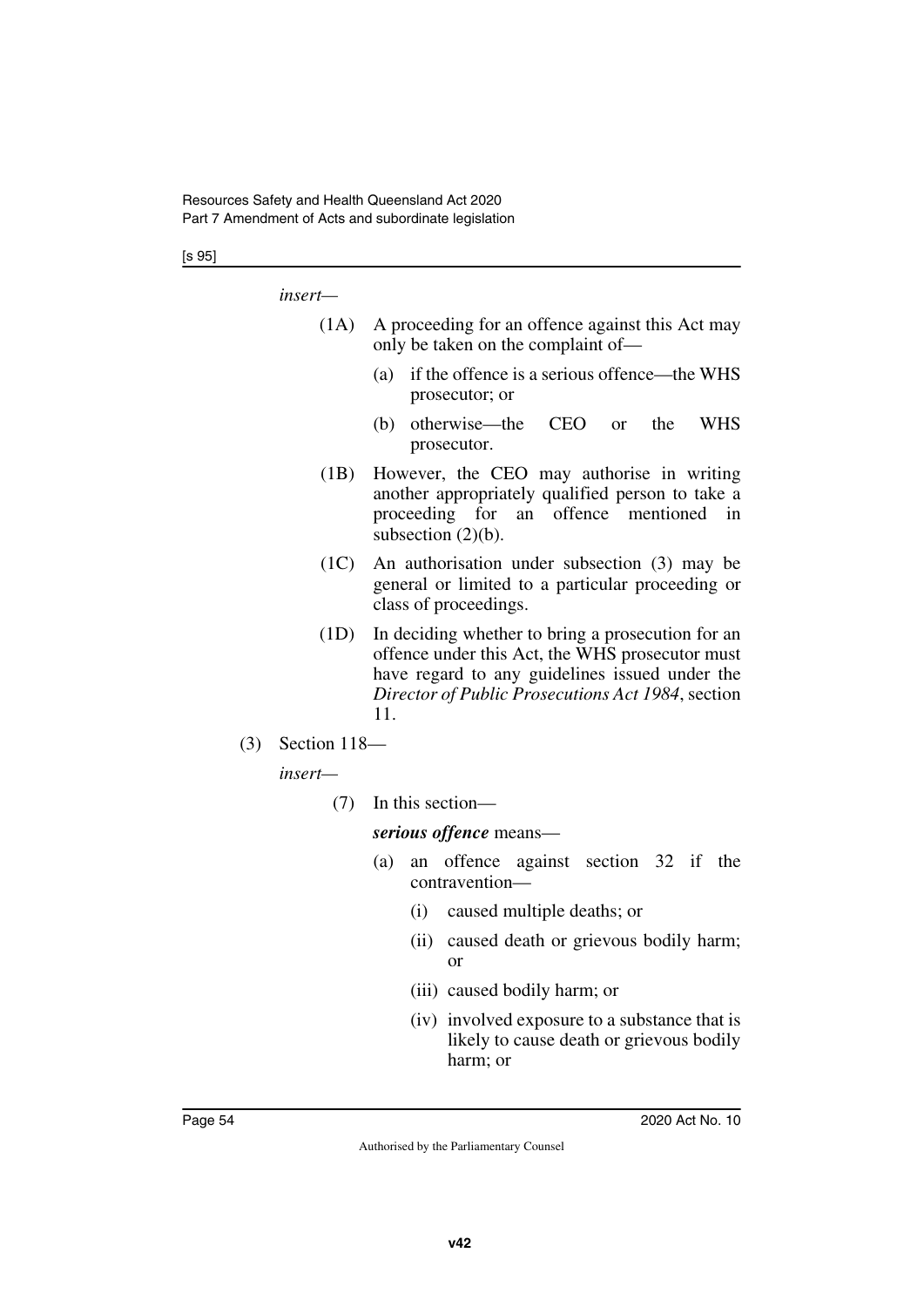[s 96]

- (b) an offence prescribed by regulation for this paragraph.
- (4) Section 118(1A) to (2)—

*renumber* as section 118(2) to (6).

### **96 Insertion of new ss 118A–118C**

After section 118—

*insert—*

### **118A WHS prosecutor may ask CEO for information**

- (1) The WHS prosecutor may ask the CEO for information relevant to the performance of a function of the WHS prosecutor under this Act.
- (2) The CEO must take reasonable steps to provide the information.
- (3) In this section—

*information* includes a document.

# **118B CEO's duty to disclose information to WHS prosecutor**

- (1) This section applies in relation to a proceeding for an offence against this Act brought by the WHS prosecutor.
- (2) The CEO has a duty to disclose to the WHS prosecutor all information relevant to the proceeding, including knowledge of a matter relevant to the proceeding, in the possession or control of the CEO.
- (3) The duty continues until the proceeding is finally decided or otherwise ends.
- (4) In this section—

*information* includes a document.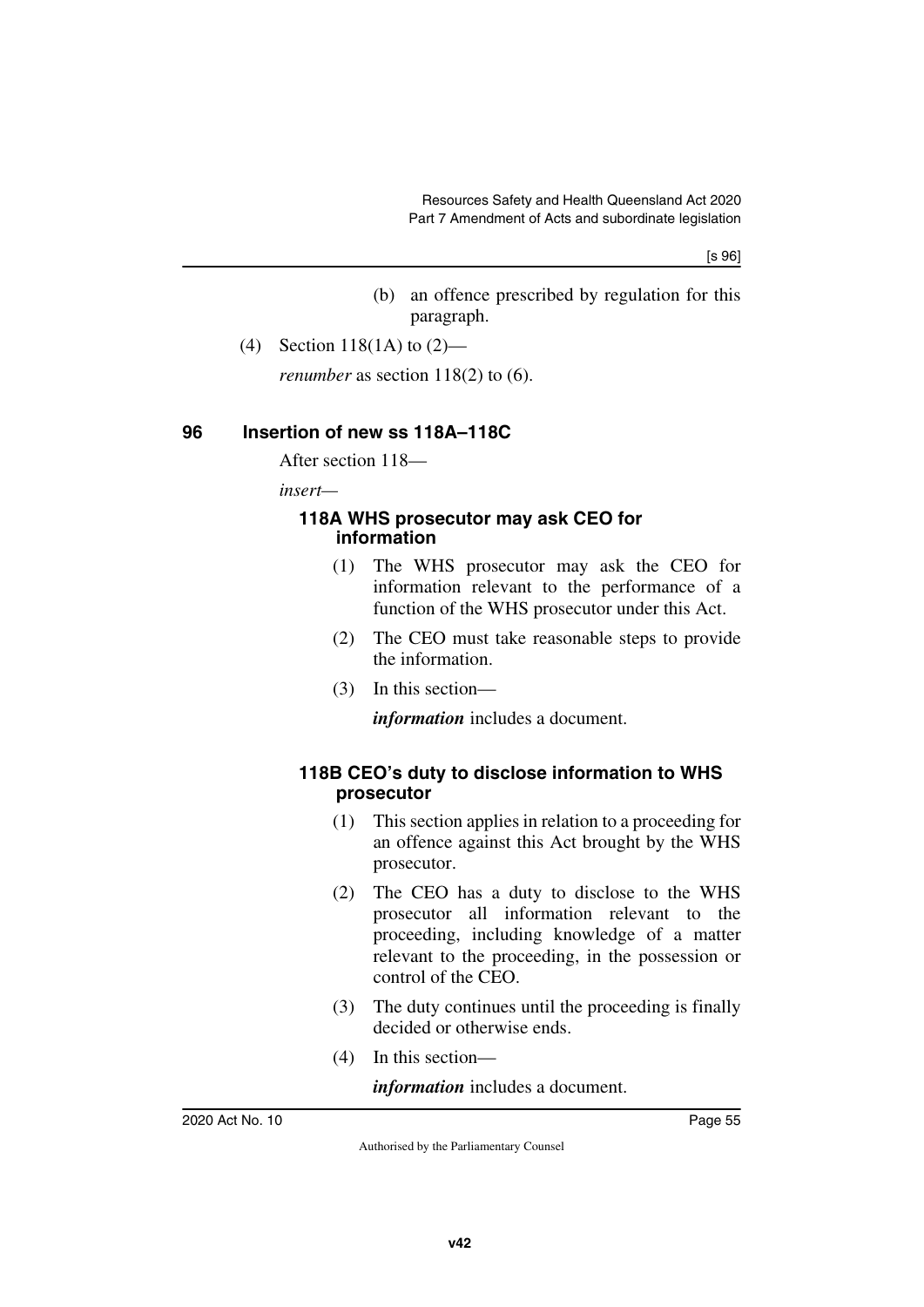[s 96]

# **118C Procedure if prosecution not brought**

- (1) This section applies if—
	- (a) a person reasonably considers that an act or omission constitutes a serious offence under section 118(7); and
	- (b) no prosecution has been brought in relation to the act or omission; and
	- (c) at least 6 months but no more than 12 months has elapsed from when the act or omission happened.
- (2) The person may make a written request to the WHS prosecutor that a prosecution be brought in relation to the act or omission.
- (3) Within 3 months after the WHS prosecutor receives the request, the WHS prosecutor must give the person, and any other person whom the person believes committed the serious offence, a notice in writing stating—
	- (a) whether the investigation of the act or omission is complete; and
	- (b) if the investigation of the act or omission is complete, whether a prosecution has been or will be brought in relation to the act or omission; and
	- (c) if the advice under paragraph (b) is that a prosecution has not been or will not be brought—the reasons for not bringing the prosecution.
- (4) Also, if the WHS prosecutor gives a notice under subsection (3)(b) that a prosecution has not been or will not be brought, the WHS prosecutor must—
	- (a) advise in the notice that the person may ask the WHS prosecutor to refer the matter to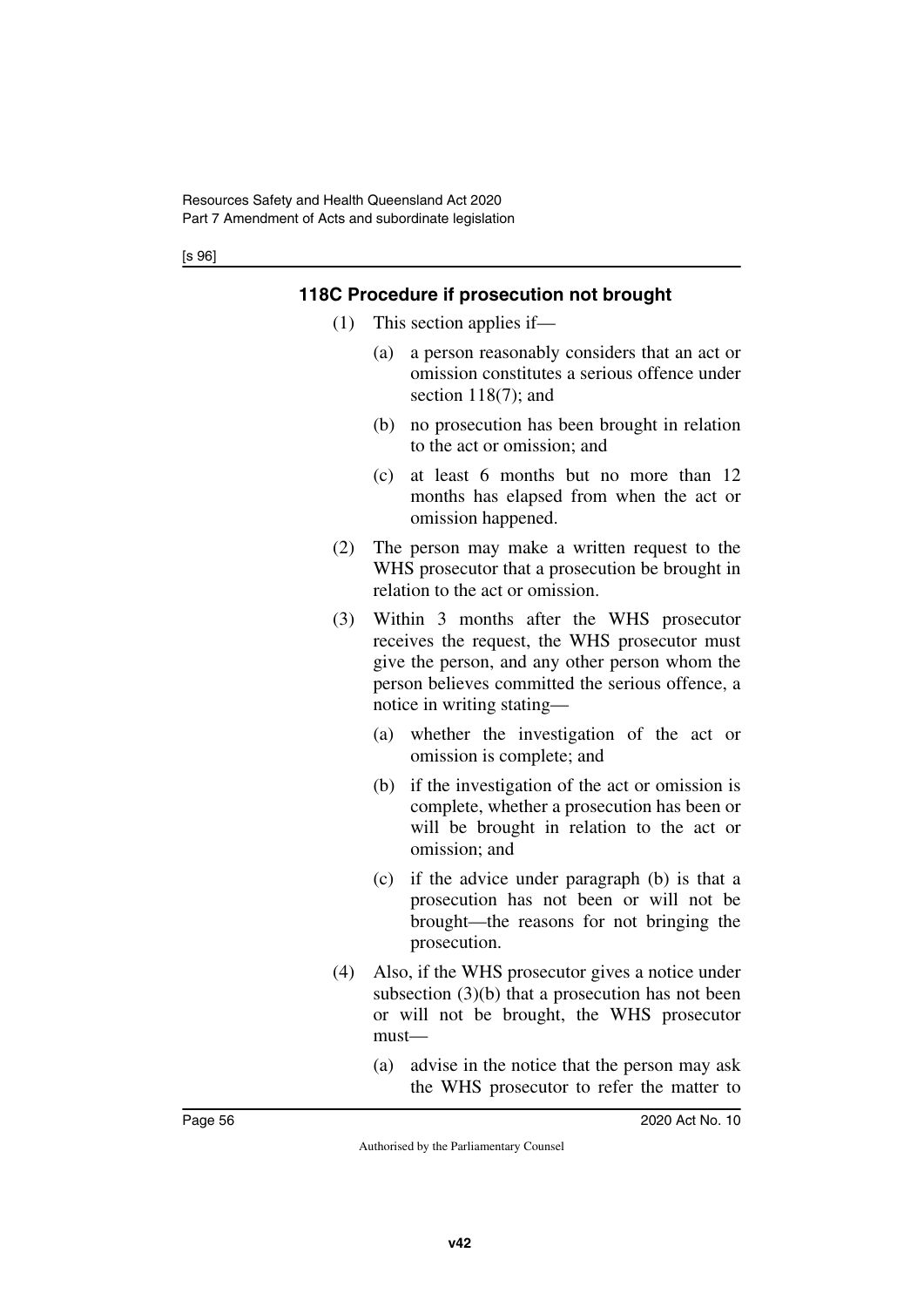the director of public prosecutions for consideration; and

- (b) if the person asks the WHS prosecutor in writing to refer the matter to the director of public prosecutions—refer the matter to the director of public prosecutions for consideration within 1 month after the person makes the request.
- (5) The director of public prosecutions must consider the matter and within 1 month after the matter is referred give the WHS prosecutor advice in writing stating whether the director considers a prosecution should be brought.
- (6) The WHS prosecutor must give a copy of the advice under subsection (5) to—
	- (a) the person who made the request under subsection (2); and
	- (b) any other person whom the person mentioned in paragraph (a) believes committed the serious offence.
- (7) If the WHS prosecutor declines to follow advice given under subsection (5) to bring proceedings, the WHS prosecutor must give written reasons for the decision to each person mentioned in subsection (6).

# **97 Amendment of s 126C (Public statements)**

(1) Section  $126C(1)(b)$ , 'chief executive'—

*omit, insert—*

**CEO** 

- (2) Section  $126C(1)(c)$  *omit.*
- (3) Section  $126C(1)(d)$ —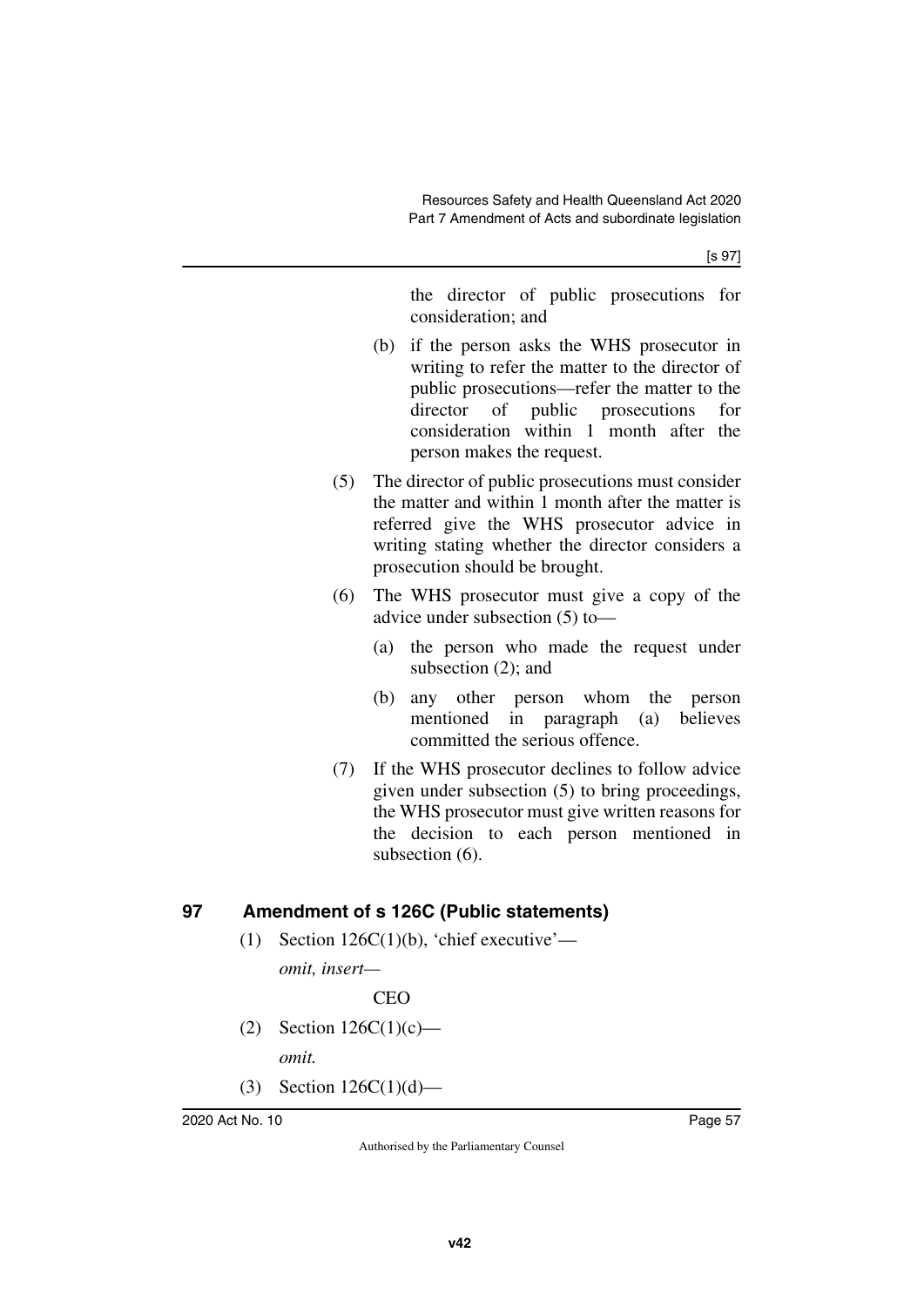[s 98]

*renumber* as section  $126C(1)(c)$ .

# **98 Replacement of s 129 (Delegation by chief executive)**

Section 129—

*omit, insert—*

# **129 Delegation by CEO**

- (1) The CEO may delegate the CEO's functions under this Act to an appropriately qualified person.
- (2) In this section—

*functions* includes powers.

# **99 Amendment of s 133 (Evidentiary provision)**

(1) Section 133(3), from 'commissioner' to 'chief executive' *omit, insert—*

CEO, the WHS prosecutor

(2) Section  $133(4)(f)$ , 'to the chief inspector' *omit*.

# **100 Amendment of s 135 (Regulation-making power)**

(1) Section 135(3), from 'the department's activities' *omit, insert—*

> activities, carried out under this Act or another Act, relating to safety and health for explosives.

(2) Section  $135(4)(g)$ , 'to the chief executive' *omit*.

# **101 Insertion of new pt 10, div 7**

Part 10—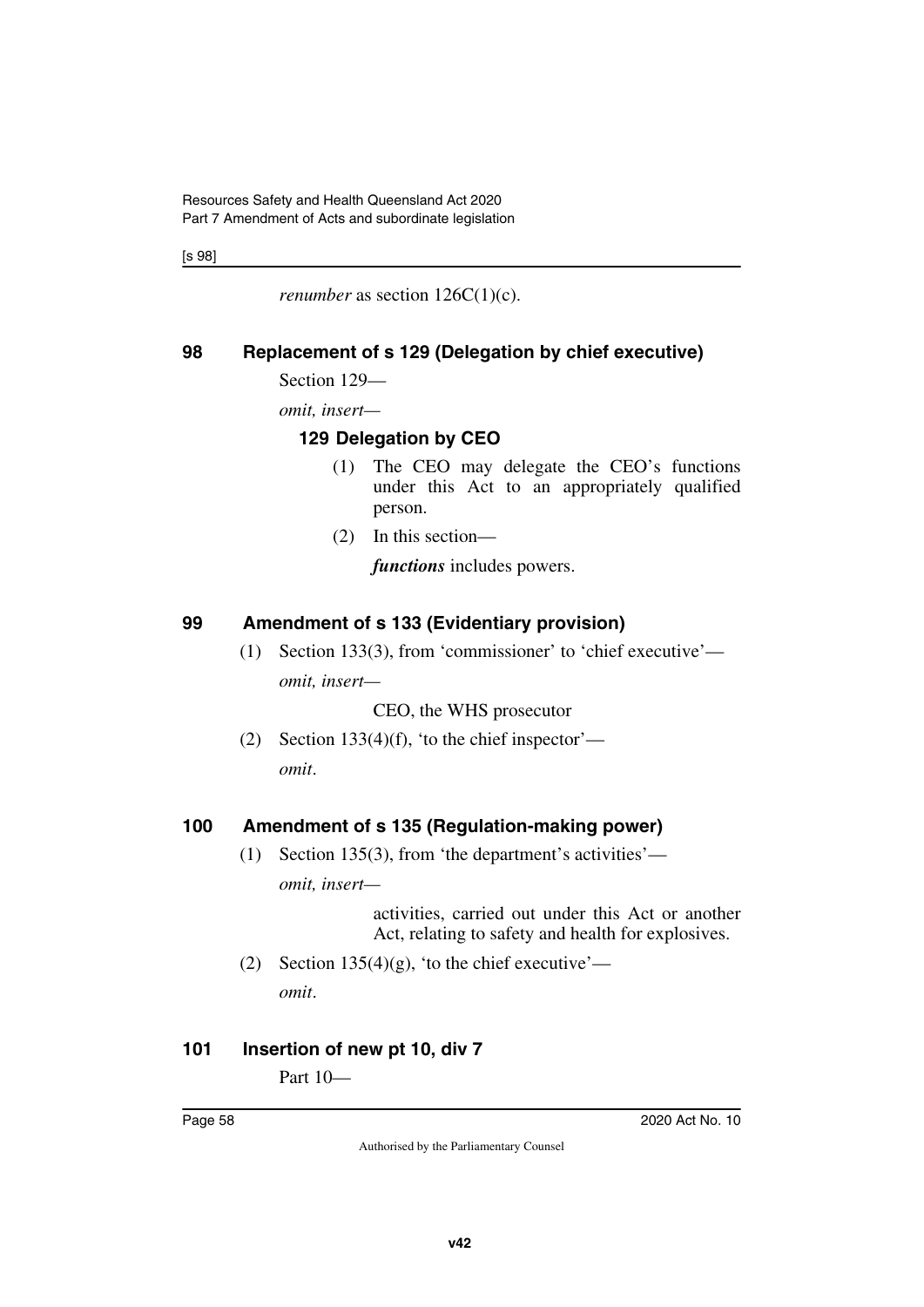[s 101]

*insert—*

# **Division 7 Transitional provisions for Resources Safety and Health Queensland Act 2020**

# **154 Definitions for division**

In this division—

*corresponding provision*, for a provision of the pre-amended Act, means a provision of this Act that provides for the same, or substantially the same, matter as the provision of the pre-amended Act.

*pre-amended Act* means this Act as in force before the commencement.

# **155 Functions performed and powers exercised by chief executive**

A function performed, or power exercised, by the chief executive under a provision of the pre-amended Act, if the context permits, is taken to have been performed, or exercised, by the CEO under the corresponding provision.

# **156 References to chief executive**

- (1) This section applies if—
	- (a) a provision of the pre-amended Act mentioned the chief executive; and
	- (b) a corresponding provision mentions the CEO.
- (2) In a document made under or relating to the provision of the pre-amended Act, if the context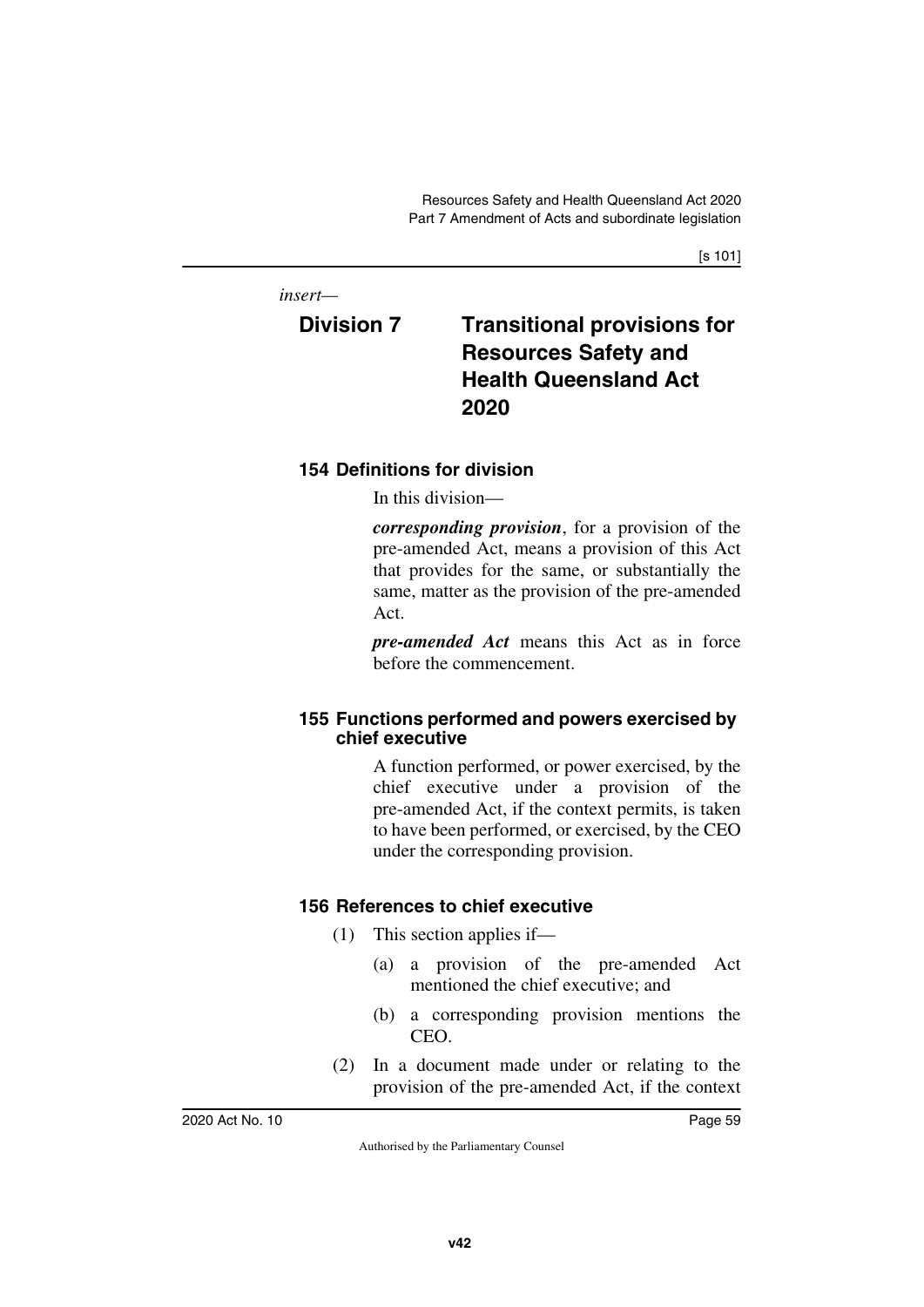[s 101]

permits, a reference to the chief executive is taken to be a reference to the CEO.

# **157 Existing proceedings**

- (1) This section applies to the following proceedings started before the commencement—
	- (a) a proceeding for an offence against this Act started by—
		- (i) the Commissioner for Mine Safety and Health; or
		- (ii) the chief executive or another appropriately qualified person with the written authorisation of the chief executive;
	- (b) a proceeding for an injunction, interim injunction, or to rescind or vary an injunction, under the pre-amended Act, started by the Commissioner for Mine Safety and Health;
	- (c) an appeal against a decision made on a proceeding mentioned in paragraph (a) or (b).
- (2) If, immediately before the commencement, the proceeding had not been finally dealt with, on the commencement—
	- (a) if the proceeding was brought by the Commissioner for Mine Safety and Health and is in relation to a serious offence within the meaning of section 118(7)—the WHS prosecutor becomes a party to the proceeding in place of the commissioner; and
	- (b) if the proceeding is a proceeding other than a proceeding mentioned in paragraph (a) the CEO becomes a party to the proceeding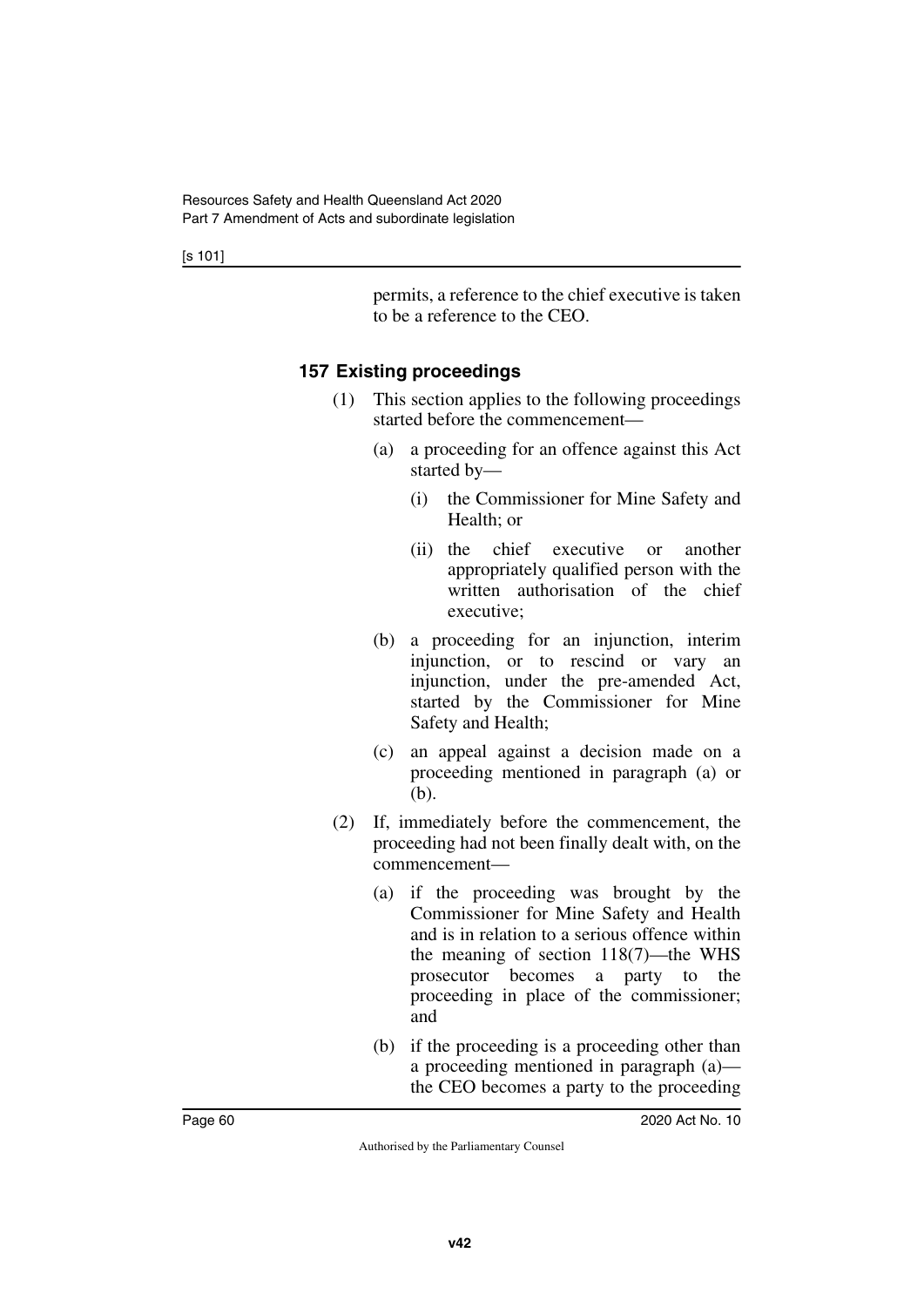[s 101]

in place of the person who started the proceeding.

(3) For a proceeding mentioned in subsection (2)(b), on the commencement or at any time after the commencement, the CEO may authorise in writing another appropriately qualified person, including, for example, the WHS prosecutor, to become a party to the proceeding in place of the CEO.

# **158 Costs of investigation**

- (1) This section applies if a court convicts a person of an offence against this Act after the commencement.
- (2) The court may order the person to pay the reasonable costs of investigating the offence, including reasonable costs of preparing for the prosecution of the offence, whether the costs were incurred by the department or RSHQ, and whether the offence was committed before or after the commencement.

# **159 References to department**

- (1) This section applies if—
	- (a) a provision of the pre-amended Act mentioned the department; and
	- (b) a corresponding provision mentions RSHQ.
- (2) In a document made under or relating to the provision of the pre-amended Act, if the context permits, a reference to the department is taken to be a reference to RSHQ.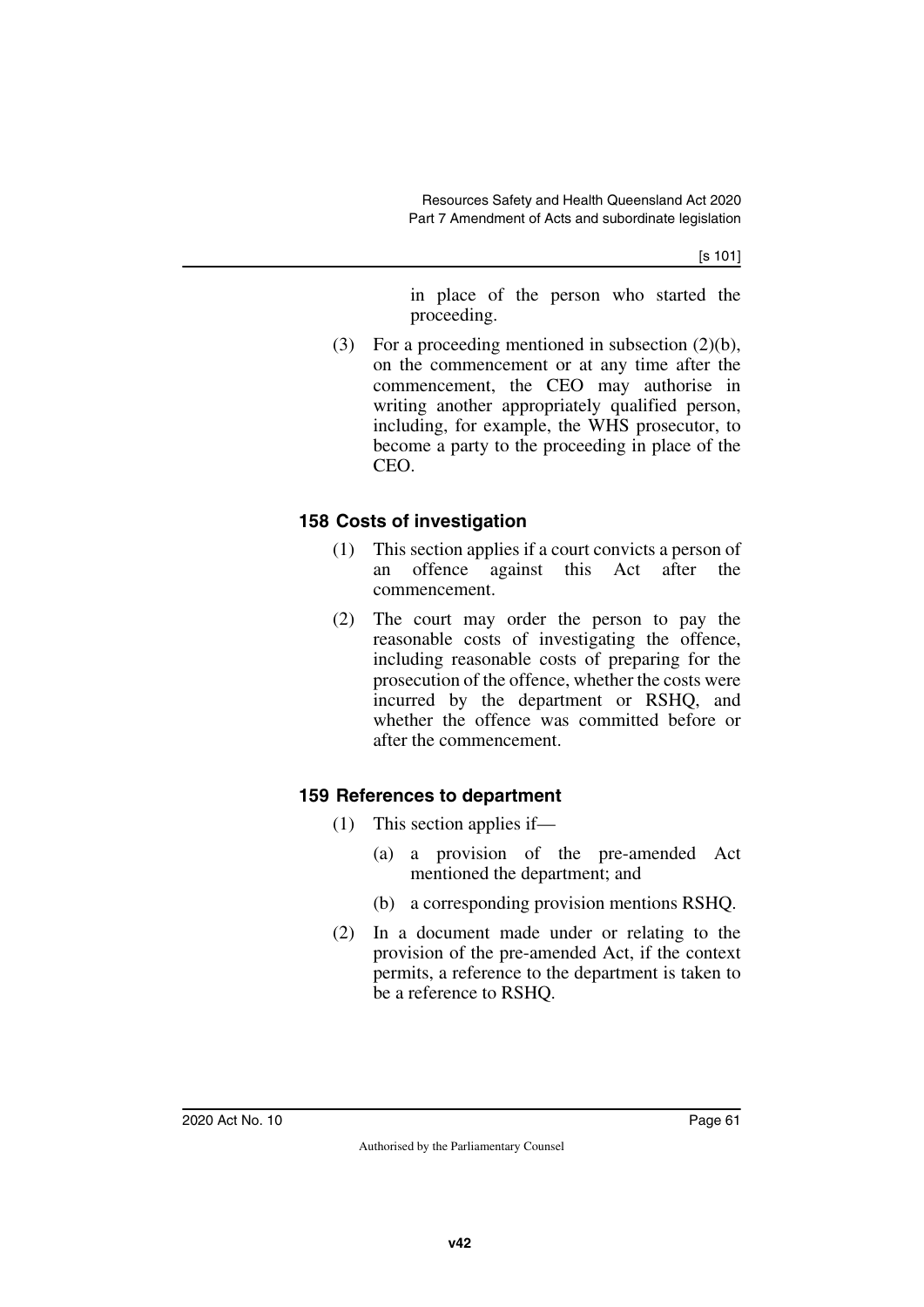[s 102]

# **102 Amendment of sch 2 (Dictionary)**

(1) Schedule 2, definition *commissioner for mine safety and health*—

*omit.*

(2) Schedule 2—

*insert—*

*CEO* means the chief executive officer of RSHQ.

*RSHQ* means the statutory body called Resources Safety and Health Queensland established under the *Resources Safety and Health Queensland Act 2020*, section 5.

*WHS prosecutor* see the *Work Health and Safety Act 2011*, schedule 2, section 25.

- (3) Schedule 2, definition *official*, paragraphs (b) and (c) *omit, insert—*
	- (b) the CEO; or
	- (c) the WHS prosecutor; or

# **Division 4 Amendment of Mining and Quarrying Safety and Health Act 1999**

# **103 Act amended**

This division amends the *Mining and Quarrying Safety and Health Act 1999*.

*Note—*

See also the amendments in schedule 2.

# **104 Amendment of s 63 (Guidelines)**

Section  $63(3)$  and  $(4)$ —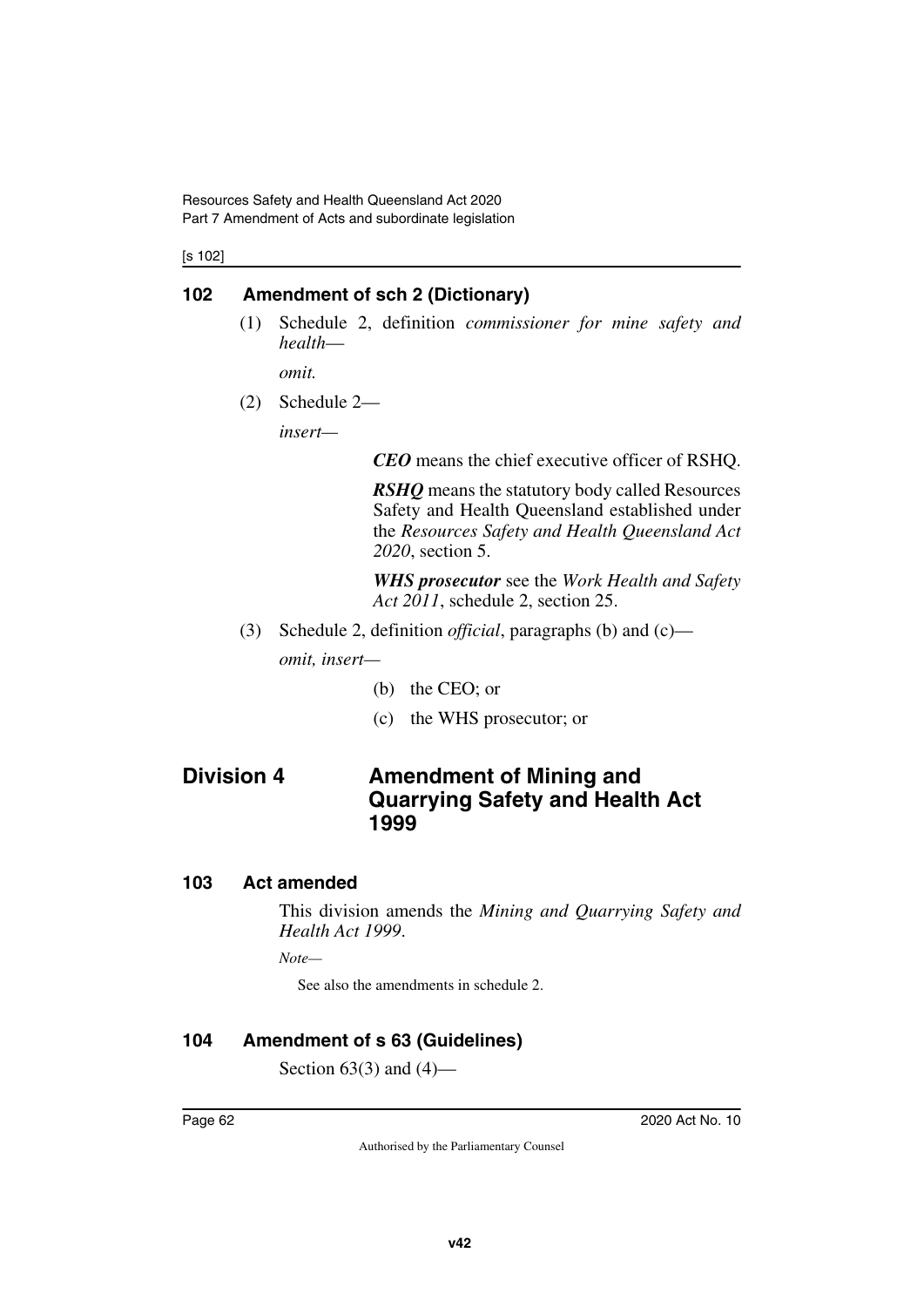[s 105]

*omit, insert—*

- (3) The CEO must publish on a Queensland government website each guideline and any document applied, adopted or incorporated by the guideline.
- (4) In this section—

*Queensland government website* means a website with a URL that contains 'qld.gov.au', other than the website of a local government.

### **105 Amendment of s 67 (Functions of committee)**

(1) Section 67, heading, 'Functions'—

*omit, insert—*

### **Primary function**

(2) Section  $67(1)$ , after 'mines' *insert—*

> and persons who may be affected by mining operations

(3) Section 67(2), from 'reviewing'—

*omit, insert—*

reviewing the effectiveness of the control of risk to any person from mining operations.

(4) Section 67(3) and (4) *omit.*

### **106 Insertion of new s 67A**

After section 67—

*insert—*

# **67A Other functions of committee**

The committee also has the following functions—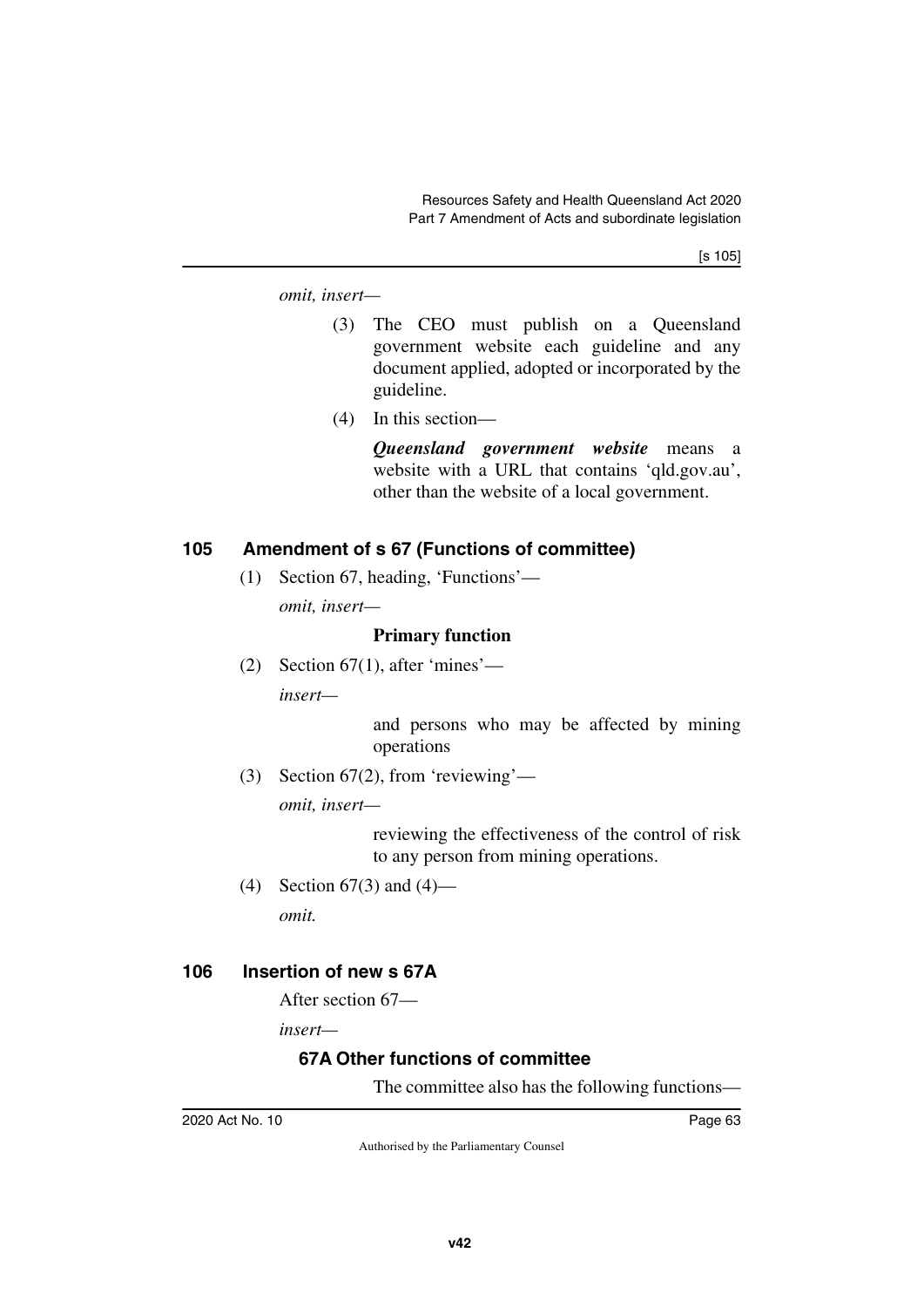[s 107]

| (a) recognising, establishing and publishing the |
|--------------------------------------------------|
| following competencies—                          |

- (i) the competencies accepted by the committee as qualifying a person to perform the tasks prescribed by regulation;
- (ii) the safety and health competencies required to perform the duties of a person under this Act;
- (b) developing a 5-year strategic plan for improving the safety and health of persons at mines and persons who may be affected by mining operations;
- (c) periodically evaluating, and at least once each year updating, the 5-year strategic plan;
- (d) developing action plans to achieve measurable targets set in the 5-year strategic plan;
- (e) obtaining information from RSHQ to assess the fulfilment of the 5-year strategic plan and the action plans mentioned in paragraph (d);
- (f) identifying and prioritising critical risks to the safety and health of persons at mines and persons who may be affected by mining operations;
- (g) providing advice to the mining industry about the risks mentioned in paragraph (f);
- (h) providing information to the Minister about the performance of RSHQ.

# **107 Replacement of s 126 (Further functions of inspectors)**

Section 126—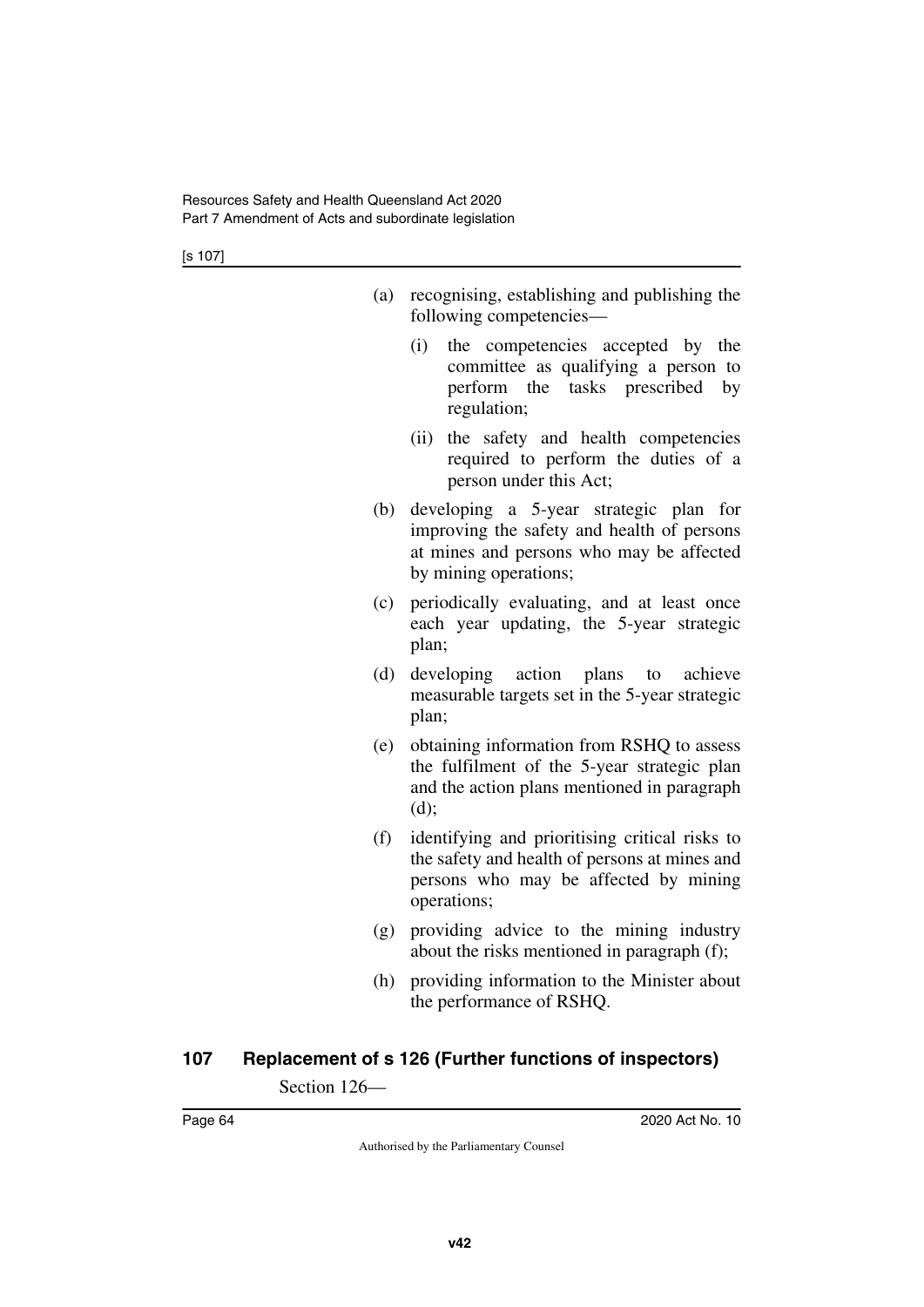[s 108]

*omit, insert—*

### **126 Further function of inspectors**

Inspectors also have the function of advising the chief inspector on safety and health at mines.

### **108 Amendment of s 229 (Proof of appointments and authority unnecessary)**

Section 229(1), 'chief executive'—

*omit, insert—*

CEO, the WHS prosecutor

### **109 Amendment of s 230 (Proof of signatures unnecessary)**

Section 230, 'chief executive'—

*omit, insert—*

CEO, the WHS prosecutor

# **110 Amendment of s 231 (Evidentiary aids)**

Section 231(5), definition *certificate*, 'chief executive' *omit, insert—*

CEO, the WHS prosecutor

# **111 Amendment of s 234 (Proceedings for offences)**

(1) Section 234(5)—

*omit, insert—*

- (5) A proceeding for an offence against this Act may only be taken by—
	- (a) if the offence is a serious offence—the WHS prosecutor; or
	- (b) otherwise—the CEO or the WHS prosecutor.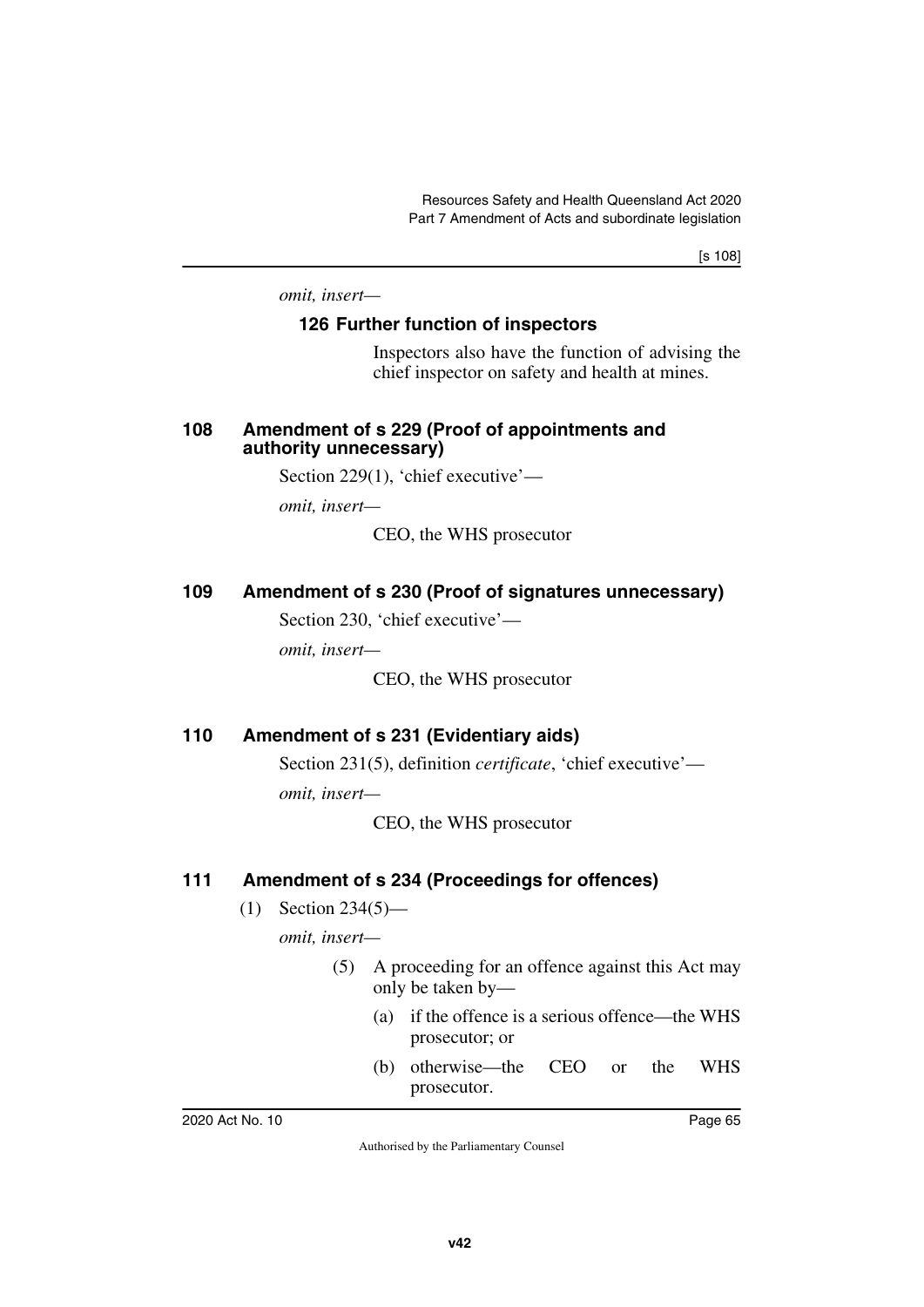[s 111]

- (5A) However, the CEO may authorise in writing another appropriately qualified person to take a proceeding for an offence mentioned in subsection  $(5)(b)$ .
- (5B) An authorisation under subsection (6) may be general or limited to a particular proceeding or class of proceedings.
- (2) Section 234(6), 'subsection  $(5)(c)$ '—

*omit, insert—*

subsection (6)

(3) Section 234—

*insert—*

- (6A) In deciding whether to bring a prosecution for an offence under this Act, the WHS prosecutor must have regard to any guidelines issued under the *Director of Public Prosecutions Act 1984*, section 11.
- (4) Section 234(7)—

*insert—*

### *serious offence* means—

- (a) an offence against section 31 if the contravention—
	- (i) caused multiple deaths; or
	- (ii) caused death or grievous bodily harm; or
	- (iii) caused bodily harm; or
	- (iv) involved exposure to a substance that is likely to cause death or grievous bodily harm; or
- (b) an offence prescribed by regulation for this paragraph.
- (5) Section 234(5A) to (7)—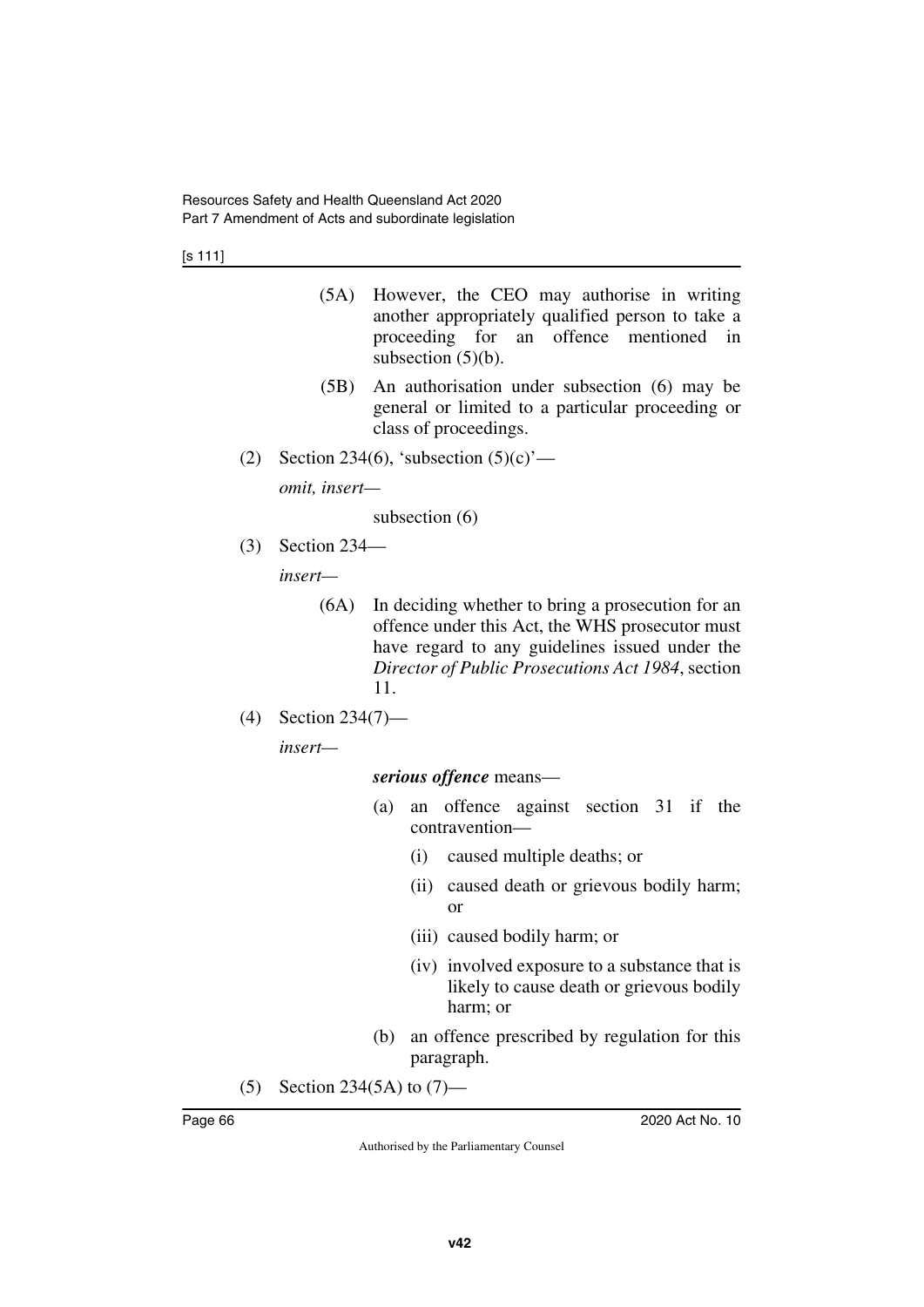*renumber* as section 234(6) to (10).

### **112 Replacement of s 235 (Recommendation to prosecute)**

Section 235—

*omit, insert—*

### **235 WHS prosecutor may ask CEO for information**

- (1) The WHS prosecutor may ask the CEO for information relevant to the performance of a function of the WHS prosecutor under this Act.
- (2) The CEO must take reasonable steps to provide the information.
- (3) In this section—

*information* includes a document.

### **235A CEO's duty to disclose information to WHS prosecutor**

- (1) This section applies in relation to a proceeding for an offence against this Act brought by the WHS prosecutor.
- (2) The CEO has a duty to disclose to the WHS prosecutor all information relevant to the proceeding, including knowledge of a matter relevant to the proceeding, in the possession or control of the CEO.
- (3) The duty continues until the proceeding is finally decided or otherwise ends.
- (4) In this section—

*information* includes a document.

# **235B Procedure if prosecution not brought**

(1) This section applies if—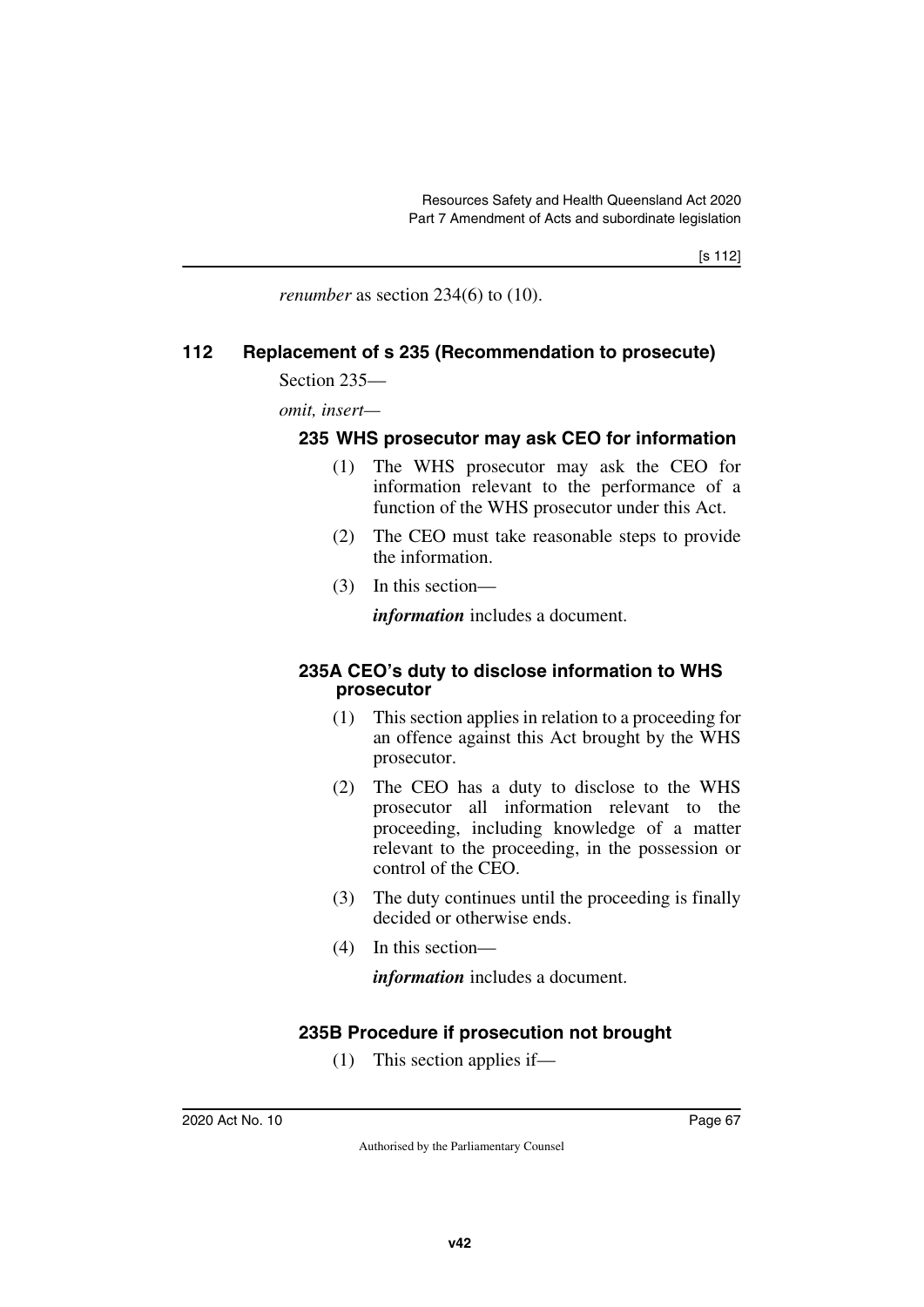| (a) a person reasonably considers that an act or |
|--------------------------------------------------|
| omission constitutes a serious offence under     |
| section $234(10)$ ; and                          |

- (b) no prosecution has been brought in relation to the act or omission; and
- (c) at least 6 months but no more than 12 months has elapsed from when the act or omission happened.
- (2) The person may make a written request to the WHS prosecutor that a prosecution be brought in relation to the act or omission.
- (3) Within 3 months after the WHS prosecutor receives the request, the WHS prosecutor must give the person, and any other person whom the person believes committed the serious offence, a notice in writing stating—
	- (a) whether the investigation of the act or omission is complete; and
	- (b) if the investigation of the act or omission is complete, whether a prosecution has been or will be brought in relation to the act or omission; and
	- (c) if the advice under paragraph (b) is that a prosecution has not been or will not be brought—the reasons for not bringing the prosecution.
- (4) Also, if the WHS prosecutor gives a notice under subsection (3)(b) that a prosecution has not been or will not be brought, the WHS prosecutor must—
	- (a) advise in the notice that the person may ask the WHS prosecutor to refer the matter to the director of public prosecutions for consideration; and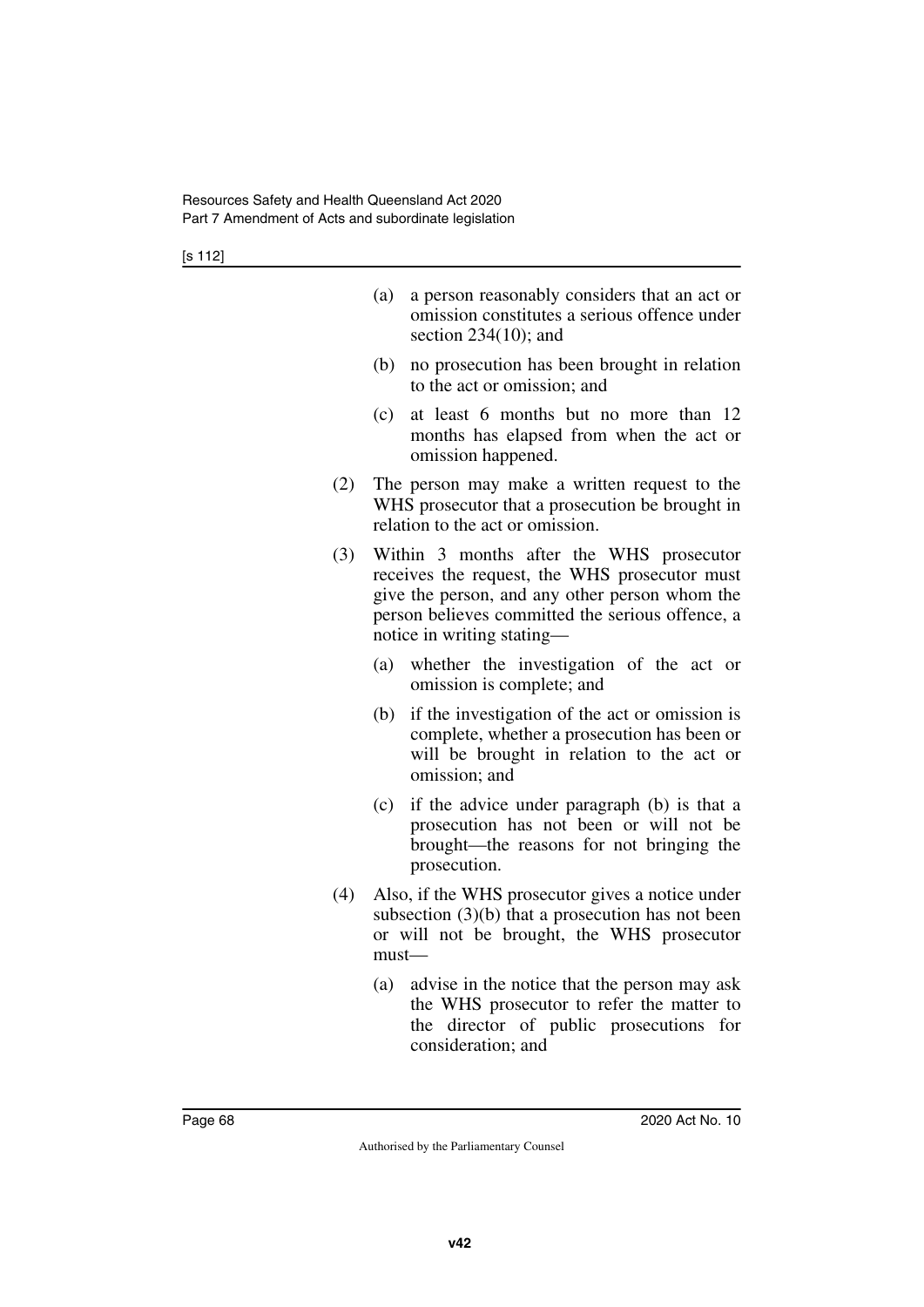[s 113]

- (b) if the person asks the WHS prosecutor in writing to refer the matter to the director of public prosecutions—refer the matter to the director of public prosecutions for consideration within 1 month after the person makes the request.
- (5) The director of public prosecutions must consider the matter and within 1 month after the matter is referred give the WHS prosecutor advice in writing stating whether the director considers a prosecution should be brought.
- (6) The WHS prosecutor must give a copy of the advice under subsection (5) to—
	- (a) the person who made the request under subsection (2); and
	- (b) any other person whom the person mentioned in paragraph (a) believes committed the serious offence.
- (7) If the WHS prosecutor declines to follow advice given under subsection (5) to bring proceedings, the WHS prosecutor must give written reasons for the decision to each person mentioned in subsection  $(6)$ .

# **113 Amendment of s 243 (Costs of investigation)**

Section 243(1)—

*omit, insert—*

(1) If a court convicts a person of an offence against this Act, the court may order the person to pay the reasonable costs incurred by RSHQ in investigating, and preparing for the prosecution of, the offence.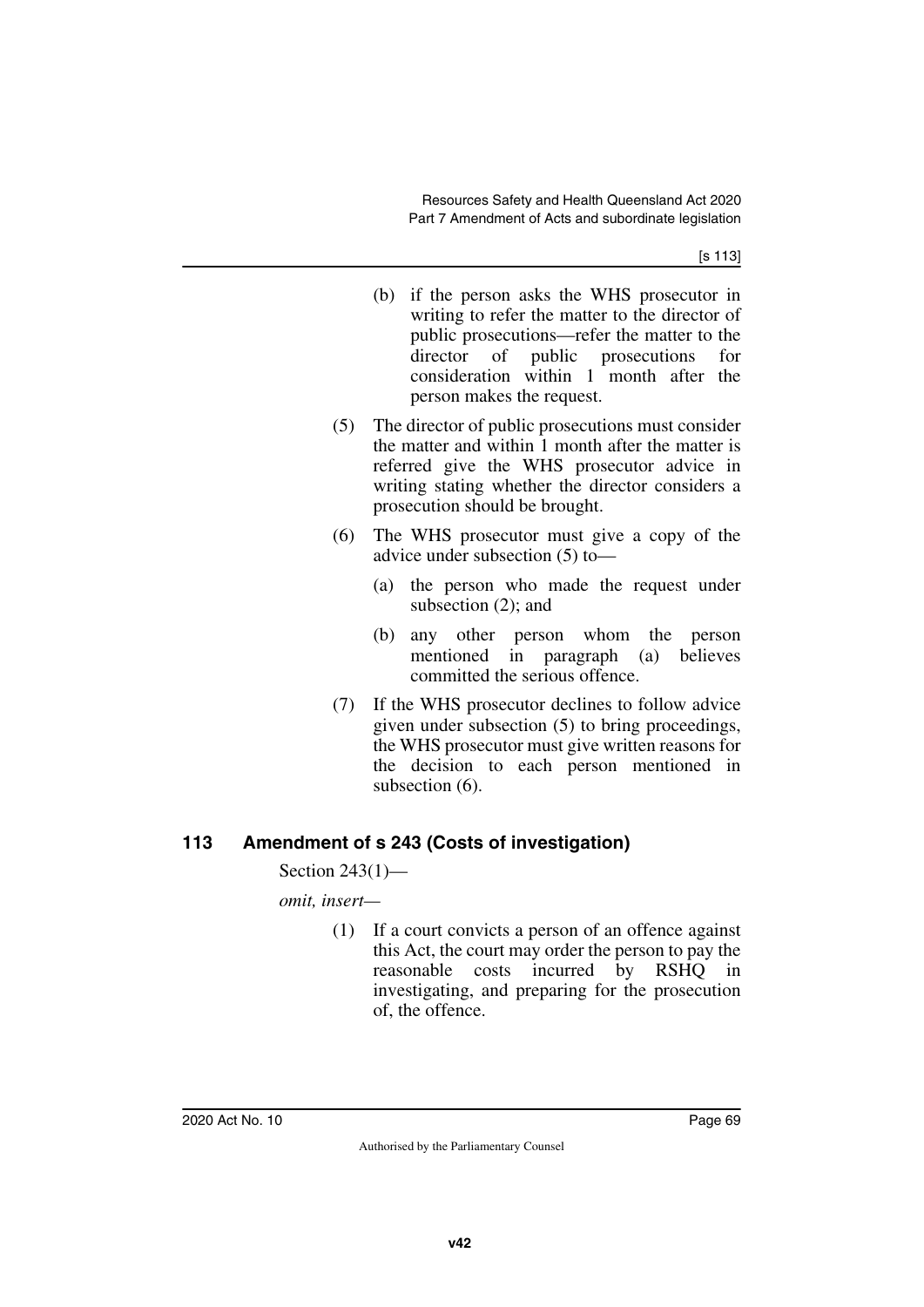Resources Safety and Health Queensland Act 2020 Part 7 Amendment of Acts and subordinate legislation

[s 114]

# **114 Amendment of s 246A (Applying for injunction)**

Section 246A(1), 'commissioner'—

*omit, insert—*

CEO

# **115 Amendment of s 254C (Public statements)**

(1) Section 254C(1) and (3), 'chief executive, commissioner'—

*omit, insert—*

CEO

(2) Section  $254C(1)(c)$ , 'chief executive'—

*omit, insert—*

**CEO** 

# **116 Replacement of s 257 (Delegations)**

Section 257—

*omit, insert—*

# **257 Delegation by Minister or CEO**

- (1) The Minister or CEO (the *person*) may delegate the person's functions under this Act to an appropriately qualified person.
- (2) In this section—

*functions* includes powers.

# **117 Amendment of s 262 (Regulation-making power)**

(1) Section 262(5), from 'the department's activities'—

*omit, insert—*

activities, carried out under this Act or another Act, relating to safety and health for operations.

(2) Section  $262(6)(g)$ , 'to the chief executive'—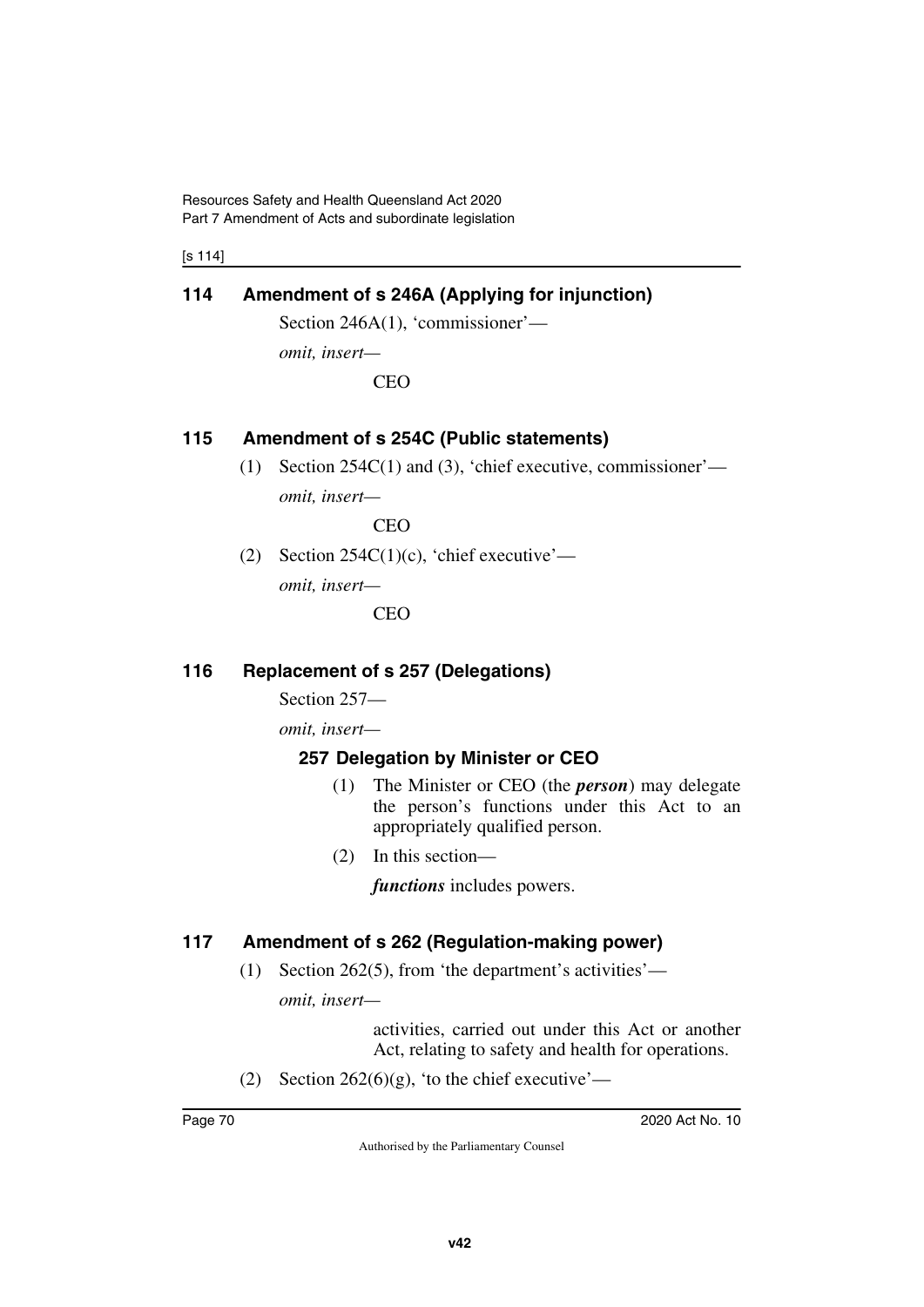[s 118]

*omit*.

#### **118 Insertion of new pt 20, div 6**

Part 20—

*insert—*

# **Division 6 Transitional provisions for Resources Safety and Health Queensland Act 2020**

#### **286 Definitions for division**

In this division—

*corresponding provision*, for a provision of the pre-amended Act, means a provision of this Act that provides for the same, or substantially the same, matter as the provision of the pre-amended Act.

*pre-amended* Act means this Act as in force before the commencement.

#### **287 Functions performed and powers exercised by chief executive**

A function performed, or power exercised, by the chief executive under a provision of the pre-amended Act, if the context permits, is taken to have been performed, or exercised, by the CEO under the corresponding provision.

### **288 References to chief executive**

- (1) This section applies if—
	- (a) a provision of the pre-amended Act mentioned the chief executive; and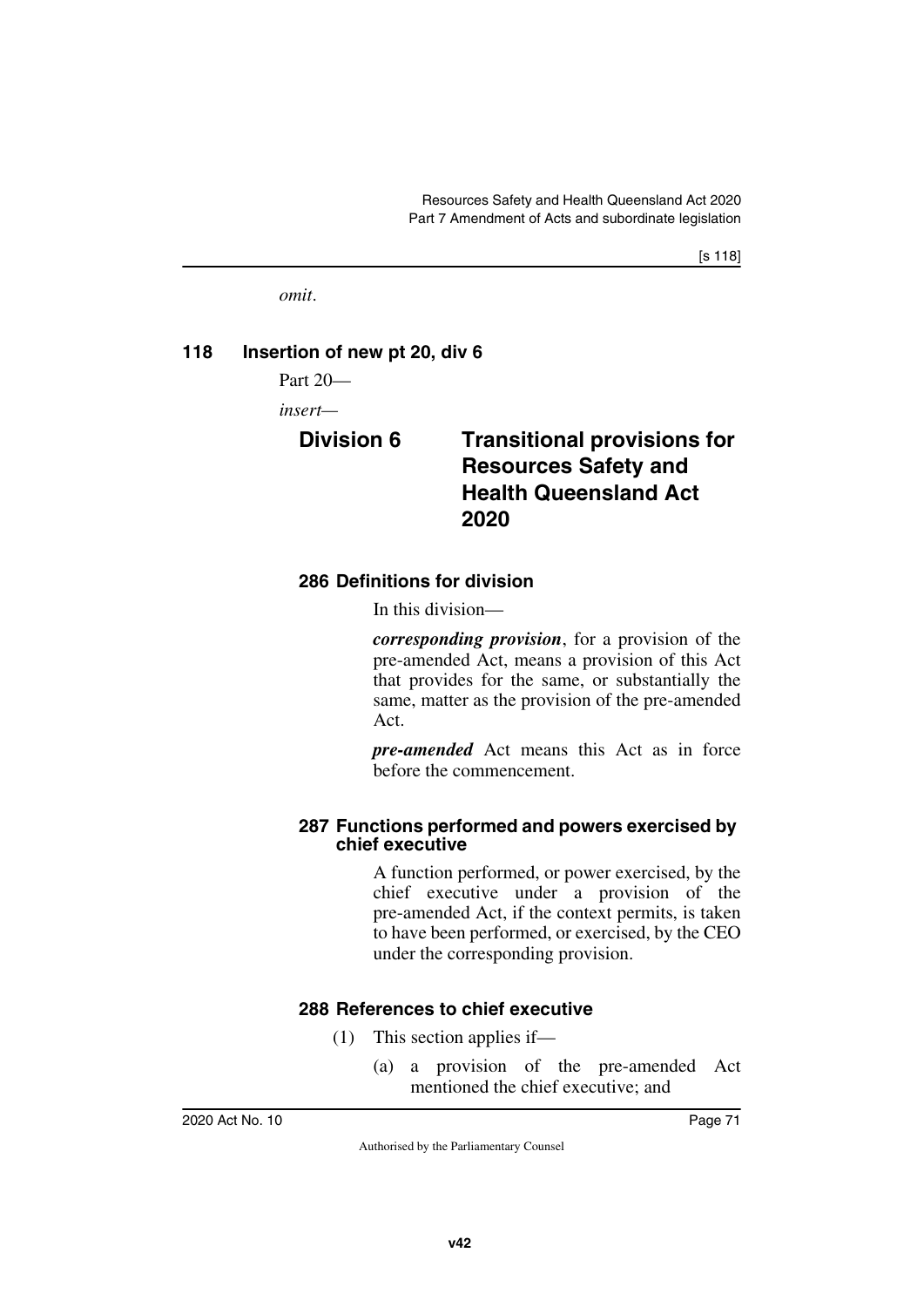[s 118]

- (b) a corresponding provision mentions the CEO.
- (2) In a document made under or relating to the provision of the pre-amended Act, if the context permits, a reference to the chief executive is taken to be a reference to the CEO.

#### **289 Functions performed and powers exercised by Commissioner for Mine Safety and Health**

- (1) A function performed, or power exercised, by the Commissioner for Mine Safety and Health under a provision of the pre-amended Act, if the context permits, is taken to have been performed, or exercised, by the Commissioner for Resources Safety and Health under the corresponding provision.
- (2) Subsection (1) is subject to section 291.

#### **290 References to Commissioner for Mine Safety and Health**

- (1) This section applies if—
	- (a) a provision of the pre-amended Act mentioned the Commissioner for Mine Safety and Health; and
	- (b) a corresponding provision mentions the Commissioner for Resources Safety and Health.
- (2) In a document made under or relating to the provision of the pre-amended Act, if the context permits, a reference to the Commissioner for Mine Safety and Health is taken to be a reference to the Commissioner for Resources Safety and Health.
- (3) Subsection (2) is subject to section 291.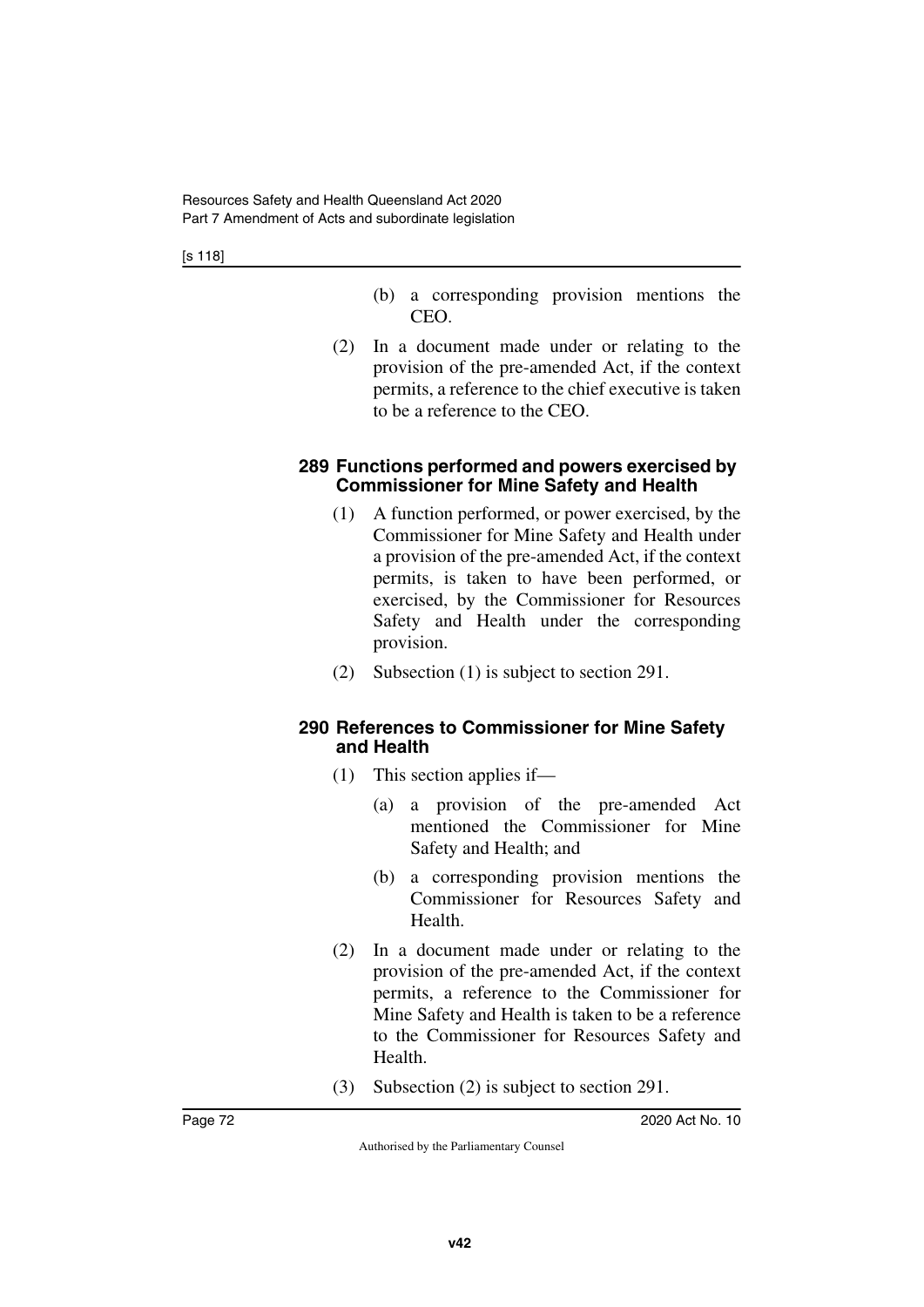### **291 Existing proceedings**

- (1) This section applies to the following proceedings started before the commencement—
	- (a) a proceeding for an offence against this Act started by—
		- (i) the Commissioner for Mine Safety and Health; or
		- (ii) the chief executive or another appropriately qualified person with the written authorisation of the chief executive;
	- (b) a proceeding for an injunction, interim injunction, or to rescind or vary an injunction, under the pre-amended Act, started by the Commissioner for Mine Safety and Health;
	- (c) an appeal against a decision made on a proceeding mentioned in paragraph (a) or (b).
- (2) If, immediately before the commencement, the proceeding had not been finally dealt with, on the commencement—
	- (a) if the proceeding was brought by the Commissioner for Mine Safety and Health and is in relation to a serious offence within the meaning of section 234(10)—the WHS prosecutor becomes a party to the proceeding in place of the commissioner; and
	- (b) if the proceeding is a proceeding other than a proceeding mentioned in paragraph (a) the CEO becomes a party to the proceeding in place of the person who started the proceeding.
- (3) For a proceeding mentioned in subsection (2)(b),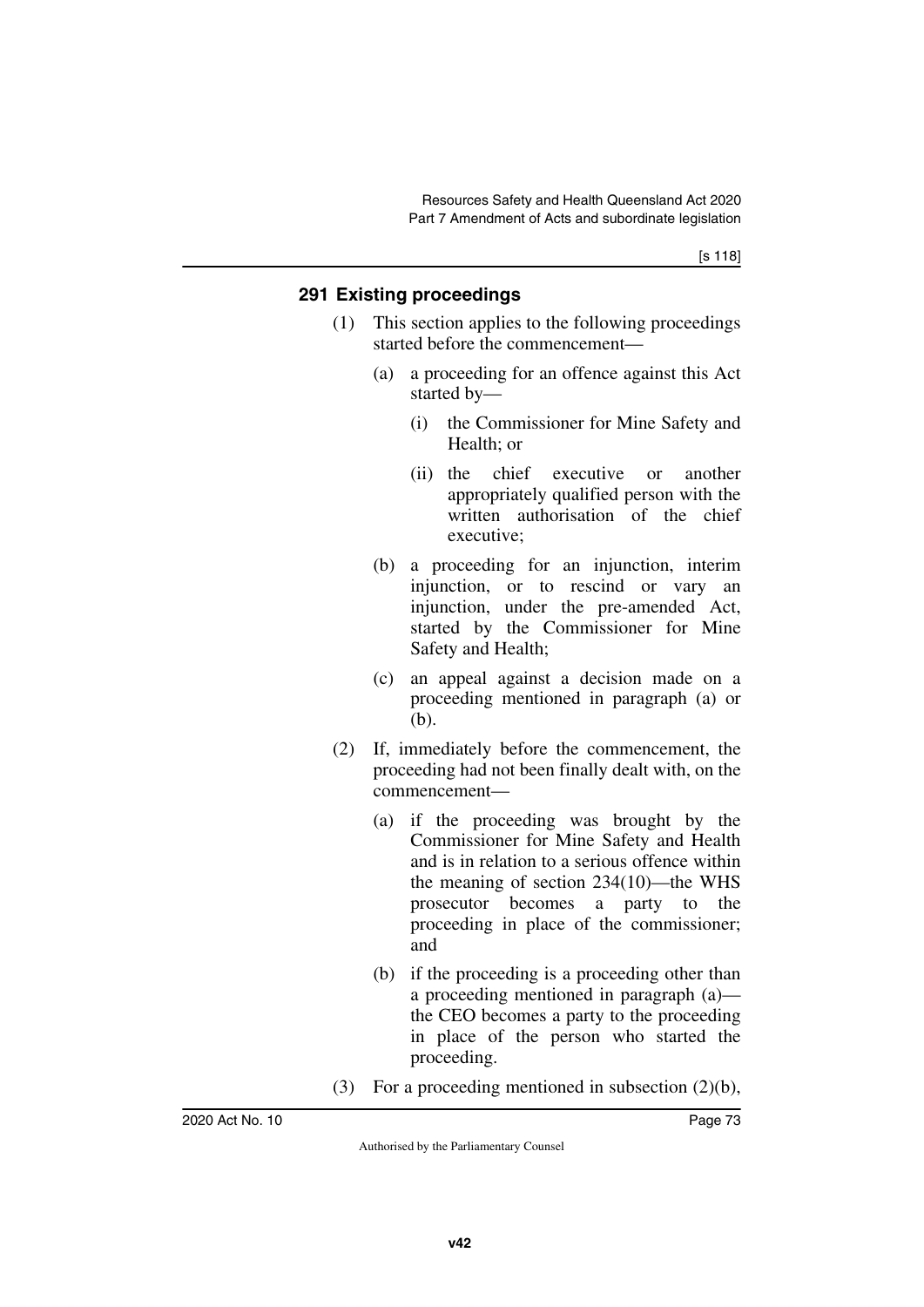[s 119]

on the commencement or at any time after the commencement, the CEO may authorise in writing another appropriately qualified person, including, for example, the WHS prosecutor, to become a party to the proceeding in place of the CEO.

## **292 Costs of investigation**

- (1) This section applies if a court convicts a person of an offence against this Act after the commencement.
- (2) The court may order the person to pay the reasonable costs of investigating the offence, including reasonable costs of preparing for the prosecution of the offence, whether the costs were incurred by the department or RSHQ, and whether the offence was committed before or after the commencement.

## **293 References to department**

- (1) This section applies if—
	- (a) a provision of the pre-amended Act mentioned the department; and
	- (b) a corresponding provision mentions RSHQ.
- (2) In a document made under or relating to the provision of the pre-amended Act, if the context permits, a reference to the department is taken to be a reference to RSHQ.

## **119 Amendment of sch 2 (Dictionary)**

- (1) Schedule 2, definitions *chief executive* and *commissioner omit*.
- (2) Schedule 2—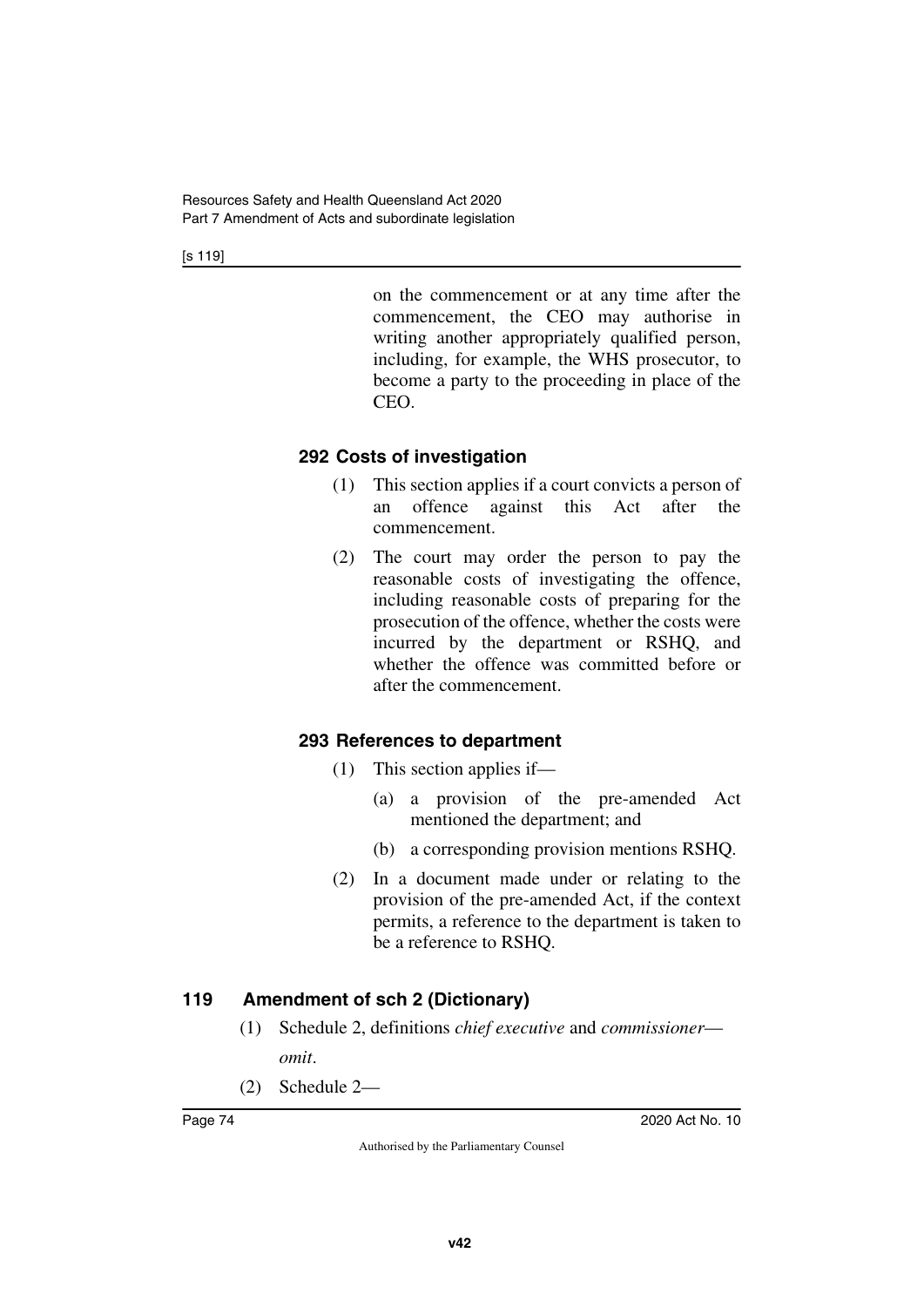```
insert—
                      CEO means the chief executive officer of RSHQ.
                       commissioner means the Commissioner for
                       Resources Safety and Health appointed under the
                       Resources Safety and Health Queensland Act
                       2020, section 48.
                       RSHQ means the statutory body called Resources
                       Safety and Health Queensland established under
                       the Resources Safety and Health Queensland Act
                       2020, section 5.
                       WHS prosecutor see the Work Health and Safety
                      Act 2011, schedule 2, section 25.
      (3) Schedule 2, definition official, paragraph (b)—
           omit, insert—
                       (b) the CEO; or
                       (ba) the WHS prosecutor; or
      (4) Schedule 2, definition official, paragraphs (ba) to (j)—
           renumber as paragraphs (c) to (k).
Division 5 Amendment of Petroleum and Gas 
                      (Production and Safety) Act 2004
```
#### **120 Act amended**

This division amends the *Petroleum and Gas (Production and Safety) Act 2004*.

*Note—*

See also the amendments in schedule 2.

### **121 Amendment of s 734AC (Access to register)**

Section  $734AC(1)(a)(i)$ , 'the department's'—

*omit, insert—*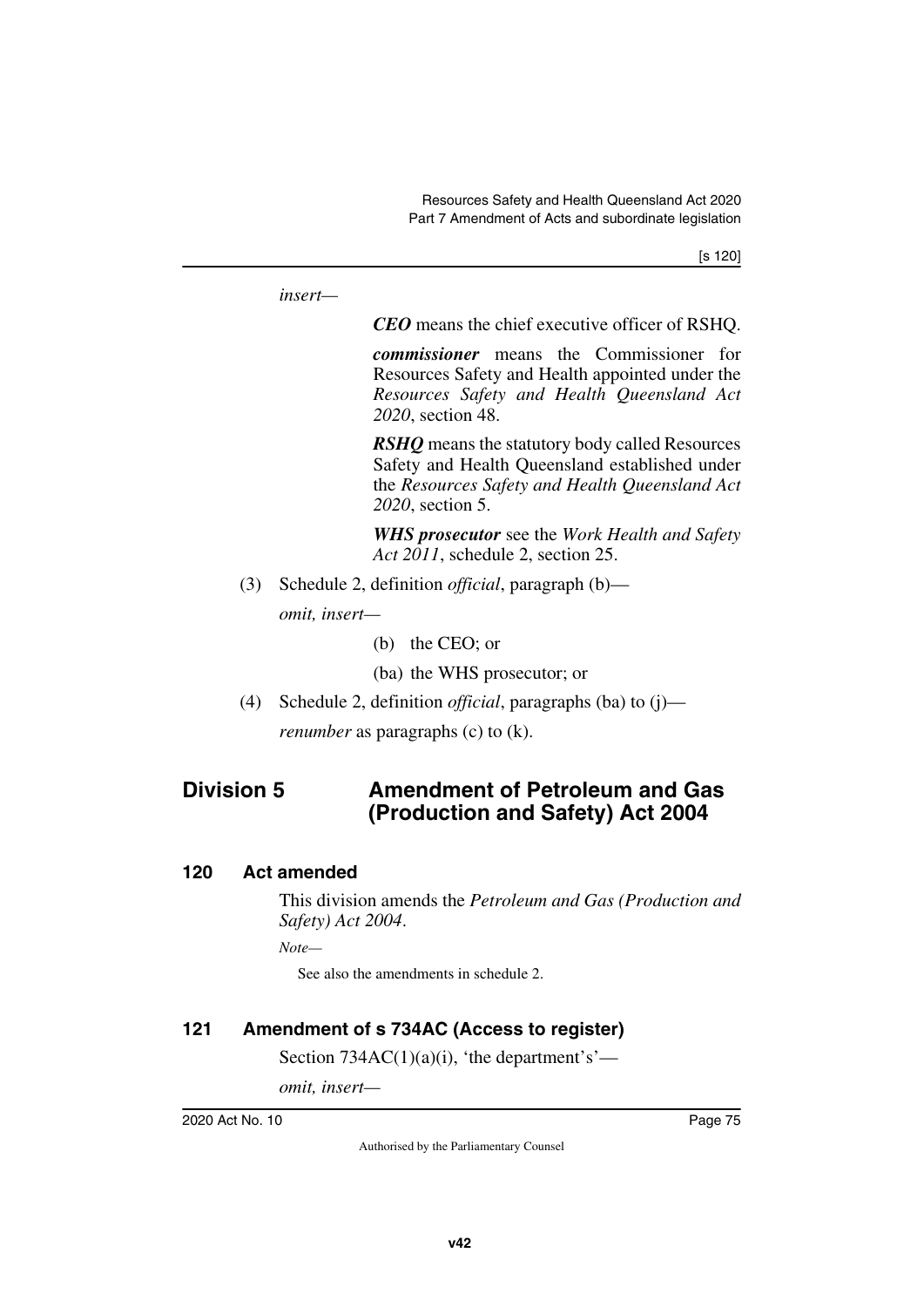[s 122]

### RSHQ's

#### **122 Amendment of s 813 (False or misleading documents or statements)**

(1) Section 813(2) and (3), 'an authorised officer'—

*omit, insert—*

an inspector or authorised officer

(2) Section 813(5)(a), 'the authorised officer'—

*omit, insert—*

the inspector or authorised officer

### **123 Amendment of s 817 (Who may apply for internal review)**

(1) Section 817(2)—

*insert—*

(ba) if the original decision to which the application relates was made by the CEO the CEO; or

(2) Section 817(2)(ba) to  $(c)$  *renumber* as section 817(2)(c) to (d).

### **124 Amendment of s 834 (Other evidentiary aids)**

Section 834(2), definition *certificate*, after 'chief executive,'—

*insert—*

the CEO, the WHS prosecutor,

### **125 Amendment of s 837 (Offences under Act are summary)**

(1) Section 837(2)—

*omit, insert—*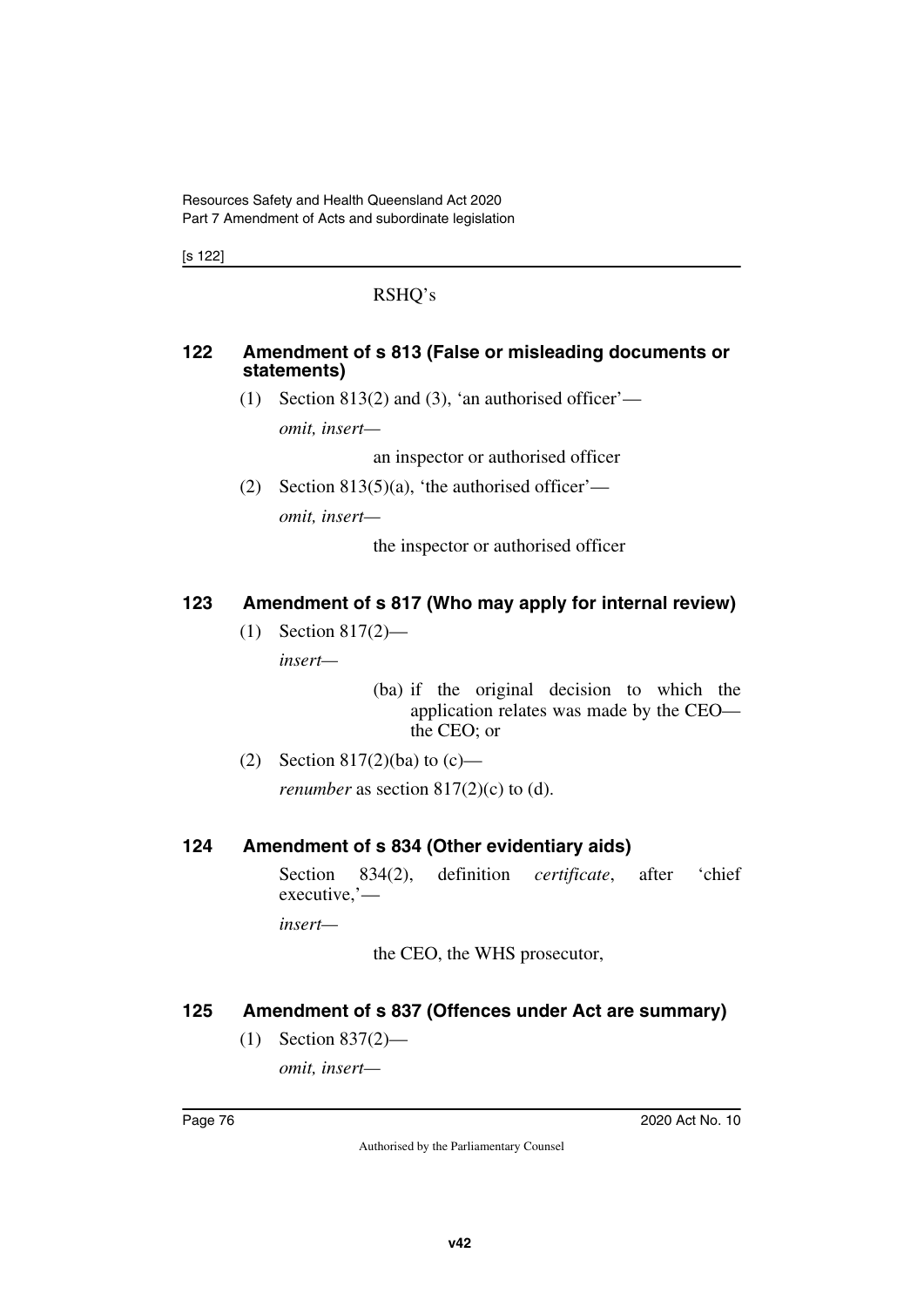- (2) A proceeding for an offence against a provision of chapter 7, 8, 9 or 10 may only be taken by—
	- (a) if the offence is a serious offence—the WHS prosecutor; or
	- (b) otherwise—the CEO or the WHS prosecutor.
- (2A) However, the CEO may authorise in writing another appropriately qualified person to take a proceeding for an offence mentioned in subsection  $(2)(b)$ .
- (2B) An authorisation under subsection (3) may be general or limited to a particular proceeding or class of proceedings.
- (2) Section 837(3), 'subsection  $(2)(c)$ '—

*omit, insert—*

subsection (3)

(3) Section 837—

*insert—*

- (7) In deciding whether to bring a prosecution for an offence under this Act, the WHS prosecutor must have regard to any guidelines issued under the *Director of Public Prosecutions Act 1984*, section 11.
- (8) In this section—

#### *serious offence* means—

- (a) an offence against chapter 9 if the act or omission that constitutes the offence caused any of the following circumstances—
	- (i) the death of, or grievous bodily harm to, more than 1 person;
	- (ii) the death of, or grievous bodily harm to, only 1 person;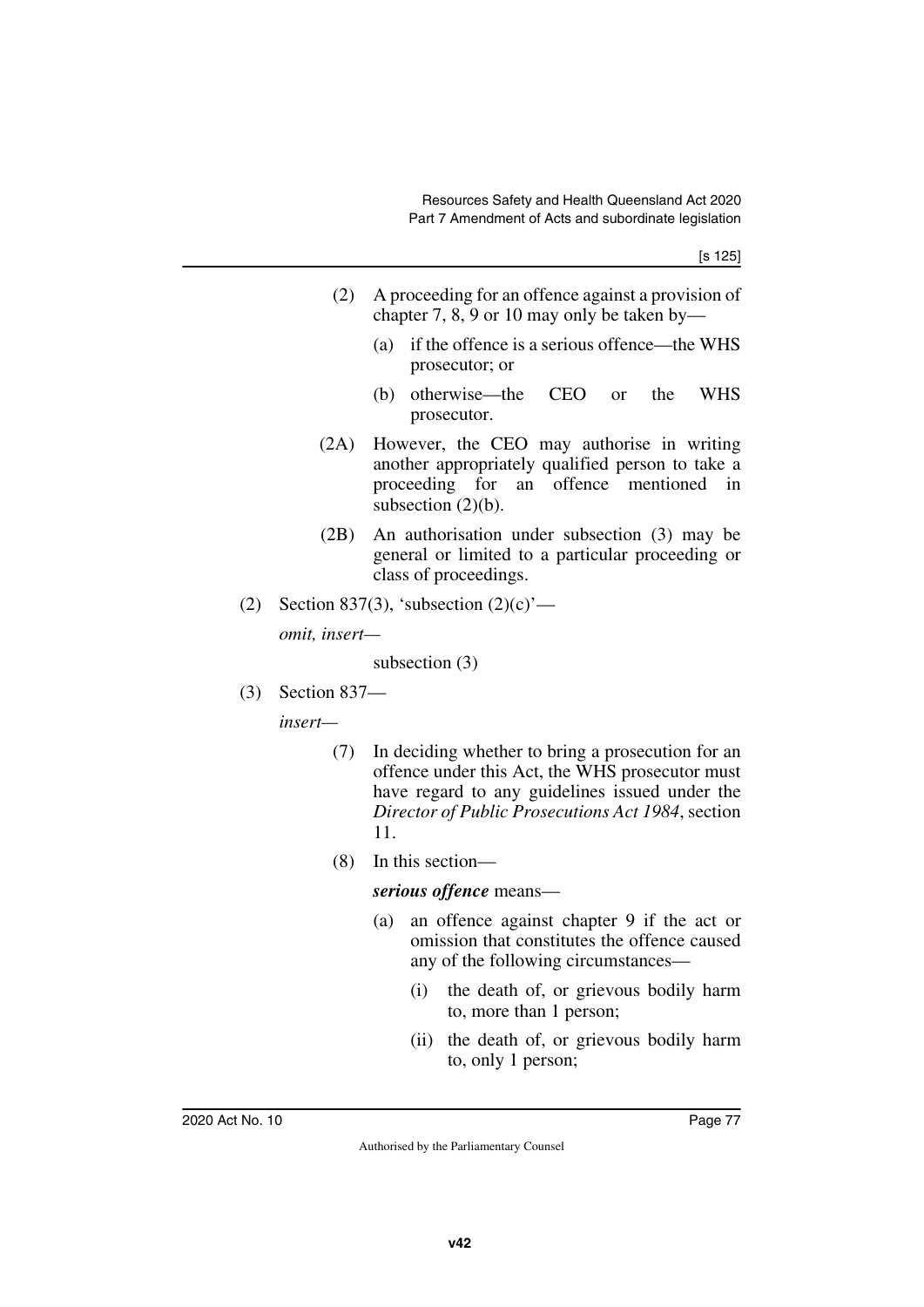[s 126]

- (iii) the exposure of anyone to a substance likely to cause death or grievous bodily harm;
- (iv) bodily harm; or
- (b) an offence prescribed by regulation for this paragraph.
- (4) Section 837(2A) to (4)—

*renumber* as section 837(3) to (6).

#### **126 Insertion of new ss 837A–837C**

After section 837—

*insert—*

#### **837A WHS prosecutor may ask CEO for information**

- (1) The WHS prosecutor may ask the CEO for information relevant to the performance of a function of the WHS prosecutor under this Act.
- (2) The CEO must take reasonable steps to provide the information.
- (3) In this section—

*information* includes a document.

#### **837B CEO's duty to disclose information to WHS prosecutor**

- (1) This section applies in relation to a proceeding for an offence against this Act brought by the WHS prosecutor.
- (2) The CEO has a duty to disclose to the WHS prosecutor all information relevant to the proceeding, including knowledge of a matter relevant to the proceeding, in the possession or control of the CEO.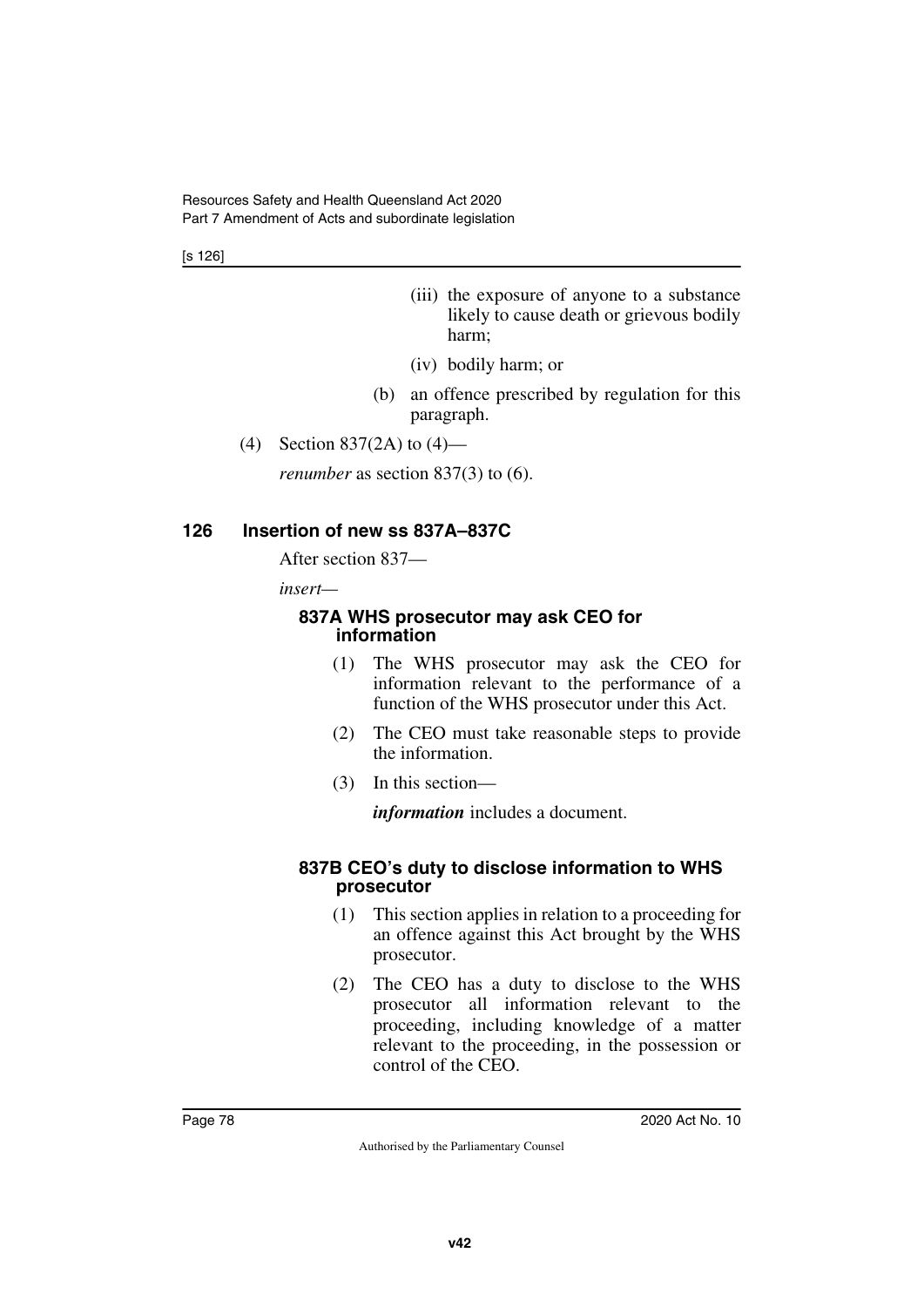- (3) The duty continues until the proceeding is finally decided or otherwise ends.
- (4) In this section—

*information* includes a document.

## **837C Procedure if prosecution not brought**

- (1) This section applies if—
	- (a) a person reasonably considers that an act or omission constitutes a serious offence under section 837(8); and
	- (b) no prosecution has been brought in relation to the act or omission; and
	- (c) at least 6 months but no more than 12 months has elapsed from when the act or omission happened.
- (2) The person may make a written request to the WHS prosecutor that a prosecution be brought in relation to the act or omission.
- (3) Within 3 months after the WHS prosecutor receives the request, the WHS prosecutor must give the person, and any other person whom the person believes committed the serious offence, a notice in writing stating—
	- (a) whether the investigation of the act or omission is complete; and
	- (b) if the investigation of the act or omission is complete, whether a prosecution has been or will be brought in relation to the act or omission; and
	- (c) if the advice under paragraph (b) is that a prosecution has not been or will not be brought—the reasons for not bringing the prosecution.
- (4) Also, if the WHS prosecutor gives a notice under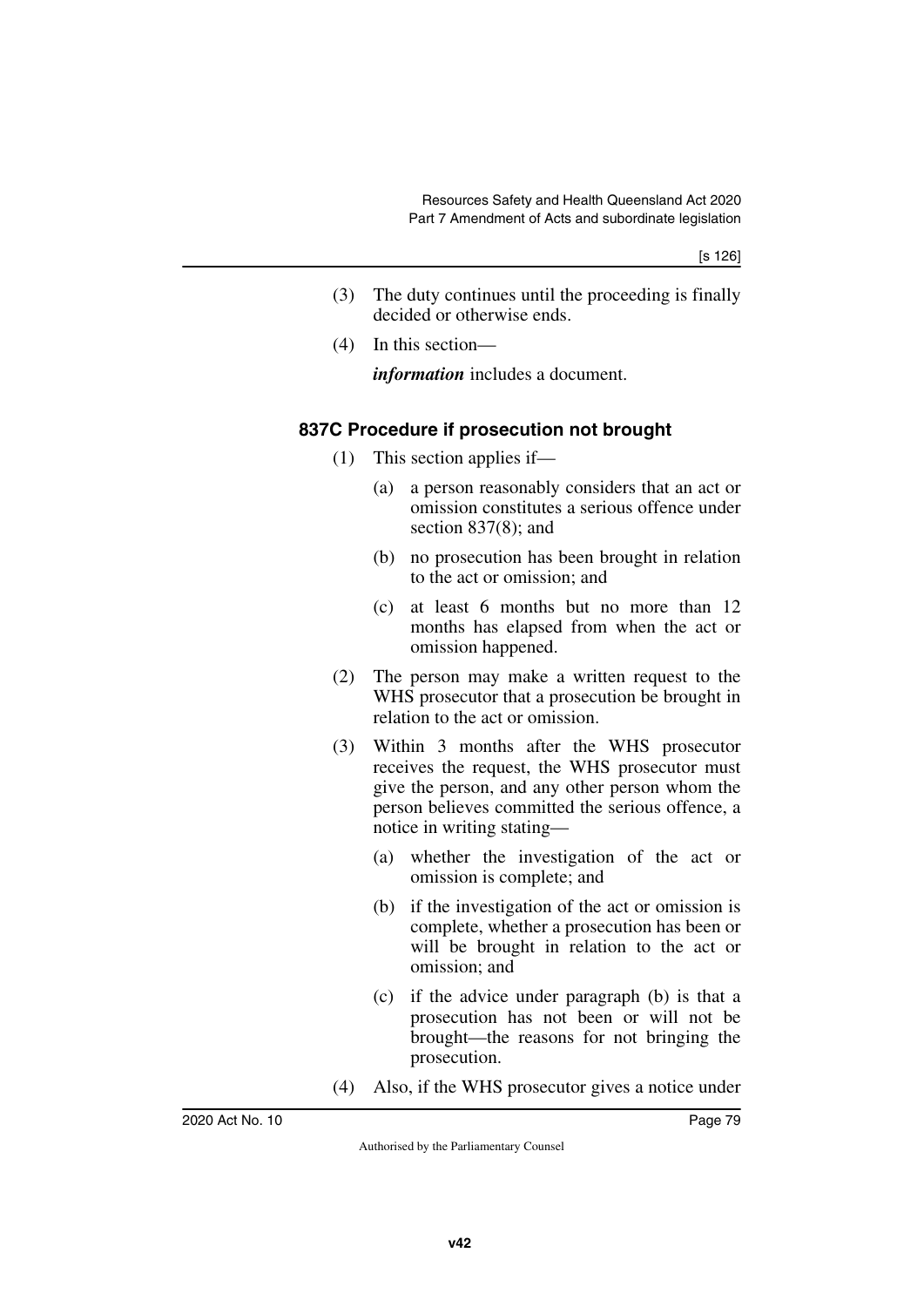subsection (3)(b) that a prosecution has not been or will not be brought, the WHS prosecutor must—

- (a) advise in the notice that the person may ask the WHS prosecutor to refer the matter to the director of public prosecutions for consideration; and
- (b) if the person asks the WHS prosecutor in writing to refer the matter to the director of public prosecutions—refer the matter to the director of public prosecutions for consideration within 1 month after the person makes the request.
- (5) The director of public prosecutions must consider the matter and within 1 month after the matter is referred give the WHS prosecutor advice in writing stating whether the director considers a prosecution should be brought.
- (6) The WHS prosecutor must give a copy of the advice under subsection (5) to—
	- (a) the person who made the request under subsection (2); and
	- (b) any other person whom the person mentioned in paragraph (a) believes committed the serious offence.
- (7) If the WHS prosecutor declines to follow advice given under subsection (5) to bring proceedings, the WHS prosecutor must give written reasons for the decision to each person mentioned in subsection (6).

## **127 Amendment of s 841A (Applying for injunction)**

Section 841A(1), 'commissioner'—

*omit, insert—*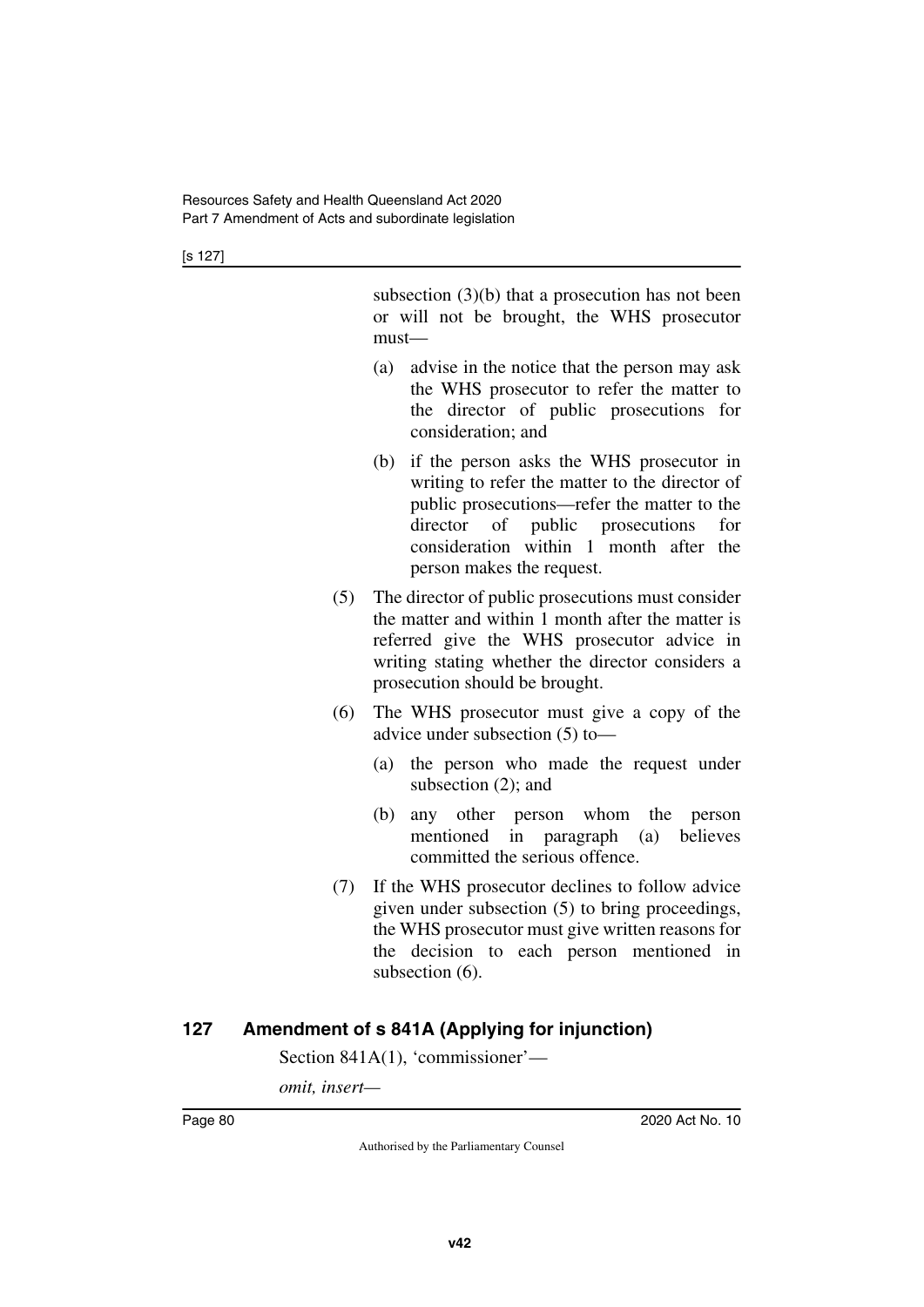[s 128]

#### CEO

## **128 Amendment of s 851A (Public statements)**

Section 851A(1) and (3), 'commissioner'—

*omit, insert—*

CEO

#### **129 Amendment of s 857 (Delegation by Minister, chief executive or chief inspector)**

(1) Section 857, heading, after 'chief executive'—

*insert—*

#### **, CEO**

(2) Section 857, from 'under this Act'—

*omit, insert—*

under this Act to an appropriately qualified person.

## **130 Insertion of new ch 15, pt 26**

Chapter 15—

*insert—*

# **Part 26 Transitional provisions for Resources Safety and Health Queensland Act 2020**

## **1008 Definitions for part**

In this part—

*corresponding provision*, for a provision of the pre-amended Act, means a provision of this Act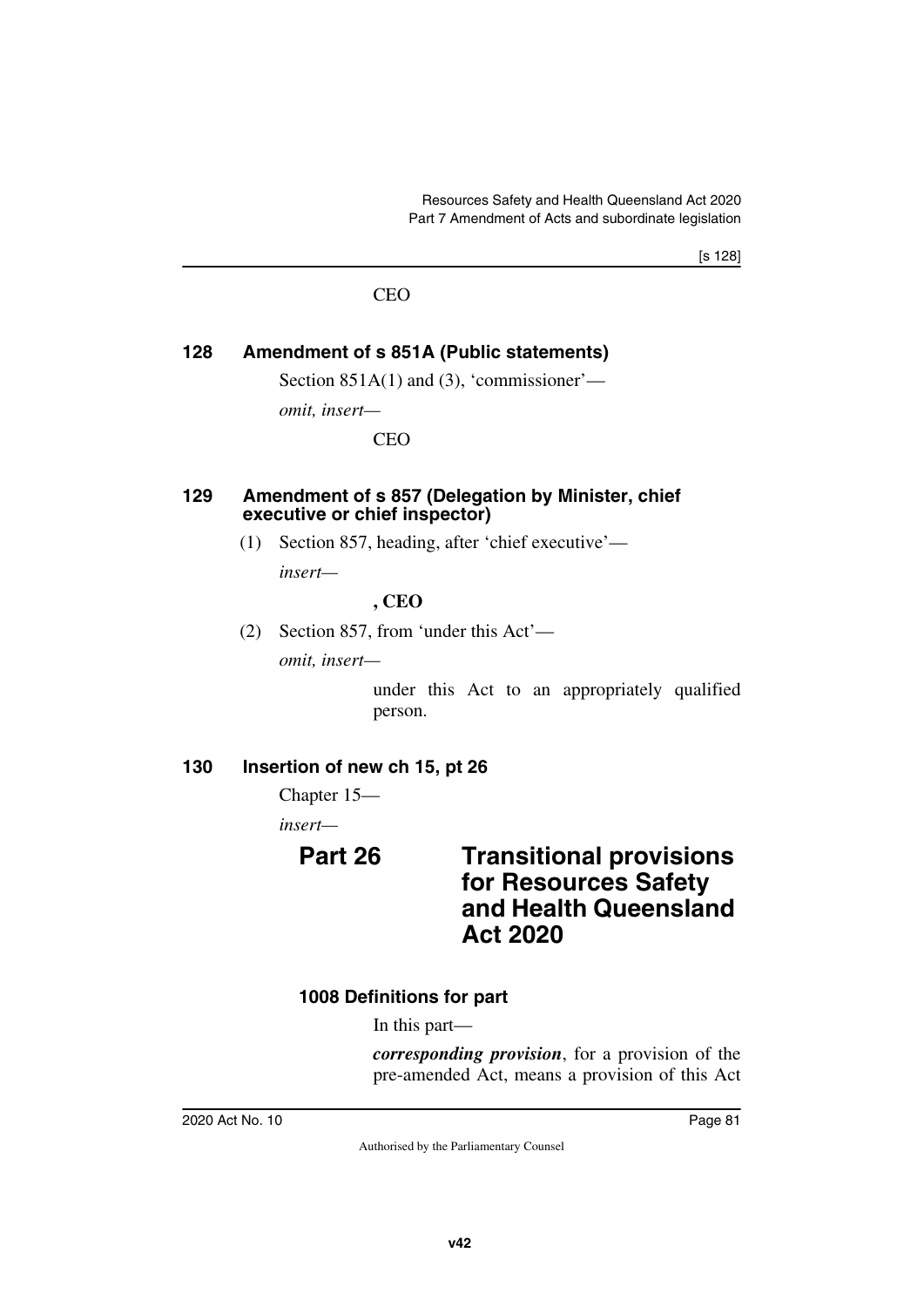[s 130]

that provides for the same, or substantially the same, matter as the provision of the pre-amended Act.

*pre-amended Act* means this Act as in force before the commencement.

#### **1009 Functions performed and powers exercised by chief executive**

A function performed, or power exercised, by the chief executive under a provision of the pre-amended Act, if the context permits, is taken to have been performed, or exercised, by the CEO under the corresponding provision.

## **1010 References to chief executive**

- (1) This section applies if—
	- (a) a provision of the pre-amended Act mentioned the chief executive; and
	- (b) a corresponding provision mentions the CEO.
- (2) In a document made under or relating to the provision of the pre-amended Act, if the context permits, a reference to the chief executive is taken to be a reference to the CEO.

## **1011 Existing proceedings**

- (1) This section applies to the following proceedings started before the commencement—
	- (a) a proceeding for an offence against this Act started by—
		- (i) the Commissioner for Mine Safety and Health; or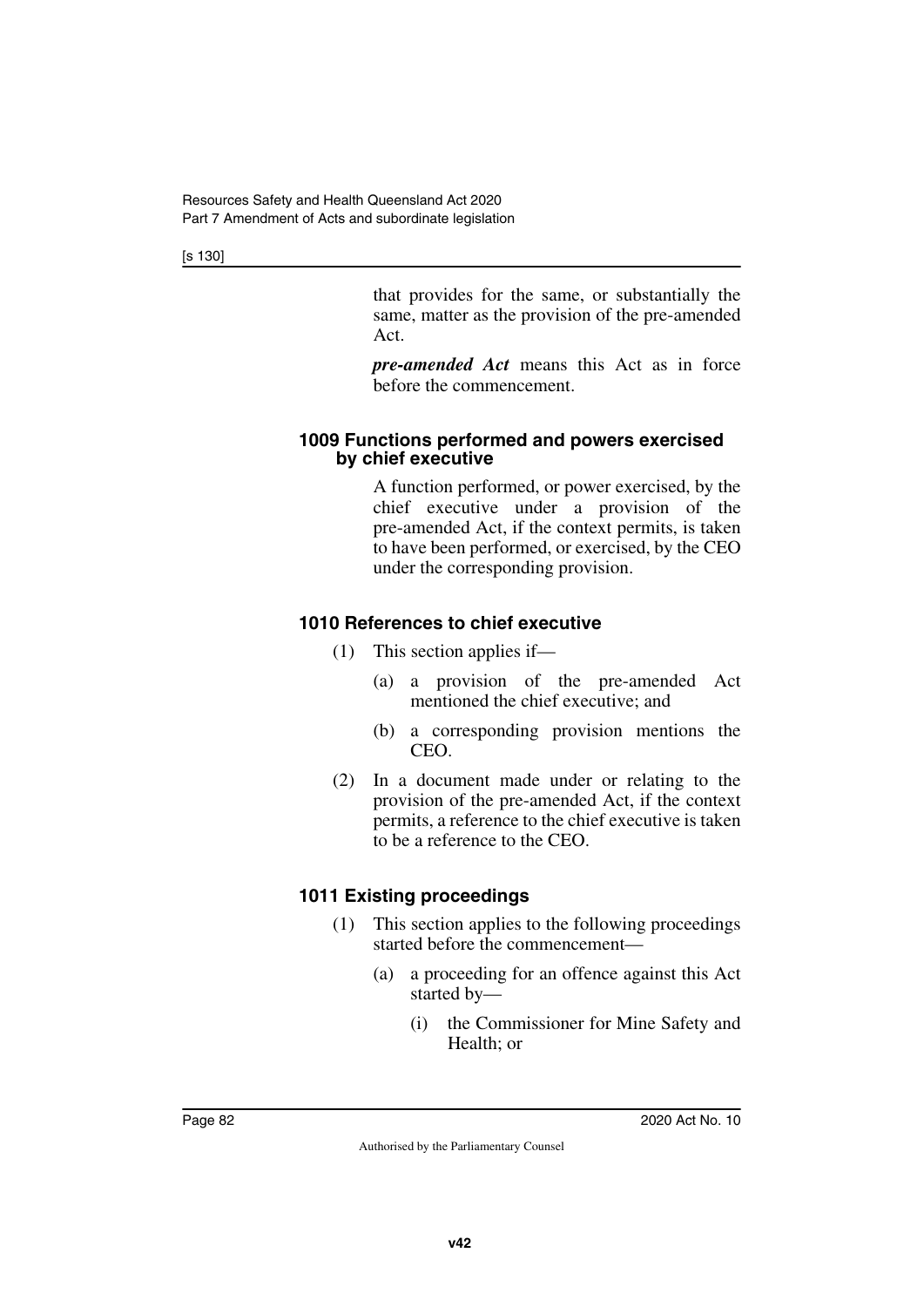[s 130]

- (ii) the chief executive or another appropriately qualified person with the written authorisation of the chief executive;
- (b) a proceeding for an injunction, interim injunction, or to rescind or vary an injunction, under the pre-amended Act, started by the Commissioner for Mine Safety and Health;
- (c) an appeal against a decision made on a proceeding mentioned in paragraph (a) or (b).
- (2) If, immediately before the commencement, the proceeding had not been finally dealt with, on the commencement—
	- (a) if the proceeding was brought by the Commissioner for Mine Safety and Health and is in relation to a serious offence within the meaning of section 837(8)—the WHS prosecutor becomes a party to the proceeding in place of the commissioner; and
	- (b) if the proceeding is a proceeding other than a proceeding mentioned in paragraph (a) the CEO becomes a party to the proceeding in place of the person who started the proceeding.
- (3) For a proceeding mentioned in subsection (2)(b), on the commencement or at any time after the commencement, the CEO may authorise in writing another appropriately qualified person, including, for example, the WHS prosecutor, to become a party to the proceeding in place of the CEO.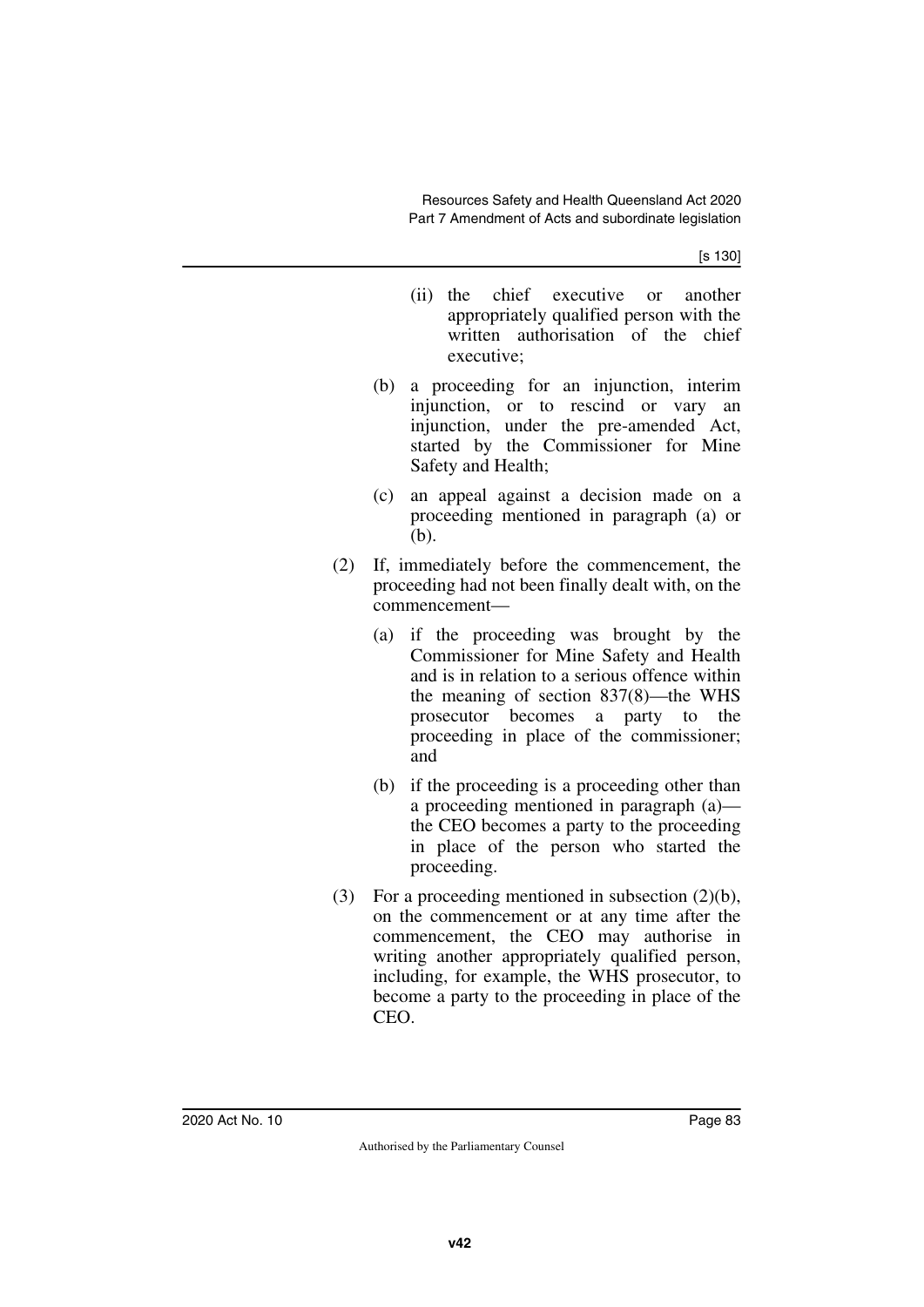[s 131]

## **1012 References to department**

- (1) This section applies if—
	- (a) a provision of the pre-amended Act mentioned the department; and
	- (b) a corresponding provision mentions RSHQ.
- (2) In a document made under or relating to the provision of the pre-amended Act, if the context permits, a reference to the department is taken to be a reference to RSHQ.

## **131 Amendment of sch 2 (Dictionary)**

- (1) Schedule 2, definition *commissioner omit*.
- (2) Schedule 2—

*insert—*

*CEO* means the chief executive officer of RSHQ.

*RSHQ* means the statutory body called Resources Safety and Health Queensland established under the *Resources Safety and Health Queensland Act 2020*, section 5.

*WHS prosecutor* see the *Work Health and Safety Act 2011*, schedule 2, section 25.

(3) Schedule 2, definition *official*, after 'chief executive,'

*insert—*

the CEO, the WHS prosecutor,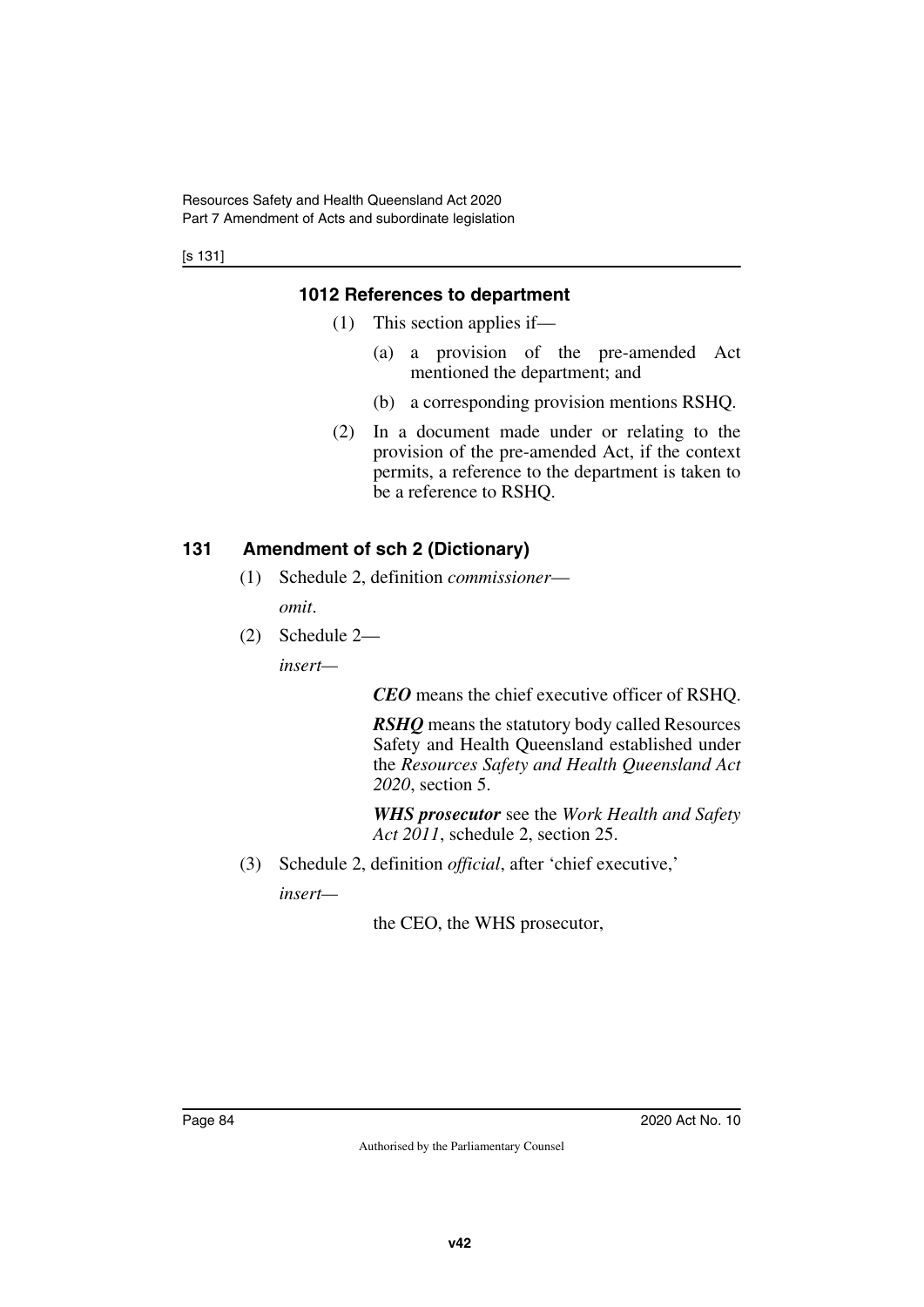[s 132]

## **Division 6 Amendment of Public Service Act 2008**

#### **132 Act amended**

This division amends the *Public Service Act 2008.*

#### **133 Amendment of sch 1 (Public service offices and their heads)**

Schedule 1—

*insert—*

Resources Safety and Queensland employing office under Safety and Health Queensland the *Resources Safety and Health* employing office under the *Queensland Act 2020* Health executive officer of the Resources *Resources Safety and Health Queensland Act 2020*

# **Division 7** Amendment of Statutory Bodies **Financial Arrangements Regulation 2019**

#### **134 Regulation amended**

This division amends the *Statutory Bodies Financial Arrangements Regulation 2019.*

#### **135 Amendment of sch 4 (Statutory bodies allocated category 2 investment power)**

Schedule 4—

*insert—*

*Resources Safety and Health Queensland Act 2020*

Resources Safety and Health **Oueensland**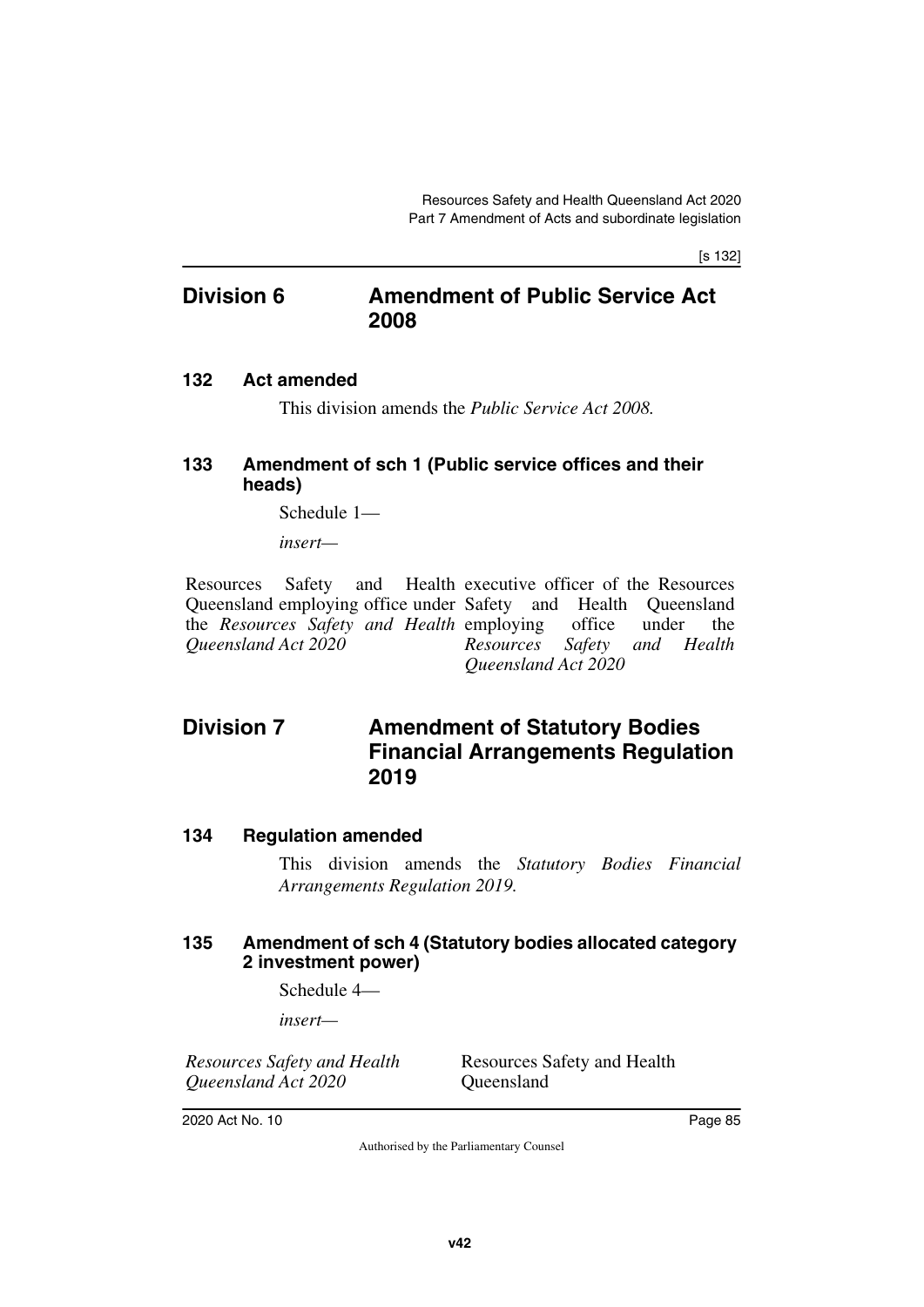[s 136]

## **Division 8 Amendment of Work Health and Safety Act 2011**

#### **136 Act amended**

This division amends the *Work Health and Safety Act 2011.*

#### **137 Amendment of sch 1 (Application of Act)**

- (1) Schedule 1, part 2, division 1, section 2 *insert—*
	- (4A) This section is subject to schedule 2, part 4, division 2.
- (2) Schedule 1, part 2, division 1, section  $2(4A)$  and  $(5)$  *renumber* as section 2(5) and (6).

#### **138 Amendment of sch 2 (The regulator and local tripartite consultation arrangements and other local arrangements)**

(1) Schedule 2, section 27(c), 'this or another Act'—

*omit, insert—*

this Act or another Act

(2) Schedule 2, sections 28(1) and 30, after 'this Act' *insert—*

or another Act

## **Division 9 Minor and consequential amendments**

#### **139 Acts amended**

Schedule 2 amends the Acts it mentions.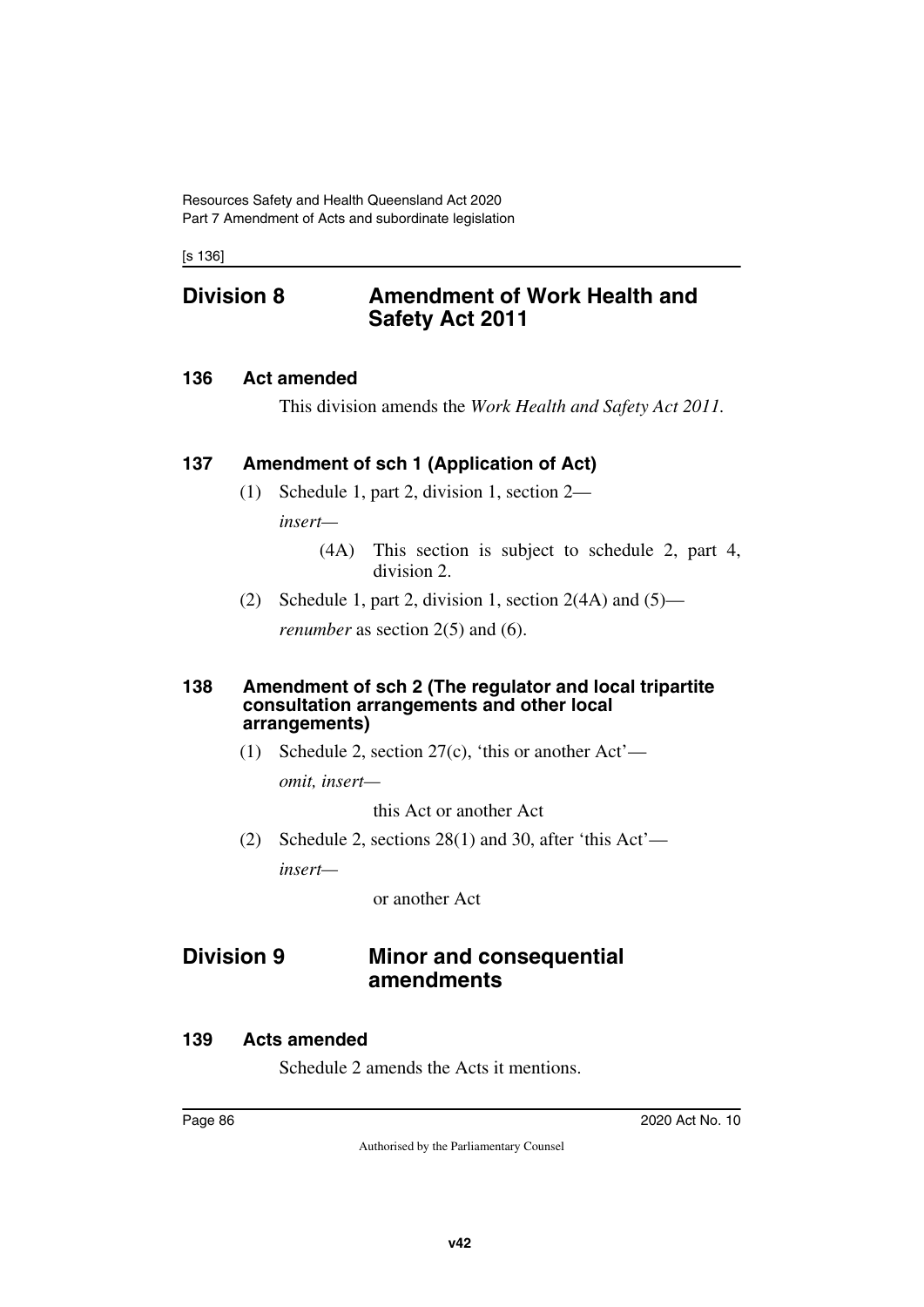# **Schedule 1 Dictionary**

section 3

*CEO* see section 14(1).

*coal mining safety and health advisory committee* means the coal mining safety and health advisory committee under the *Coal Mining Safety and Health Act 1999*.

*commissioner* see section 48(1).

*criminal history*, of a person, means the person's criminal history as defined under the *Criminal Law (Rehabilitation of Offenders) Act 1986*, other than spent convictions.

*employing office* see section 29(1).

*executive officer* means the executive officer of the employing office appointed under section 35(1).

*mining safety and health advisory committee* means the mining safety and health advisory committee under the *Mining and Quarrying Safety and Health Act 1999*.

*insolvent under administration* see the *Corporations Act 2001* (Cwlth), section 9.

*instrument*, for part 6, see section 69.

*Queensland government website* means a website with a URL that contains 'qld.gov.au', other than the website of a local government.

*Resources Safety Act* means—

- (a) the *Coal Mining Safety and Health Act 1999*; or
- (b) the *Explosives Act 1999*; or
- (c) the *Mining and Quarrying Safety and Health Act 1999*; or
- (d) the *Petroleum and Gas (Production and Safety) Act 2004*.

*right*, for part 6, see section 69.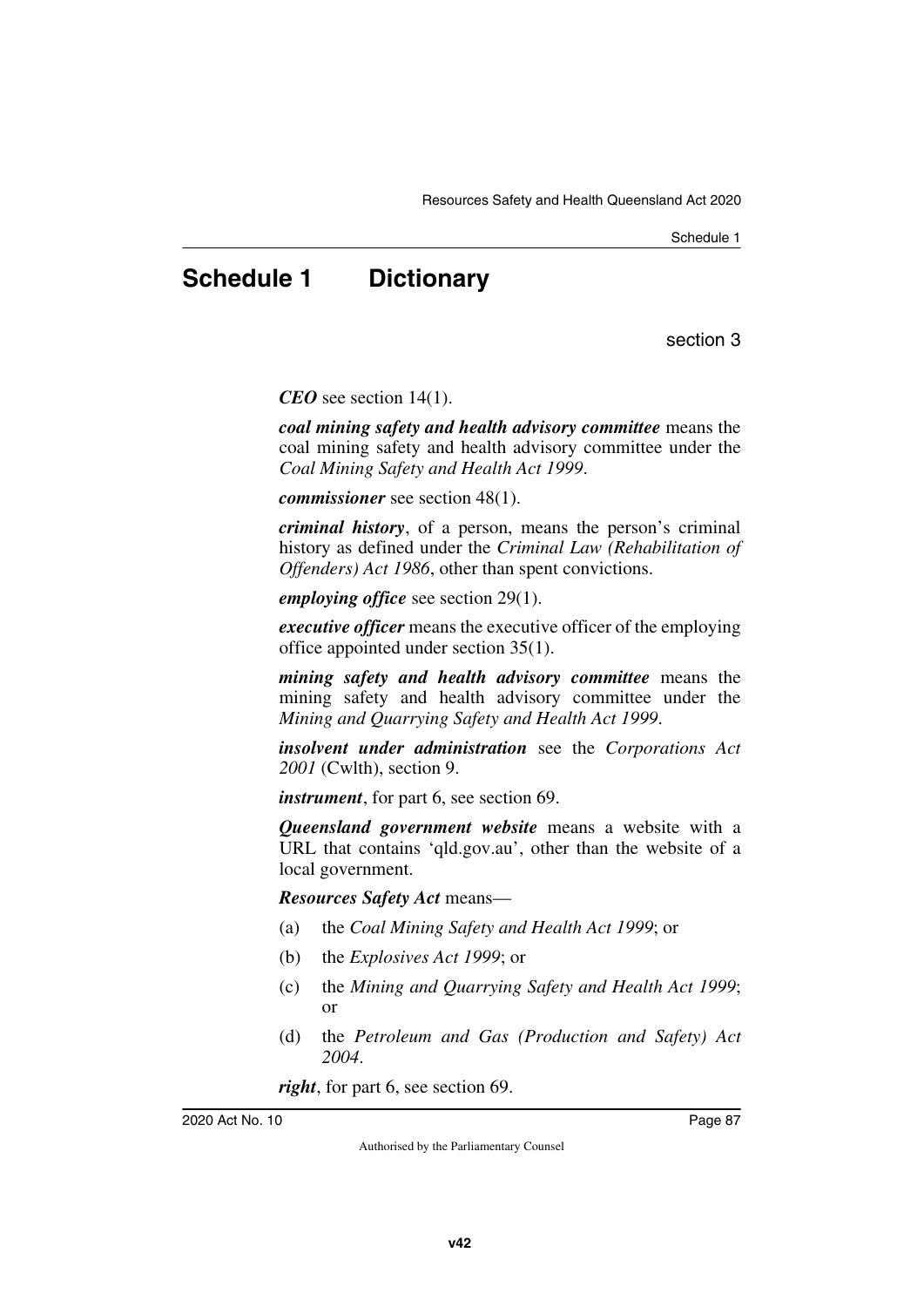*RSHQ* see section 5.

*spent conviction* means a conviction—

- (a) for which the rehabilitation period under the *Criminal Law (Rehabilitation of Offenders) Act 1986* has expired under that Act; and
- (b) that is not revived as prescribed by section 11 of that Act.

*transfer notice*, for part 6, see section 69.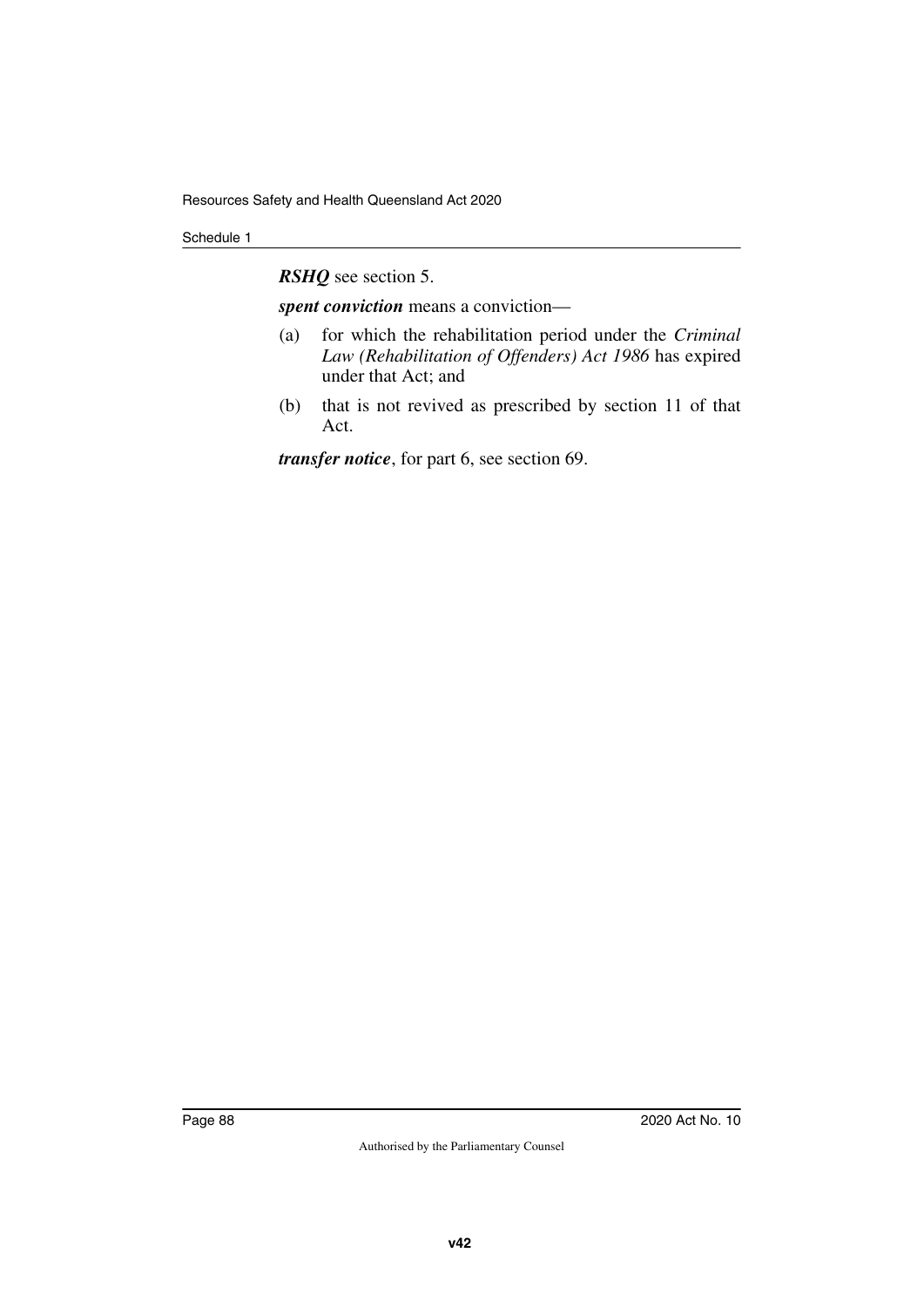# **Schedule 2 Acts amended**

section 139

## **Coal Mining Safety and Health Act 1999**

#### **1 Particular references to chief executive—**

Each of the following provisions is amended by omitting 'chief executive' and inserting 'CEO'—

- section  $70(4)$
- section  $122(1)$
- section 123
- section 125
- section 126
- section 127
- section 127A
- section 129A
- section 129B
- section  $129C(1)$  and  $(2)$
- section 129D(h)
- section  $130(1)$
- section 131
- section  $196(c)$
- part 10A, heading
- section 197B
- section 197C
- section 197D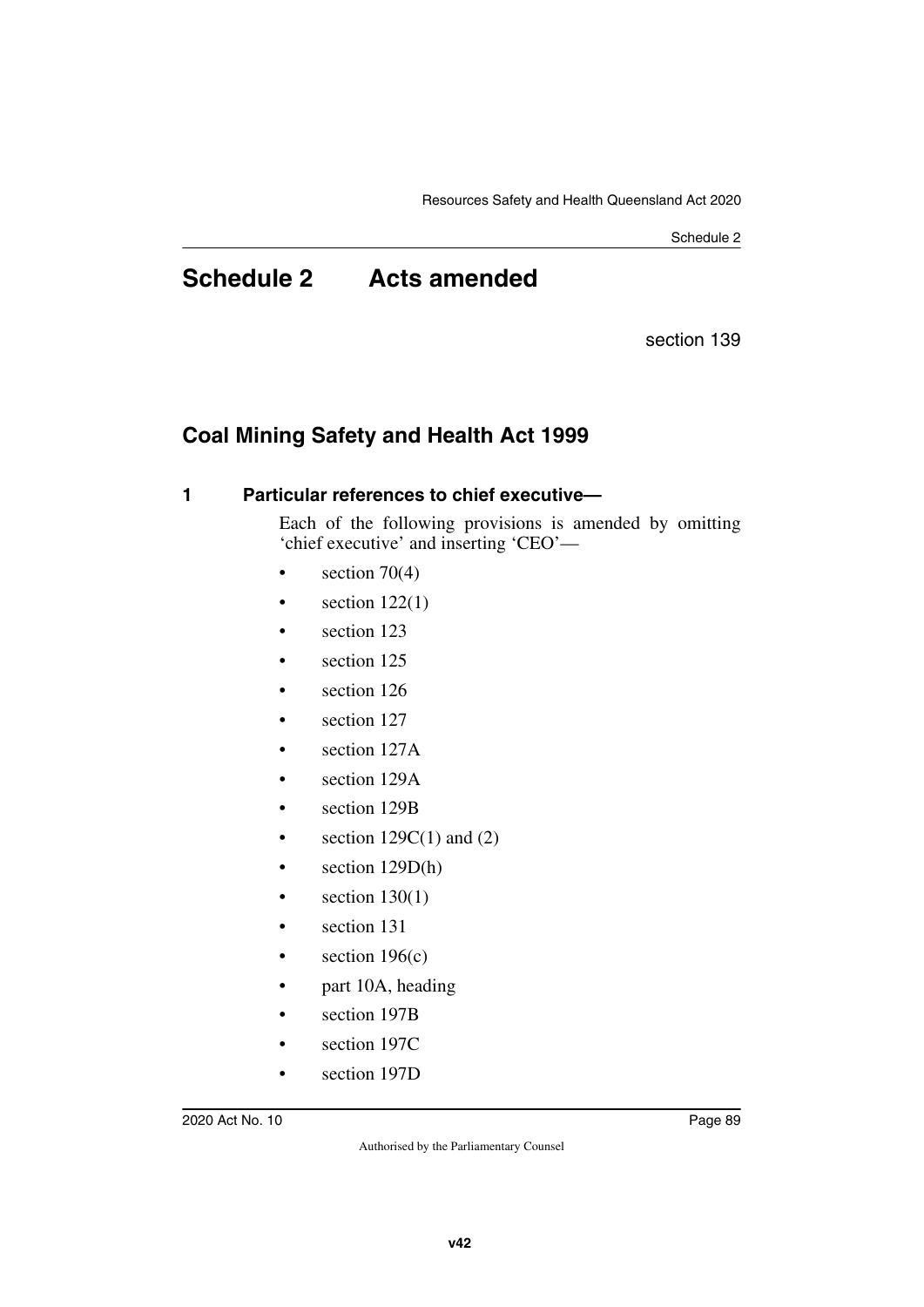- section 205
- part 14, division 1, heading
- section 236A(a)
- section  $238(1)(b)(ii)$
- section 240(3) and (5), definition *original decision-maker*
- section 260
- section  $265(1)$
- section  $267F(2)$
- section 267G
- section 267H
- section 267I(1), (2) and (3)
- section  $267J(2)$
- section  $275A(3)$
- section 279
- section  $280(1)$  and  $(4)$
- schedule 2, part 2, item 27

#### **2 Sections 70(5), 197D(4)(a), 236A and 238(1)(b)(ii), 'chief executive's'—**

*omit, insert—*

CEO's

## **3 Section 185(e), 'section 76'—**

*omit, insert—*

section 76A(a)

## **4 Sections 205 and 280, headings, 'Chief executive'—**

*omit, insert—*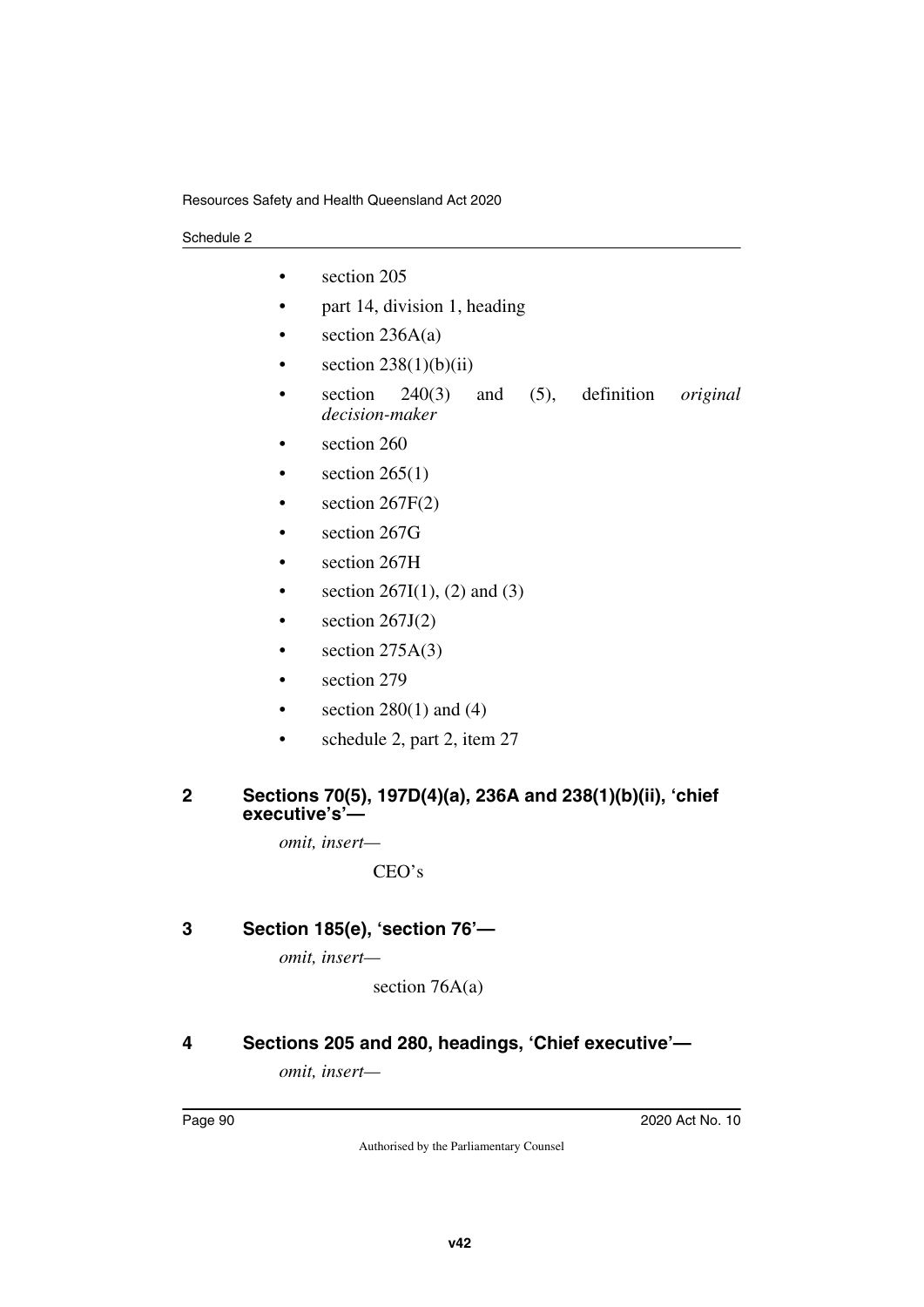#### CEO

#### **5 Section 205, 'officers and employees of the department'—**

*omit, insert—*

RSHQ

## **Explosives Act 1999**

#### **1 Particular references to chief executive—**

Each of the following provisions is amended by omitting 'chief executive' and inserting 'CEO'—

- section 78
- section 79 $(1)$  and  $(3)$
- section 80A
- section  $82(2)(c)$
- schedule 2, definition *chief inspector*

### **2 Section 78, heading, 'Chief executive'—**

*omit, insert—*

**CEO** 

# **Mining and Quarrying Safety and Health Act 1999**

### **1 Particular references to chief executive—**

Each of the following provisions is amended by omitting 'chief executive' and inserting 'CEO'—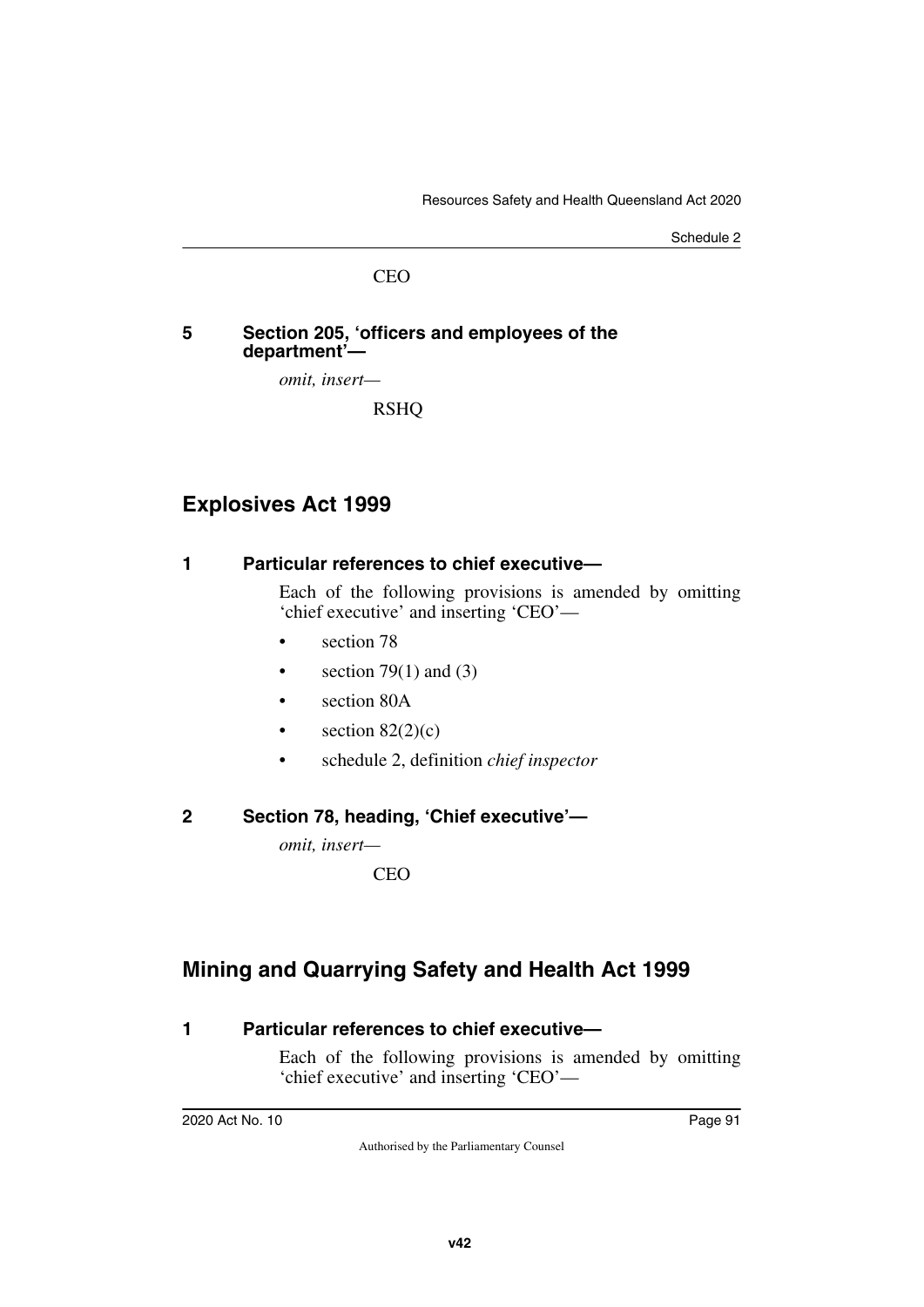- section  $61(4)$
- section  $119(1)$
- section 120
- section 122
- section 123
- section 124
- section 124A
- section 126A
- section 126B
- section  $126C(1)$  and  $(2)$
- section 126D(h)
- $\bullet$  section 127(1)
- section 128
- section  $183(c)$
- part 10A, heading
- section 187
- section 188
- section 189
- section 202
- part 13, division 1, heading
- section  $216A(a)$
- section  $218(1)(b)(ii)$
- section 220(3) and (5), definition *original decision-maker*
- section 239
- section  $244(1)$
- section  $246F(2)$
- section 246G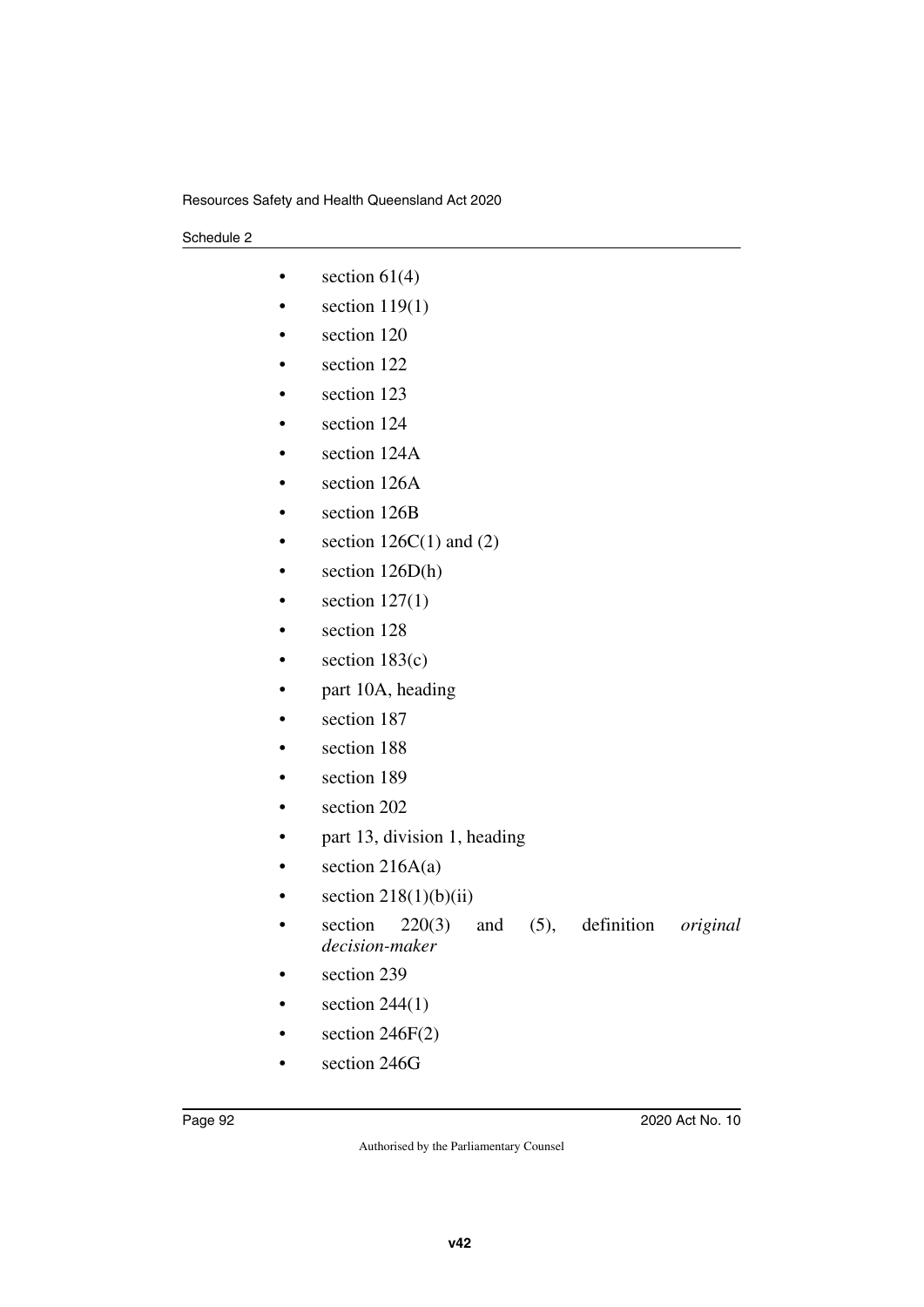- section 246H
- section 246I(1), (2) and (3)
- section  $246J(2)$
- section  $255(3)$
- section 259
- section  $260(1)$  and  $(4)$

#### **2 Sections 61(5), 189(4)(a), 216A and 218(1)(b)(ii), 'chief executive's'—**

*omit, insert—*

CEO's

## **3 Section 180(e), 'section 67'—**

*omit, insert—*

section 67A(a)

### **4 Sections 202 and 260, headings, 'Chief executive'—**

*omit, insert—*

**CEO** 

#### **5 Section 202, 'officers and employees of the department'—**

*omit, insert—*

RSHQ